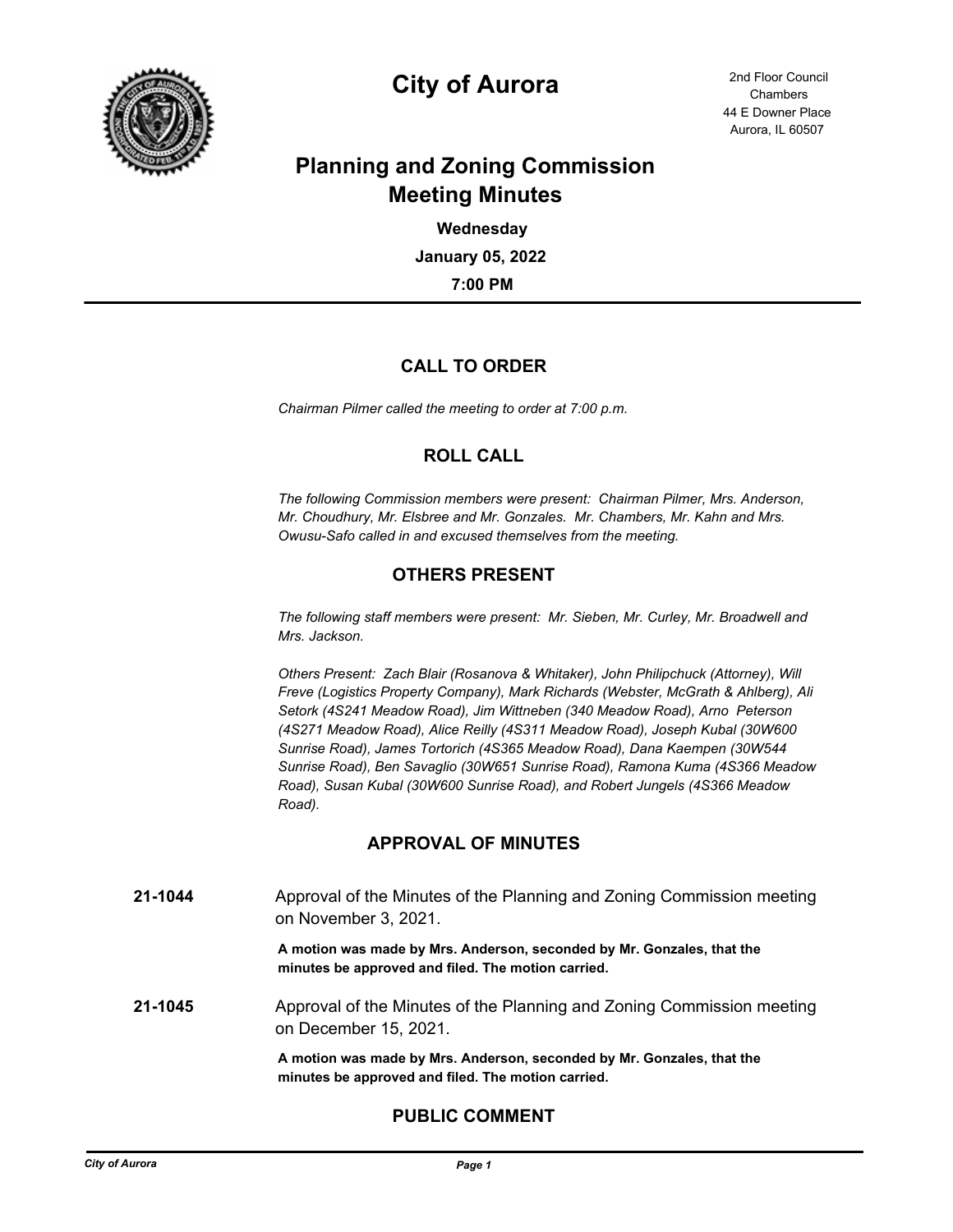*Chairman Pilmer said if you are here for an item that does not appear on the agenda as a public hearing and you wish to speak to the Commission, we can give you 3 minutes to do so.*

*No one came forward.*

#### **AGENDA**

**21-0969** A Resolution Approving the Final Plat for Chelsea Manor Subdivision, Being Vacant Land Located at the Southeast Corner of South Commons Drive and Irving Road (M/I Homes of Chicago, LLC - 21-0969 / NA33/2-21.345-Fsd/Fpn - SB - WARD 8)

*See Attachment for Items 21-0969 and 21-0970.*

**A motion was made by Mr. Choudhury, seconded by Mrs. Anderson, that this agenda item be Forwarded to the Building, Zoning, and Economic Development Committee, on the agenda for 1/12/2022. The motion carried.**

**21-0970** A Resolution Approving a Final Plan for Chelsea Manor Subdivision, Located at the Southeast Corner of South Commons Drive and Irving Road, for a ROW Dwelling (Party Wall) (1130) Use (M/I Homes of Chicago, LLC - 21-0969 / NA33/2-21.345-Fsd/Fpn - SB - WARD 8)

*See Attachment for Items 21-0969 and 21-0970.*

**A motion was made by Mrs. Anderson, seconded by Mr. Choudhury, that this agenda item be Forwarded to the Building, Zoning, and Economic Development Committee, on the agenda for 1/12/2022. The motion carried.**

### **Attachment for Items 21-0969 and 21-0970:**

*21-0969 A Resolution approving the Final Plat for Chelsea Manor Subdivision, being vacant land located at the southeast corner of S. Commons Drive and Irving Road (M/I Homes of Chicago, LLC – 21-0969 / NA33/2-21.456-Fsd/Fpn – SB – Ward 8)*

*Mr. Broadwell said as we heard, this is the Final Plat and the Final Plan for the Chelsea Manor Subdivision. We do have representatives here and we'll hear from them in a few minutes. A little bit of background. As I'm sure you will remember, the Preliminary Plan and the Conditional Use Planned Development for this subdivision was before the Planning Commission in August of 2021. Those were approved in September of 2021. You can see more in the attached property research sheet, which also has an aerial and the zoning map. With the Final Plat, the Petitioner is requesting approval of this plat for the development of land for 48 building pad lots for 250 residential townhome units and 11 lots for open space, detention, and fire access to the Calvary Temple Church, which is located to the east. It is consistent with the Preliminary Plat that you saw previously. As far as the Final Plan is concerned, again, it is for the same number of building pads and units. There is a 5 acre detention pond on the southern portion of the development and also a gated private drive that provides access to the Calvary Temple Church to the east. The Final Plan you'll see shows 2 access points from S. Commons Drive. One of them is kind of in the central portion. This would be the southern access. One change that I think we discussed at the Planning Commission in August is that there was previously a southern access point*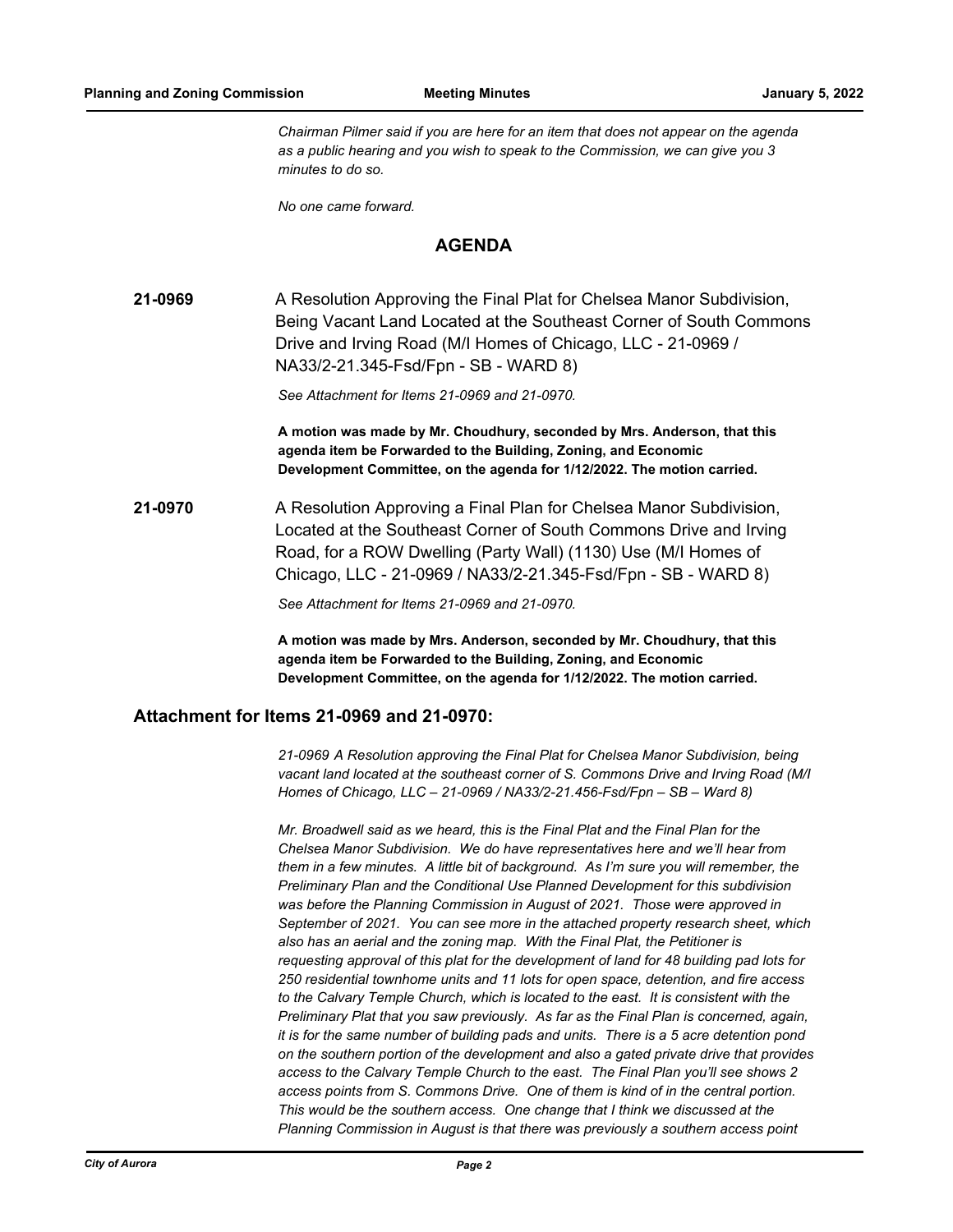*that's been moved up to the north, just south of the Gramercy Subdivision. Both access points have an entrance and then they both also have a left turn and a right turn exiting back onto Commons. There is also a landscape plan that is pretty standard. It shows trees buffering for the residential development to the north and around the detention pond and then also a screening along Commons Drive. Then we do have the elevations. The landscape plan and the elevations, we did provide them, or the Petitioner did provide them, in the packet for Planning Commission in August. They weren't formally reviewed, but they are consistent with what we previously saw. Are there any questions for staff? We can bring up the Petitioner at this point.*

*Chairman Pilmer said are there any questions of the staff? Hearing none, would the Petitioner like to come forward and add anything?*

*Good evening. My name is Zach Blair. I'm an attorney. I work for Rosanova and Whitaker in Naperville. I'm here on behalf of the Petitioner. There's not a whole lot for me to add to Steve's report and his rundown. I think the only issue that we've got is with the Resolution itself and Items 3 of each condition that talks about the Final Engineering approval and obtaining offsite easements. We'd like to change that verbiage in order to make it a little more consistent with how the transaction will close. We have the condition in our contract to obtain these easements from the seller, but I don't know that we'll be obtaining those prior to the Final Engineering approval. We would like to amend the record and reword that condition a little bit.*

*Mr. Sieben said staff is okay with that. We'll work with Engineering.*

*Mr. Blair said great. That's all I have unless you have any more questions for me.*

*Mr. Broadwell said staff would recommend conditional approval, and actually before I read my recommendation and kind of to follow up with what we just heard from the Petitioner, they've been doing an excellent job of working with the city and presenting something that I think will really benefit the community and they are working diligently to revise all of the documents that you'll see in the conditions here. I just wanted to point that out. We are very happy to say that. Here is the recommendation for the Final Plat. Staff would recommend conditional approval of the Resolution approving the Final Plat for Chelsea Manor Subdivision, being vacant land located at the southeast corner of S. Commons Drive and Irving Road with the following conditions:*

*1. That the Zoning documents be revised per review comments, which are dated December 6, 2021.*

*2. That the Engineering documents be revised per review comments, which are dated December 30, 2021, in addition to any subsequent review comments.*

*3. That any offsite easements deemed necessary by the Engineering Department should be obtained prior to Final Engineering approval being issued.* 

*Chairman Pilmer said we should amend that condition. I don't know how you want to word it. Maybe instead of prior to Engineering approval that you'll continue to work with staff to accommodate that condition.*

*Mr. Broadwell said I think we can finetune that between now and Building, Zoning and Economic Development Committee.*

*Chairman Pilmer said alright. We'll let you advance it and have it ready for the next Committee meeting.*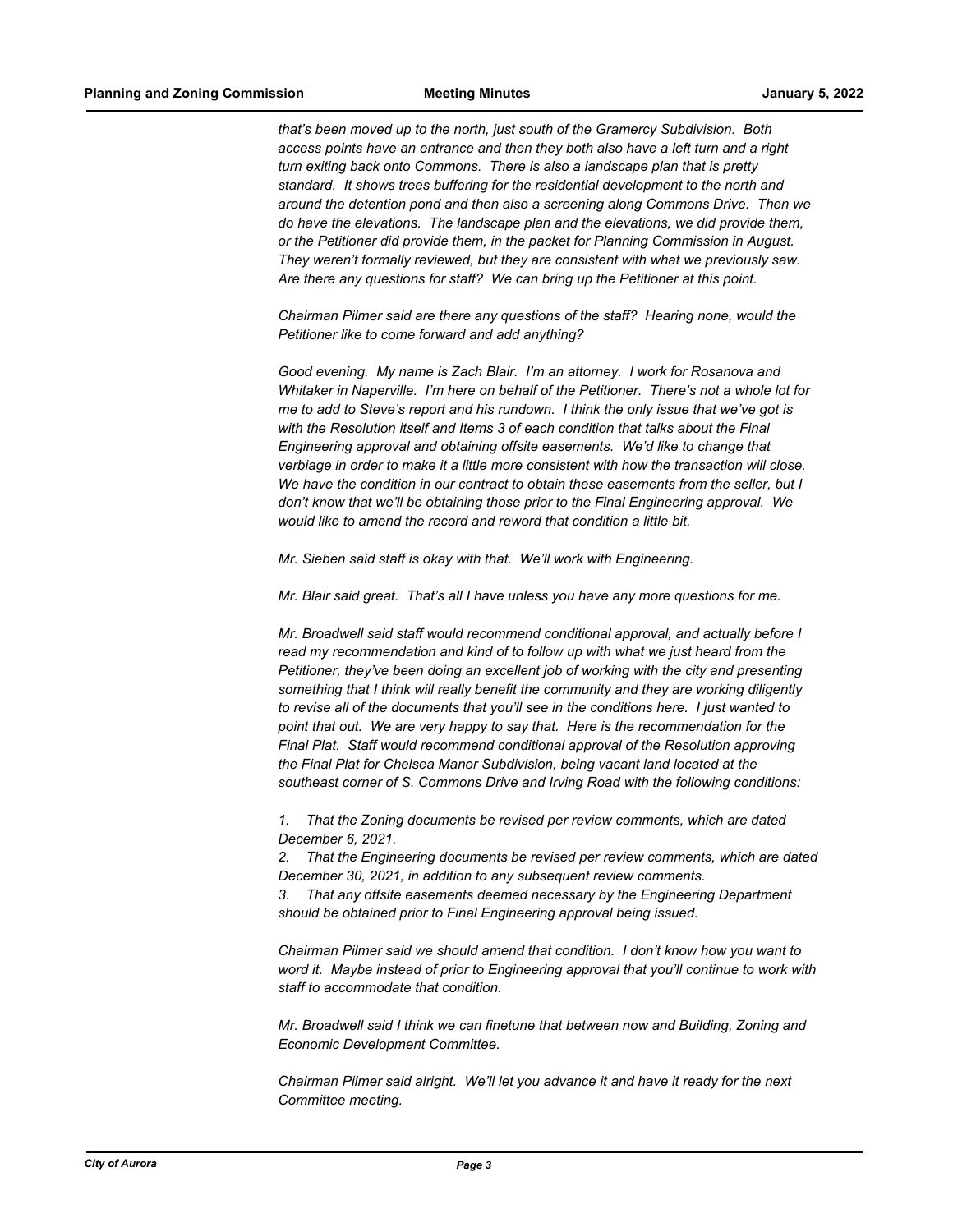*MOTION OF CONDITIONAL APPROVAL WAS MADE BY: Mr. Choudhury MOTION SECONDED BY: Mrs. Anderson*

*AYES: Chairman Pilmer, Mrs. Anderson, Mr. Choudhury, Mr. Elsbree, Mr. Gonzales*

*NAYS: None*

*Mr. Broadwell said this will next be heard at the Building, Zoning and Economic Development Committee meeting on Wednesday, January 12th at 4:00 p.m. in Council Chambers.*

*21-0970 A Resolution approving a Final Plan for Chelsea Manor Subdivision located at the southeast corner of S. Commons Drive and Irving Road for a ROW Dwelling (Party Wall) (1130) Use (M/I Homes of Chicago, LLC – 21-0970 / NA33/2-21.456-Fsd/Fpn – SB – Ward 8)*

*Mr. Broadwell staff would recommend conditional approval of a Resolution approving a Final Plan for Chelsea Manor Subdivision located at the southeast corner of S. Commons Drive and Irving Road for a ROW Dwelling (Party Wall) (1130) Use with the following conditions:*

*1. That the Zoning documents be revised per review comments, which are dated December 6, 2021.*

*2. That the Engineering documents be revised per review comments, which are dated December 30, 2021, in addition to any subsequent review comments.*

*Number 3 – this is the same condition that we just heard on the Final Plat, so we will update that one as well.*

*3. That any offsite easement deemed necessary by the Engineering Department should be obtained prior to Final Engineering approval being issued 4. That the Fire Access Plan be revised per review comments, which are dated December 7, 2021.*

*Chairman Pilmer said so condition 3, again, will be worked out with the Petitioner prior to the next meeting.*

*MOTION OF CONDITIONAL APPROVAL WAS MADE BY: Mrs. Anderson MOTION SECONDED BY: Mr. Choudhury*

*AYES: Chairman Pilmer, Mrs. Anderson, Mr. Choudhury, Mr. Elsbree, Mr. Gonzales*

*NAYS: None*

*Mr. Broadwell said this will next be heard at the Building, Zoning and Economic Development Committee meeting on Wednesday, January 12th at 4:00 p.m. in Council Chambers.*

[21-0923](http://aurora-il.legistar.com/gateway.aspx?m=l&id=/matter.aspx?key=10940) An Ordinance Providing for the Execution of an Annexation Agreement Providing for PDD Planned Development District zoning for the territory which may be Annexed to the City of Aurora located at the northwest corner of Sunrise Road and Meridian Road in DuPage County, Aurora Illinois 60563 (Logistics Property Company - 21-0923 / NA04/1-21.325-PA/A/PDD/Rz - JM - Ward 10) (PUBLIC HEARING)

*See attachment for Items 21-0923, 21-0925, 21-0926 and 21-0927.*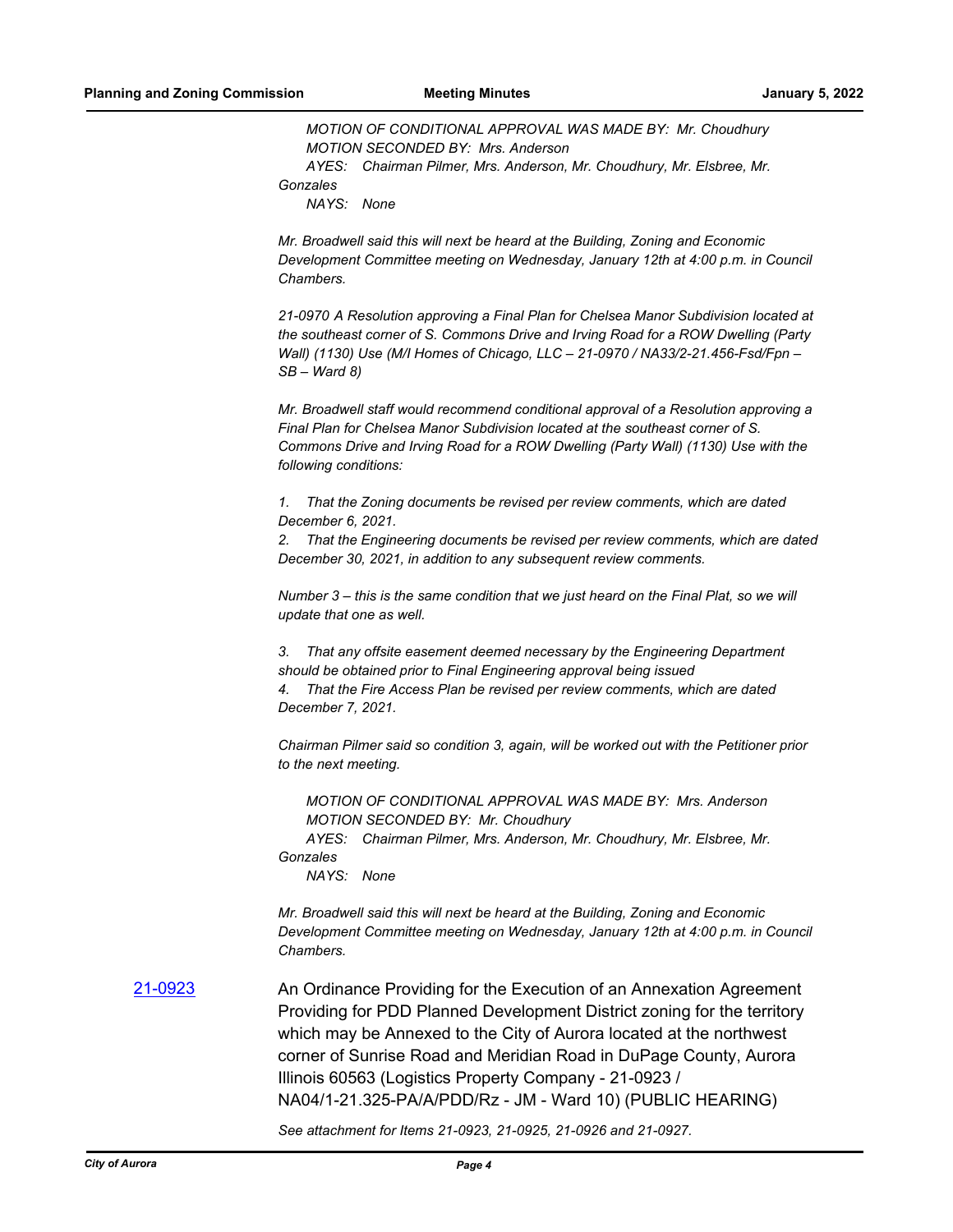**A motion was made by Mr. Elsbree, seconded by Chairperson Pilmer, that this agenda item be Forwarded to the Building, Zoning, and Economic Development Committee, on the agenda for 1/12/2022. The motion carried.**

[21-0925](http://aurora-il.legistar.com/gateway.aspx?m=l&id=/matter.aspx?key=10942) An Ordinance amending Chapter 49 of the Code of Ordinances, City of Aurora, by modifying the zoning map attached thereto to rezone Property located at the northwest corner of Sunrise Road and Meridian Road to PDD Planned Development District to be incorporated into the existing Butterfield Planned Development District pursuant to an Approved Annexation Agreement (Logistics Property Company - 21-0925 / NA04/1-21.325-PA/A/PDD/Rz - JM - Ward 10) (PUBLIC HEARING)

*See attachment for Items 21-0923, 21-0925, 21-0926 and 21-0927.*

**A motion was made by Mr. Choudhury, seconded by Mrs. Anderson, that this agenda item be Forwarded to the Building, Zoning, and Economic Development Committee, on the agenda for 1/12/2022. The motion carried.**

# [21-0926](http://aurora-il.legistar.com/gateway.aspx?m=l&id=/matter.aspx?key=10943) A Resolution Approving the Final Plat for Butterfield Phase II Unit 4C Subdivision, located at the southwest corner of Ferry Road and Meridian Road (Logistics Property Company -21-0926 / NA04/1-21.326-Fsd/Fpn - JM- Ward 10)

*See attachment for Items 21-0923, 21-0925, 21-0926 and 21-0927.*

**A motion was made by Mrs.Anderson, seconded by Mr. Choudhury, that this agenda item be Forwarded to the Building, Zoning, and Economic Development Committee, on the agenda for 1/12/2022. The motion carried.**

[21-0927](http://aurora-il.legistar.com/gateway.aspx?m=l&id=/matter.aspx?key=10944) A Resolution Approving a Final Plan on Lot 402 of Butterfield Phase II Unit 4C Subdivision, located at the southwest corner of Ferry Road and Meridian Road for a Warehouse, Distribution and storage services (3300) Use (Logistics Property Company -21-0927 / NA04/1-21.326-Fsd/Fpn - JM- Ward 10)

*See attachment for Items 21-0923, 21-0925, 21-0926 and 21-0927.*

**A motion was made by Mr. Choudhury, seconded by Mrs. Anderson, that this agenda item be Forwarded to the Building, Zoning, and Economic Development Committee, on the agenda for 1/12/2022. The motion carried.**

# **PENDING**

# **ANNOUNCEMENTS**

*Mr. Sieben said our next meeting will be in 2 weeks on January 19th.*

# **ADJOURNMENT**

**A motion was made by Mrs. Anderson, seconded by Mr. Gonzales, that the meeting be adjourned. The motion carried by voice vote. Chairman Pilmer**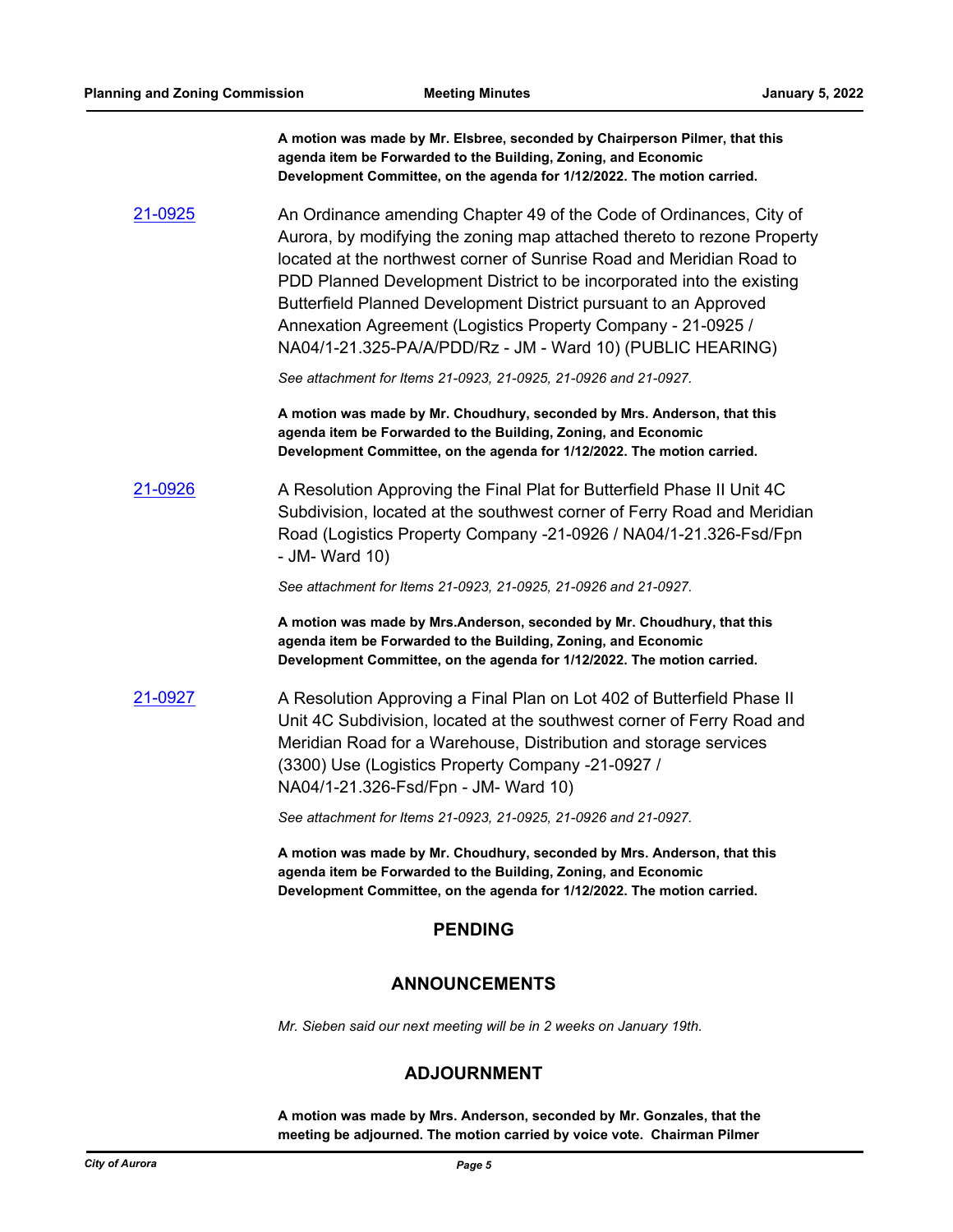**adjourned the meeting at 10:27 p.m.**

# **VISIT OUR WEB SITE FOR CURRENT AGENDAS: https://www.aurora-il.org/AgendaCenter**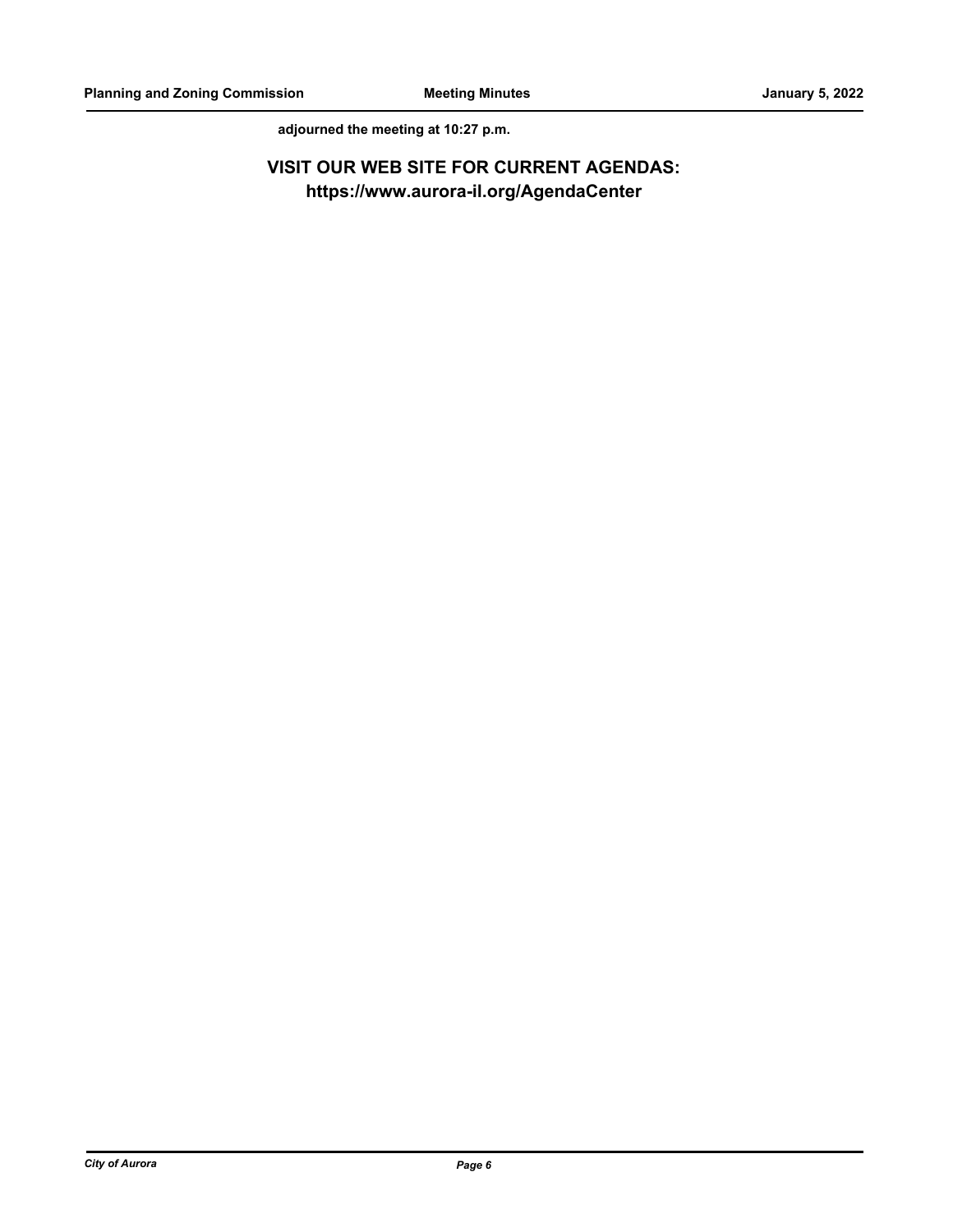# Attachment for Items 21-0923, 21-0925, 21-0926 and 21-0927:

| 16 |    | The next items on the agenda, there                |
|----|----|----------------------------------------------------|
|    | 17 | is four agenda items. I will read all four of them |
|    | 18 | into -- at this time.                              |
|    | 19 | So Item No. 21-0923, an ordinance                  |
|    | 20 | providing for the execution of an annexation       |
|    | 21 | agreement providing for PDD Planned Development    |
|    | 22 | District Zoning for the territory which may be     |
|    | 23 | annexed to the City of Aurora located at the       |
|    | 24 | northwest corner of Sunrise Road and Meridian Road |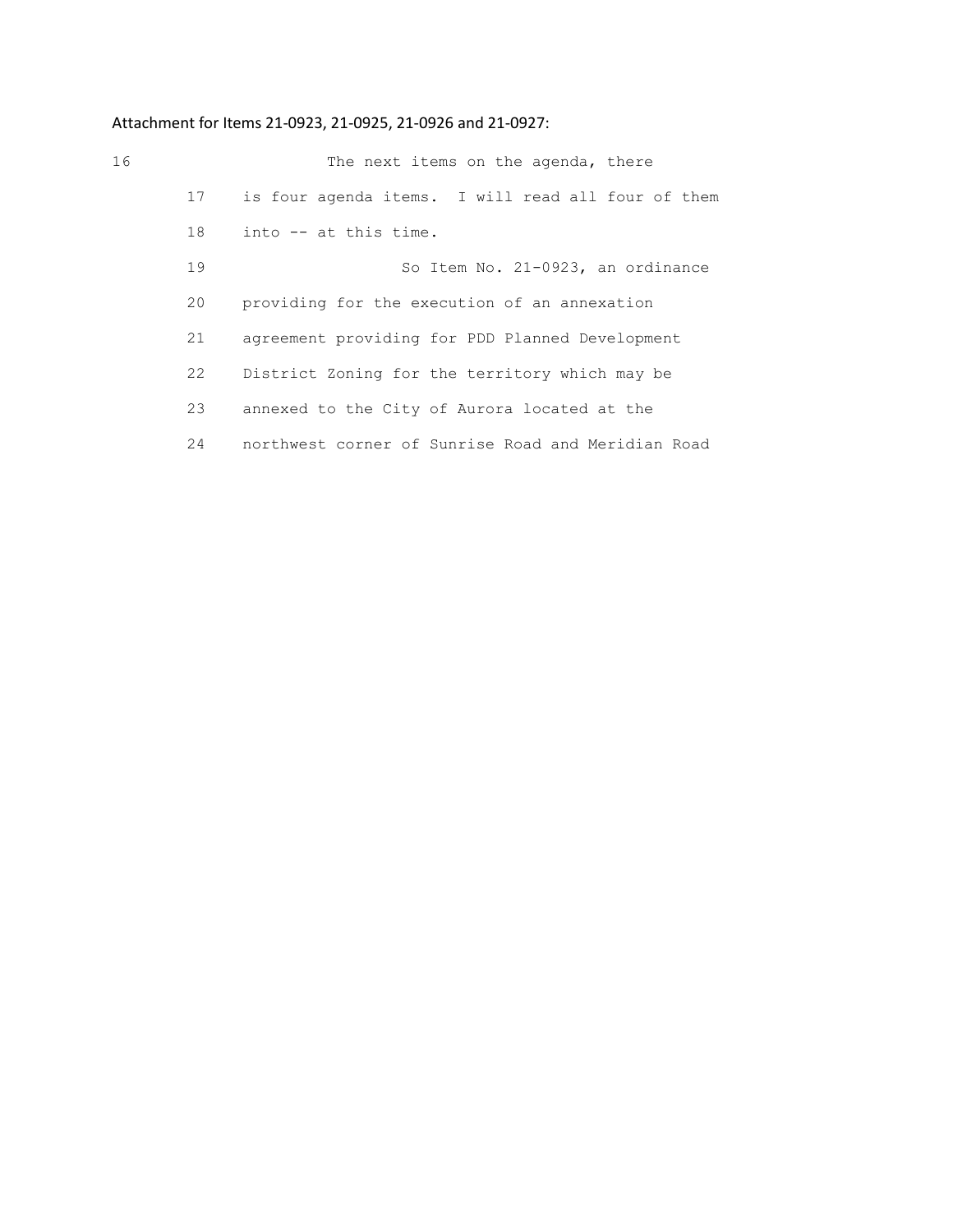1 in DuPage County, Aurora, Illinois 60563 by 2 Logistics Property Company in Ward 10. This is a 3 public hearing. 4 Agenda Item No. 21-0925, an 5 ordinance amending Chapter 49 of the Code of 6 Ordinances, City of Aurora, by modifying the zoning 7 map attached thereto to rezone property located at 8 the northwest corner of Sunrise Road and Meridian 9 Road to PDD Planned Development District to be 10 incorporated into an existing Butterfield Planned 11 Development District pursuant to an approved 12 annexation agreement by Logistics Property Company, 13 Ward 10, and this is a public hearing, as well. 14 **Item No. 21-0926, a resolution**  15 approving the final plat for Butterfield Phase II 16 Unit 4C Subdivision, located at the southwest corner 17 of Ferry Road and Meridian Road by Logistics 18 Property Company, Ward 10. 19 And then Item No. 21-0927, a 20 resolution approving a final plat on Lot 402 of 21 Butterfield Phase II Unit 4C Subdivision, located at 22 the southwest corner of Ferry Road and Meridian Road 23 for a warehouse, distribution and storage services 24 use by Logistics Property Company, Ward 10.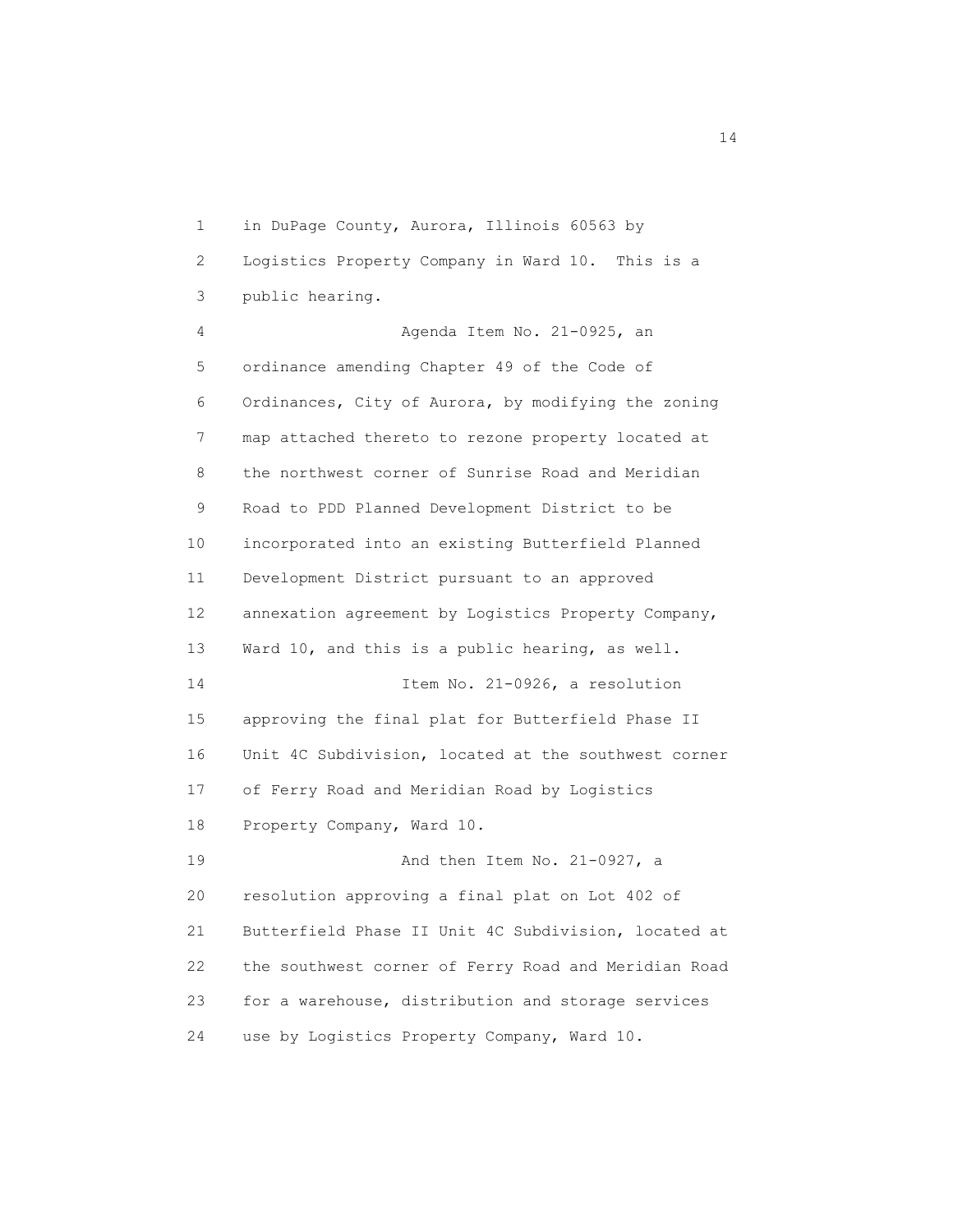1 MR. SIEBEN: Okay, thank you, Mr. Chairman. 2 Good evening, everyone; Ed Sieben, 3 City of Aurora Zoning and Planning director. And as 4 Chairman Pilmer stated, we have for items to voted: 5 The annexation agreement and the 6 rezoning, just to be clear, this is for a 4.84-acre 7 parcel of a larger 17-plus-acre parcel. So 8 essentially this is about the southeastern 9 25 percent of the development piece that has not 10 been annexed to the City of Aurora. The remainder 11 was annexed between 2002 and 2008. That has already 12 been annexed and incorporated into the Butterfield 13 PDD. 14 The Butterfield PDD, which was a 15 4,000-acre annexation, not the Fox Valley East 16 annexation which was the Fox Valley Mall area. This 17 was a separate area up to the northeast part of the 18 City, was all annexed and zoned back in 1976. So 19 this is kind of like the far eastern section of 20 that. 21 What I'm going to do is there's 22 four items that are to be voted on. I'm going to 23 kind of give a summary of each of those, and then I 24 want to give a little bit of background of where

n 15 ann an 15 an t-Òire ann an 15 an t-Òire an t-Òire an t-Òire ann an 15 an t-Òire an t-Òire ann an 15 an t-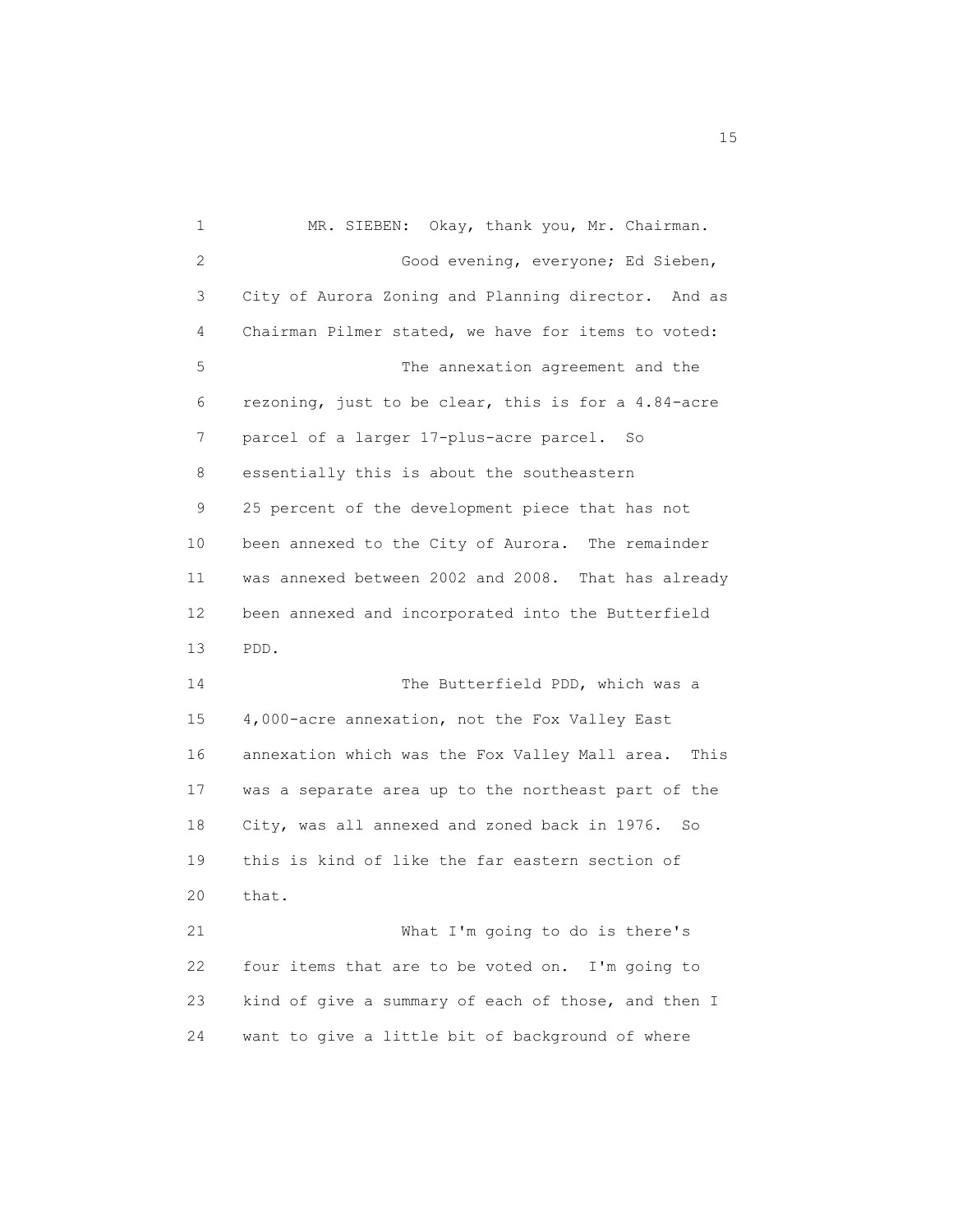1 this falls within the City of Aurora -- I'll pull up 2 an aerial photo -- with regard to zoning, 3 comprehensive plan, and then our boundary agreement 4 with the City of Naperville, because this is right 5 on the border with our boundary agreement with 6 Naperville. So I'll go over a little bit of that 7 before I turn it over to the Petitioner. 8 The subject property, again, about 9 12 acres of this site that you see the development 10 plan on is already in the City of Aurora. The 11 southeast corner of the property is what's before 12 you tonight for the annexation and rezoning. That 13 is in unincorporated DuPage County. 14 So the Petitioner is requesting to 15 rezone that property located at the north -- the 16 immediate northwest corner of Sunrise and Meridian 17 Road, a PDD Planned Development District, to be 18 incorporated into the existing Butterfield Planned 19 Development District pursuant to the subsequent 20 annexation agreement. 21 And then, therefore, concurrent 22 with this proposal, the Petitioner is requesting 23 approval of the annexation agreement and annexation 24 of 4.84 acres located immediately at the northwest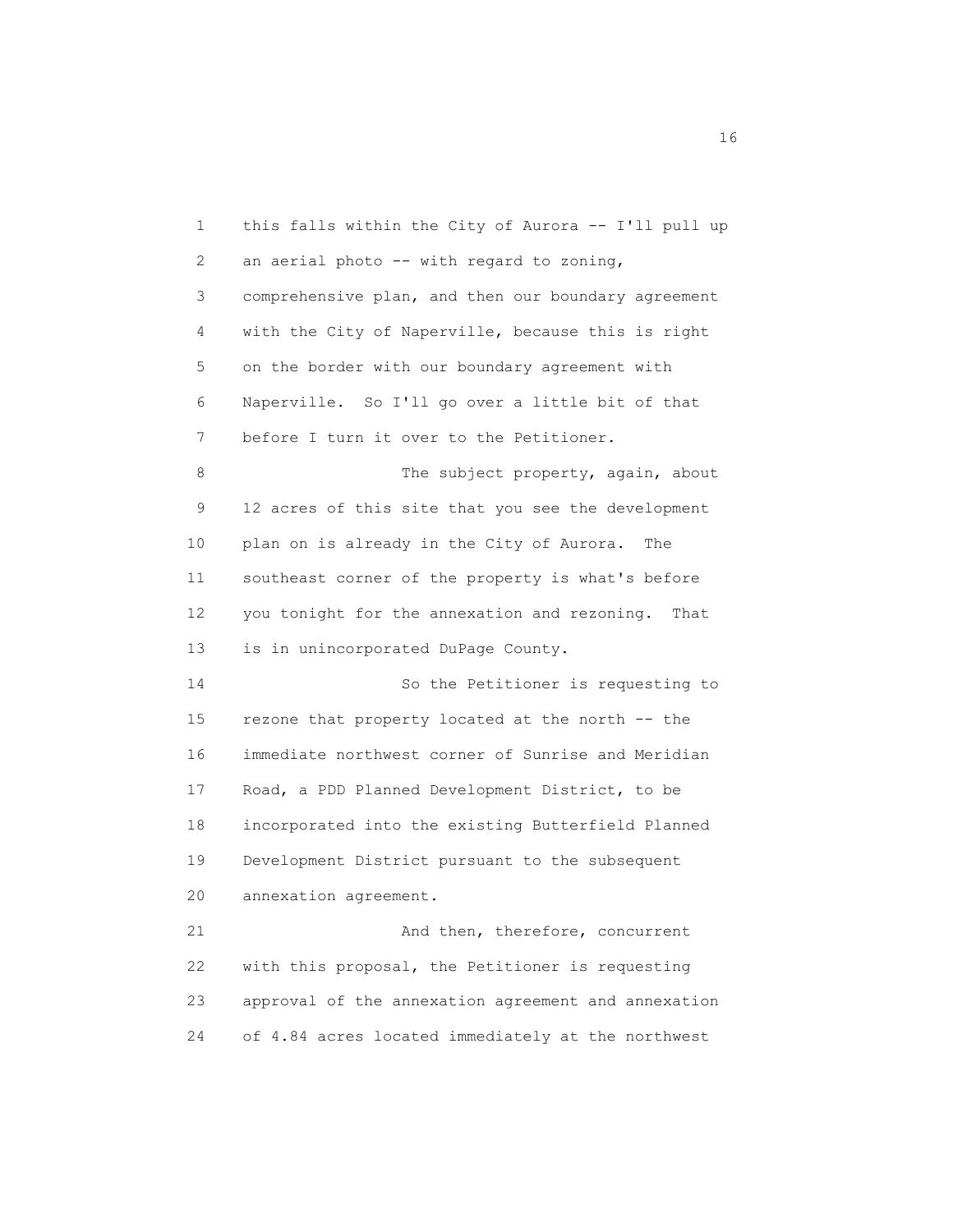1 corner of Sunrise Road and Meridian Road and to 2 rezone the property to PDD Planned Development 3 District. 4 The details of the annexation 5 agreement include provisions that upon acquisition 6 of the property by LPC, the property will be annexed 7 into the Butterfield PDD. 8 The agreement outlines that the 9 owners are responsible for constructing the west 10 half of the road along the entire frontage of 11 Meridian Road. 12 Along Sunrise Road the owners will 13 construct a full road from near the access point, 14 which is on the west end there, that southwest end 15 access point on Sunrise Road to Frieder Lane. 16 So basically the western half of 17 Sunrise will be fully improved curb and gutter. I 18 believe it's 39-foot back to back. 19 The eastern half of Sunrise will be 20 repaved and I believe widened four feet so it meets 21 our fire access requirements of a 20-foot road. 22 When the property south of Sunrise eventually comes 23 in to develop, that eastern half of Sunrise will 24 then be fully improved.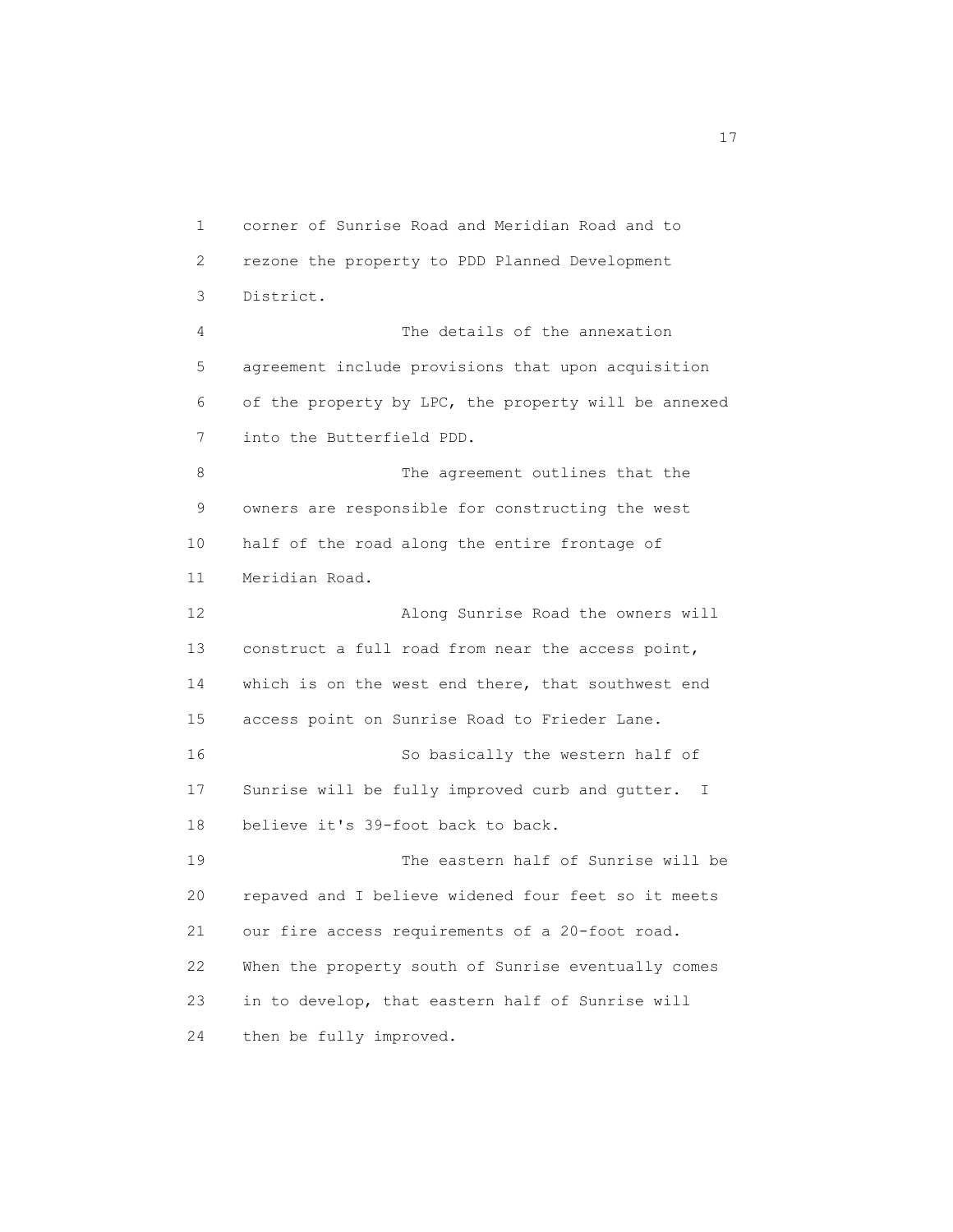1 The agreement outlines that the 2 owners are responsible for -- again, okay, that was 3 the road. 4 The agreement requires that a 5 sidewalk, storm sewer, and street lights be added 6 along the western side of Meridian Road and along 7 the northern side of Sunrise Road along the entire 8 properties' frontage. In addition, a crosswalk will 9 be added along Sunrise Road on the east side of 10 Frieder Lane. 11 So the lot 401 on Butterfield, 12 which is the large 500,000-square-foot warehouse to 13 the southwest, they built a piece of Sunrise. They 14 connected it with Frieder, so this will connect that 15 pedestrian walkway there. 16 The Petitioner is also requesting 17 approval of a final plat for Butterfield Phase II 18 Unit 4C Subdivision located at the southwest corner 19 of Ferry and Meridian Road. 20 This will consolidate the two 21 parcels being annexed, which are already annexed 22 with the two parcels currently within -- I'm sorry. 23 The two parcels that are coming into the City, 24 there's actually two parcels of the 4.84 acres will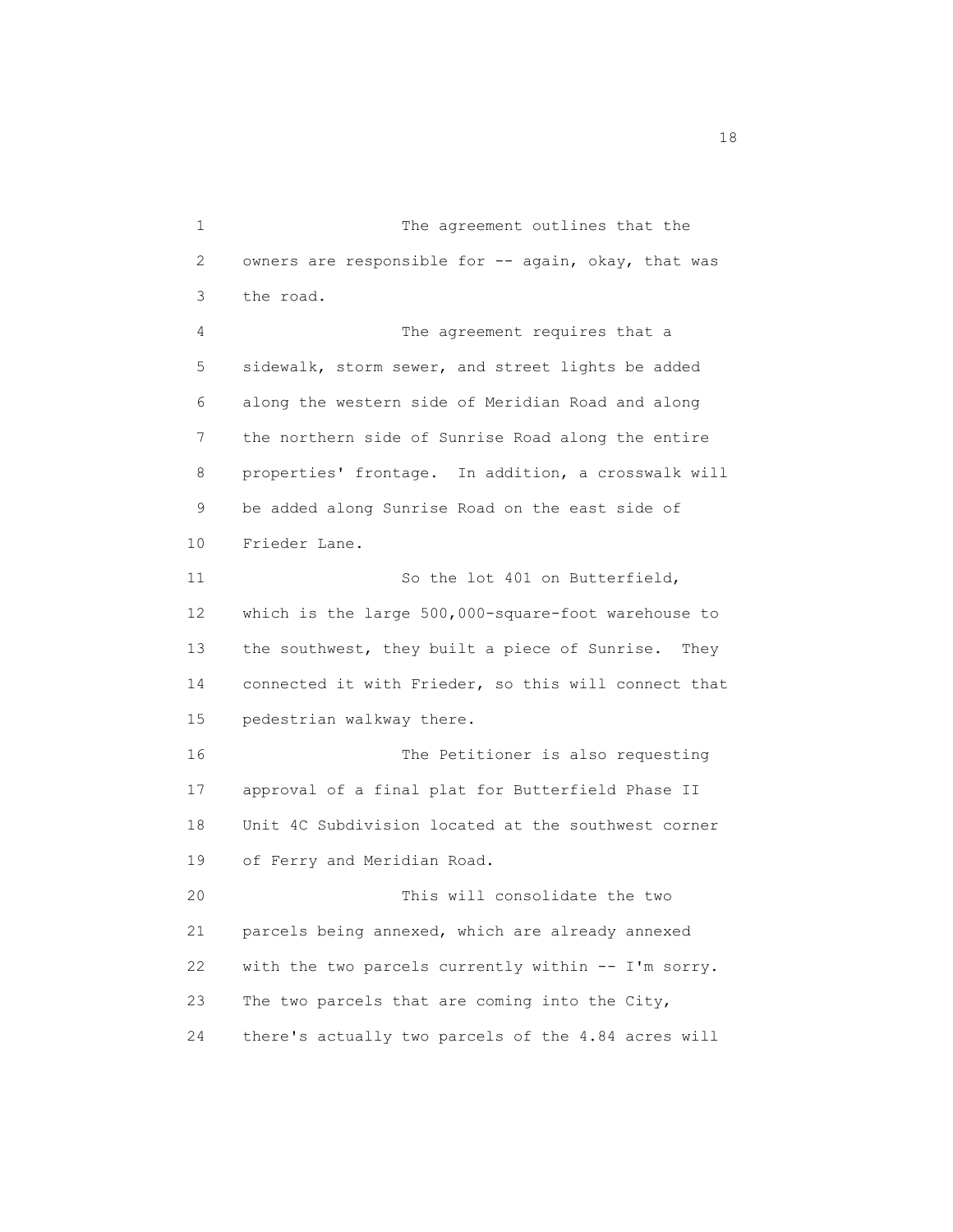1 be combined with the two parcels that are already in 2 the city limits to create a large Lot 402. So this 3 bound by Ferry, Meridian, Sunrise, and Frieder will 4 be called Lot 402. This will be a total of 5 17.6 acres. There are dedicating right-of-way 6 triangles and city easements as part of this. 7 And then, finally, in addition, the 8 Petitioner is requesting a final plan which is 9 basically a site plan approval for the entire 10 17.6 acres of Lot 402, for a speculative warehouse 11 distrubution and storage services use. 12 The project will develop just over 13 a 270,000-square-foot spec warehouse. This was 14 designed specifically to put the 37 truck docks on 15 the west side of the property along with 61 truck 16 spaces. This will be along Frieder Lane. 17 And then the remaining automobile 18 parking, which will be on the north and east side of 19 the building which consists of 261 automobile 20 spaces, will be on that north and east side. 21 The main pedestrian entrance will 22 be located at the northeast and southeast corner of 23 the property for potential office space and possibly 24 in the middle of the east elevation.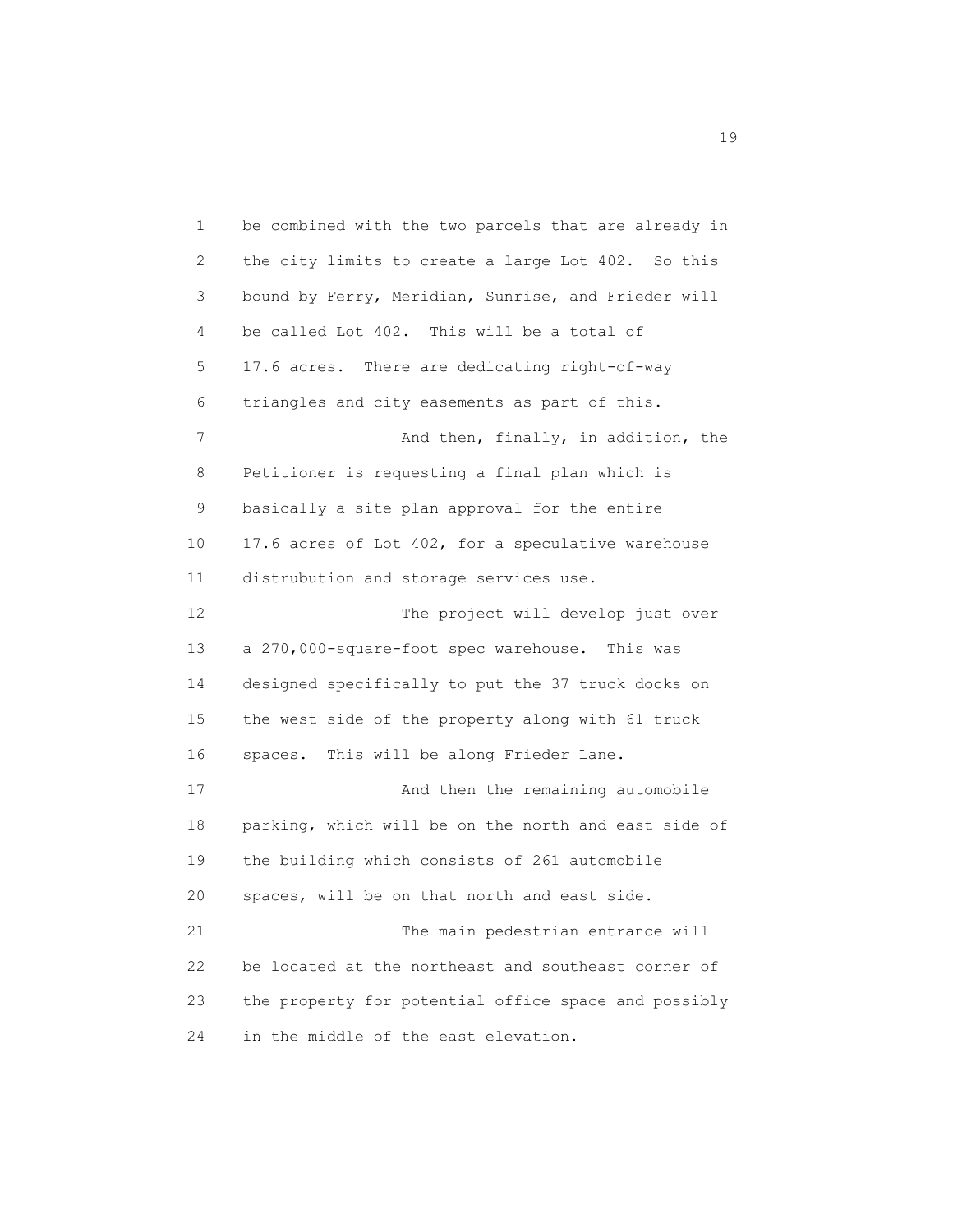1 Automobile traffic is planned to 2 access the development from two points along 3 Meridian located near the building's entrances, as 4 you see on the plan there. 5 Truck assess will be off -- 6 primarily will just be off of Frieder Lane. They 7 will access directly onto Ferry road. 8 There is a southerly access onto 9 Sunrise there, but trucks will be instructed that 10 they will need to turn right, or west, to get on 11 Frieder to get up to Ferry. But all truck traffic 12 is directed to go to Frieder and then onto Ferry 13 Road. 14 There will be a "Do Not Enter" sign 15 and a "Right Turn Only" sign to prohibit trucks from 16 exiting toward Meridian or Sunrise. 17 The parking to the east is set back 18 27 feet from the property line with the building 19 being set back 105 feet off of the Meridian Road 20 right-of-way. 21 To the south, the building is set 22 back from the property line a minimum of 26 feet, 23 which meets the minimum requirements. 24 The right-of-way to the south is --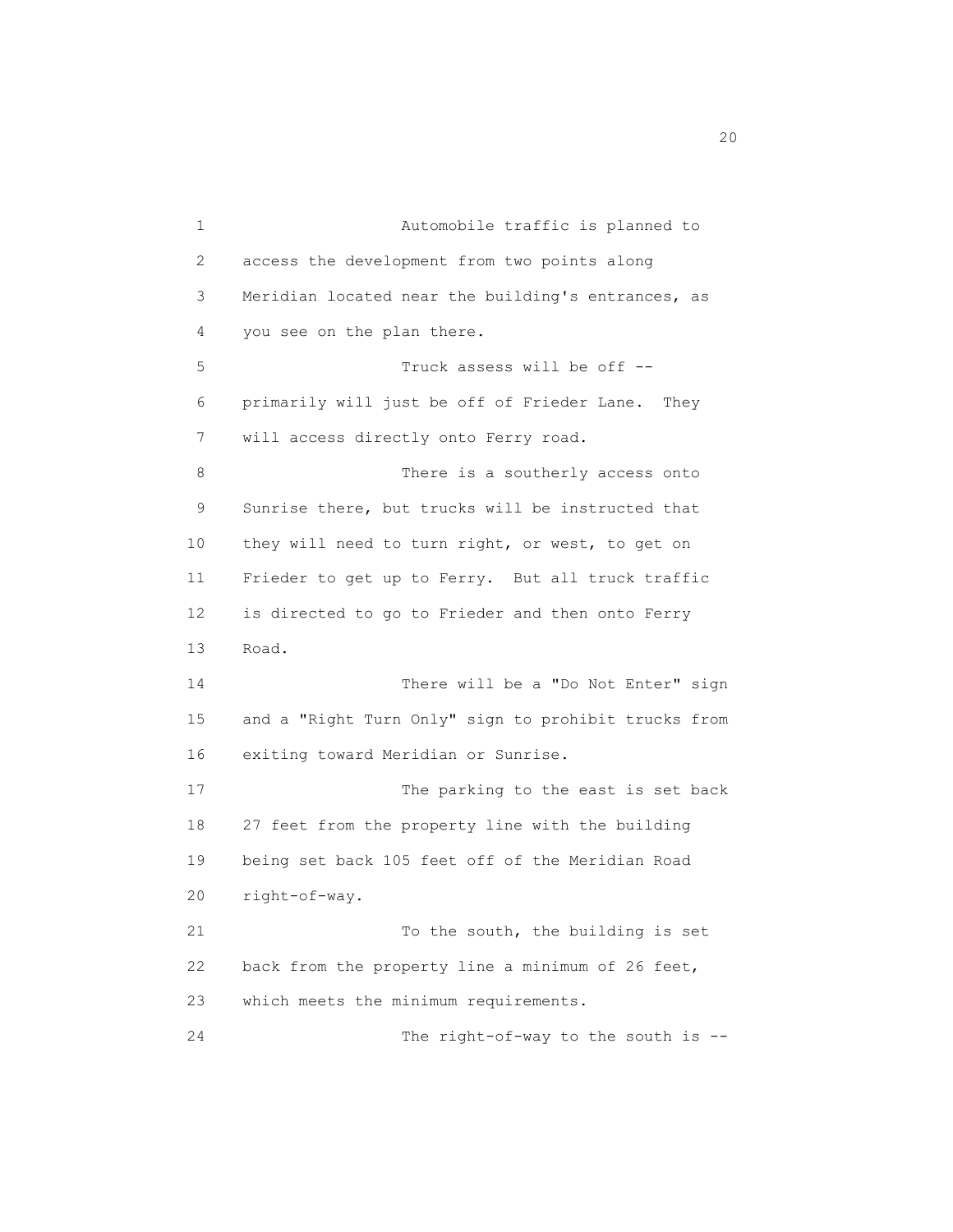1 they will dedicate a total of 80 feet for Sunrise. 2 The landscape plan shows an undulating three-foot 3 berm along the eastern property line, which is along 4 the Meridian Road frontage with row street trees in 5 the right-of-way and a row of mixture of canopy, 6 evergreen, and understory trees within the 27-foot 7 setback. So, essentially, you'll have a double row 8 of trees of both canopy, evergreen, and ornamental 9 or understory along that east side. 10 Sunrise Road also will include a 11 row of trees and a second row of trees, both parkway 12 trees and trees in the setback. 13 And Jill Morgan is not here 14 tonight, but she worked with the developer to add 15 quite a mix of Evergreen, also, to get a year-round 16 cover. Shrubs will also be included with the trees 17 and the foundation, as well as near the building 18 entrances. 19 Building and signage elevations are 20 also depicted on the plan. This will be a precast 21 building articulated by dark red panels along the 22 bottom and a band of light gray panels with windows 23 spanning the top. The corner entrances will feature 24 large glass windows.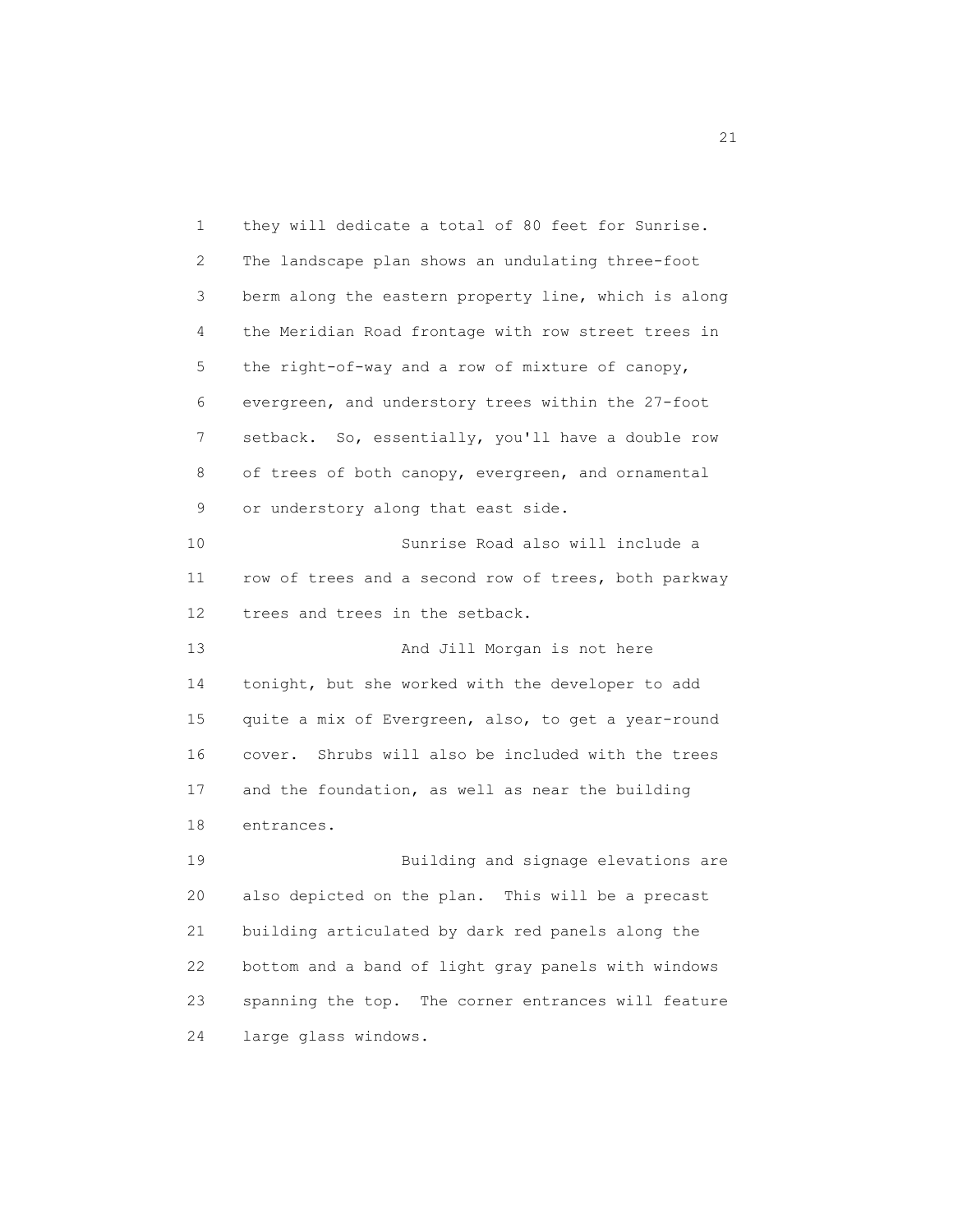1 And, finally, there will be a 2 request for vacation of water main easement to allow 3 for the development, and that will be picked up next 4 week at the Building, Zoning and Economic 5 Development Committee. 6 One thing, maybe I could pull up 7 a -- to talk about a little bit of the history of 8 the zoning of the property, let me go to the 9 annexation agreement real quick. Let me pull up an 10 aerial first. That might be the best. 11 So this is an aerial of the 12 property. This has the parcel lines along with 13 addresses. I know several of the neighbors here are 14 some of the properties to the east on Sunrise, and 15 then also on Meadow, which is the road -- the next 16 road to the east of Meridian. 17 So this -- this property shows the 18 area with the lighter color. That's already in the 19 City of Aurora. You see this particular property, 20 as I said, 75 percent of the property is already 21 annexed and zoned into the City. 22 The area in red is the property -- 23 the 4.84 acres in question. What that will do is 24 square off the development at Meridian and then

22 and 22 and 23 and 23 and 23 and 23 and 23 and 23 and 23 and 23 and 23 and 23 and 23 and 23 and 23 and 23 and 24 and 25 and 26 and 26 and 26 and 26 and 26 and 26 and 26 and 26 and 26 and 26 and 26 and 26 and 26 and 26 an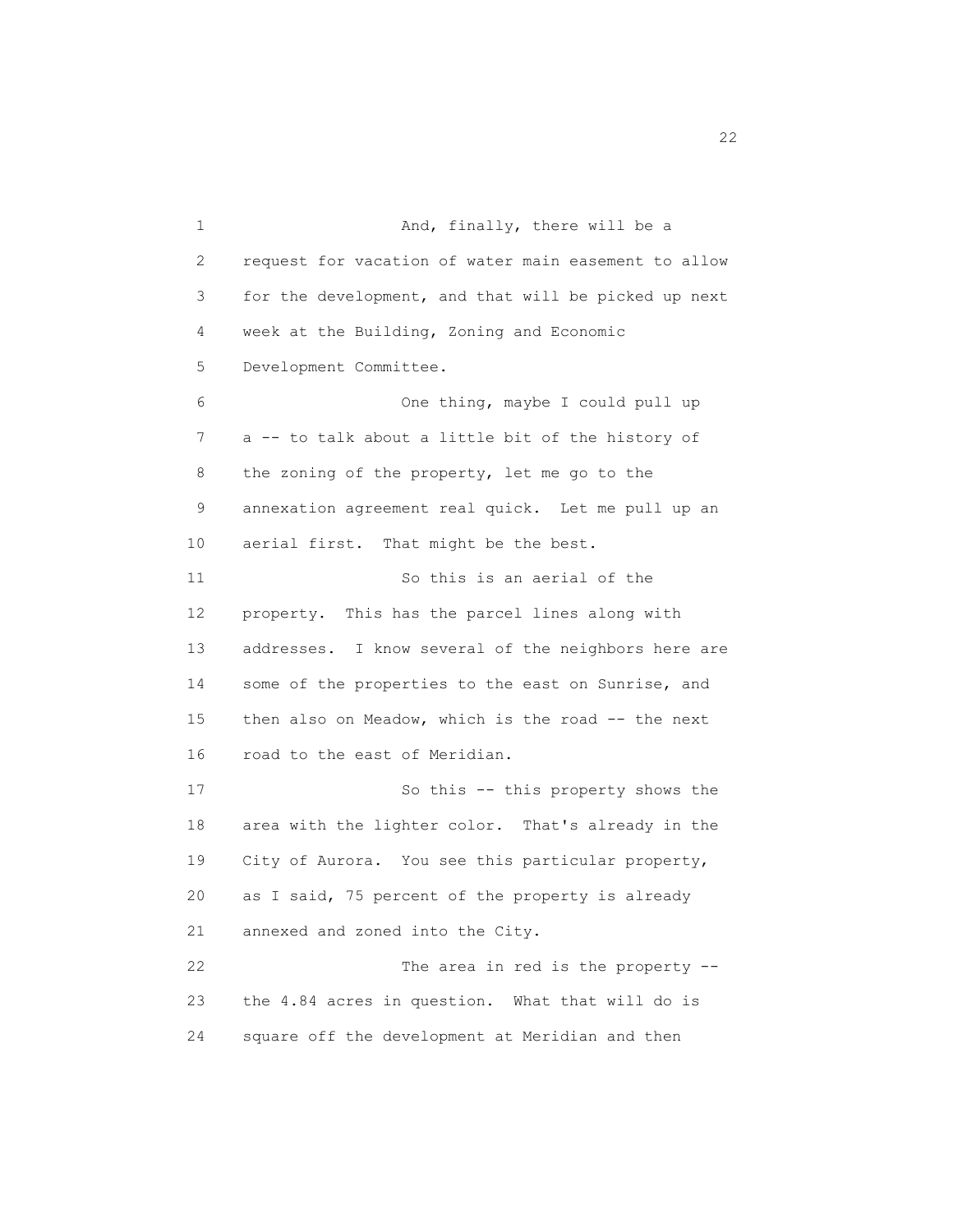1 Sunrise.

2 The outline in blue is our boundary 3 agreement with the City of Naperville. So our 4 boundary agreement basically extends down Meridian. 5 Then it goes south of Sunrise. So it's Meridian 6 extended down to the south end of those parcels on 7 Sunrise and then due west. 8 The east-west parcel on the north 9 side of I-88, that's already actually annexed and 10 zoned in the City of Naperville. That's actually 11 zoned for ORI, and they do have a finger that comes 12 up to Sunrise there where Meridian T's into Sunrise 13 that's in the City of Naperville; however, the 14 unincorporated area just south of Sunrise, south of 15 this development, is within the City of Aurora's 16 jurisdiction and that may come in for future 17 development.

 18 The area east of Meridian, which is 19 where most of the homes are, that's on the 20 Naperville side of the boundary agreement, so that 21 would be under Naperville's future jurisdiction; 22 however, one thing I do want to stress -- let me go 23 to Naperville Comprehensive Plan, if you don't mind. 24 Give me one second.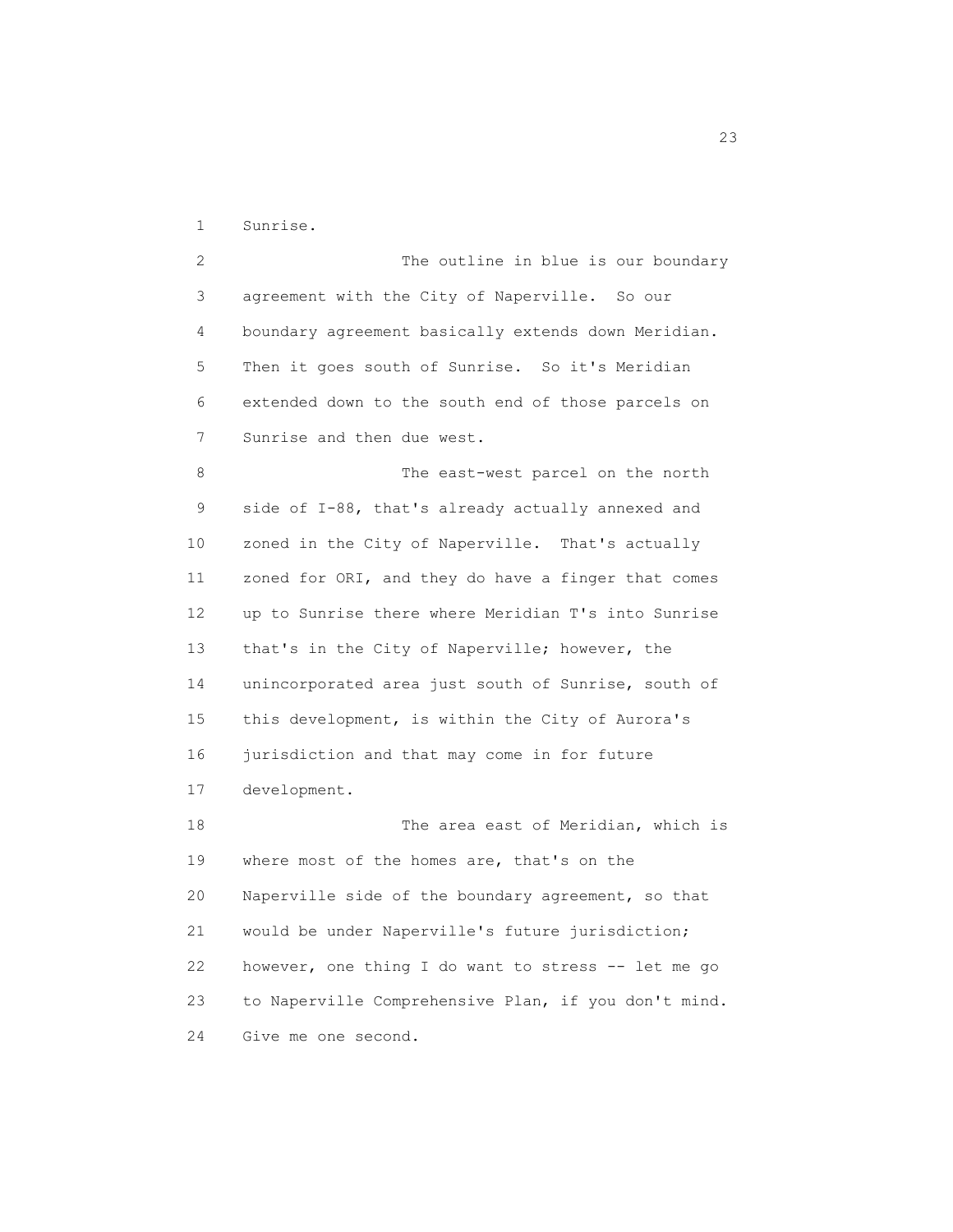1 This is the Naperville 2 Comprehensive Master Plan for their northwest 3 section, and this is the color map. This was 4 actually adopted in 1996. 5 I'll zoom in. It's a little hard 6 to see, but this area, this is actually a dark 7 purple, so everything -- this actually includes a 8 little piece of the proposed site, so the very -- 9 you can kind of see Meridian runs north-south there 10 south of Ferry. This actually includes a little 11 piece that we're talking about today. And then the 12 rest of it is everything south of Ferry and then 13 down to the tollway. 14 So Naperville has shown this as 15 what's called Business Park, which is identical to 16 the City of Aurora's ORI, office, research, light 17 industrial. 18 So Naperville, once they develop 19 this for properties that become available, they 20 would also develop this nonresidential as an ORI 21 use. 22 And the City of Aurora's comp plan 23 just west and north of this is also shown as ORI, 24 and much of that is already developed. So I did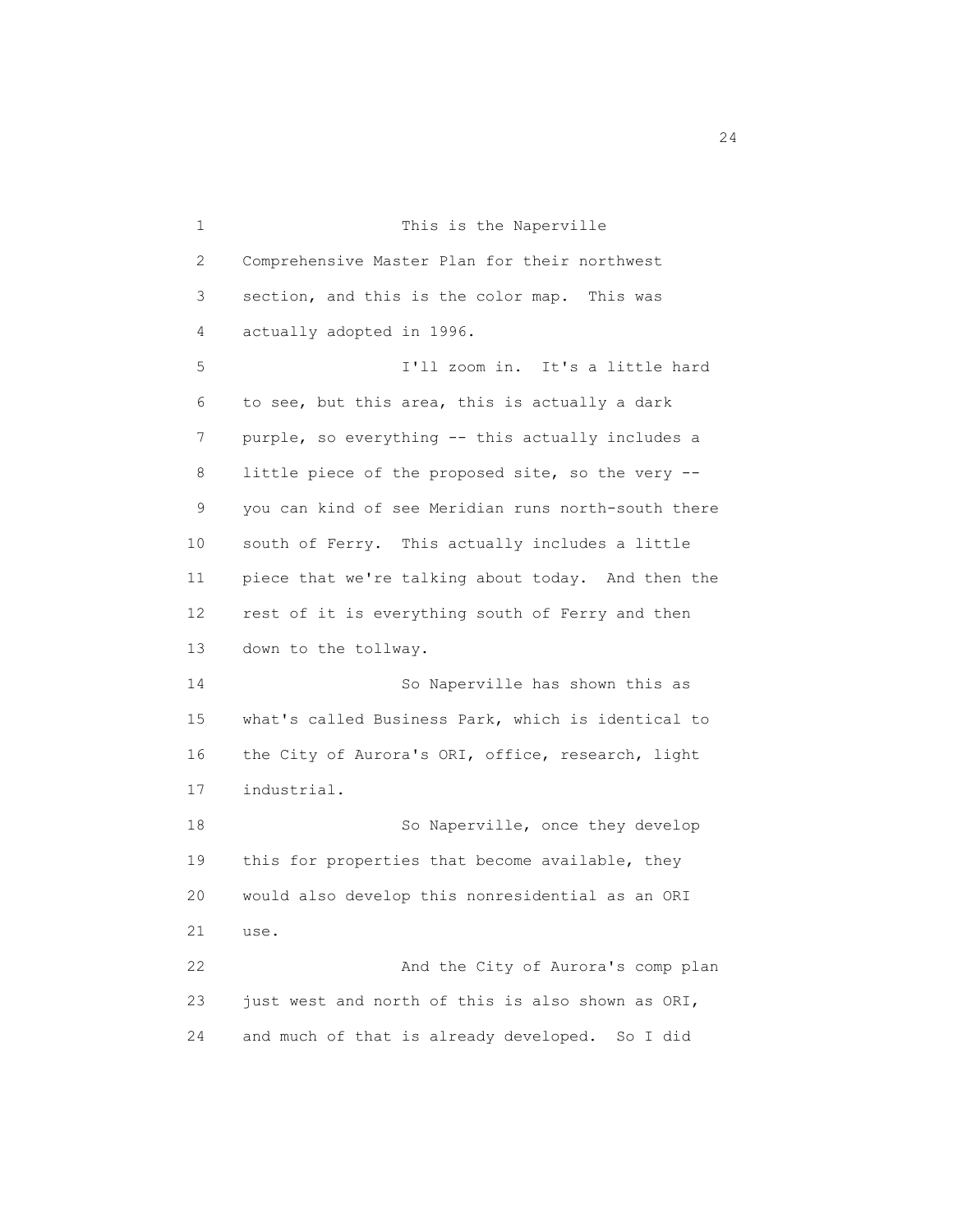1 want to show you that Naperville's comp plan does 2 mirror City of Aurora's. 3 And then I'm going to go back to 4 the site plan real quick. I'll pull up the 5 landscape plan again that shows the landscaping. 6 One other thing I just wanted to 7 bring up, you know, the staff has worked with the 8 Petitioner. They've -- they've made a lot of 9 revisions. We've worked with them on heavy 10 landscaping on both the east and south side because 11 there are some homes there still. 12 We've also worked with them on a 13 photometric which is in your packet. It does mean 14 our ordinance is less than one foot-candle at the 15 property line. They provided a traffic study which 16 shows there's no improvements needed. And, again, 17 we're diverting all the truck traffic to the east on 18 Frieder and then north on Ferry Road. 19 Let me see if there's anything else 20 on traffic study. Again, a berm along Meridian and 21 buffering. 22 **I'm sure I'll have other things to** 23 add after the Petitioner, but unless there is any 24 questions of staff, I can turn it over to the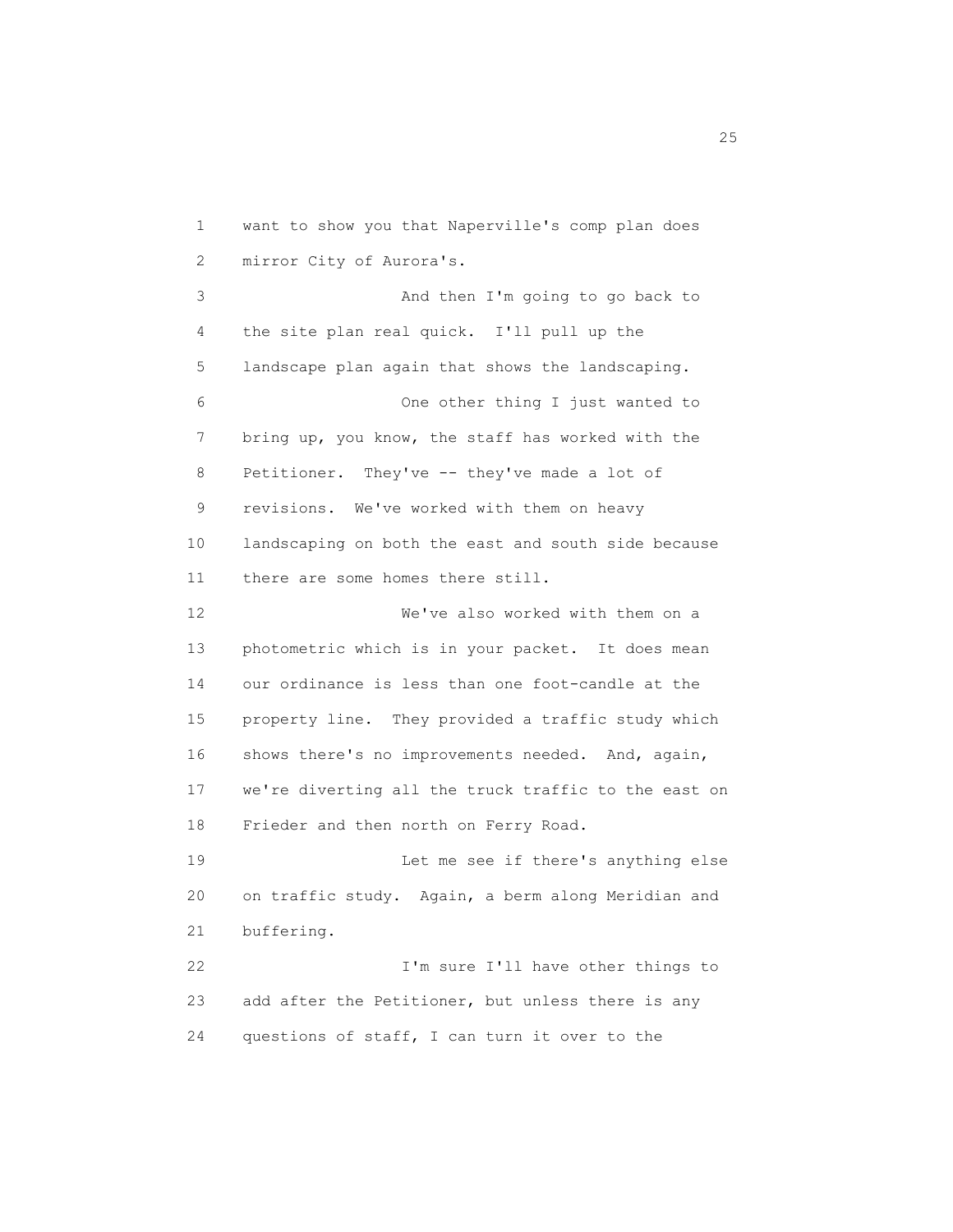1 Petitioner. 2 CHAIRMAN PILMER: Questions for staff? 3 (No response.) 4 CHAIRMAN PILMER: At this point I'm going to 5 call the Petitioner forward, and this is a public 6 hearing, so we will -- I will swear you in. Please 7 raise your right hand. 8 (John Philipchuck sworn.) 9 CHAIRMAN PILMER: Thank you. And if you'll 10 just state your name and address for the record. 11 MR. PHILIPCHUCK: Yes. Good evening. My 12 name is John Philipchuck. I'm an attorney 13 representing the Petitioners in this evening's 14 hearing. Our offices are at 111 East Jefferson 15 Avenue in Naperville, Illinois, here representing 16 Logistics Property Company. They are the contract 17 purchasers from Old Dominion Freight Line for this 18 roughly 18-acre site. 19 With me this evening is Mr. Ben 20 Fish, who is one of the vice presidents of the 21 Midwest region for Logistics Property Company; and 22 Will Freve, who is senior vice president, Midwest 23 region. You might recall Will. He was formerly

24 with Duke and worked here in the City of Aurora for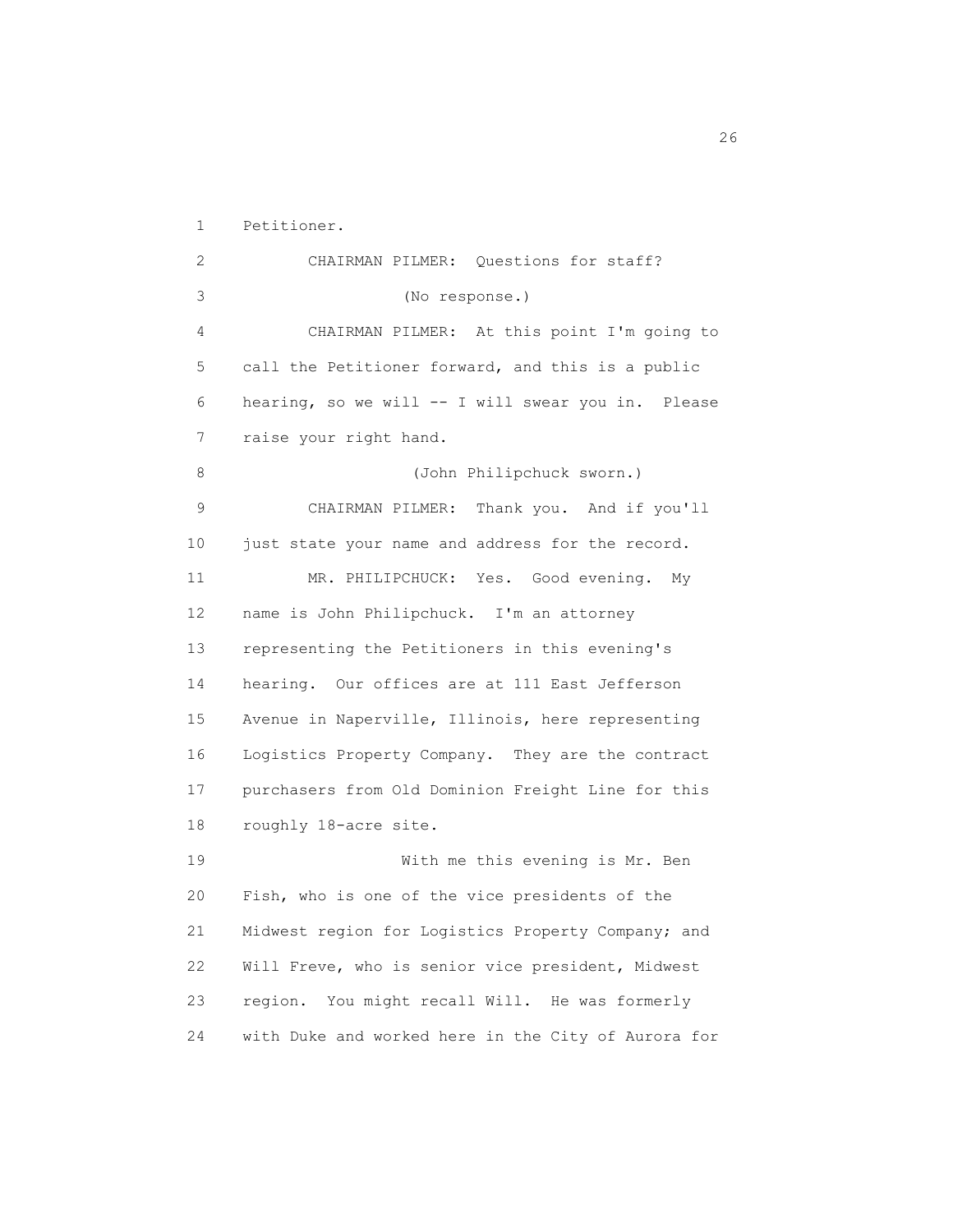1 many years. 18 years he was with Duke, and they 2 developed 12 projects in Aurora, including five of 3 them up in Butterfield East which is the property 4 that is just north of this property, north of Ferry 5 Road.

 6 So they are also a PC, as we call 7 them, a national industrial logistics developer. 8 They have headquarters in Chicago, and they 9 currently have in their portfolio 45 buildings 10 across the country totaling roughly 21 million 11 square feet under roof.

 12 The group has also acquired a piece 13 of property at 2800 Diehl Road in Aurora. It's just 14 south, adjacent to the East-West tollway and west of 15 Eola Road, that they will be constructing another 16 building in Aurora this year, and of course hopes, 17 with the approval of this project, to be able to 18 build a second building at this location. 19 So, Ed, that is the finest 20 presentation that you've made in a long time and you 21 preceded me. You made my job much easier. 22 But we, as was described, are 23 trying to square off this parcel between Ferry Road,

24 Sunrise Road, Meridian Road, and Frieder Lane, and a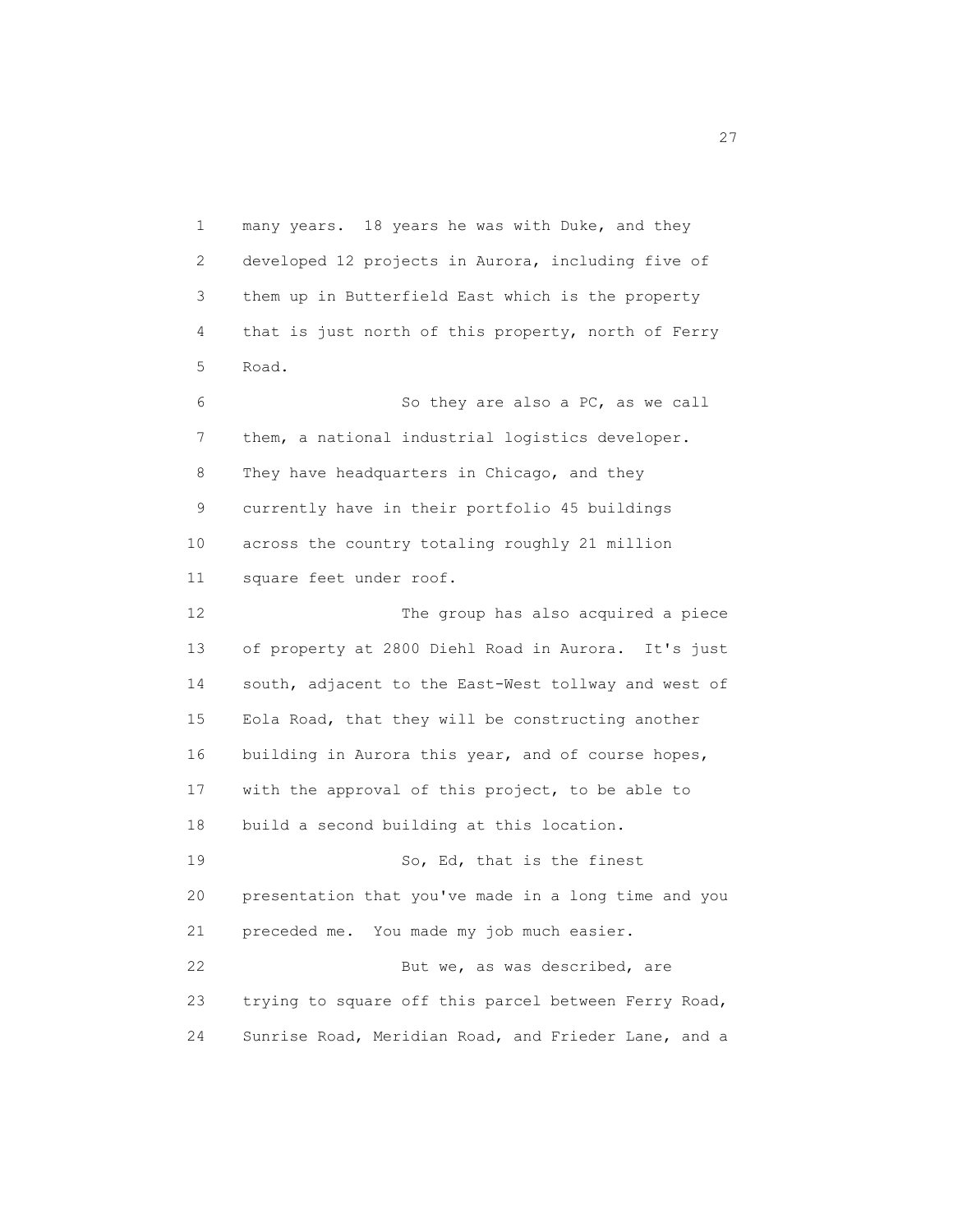1 small portion, 4.8 acres, was not annexed originally 2 as part of the Butterfield Planned Development 3 District back in 1976, and so it makes sense to have 4 that property attached with the remaining property 5 that's already in the City zone. It's on the Aurora 6 side of the corporate boundary agreement with the 7 City of Naperville, and both comprehensive plan for 8 both communities sees the future of this area for 9 these nonresidential type uses. 10 So we have designed the building, 11 are working extensively with staff. It's a 12 phenomenal landscape plan, as you can probably tell 13 from all the plans that you do see come in with how 14 they have taken into account the screening and paid 15 particular attention to the types of plants that are 16 going in here. 17 They have incorporated quite a few 18 of the Evergreen species, namely some of the plants 19 like the Eastern White Pine, which can reach 50 to 20 80 feet tall. This is a 45-foot tall building is 21 what's being proposed, a spread of 20 to 40 feet. 22 They have Austrian Pines that are mixed in the

24 tall, and they have a spread of 20 to 40 feet.

23 screening areas, also. They can get 50 to 60 feet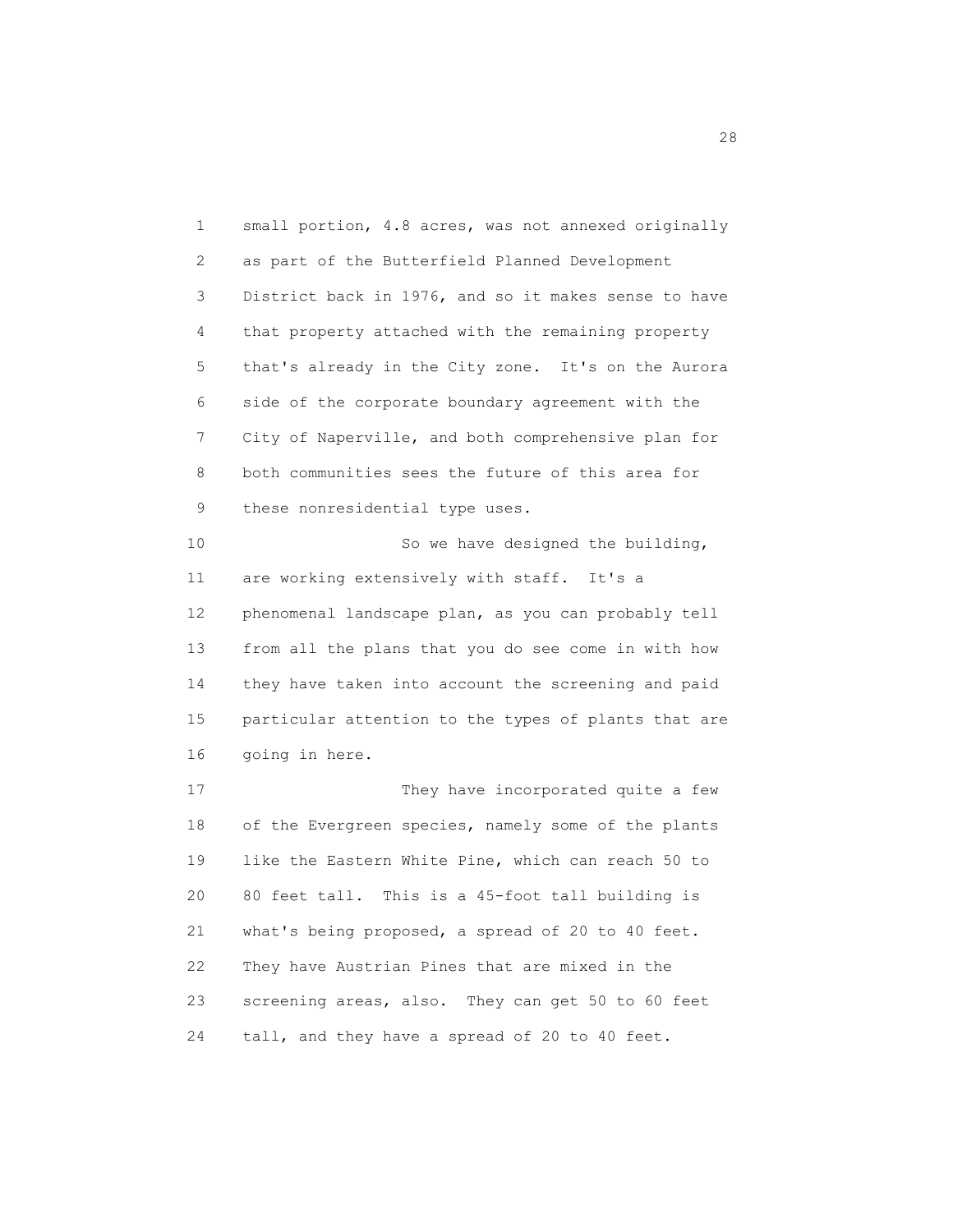1 And so with the -- all of these 2 types of plants, you look at the detention 3 facilities, we have one up adjacent to Ferry Road. 4 We have another -- the larger one is adjacent to 5 Frieder Lane, again, all surrounded with 6 landscaping, various species of trees and evergreens 7 interspersed. 8 So the staff has done a wonderful 9 job working with the developer to go ahead and make 10 this a beautiful facility, and try to screen and 11 have respect for the neighbors that still do have 12 homes in that particular area, and describe the 13 improvements that are going to be put in as a result 14 of this development. So the Aurora side, if you 15 will, of Meridian will get a full improvement. 16 Sunrise, most of it -- the 17 right-of-way will be required, and then the design 18 for a road that will serve the truck traffic that 19 would come out of the facility, and go over to 20 Frieder Lane, and exit up to the Ferry Road which, 21 as you know, takes the majority of the traffic then 22 out to Route 59 where it can go north-south and get 23 onto the tollway.

24 So the photometric plan, as Ed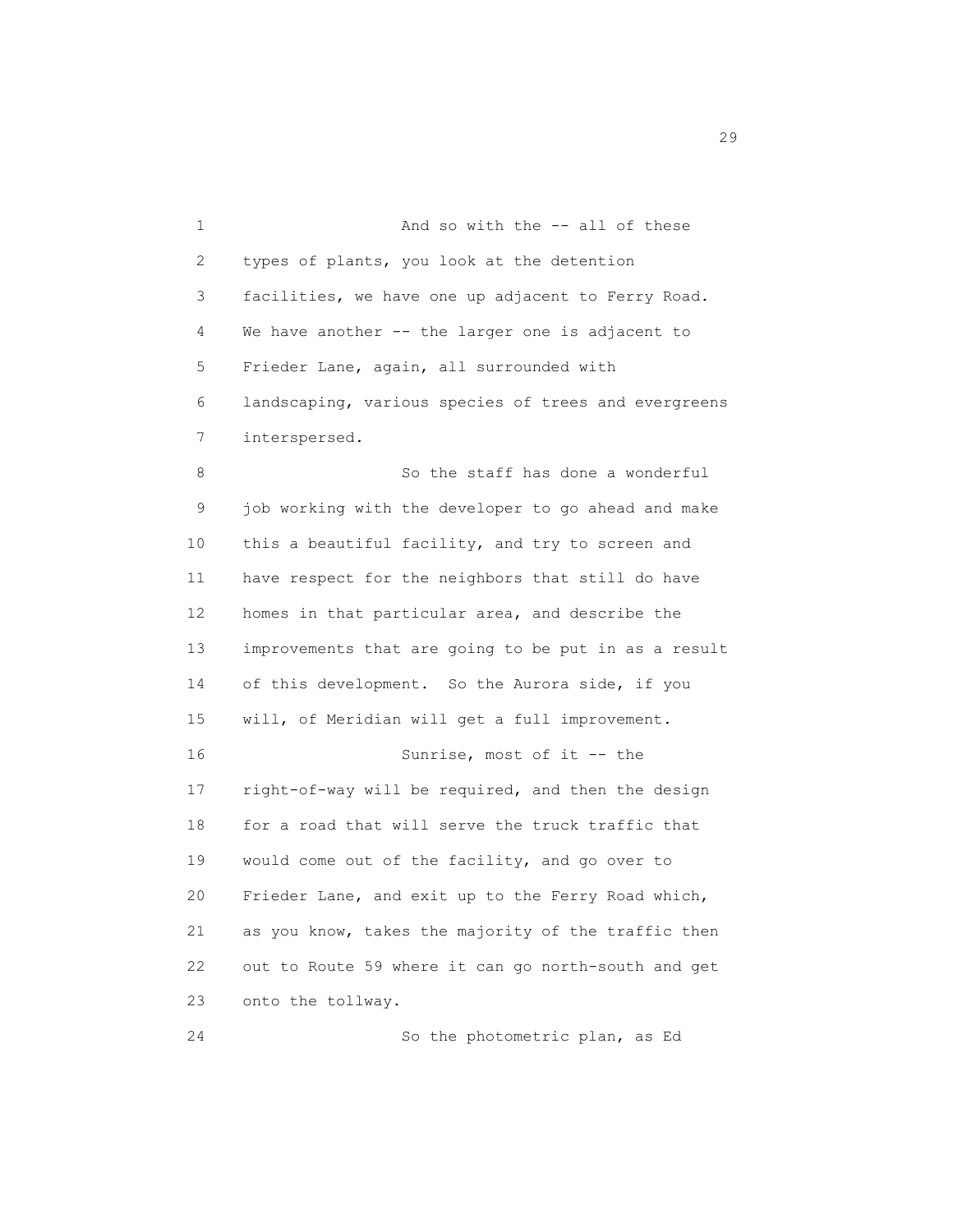1 mentioned, was submitted, reviewed by staff, along 2 with the traffic study. So all of those items that 3 traditionally would be looked at with the 4 development of the scope have been submitted, have 5 been reviewed by staff.

 6 And so we have a consolidation of 7 the parcels. As Ed mentioned, we have four parcels 8 that are part of the whole area there, and they will 9 be zoned in the PDD District, part of the 10 Butterfield development. And we have presented our 11 plans to the Butterfield Owners Association for 12 their review and comment. They have said that they 13 are in agreement with the plan subject to a final 14 approval after we get through the City process. 15 So from what they've seen so far 16 they are happy with, and they have told us it 17 complies with their requirements for their 18 buildings, signage, landscaping, et cetera. 19 And excuse me. So we're asking 20 this evening that the Plan Commission would 21 recommend approval of the proposed, you know, 22 annexation agreement; the zoning to the PDD 23 District; the resubdivision, if you will, of the 24 property into one lot, mentioned the Lot 402, which

 $30<sup>o</sup>$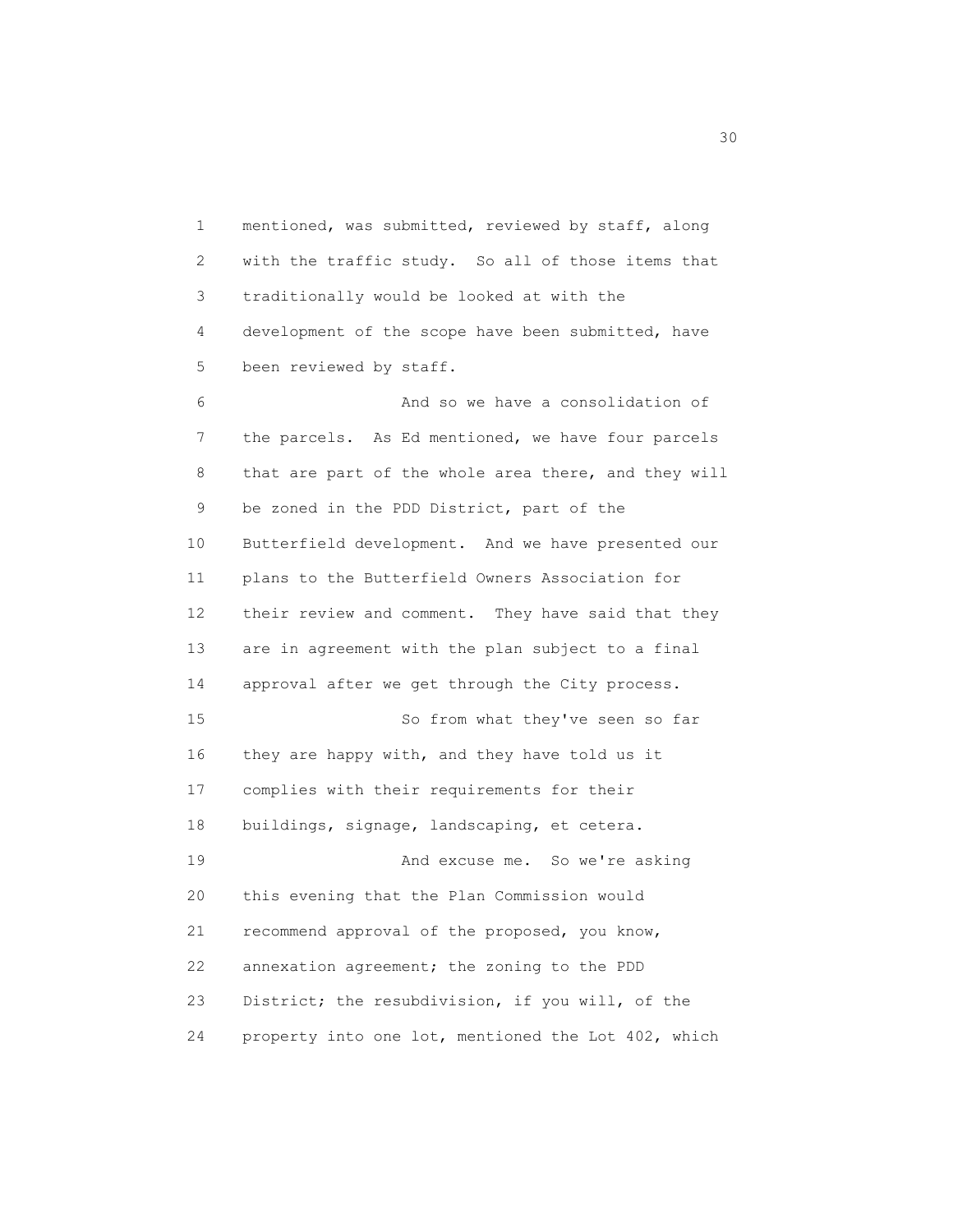1 then would be a part of this subdivision plat which 2 is called Butterfield Phase II Unit 4C. That will 3 be the actual designation that would be given to 4 this subdivision plat, basically a one-lot 5 subdivision plat, the Lot 402; and then the final 6 plan approval for the actual site plan that you see 7 before you this evening with all of the items that 8 were mentioned by Ed as far as what will be provided 9 for by the developer and what attention is being 10 paid to the building itself, the design, and of 11 course the landscaping. 12 So with that, if you have questions 13 for me, for our team, we're happy to answer them at 14 this time. Otherwise, we're open to came back after 15 we hear comment, if any, from the public. 16 CHAIRMAN PILMER: Any questions of 17 Mr. Philipchuck and the Petitioner? 18 UNKNOWN VOICE: (Indecipherable.) 19 CHAIRMAN PILMER: Excuse me, sir. We'll get 20 to the audience here in a minute. 21 All right, thank you. 22 All right. This is a public 23 hearing, and at this time we will allow anyone in 24 the audience who would like to speak.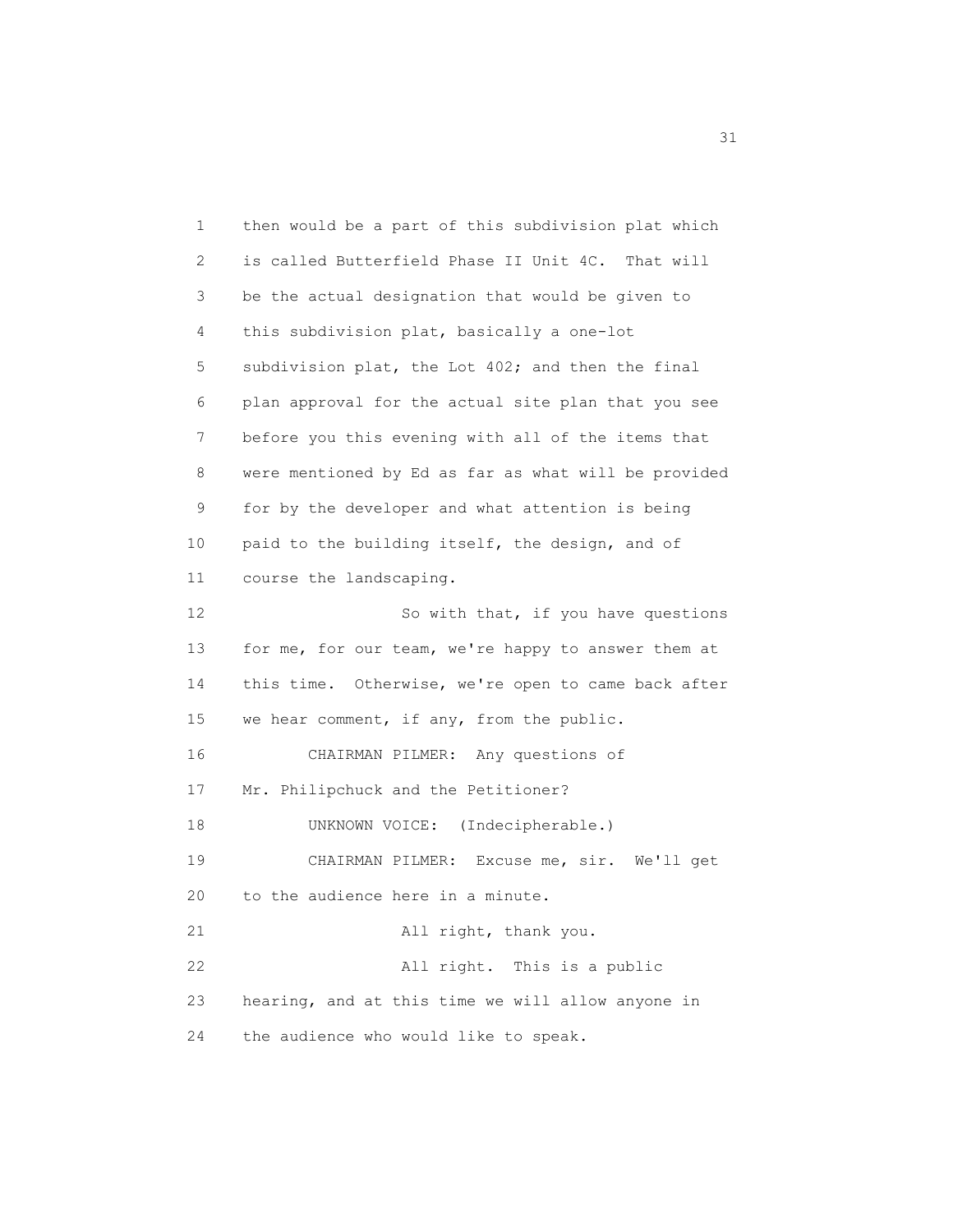1 Before we get started, though, I 2 would just ask -- you know, to let you know, as part 3 of the Plan Commission here for the City of Aurora, 4 the five of us up here are all volunteer citizens 5 and our job this evening is to hear testimony from 6 the audience that will be provided to the City 7 Council who will eventually approve this or will 8 vote on this, but we will listen and we will record 9 your questions. 10 **It's not to have an ongoing debate,**  11 but if you have questions, please ask them; if you 12 have comments, you're free to make them; and if you 13 want to disagree with your neighbor, you can do 14 that, as well. And then once all questions have 15 been asked, we will ask the Petitioner or staff to 16 answer them. 17 So before we start I'll state that 18 we received written correspondence for public 19 comment from several neighbors who I don't believe 20 are in attendance this evening, and I want to let 21 people know that this testimony has been entered 22 into the Commission's packet, and I'll read the 23 names and addresses of those individuals. Lyle Kipp 24 of 4S240 Meadow Road; Joseph Donald Kubal of 30W600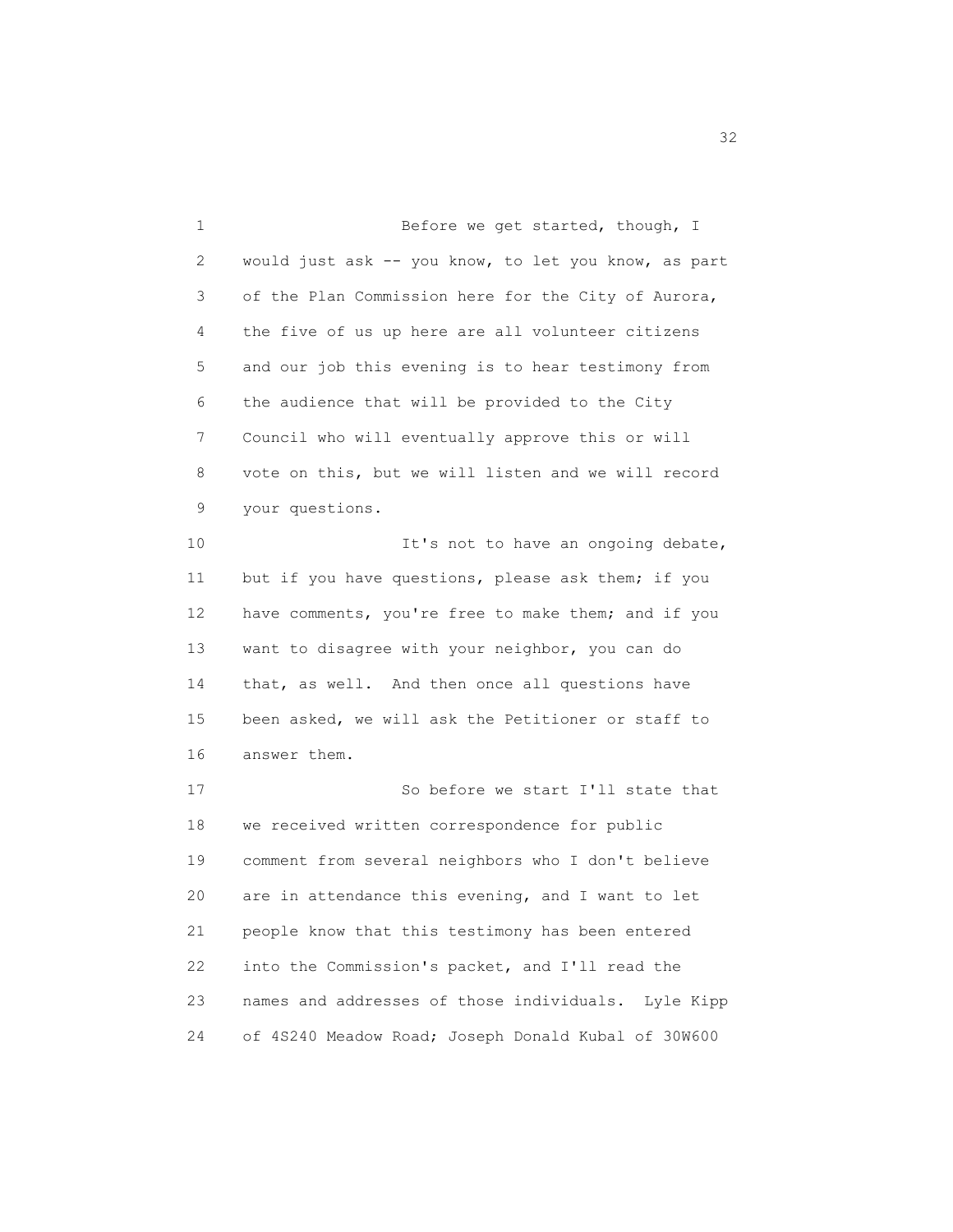1 Sunrise Road; Gil McAuliffe of 30W571 Sunrise Road; 2 John Trapp of 4S371 Meridian Road; and James 3 Tortorich of 4S365 Meadow Road. They've all 4 provided information that's been included in our 5 packet, and they've objected to the project. 6 We also have additional information 7 from Dana Caempen of 30W544 Sunrise Road; Ali Setork 8 of 4S241 Meadow Road; and John Trapp of 4S371 9 Meridian Road, all requesting an extension. 10 And then we also have -- we had 11 information from Jim Wittneben of 4S300 Meadow Road 12 and Arno Peterson of 4S471 Meadow Road. I believe 13 they are going to provide additional documents for 14 their comments this evening. 15 So with that, if anyone would like 16 to speak, maybe I'd have you stand and raise your 17 right hand. I'll swear everything in at once. 18 (Audience members sworn.) 19 CHAIRMAN PILMER: All right. Then we'll 20 start up in the front here, and then if you'll just 21 come on up to the podium and state your name and 22 address for the record. 23 I think everyone has signed in, but 24 if you haven't had a chance to sign in, please make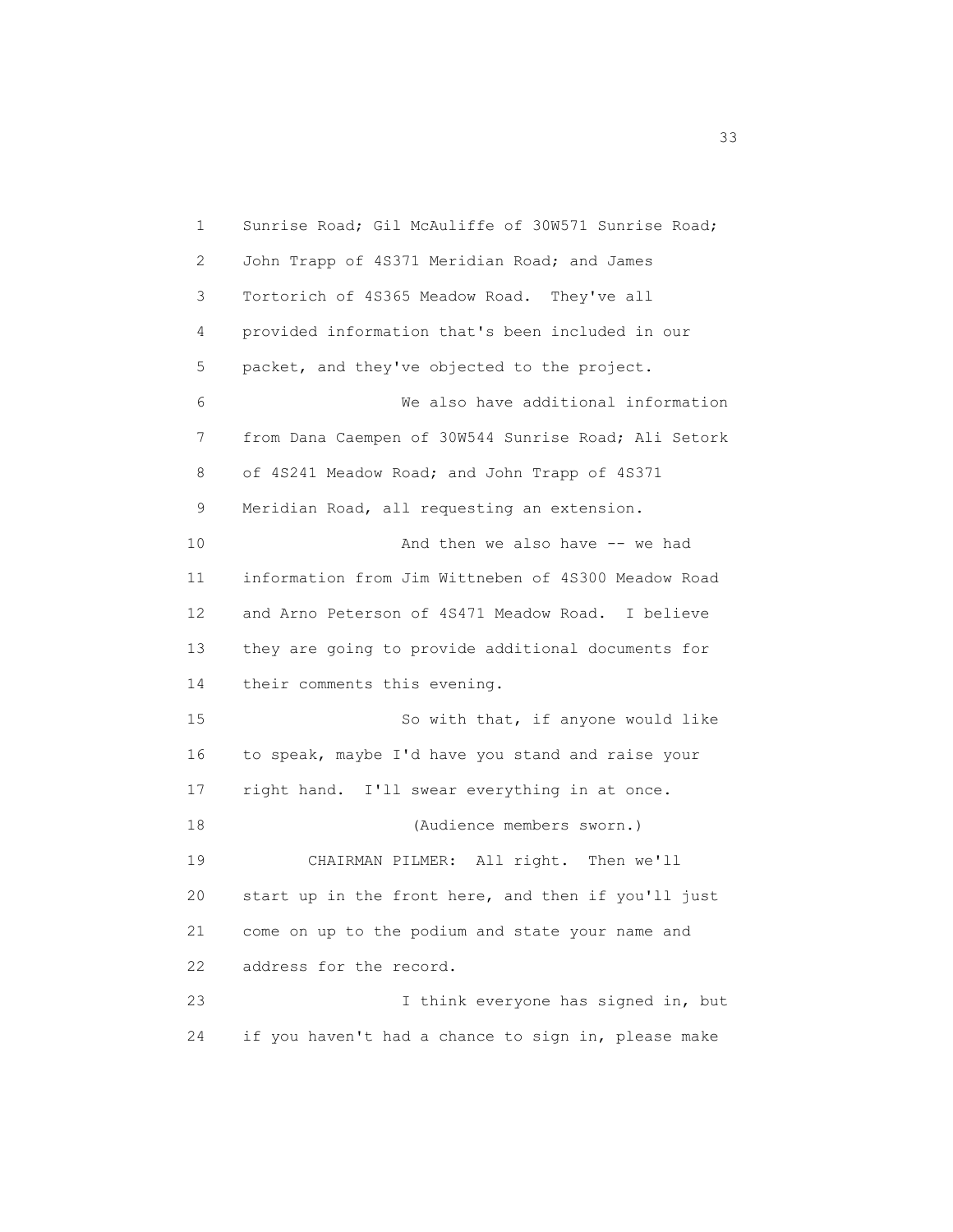1 sure you do. Thank you.

 2 MR. SETORK: Good evening, Gentlemen, and I 3 want to thank you to be here on this cold winter 4 night in Chicago area. It was certainly a challenge 5 for us to walk from the parking lot to here. 6 My name is Ali Setork, and I reside 7 in the same subdivision that the subject project is 8 going to be constructed. I am a retired university 9 professor and I taught for 25 years. I also own 10 DynaCom Management in Naperville. DynaCom has 11 brought over a thousand jobs annually to Naperville. 12 I'm also on the board of NDP. For 13 those of you who know it, that's the economic 14 development of Naperville, and Christine Jeffries is 15 the president. I've been there for 15 years. 16 I'm also a trustee of North Central 17 College. I also served for two terms on the -- 18 (Indecipherable) -- review board like you in 19 Naperville under the Honorable George -- 20 (Indecipherable). 21 And my wife and myself also are 22 part of several -- board of several charity 23 organization like Edwards Hospital, and Spectrios, 24 and DuPage Pad. Spectrios is a blind organization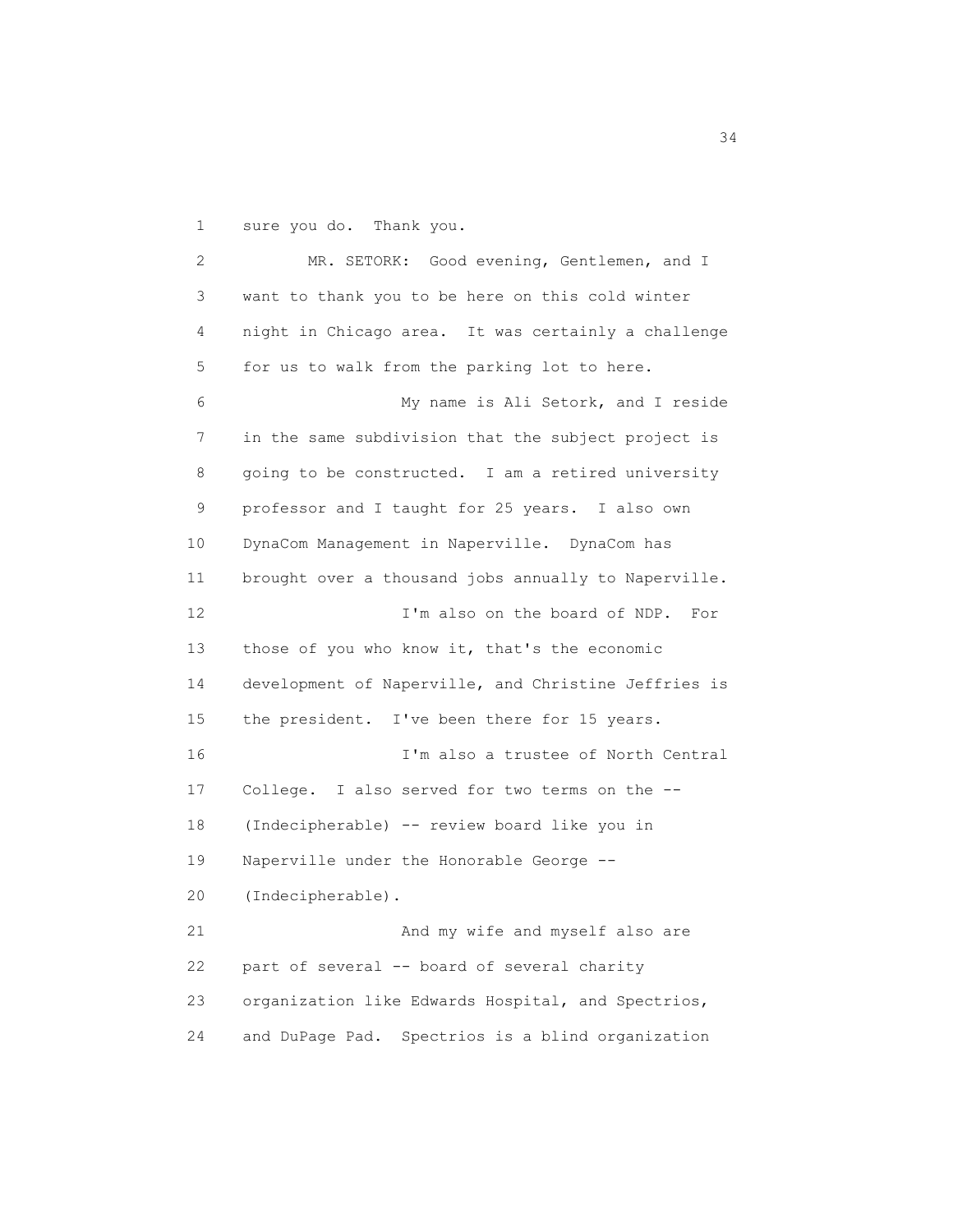1 in DuPage County.

2 And I apologize that I want so much 3 to explain who I am, but I just wanted to relate to 4 you that we are regular people who live there, and 5 all of these people who live, they have better 6 credential or equivalent than I am and they all 7 reside in our subdivision. 8 So a little -- just a little bit 9 about the subdivision so that you know, and then I 10 also noticed that somebody just showed Naperville 11 long-term plan for that area. 12 Well, Naperville doesn't have 13 anything to say for DuPage County. We are 14 unincorporated, so Naperville doesn't have anything 15 to say about our zoning or anything. It's under the 16 control of DuPage County. 17 So our subdivision is not zoned for 18 future of being commercial or ORI or industrial by 19 any means. 20 The subdivision has about -- it has 21 been like there for about 50 years, and it is a 22 serene equestrian environment. We have Coyotes. We 23 have deer. We have horses in our subdivision. We 24 have children playing. People go to work every day.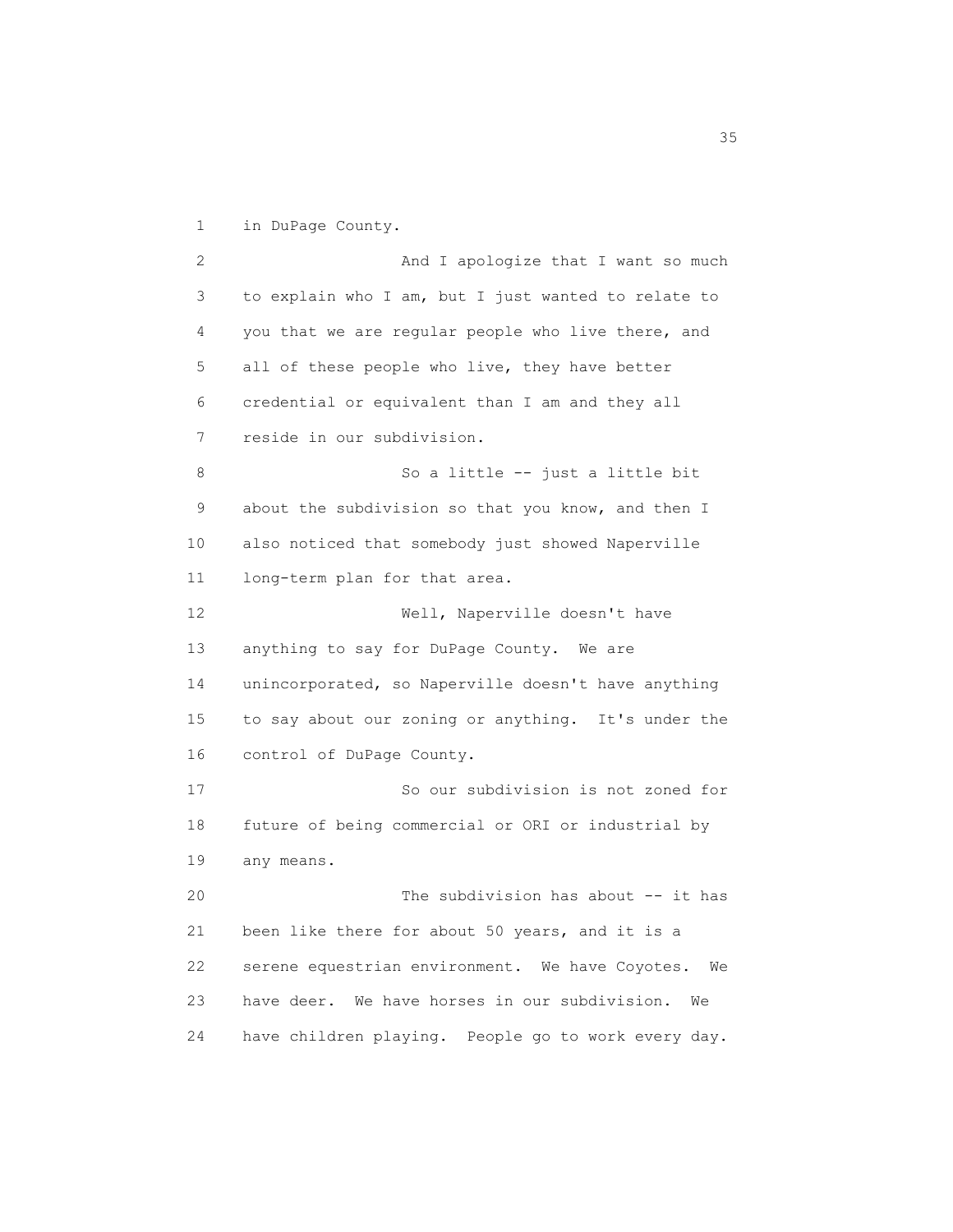1 We have people who walk on the streets and bike on 2 the streets, et cetera, et cetera. I mean, these 3 are real people who live there. 4 We also have a problem. I mean, we 5 really have a problem because every few months we 6 wake up and we see that, hey, somebody -- like a 7 business person came and wants to walk into our 8 subdivision and say these are a bunch of abandoned 9 houses and let's widen and convert them into -- you 10 know, none of these are abandoned. These are real 11 people live there. 12 We do acknowledge that our global 13 area around us have gone heavily industrial and 14 there are a lot of warehouses around us, and we get 15 disturbed by the truck traffic every day. But, 16 also, we expect anybody to realize that these 17 streets are identified as code residential, and I 18 hope when they come to our subdivision they 19 recognize that we also have our residential rights. 20 The problem is, is people who 21 bought their houses, they relied on you people, the 22 so-called the government, to protect them against 23 cases like this for them to come and rezone our 24 subdivision.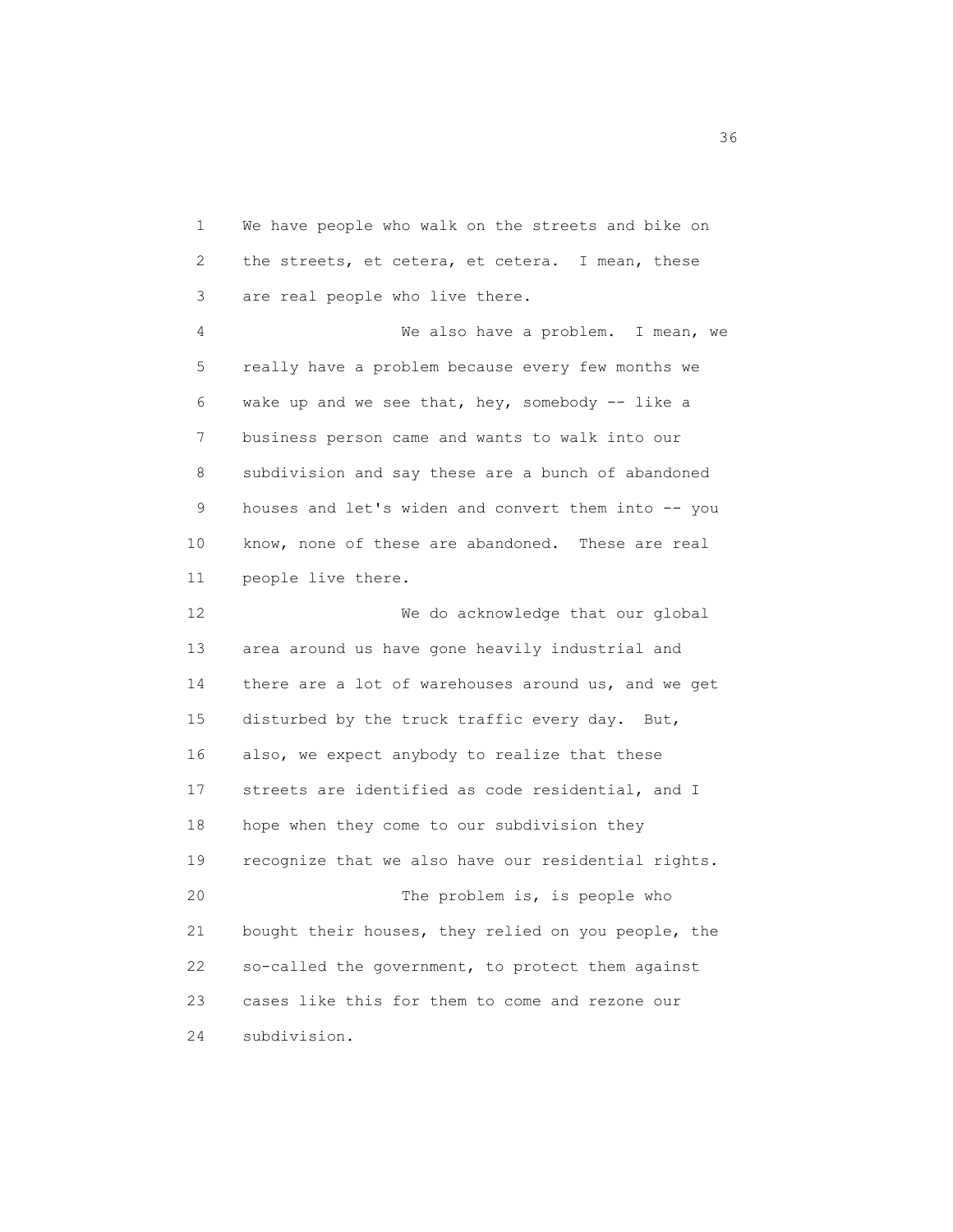1 And I tell you, we have proof and 2 we have everything to explain to you. Nobody 3 tonight said that if they are asking for rezoning of 4 residential to commercial. 5 There are so many things that I 6 wanted to ask, actually, but forget it. Let me just 7 go ahead with my thought. 8 I want to tell you a little bit 9 history of what has happened lately. Now, 10 unfortunately, the history is just about two or 11 three days for this project. This project for us, 12 it's only two or three days, and that is because of 13 the rushed timing of this project, the rushed timing 14 of this project. 15 And I want to explain to you, this 16 letter -- this letter, which is -- I'm sorry, the 17 letter which is from Mr. John Philipchuck, it is 18 written on December 13. 19 Now, you guys tell me, if something 20 is written on December 13 with December delay of 21 mail system, how long do you expect for people to 22 get that letter? 23 Let's assume that it's just seven 24 days. So that would take you all the way to

<u>37</u>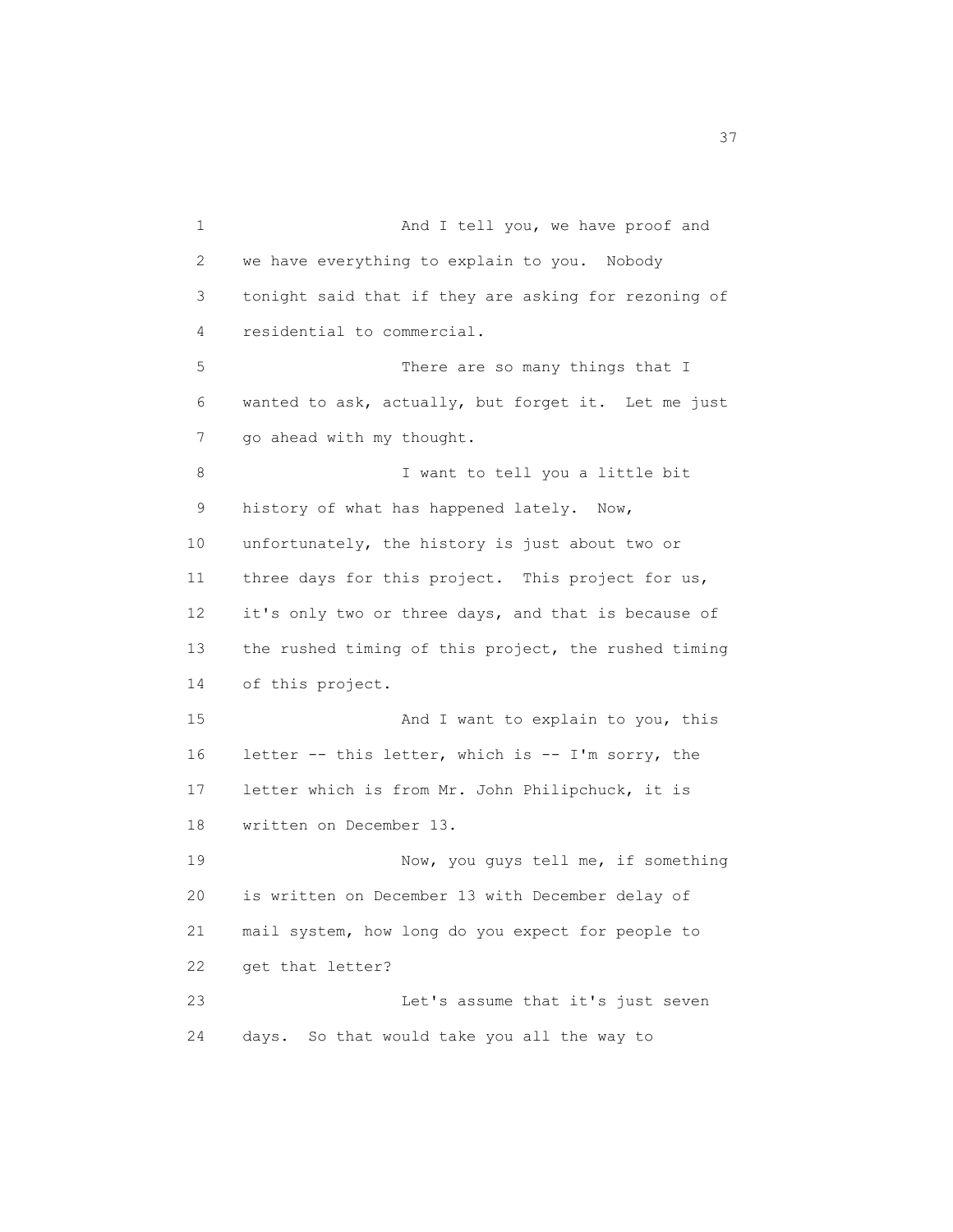1 December 20, and we are just into Christmastime and 2 nobody is around. In fact, as soon as we found 3 about this, Jim Wittneben and also Mr. Peterson, 4 they went to Aurora -- City of Aurora and they talk 5 to Jill Morgan. So we didn't ignore this from day 6 one. And they asked for the plan for the project. 7 You know what they said? Here is the plan, you look 8 at it, you study. 9 Can we have a copy this? No, your 10 can take picture. 11 Are you serious? You take picture 12 from a previous land plan and then just go home and 13 just patch about 25 pieces together? Nobody gave us 14 the plan. Now, we asked this from day one. 15 So I want to just go back to this 16 history because I have a 37-year-old daughter who is 17 an eye doctor and lives in Geneva, Illinois, and she 18 has three little kids. All of a sudden we realize 19 that she had a serious brain tumor that must be done 20 surgery right away. 21 Now, why am I telling you this? 22 Because it just went into this from we checked -- we 23 talk to Northwestern Hospital in downtown and we 24 checked into a hotel in Chicago and stayed there

<u>38 and 2001 and 2002 and 2003 and 2003 and 2003 and 2003 and 2003 and 2003 and 2003 and 2003 and 2003 and 200</u>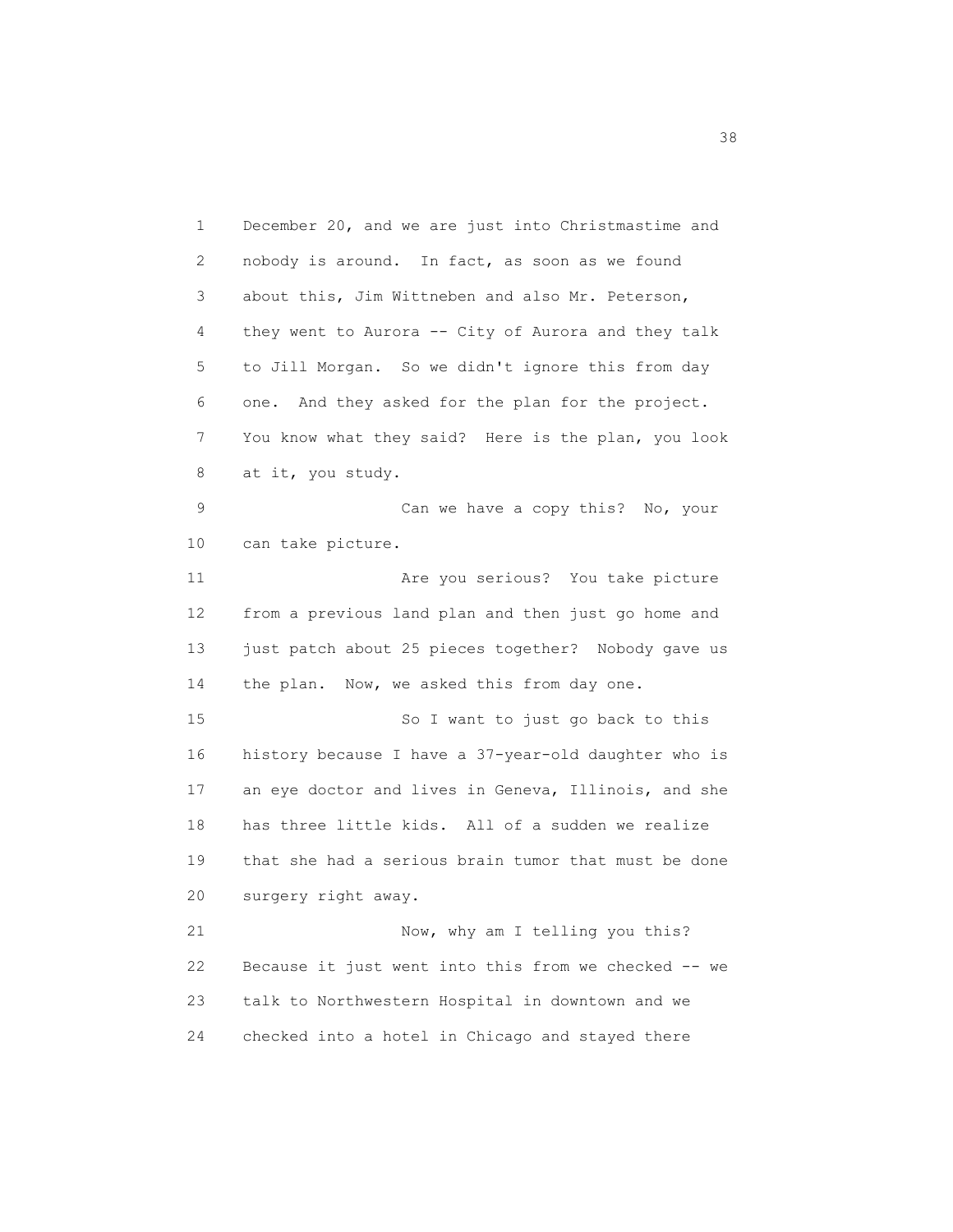1 from December 20 all the way to Christmas for her to 2 go under the surgery. That surgery was very 3 dangerous, and very elaborate, and she requires 4 about three months of heavy care, and that's why my 5 wife is not here and she is with our daughter. 6 So that just tells us the amount 7 of -- now, add to this the holiday time that most of 8 our residents, they are either traveling or they 9 have visitors to visit them. 10 And, by the way, we didn't drop the 11 ball. We continued to call the City. So we called 12 Jill Morgan right after Christmas, and do you know 13 what, she's off for the entire week. 14 Can anybody else can give us any 15 information? We need the plans. We need something. 16 Nobody. 17 So I asked the Petitioner and I 18 asked Mr. Philipchuck and they were both nice enough 19 to send me the plan, but they didn't send me until 20 two days ago, just two days ago. Today is 21 Wednesday. I got it on Monday. So two days we have 22 this plan to look at it. 23 And we also asked -- as you said, 24 Mr. Pilmer -- you just said that I called and we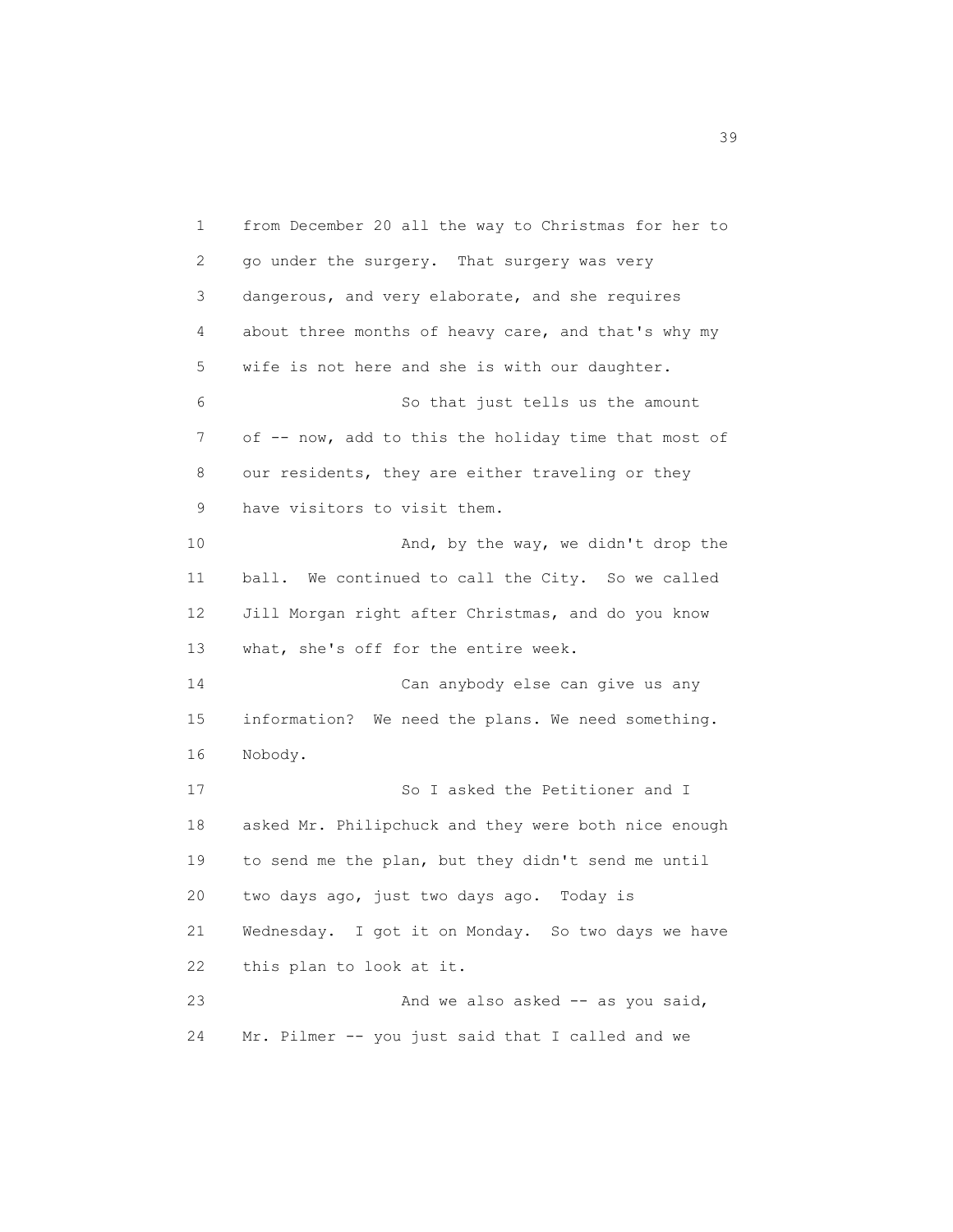1 asked for extension, but Jill Morgan, who is 2 officially the planner for this project, she said 3 she can't give us. 4 And so I turn back to the 5 Petitioner and I talked to them, and I said, can we 6 talk? Can we correct this thing? Can you give us 7 an extension? And they said no. 8 So we have about 20 people over 9 here. They want to get organized. And I know you 10 are -- your time is valuable. You come over here 11 and you want us not to repeat ourselves, be 12 organized. I mean, how can we get organized about 13 this massive project in two days? This is the 14 problem. 15 And so the project, we want to talk 16 about it hopefully in some other night, but this 17 project is troublesome. We realize it is generally 18 a good project, and we'd like to work it out with 19 the City and also with the Petitioner, but the way 20 it is right now it needs to be tweaked. 21 And I am -- (Indecipherable). 22 Usually when I get notices like this, I say many of 23 development is positive and I usually don't go. And 24 I have a lot of property in Naperville, but this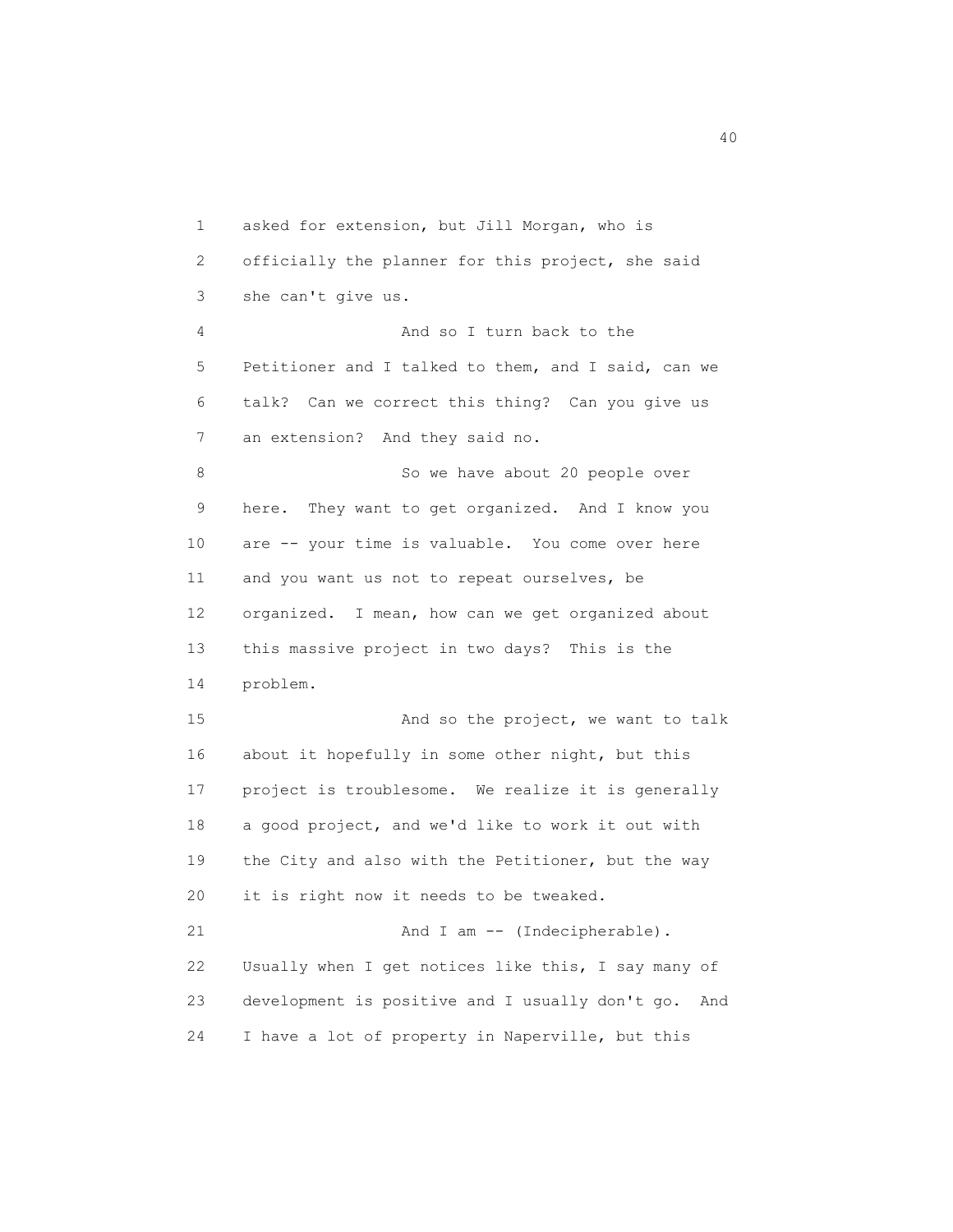1 time I have to because we really need to change 2 this. 3 So when I reached out to Mr. Morgan 4 [sic.], he was polite and he was nice to talk to us, 5 but he wasn't willing to budge on any of the 6 disturbances and any of the changes that we ask. 7 So, therefore -- because I want you 8 to realize that the timing is really unjust and 9 unfair to us, and what I'd like to ask is you 10 acknowledge that if we didn't have enough time to 11 get organized and to get prepared, we are really not 12 prepared for our difference to bring all the points 13 properly to you. 14 And we would like, also, to have a 15 little time to go back to the Petitioner and sit 16 down with them and see if we can work out a plan 17 that works, and preserve our subdivision as a 18 residential, and also give them the okay to do the 19 project; and, therefore, I'm going to ask you to 20 please give us time. 21 I know that by rule and regulation, 22 perhaps, other people could not do, but I know that 23 you do have the right to give us time to get 24 prepared or to have time to resolve the problem with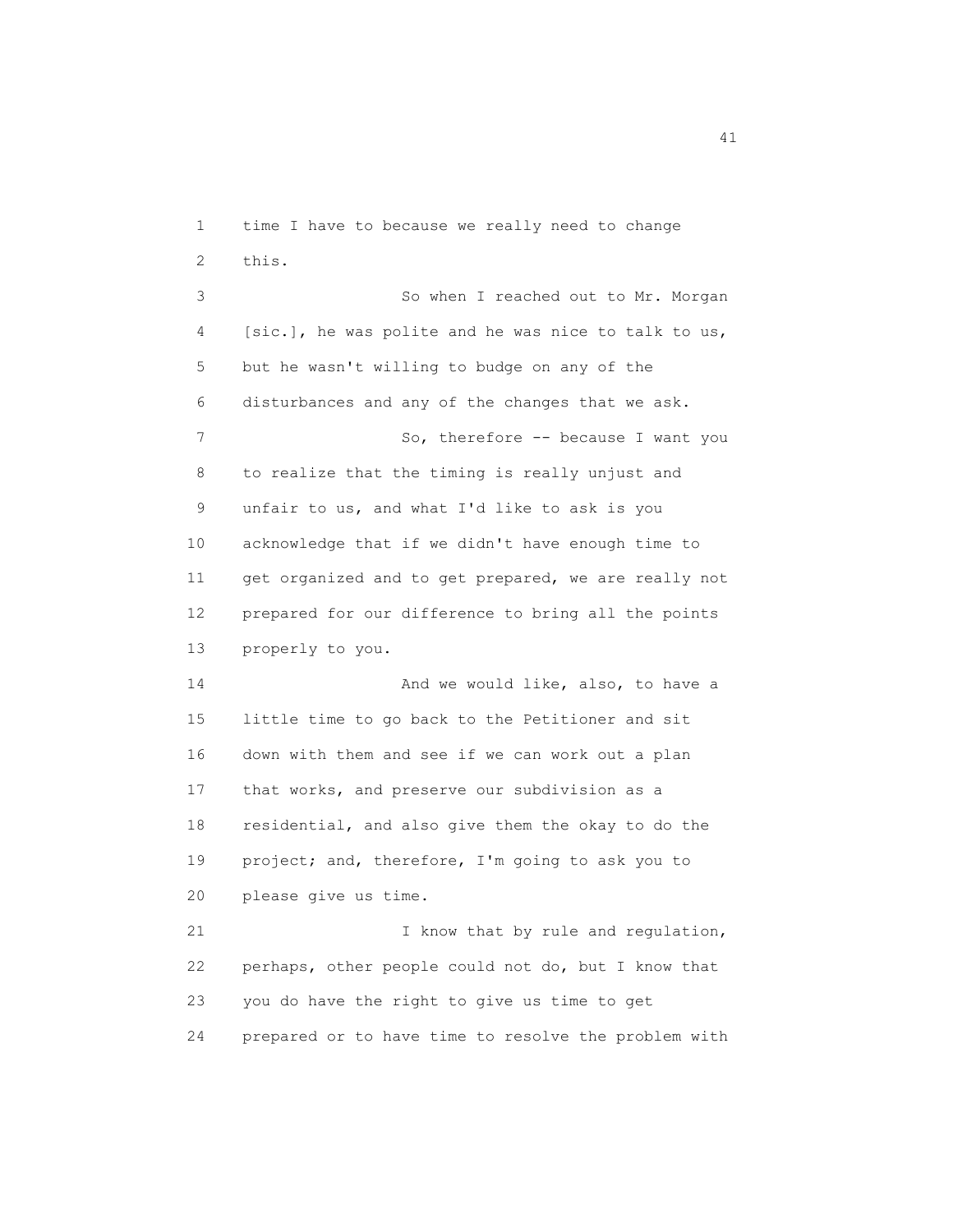1 the Petitioner to get this project under way. 2 And, really, I appreciate your time 3 to listen to me, and if you have any question, I'll 4 be happy to answer. 5 CHAIRMAN PILMER: Thank you. 6 UNKNOWN PARTICIPANT: (Indecipherable). 7 MR. SETORK: Well -- hold on. 8 CHAIRMAN PILMER: Just as I said earlier, 9 we're going to listen to you all the testimony this 10 evening. So we'll take a number of questions. 11 MR. SETORK: What I am asking you -- 12 CHAIRMAN PILMER: Excuse me. Once we are 13 done listening to all the questions, then either I 14 will answer them, the staff will answer them or the 15 Petitioner will, but we're not going to go one at a 16 time through the questions. 17 MR. SETORK: No. Just the entire process I 18 have is only one question, and I'm asking you to 19 please right now to deliberate with each other and 20 see that if you would like to give us an extension 21 or no to just continue this tonight. 22 CHAIRMAN PILMER: So I'm going to repeat to 23 you that we will take all the questions this evening 24 and then we will answer them.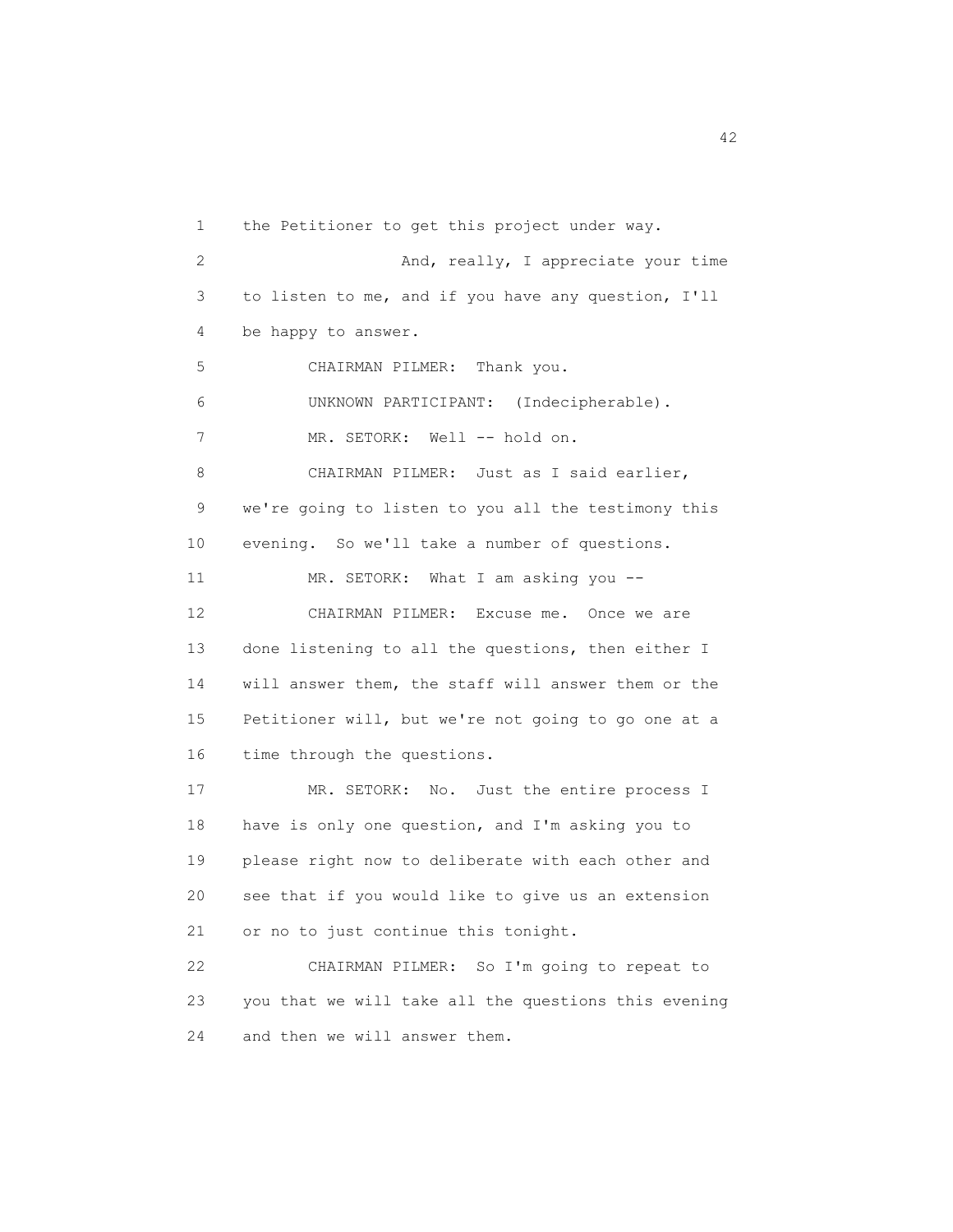1 MR. SETORK: Okay. Thank you very much. 2 CHAIRMAN PILMER: Thank you. 3 Next? 4 MR. WITTNEBEN: I do have handouts. There is 5 two sets. So you have the handouts? 6 CHAIRMAN PILMER: Can we have your name and 7 address, sir? 8 MR. WITTNEBEN: Okay. My name is Jim 9 Wittneben and I'm at 4S300 Meadow Road. 10 So you've got a map, and there's my 11 house. My wife and I own these two properties. 12 (Indicating.) 13 So I'm hopefully going to set the 14 stage so that we only go through a topic once. In 15 other words, we got together. I'm going to give you 16 a little bit of intro again. Some of the intro 17 stuff might sound a little bit repetitive, but then 18 it will set things up. 19 And then we have a set of topics 20 that other people will talk about, and they will 21 hopefully stick, you know, to the topics so we only 22 have to go through it once. 23 So in terms of  $-$  you already 24 understand that we're this residential neighborhood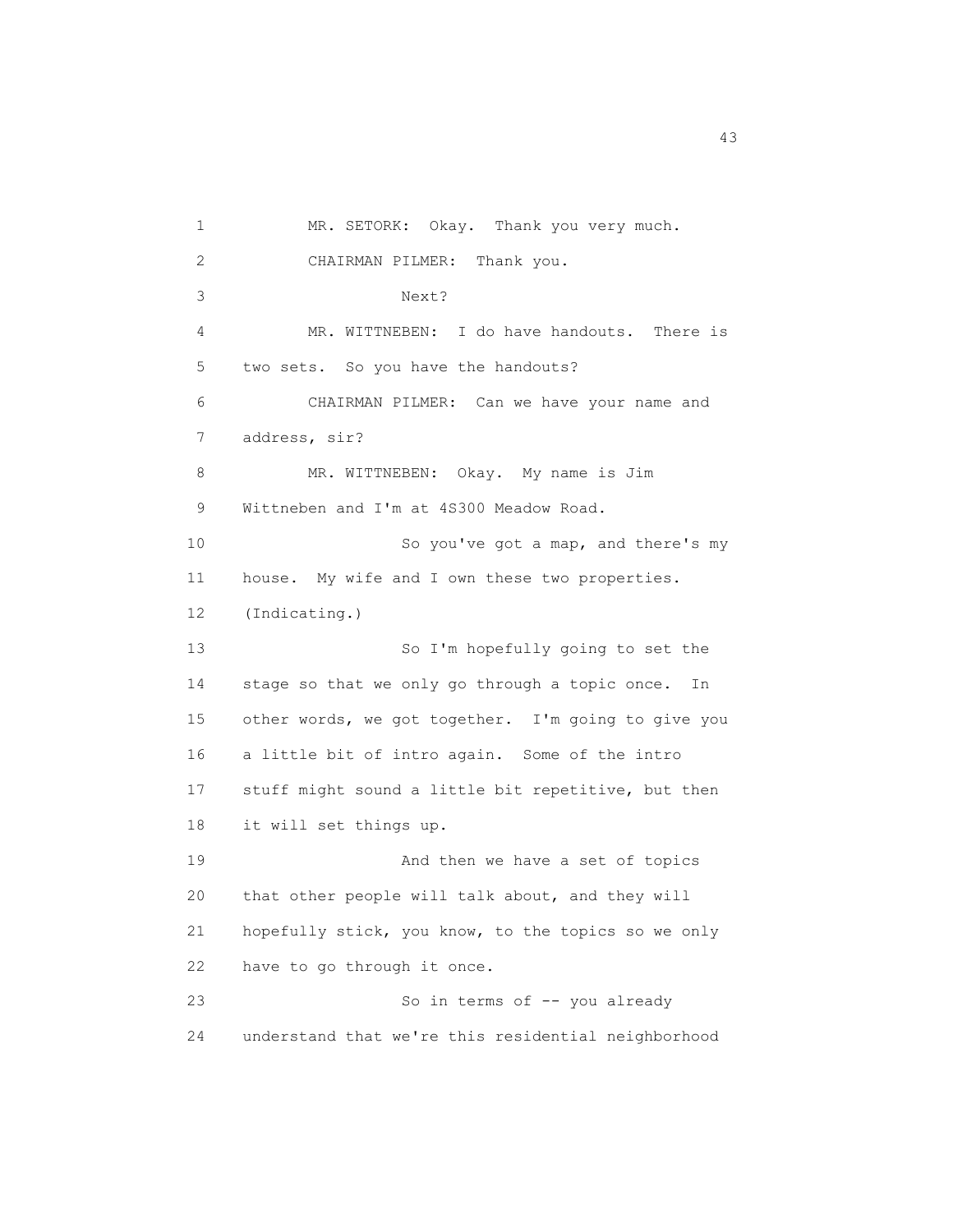1 that wasn't on any of the Petitioner's plans, in 2 other words. In fact, they even denied that there 3 was houses right across the road just 26 feet away 4 from this 45-foot building.

5 Anyway, you know, we are zoned R-2. 6 There is 15 homes. We have a couple they are 7 planning on building this year, the 16th home. They 8 are not necessarily old homes. They range, you 9 know, from acreages of almost an acre to six acres 10 or a little over six acres, kind of like from a 11 1,200-foot home up to a 7,700-square-foot home. 12 Our roads -- and you're going to 13 hear this multiple times -- are narrow, 21-foot-wide 14 roads, asphalt, no curb, no sidewalks, but this is 15 what we use for our vehicles; it's what we have to 16 use to walk; walking our dogs; and you'll hear from 17 an equestrian family. 18 There's no street lights and we 19 have to use those roads as our way of getting 20 around. People are all the time using the roads to 21 get -- you know, for walks, jogging and so forth. 22 So, anyway, with the topics, the

 23 general categories that we're going to go talking 24 about is what our neighborhood looks like because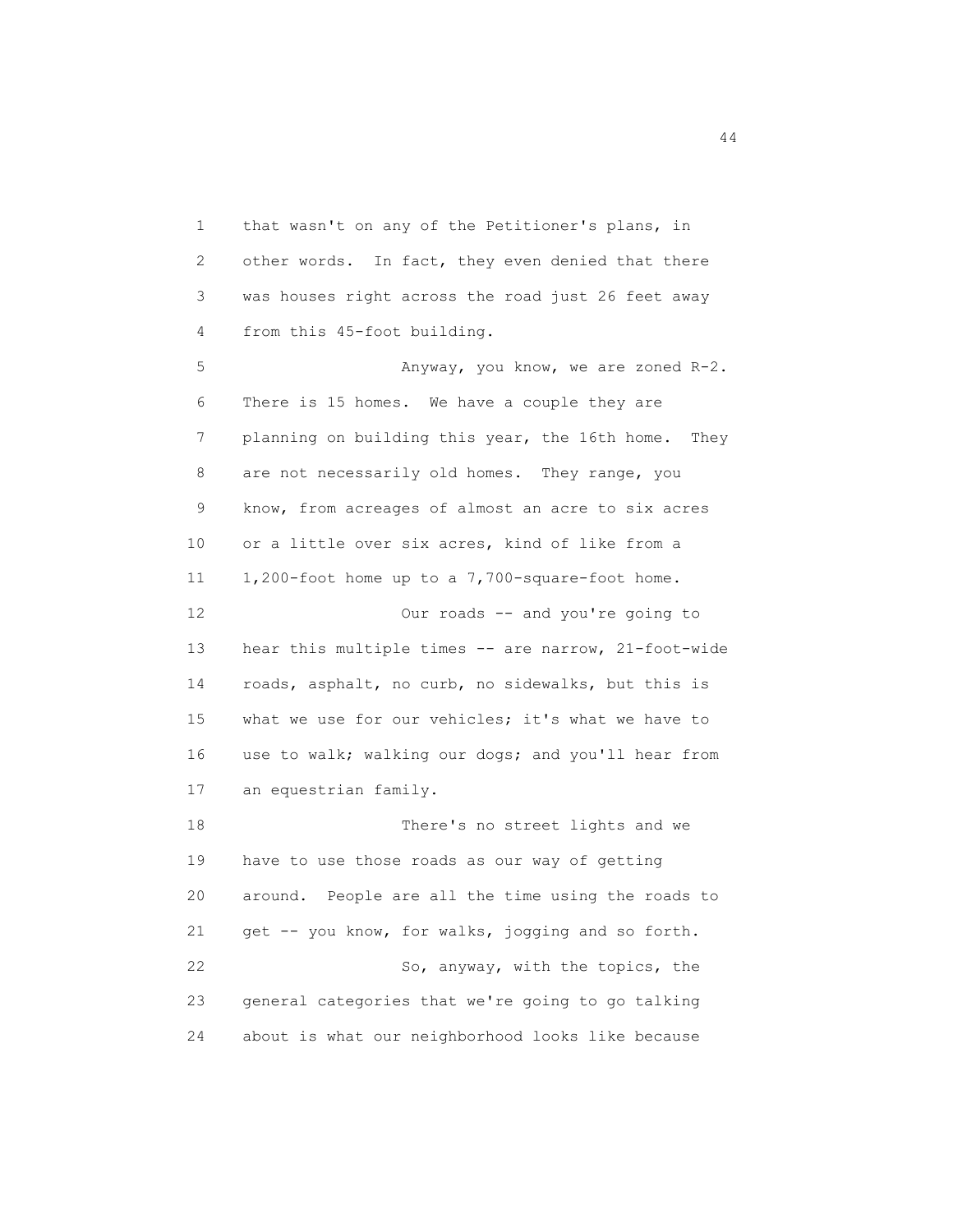1 it's slightly different because of this -- the 2 U-shaped version of our neighborhood, and that, you 3 know, we don't have the normal roads. 4 And then we're going to talk a 5 little bit how we use our homes; and use our 6 neighborhood; and what our aspects of life, quality 7 of life are; and then what this proposed annexation 8 would do; and then let alone putting an end to a 9 PDD; and then moving that PDD to the Butterfield 10 phase II PDD, and then the site plan. 11 And by the way, my understanding is 12 there is a step between moving it into the PDD -- 13 the Butterfield PDD, and the actual approval of the 14 warehouse, and that if that -- in-between there is 15 when Logistics would actually do the purchase of the 16 property. 17 So they have an agreement with Old 18 Dominion to buy, was my understanding, to the 19 property as long as they do get it annexed and zoned 20 correctly. 21 At that point in time, once it's 22 annexed and zoned, we don't get any more input. And 23 if Logistics for some reason changed what they 24 wanted, it would be totally up to the City of Aurora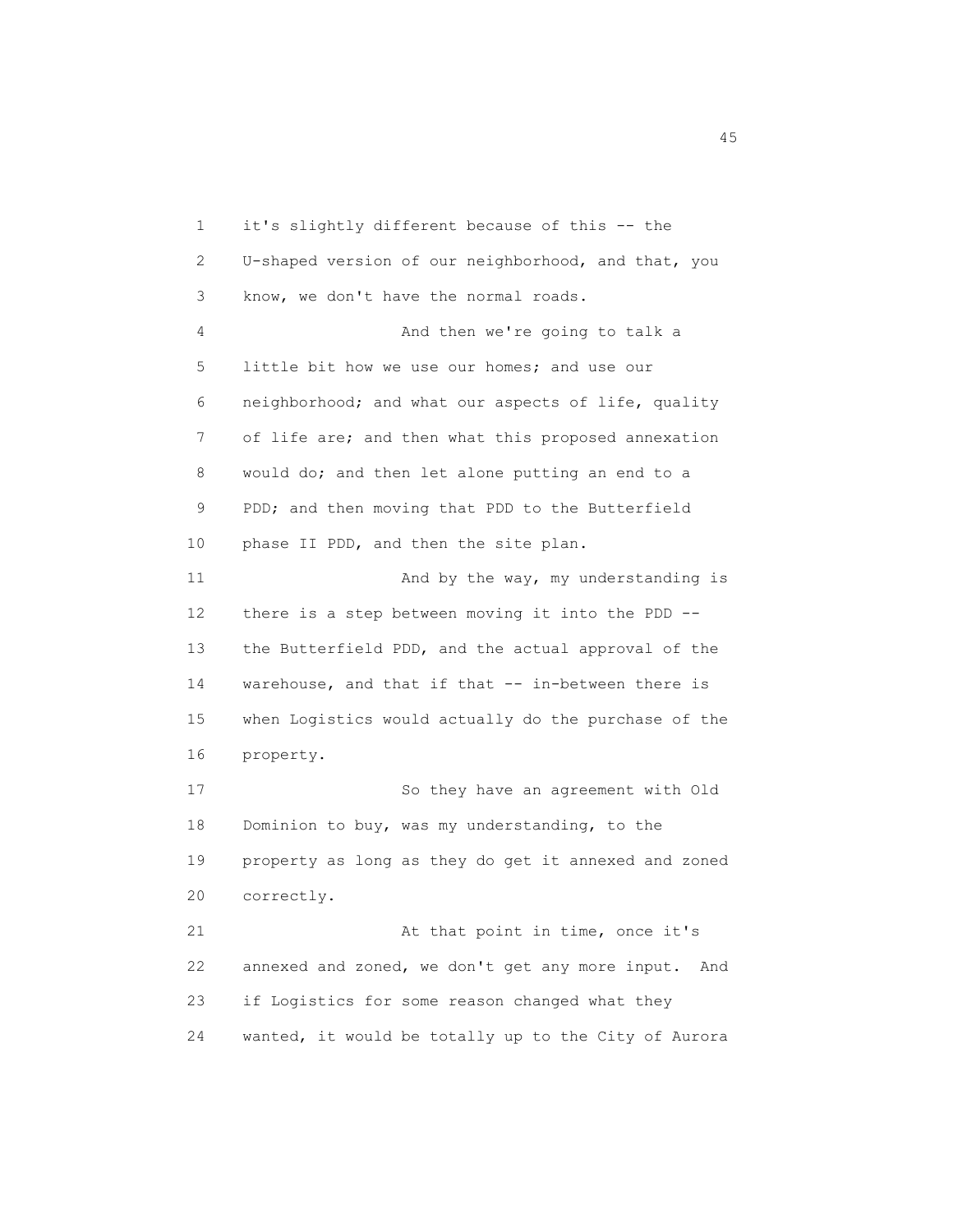1 for what is allowed.

 2 And it's a -- Butterfield PDD is 3 144-page document of all the different things that 4 they can put there, and there's a lot of things that 5 are just not the type of things that you'd want to 6 have, you know, just 90 feet away from your house. 7 So we also will be talking about --8 you know, about some of the things with the -- with 9 this annexation with the impact to our neighborhood. 10 We'll talk a little bit about 11 rezoning laws because, you know, you're volunteers; 12 you're not, you know, attorneys in zoning. So we 13 want to make sure that you understand that the whole 14 concept of zoning laws was to project residents, and 15 there is -- some of those laws we'll be talking 16 about. 17 So the topics include traffic 18 inside of our neighborhood, safety, the zoning and 19 annexation laws, which is closer to being the same 20 as annexation and rezoning laws, but we have two 21 different people talking there. Noise, and I don't 22 know because, again, we had such a short time. 23 Arn, are you prepared to talk about 24 noise or did you want me to?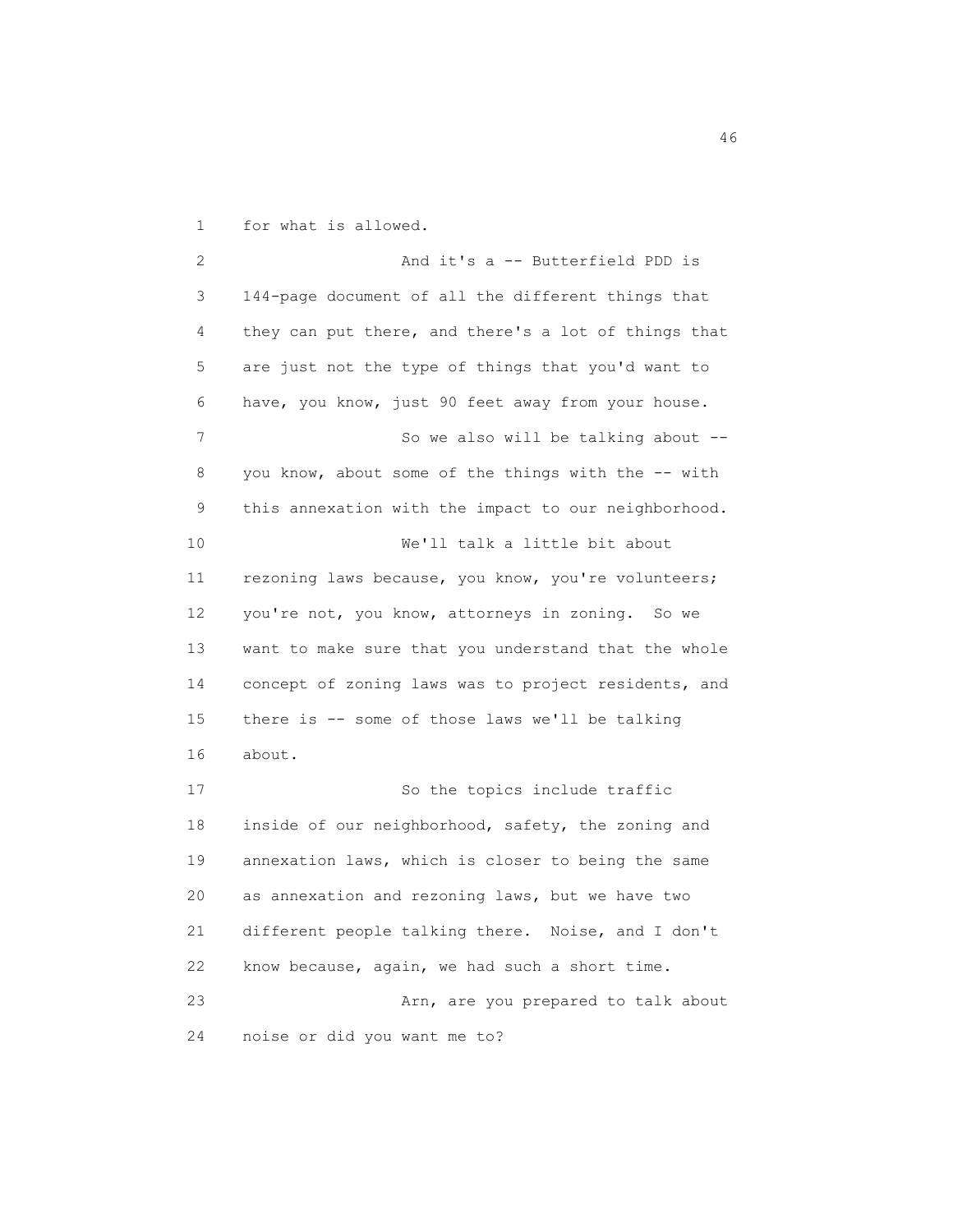1 MR. PETERSON: You can go for it. 2 MR. WITTNEBEN: Okay. So on the noise, when 3 you have a warehouse with the trucks, they are 4 driving, of course, and people have heard trucks and 5 as they start up they go through gears, and of 6 course you can hear that. 7 They also -- most existing trucks 8 have to be idled, especially in the wintertime, and 9 so they have that diesel engine idling noise. And 10 then as they back up, they have backup beepers. 11 So the switcher, sometimes called 12 the a yard mule -- and I think there is five other 13 terms for that -- moves the trailers around in the 14 warehouse. 15 There's things that you can do to 16 fix that. They can be -- they can use the faucet 17 noise for backup. You know, it sounds like you're 18 turning your faucet on and off so you don't have a 19 backup beeper. So there are things that can be 20 done. 21 They can also be electric vehicles 22 so they don't run a diesel engine, and they can 23 hopefully make it so that -- I mean, the whole

24 person that is going and doing the switching of the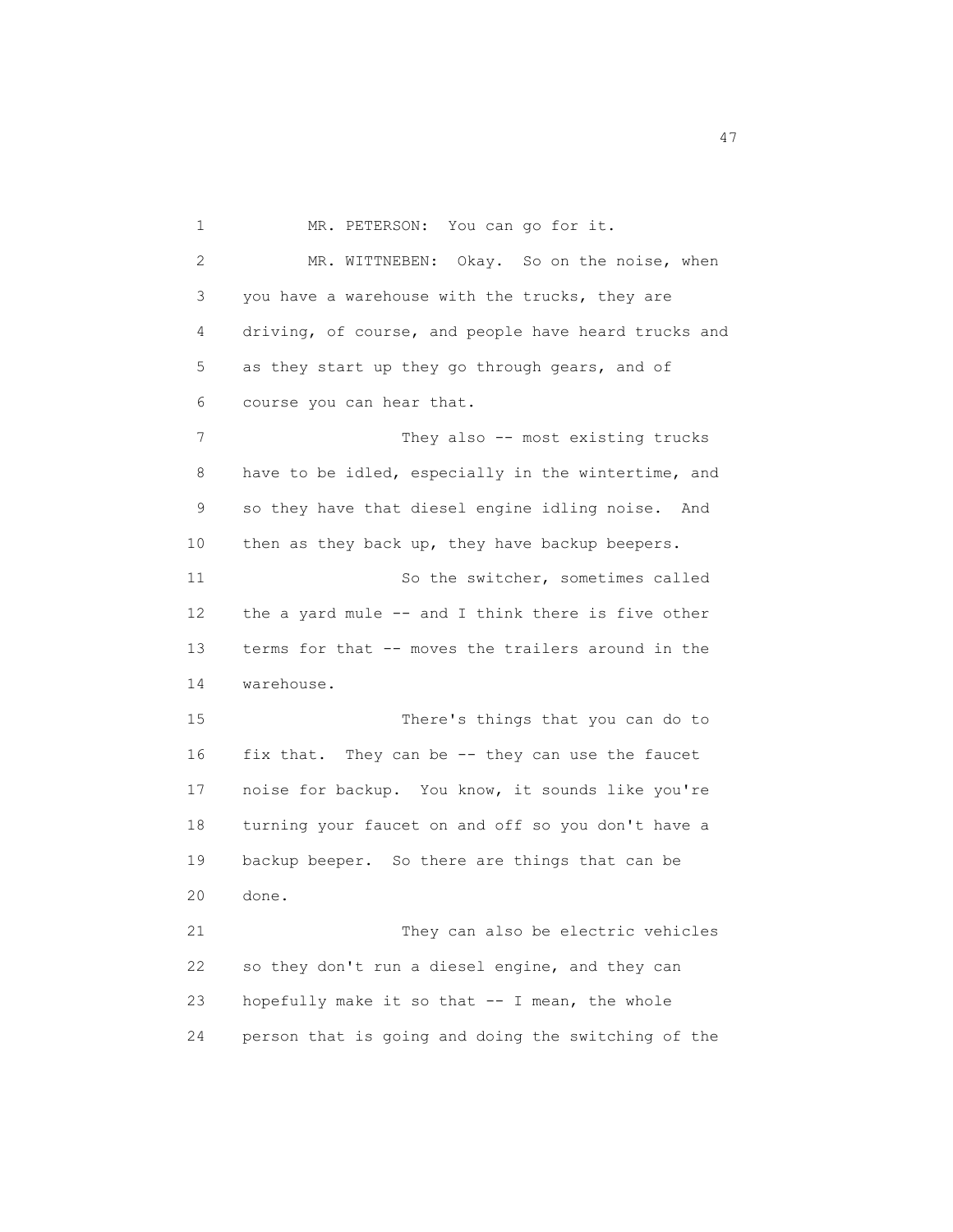1 trailers and moving them to the docks and back and 2 forth, they need to get their job done as fast as 3 they can, and so if they back into a trailer and it 4 doesn't lock in the kingpin, then they don't get as 5 many trucks moved. They'll have to try it again. 6 So they bang into those to hook on to a trailer. 7 And then of course when they -- 8 with a switcher they just drop the thing because 9 that's how you do it. There's no connection on the 10 hoses when you're moving it around the yard. 11 So, anyway, we have all the truck 12 noises from the trucks moving around. And then when 13 you get to the gate, there is -- depending how you 14 design the gate, you're going to have metal clanking 15 on metal when you drop that gate down, when you 16 have the -- so that you can get the forklifts in. 17 And the forklifts driving on the 18 side of a trailer, you know, that makes noise, 19 especially when they are pulling the pallets out and 20 then dropping them around; and since there's going 21 to be 47 -- 37 or 47 truck docks inside of there, 22 those forklifts, they go beep beep beep because 23 there'll be other forklifts. It's not just one. 24 There will be about 47 forklifts doing that work.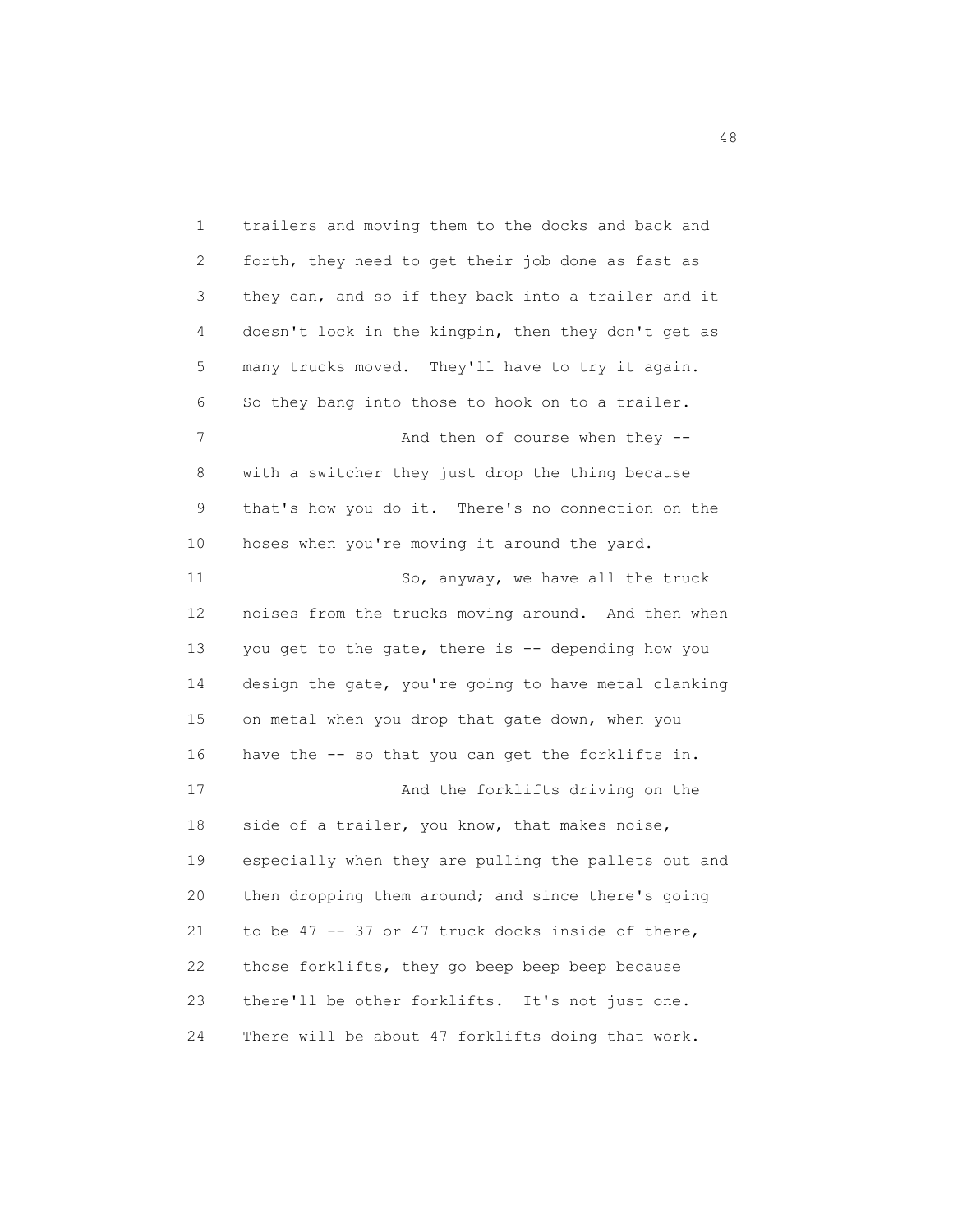1 So all of those noises, and 2 especially in the summertime when the dock doors are 3 going to stay open, will come throughout -- you 4 know, off of the property. 5 So I think that's basically the 6 information I have on noise. 7 And we -- some people may talk a 8 little bit about a specific type, but we also will 9 have someone talk about light pollution, air 10 pollution, horse riding, trash on the roads. 11 And it has been mentioned that 12 Butterfield does have several other warehouses in 13 the area north of Ferry and west, and we have -- 14 it's a natural thing that you get trash on the roads 15 because the trucks park there and they don't like -- 16 just like other citizens, they just don't like to 17 keep the truck trash in the truck. 18 We have some pictures of our homes, 19 but I don't know if we had time to get those, but, 20 you know, we have something like -- we have some 21 nice brick homes in the neighborhood, and then we 22 have some of the older ones that have been around 23 for 60 years that, you know, aren't as big or, you 24 know, block or brick.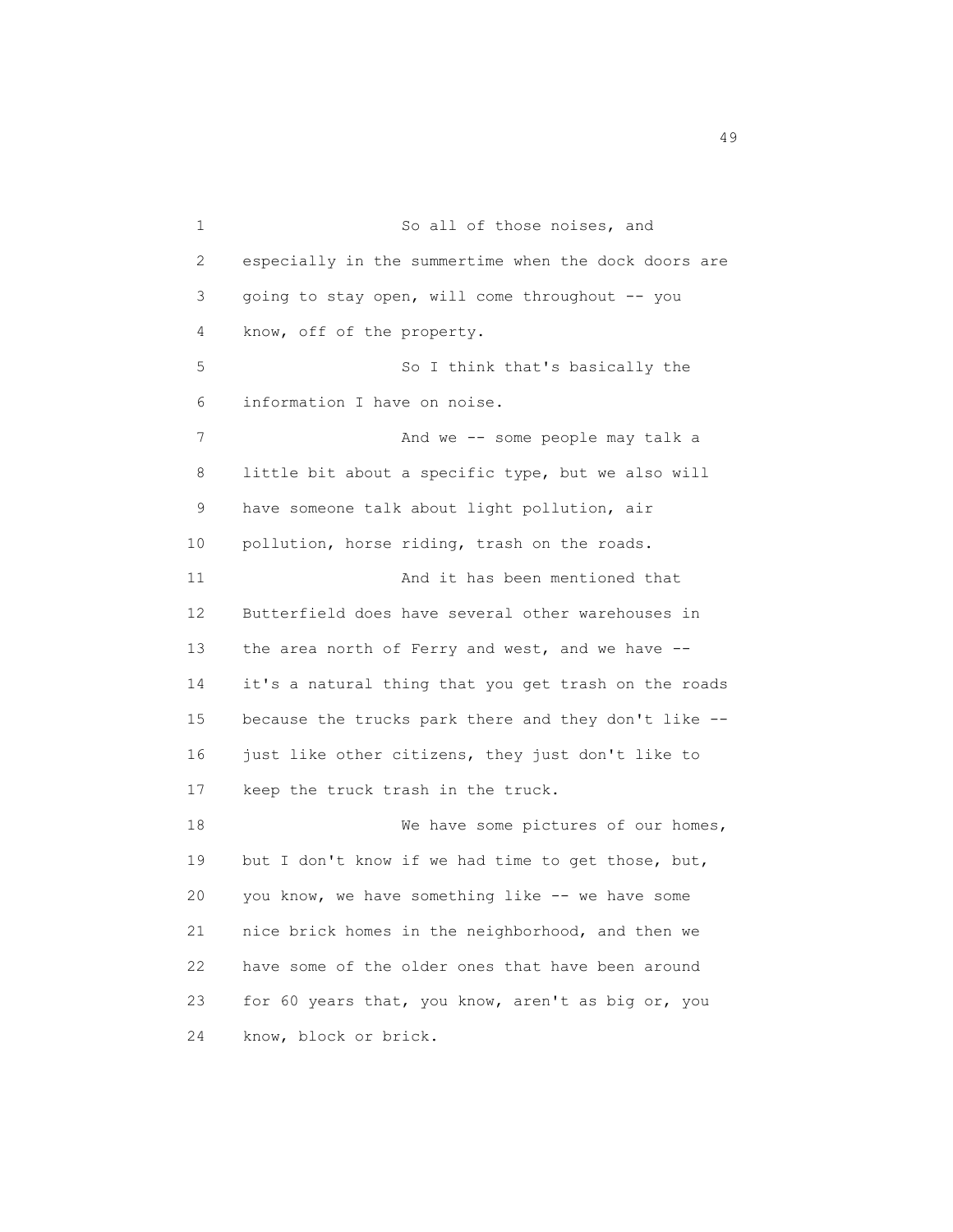1 But there's a lot of -- there's a 2 lot of nice things in the neighborhood. It is a 3 nice place where we have a nice quality of life, put 4 it that way. So then that will be talked about. 5 And then traffic from a logistics 6 point of view, meaning from outside of our 7 neighborhood, so that's traffic on Ferry, 59, and 8 Eola, and what's going on in terms of their plans 9 for truck traffic on those roads. 10 And then so water drainage, I did 11 put something in your package that says critical -- 12 hold on -- plans, and on the -- on the parcel map it 13 shows that of the two existing Aurora properties 14 that are in this proposal they have about -- there 15 are about one-third critical wetlands. 16 And then I have some pictures that 17 I took in there. So in your package you should be 18 able to see ponds on there, and also geese in the 19 ponds. And when you look at those pictures, if you 20 lived in my neighborhood, you'd say, well, this 21 parcel of land would be a good buffer away from that 22 residential. 23 So that's, you know, just one of 24 the things. And I guarantee you Old Dominion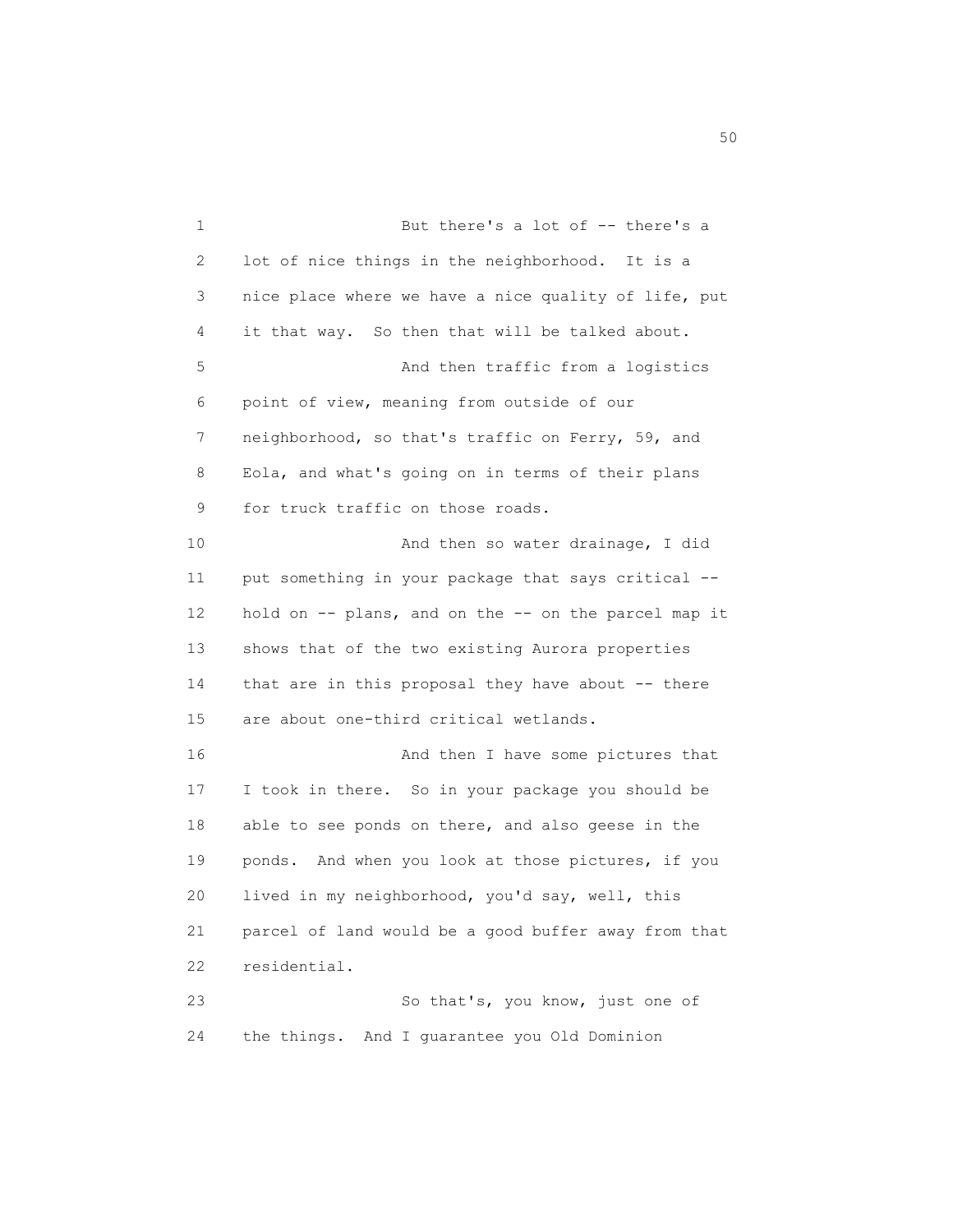1 doesn't want that, but the thing is, the residents 2 were here first. So that's part of the zoning part 3 of things. 4 The other thing is on spec 5 warehouses -- and, again, I have to apologize, we 6 don't have -- didn't get a chance to get totally 7 organized, but with a spec warehouse you never know 8 what's going to go in it. And so we would want to 9 make sure that whatever did go into was not 10 dangerous to our neighborhood. 11 And we've seen things up north of 12 here where old towns got -- everyone had to move 13 away, you know, anything with chemicals. Who knows 14 whenever they are going to store batteries -- the 15 lithium batteries or whatever that would cause 16 fires. They found that out south of here. 17 So, anyway, with a spec warehouse, 18 we don't know what type of things are going to be 19 stored in that warehouse. 20 And then -- and I think I already 21 mentioned that once this is annexed, then -- and it 22 gets put in the PDD, our neighborhood doesn't get 23 any say. In fact, we won't even know if plans 24 change for what is going to be built.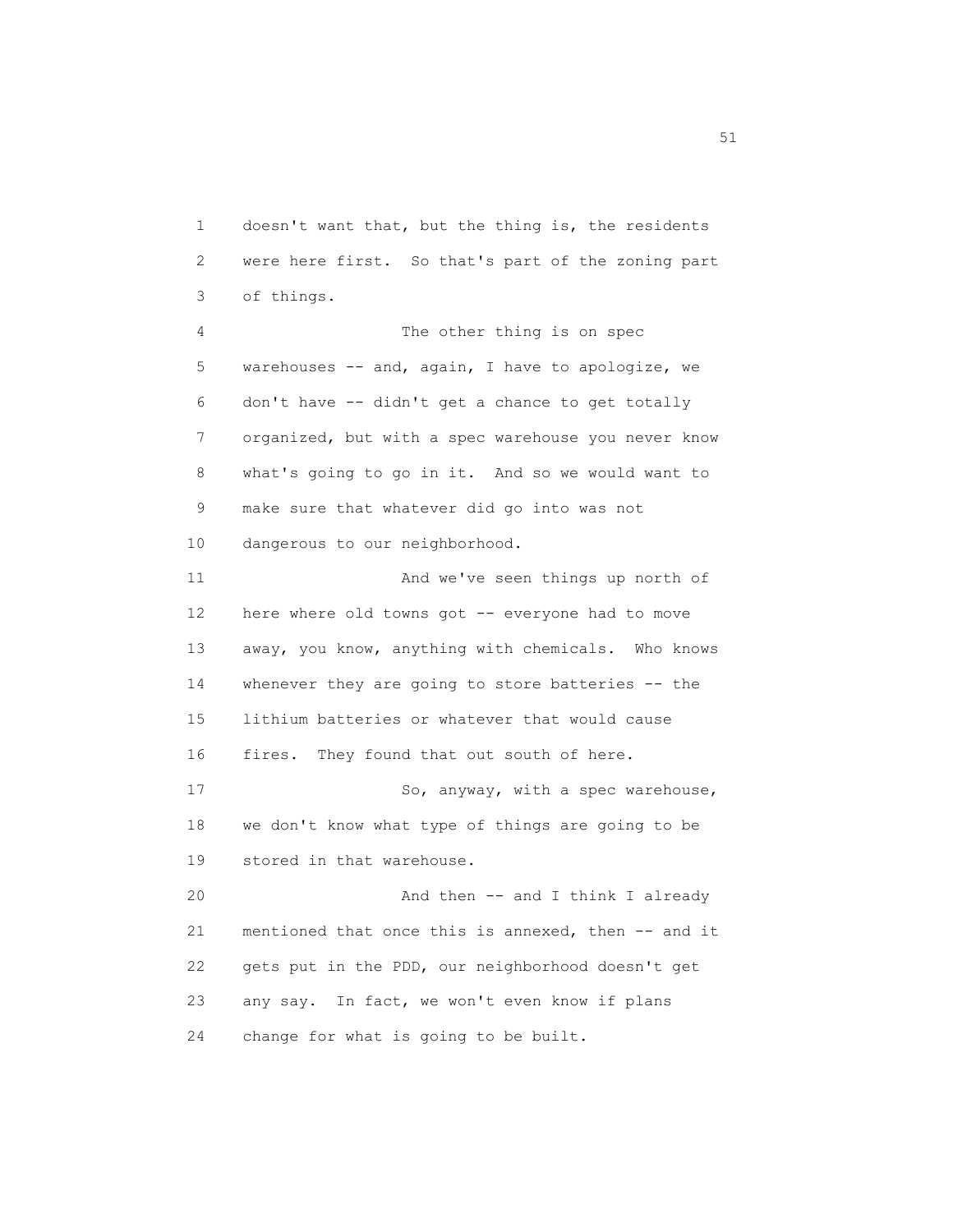1 Let's say that there is a delay in 2 building this warehouse and for some reason 3 Logistics, which is a huge company -- and they have 4 built cross-dock facilities. So let's say that they 5 change their mind. Well, that's something, as you 6 have sort of gotten a hint, that is just totally 7 unacceptable to have a cross-dock facility. 8 This current warehouse with some 9 tweaks, as was indicated, might be more acceptable, 10 but we also are providing you information so that if 11 we had to, we could fight the whole thing because of 12 the rezoning. 13 So, I mean, I built my house in 14 '88. We've had, I think, five other houses built 15 since. The Frieders had their brand new brick house 16 built, and then the County took it down with eminent 17 domain to put in the new Ferry Road, but there's -- 18 we lost five houses on that when they did that part 19 of the Ferry Road where they changed where it went. 20 But we do have new homes being 21 built, and, like we said, one of the couples that 22 are here are planning on building their home this 23 summer. 24 So, anyway, I had to throw in a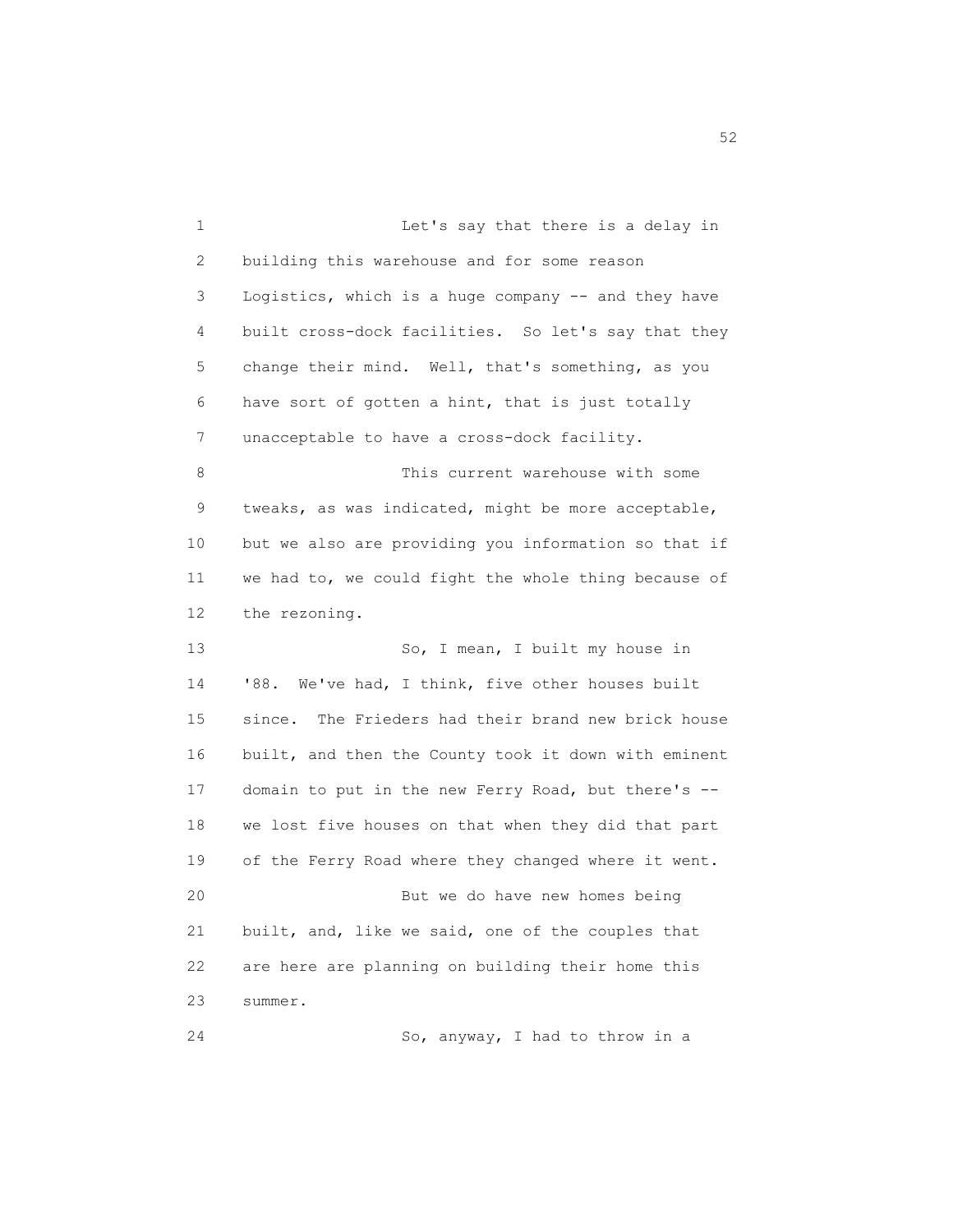1 couple of things just in case we needed to have it 2 for reference in the future, and that is that at 3 least in DuPage County you can't change the zoning 4 of a property, an R-2 property, unless you tried to 5 sell it as an R-2 property first; and if you can 6 sell it as an R-2 property, then you were allowed to 7 change the zoning. And that's Paul Hoss, if you're 8 familiar with the head of planning and zoning in 9 DuPage County. 10 So what I'm basically asking, as 11 everyone else that will be saying we're in joint 12 agreement, is that right now with what we see, it 13 does not -- it's going to try to destroy our 14 neighborhood. And you're going to see it's not just 15 from this site, but what they're doing is going to 16 allow the other existing warehouse to run trucks and 17 employee vehicles into our neighborhood. 18 So we just are totally against all 19 four of these as they currently stand. 20 CHAIRMAN PILMER: Thank you. 21 All right. If you'll just state 22 your name and address for the record. 23 MR. PETERSON: Arno Peterson, 4S271 Meadow 24 Road. I'll try to be brief as a few of my talking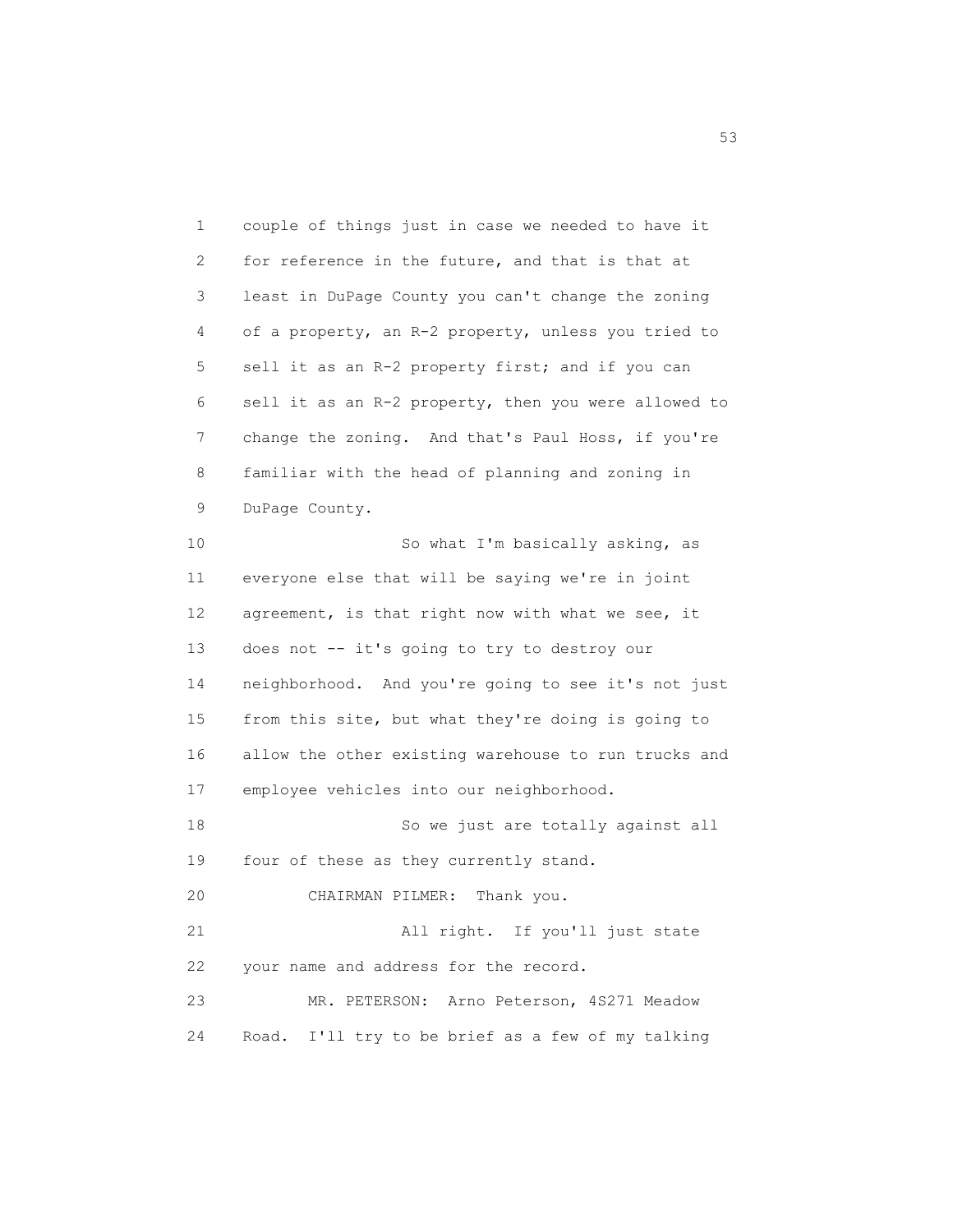1 points were already touched upon. 2 I just want to point out where I 3 live. I live right there on Meadow Road. 4 (Indicating.) 5 Just to reiterate a little bit, on 6 my handout, it's another version of a map with a 7 personal viewer from DuPage County, and it 8 highlights our neighborhood which is outlined in 9 bold green. 10 It also frameworks our neighborhood 11 with Meadow Road to the east, Sunrise Road to the 12 south, Meridian Road to the west. And if you 13 notice, Sunrise Road currently extends past Meridian 14 to emergency gates. 15 And just west of there is another 16 warehouse that is currently used by USPS, the United 17 States Postal Service. 18 And then you can also see, you 19 know, outlined in blue is the property in question. 20 And then shaded in orange is the rezoning of the 21 home that is part of the our current subdivision and 22 rezoning -- rezoning and annexing. 23 And in that location is where the 24 new planned warehouse is going to go. I would like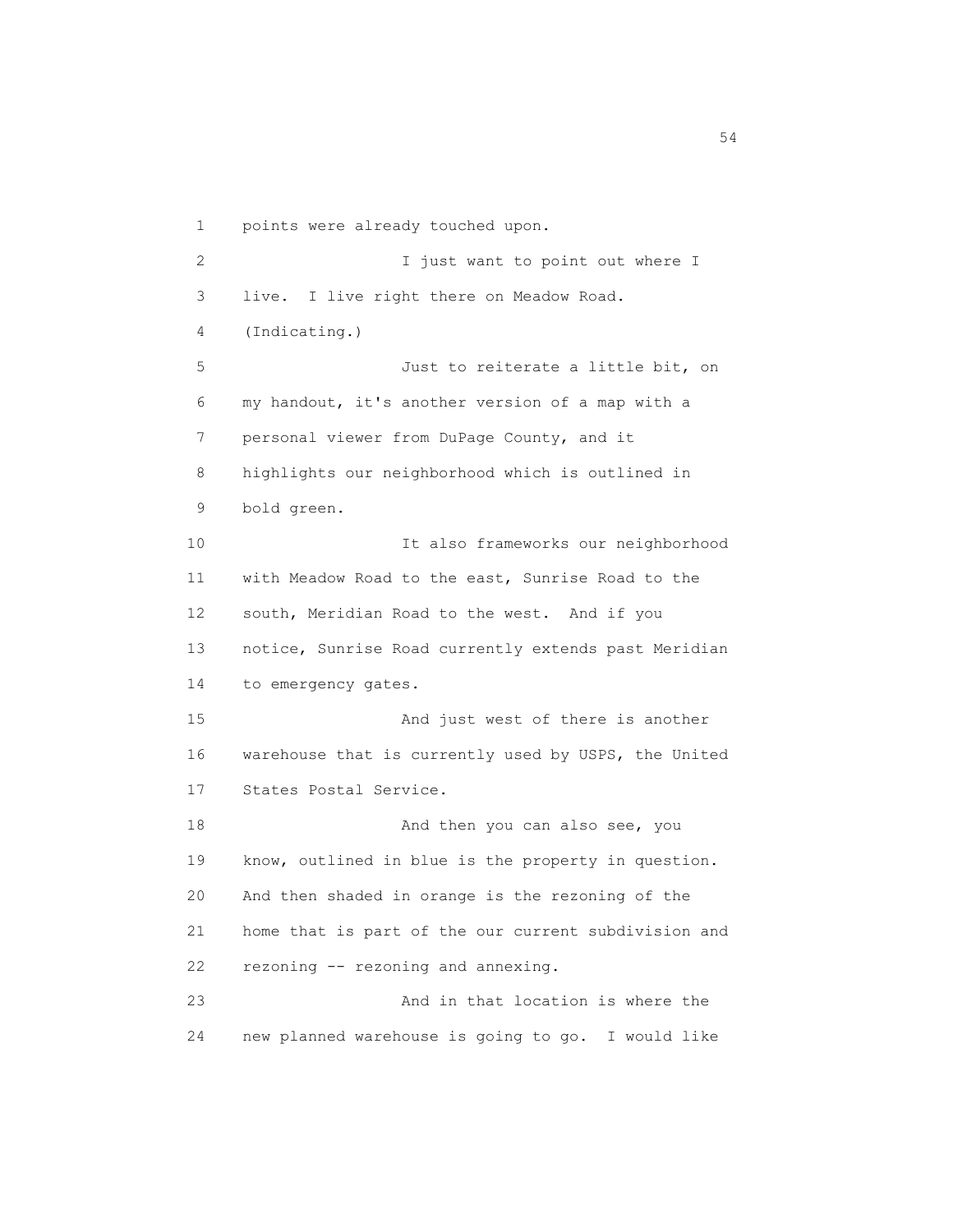1 to thank Aurora planning for taking -- taking our 2 neighborhood into consideration and requesting that 3 the docks were put on the west side to help lesson 4 the impact. 5 With that said, my fundamental 6 concern is business-related warehouse traffic 7 through our neighborhood and how it impacts our 8 pedestrian use of our streets by our residents. 9 And you can see on pages 2 10 through 4 pictures of our streets. Page 2, the top 11 picture is a southbound view of Meadow Road from 12 Ferry Road, and you can see, like was previously 13 stated, we have no sidewalks or street lights. 14 The bottom picture is the 15 southbound view of Meadow Road with a downhill 16 approach to Sunrise. 17 Our neighborhood has a little bit 18 of a roll and a couple mild hills, so when traffic 19 goes through the neighborhood, you go up a hill and 20 you're not going to see something coming at you 21 until you get up on the flat. 22 And then on page 3 you're going to 23 see a westbound view of Sunrise Road, and at a 24 little bit of a distance you can see the corner of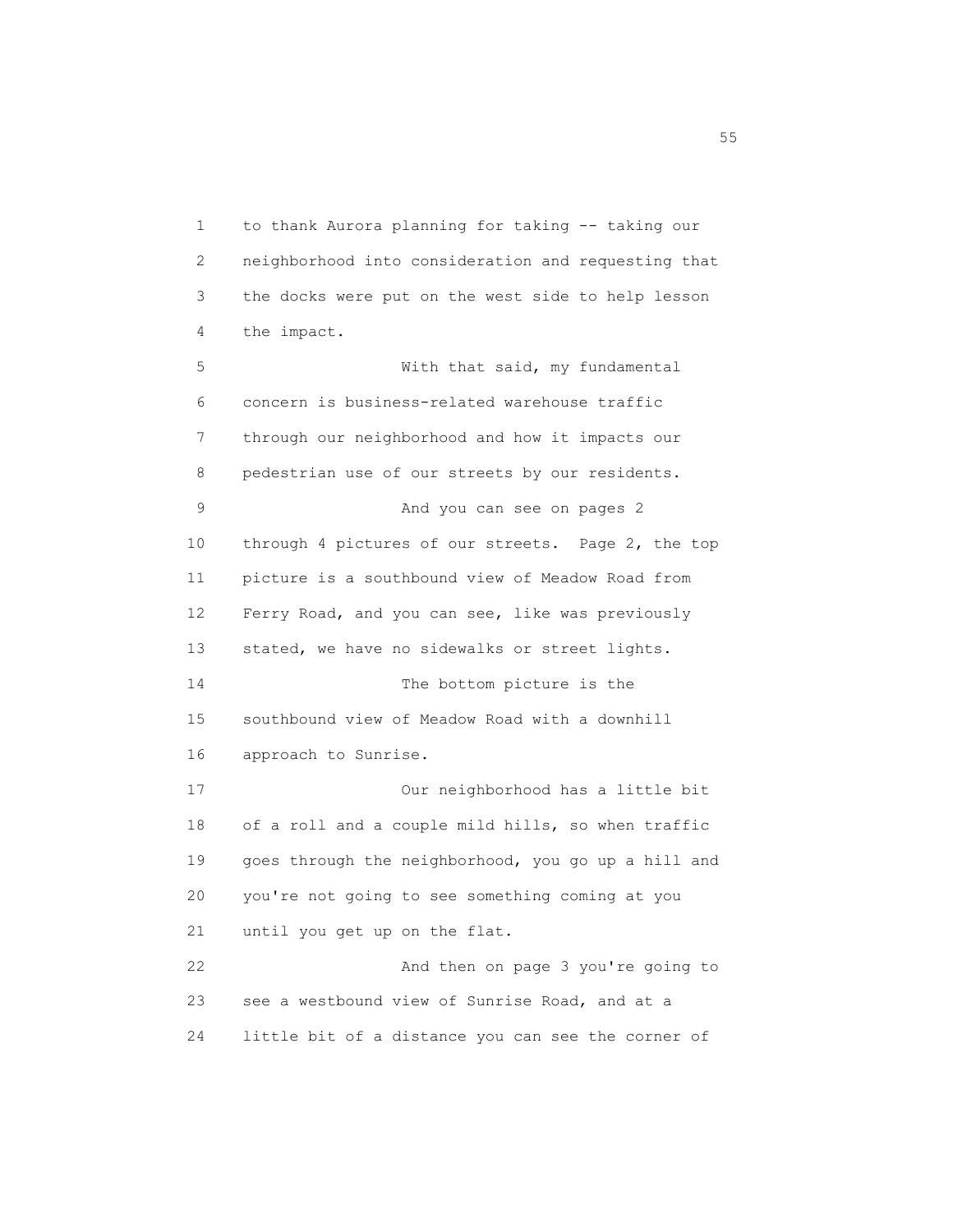1 Meridian there. And the bottom picture is a picture 2 of the emergency gates that are currently there for 3 fire entrance to the warehouse that USPS is using. 4 And then the top page on -- top 5 picture on page 4 is a southbound view of Meridian 6 Road from Ferry Road. 7 My wife and I walk or run or bike 8 on our streets regularly throughout the year before 9 work, and I'm serious when I say throughout the 10 year. We braved the weather this morning and we got 11 two miles in before work. 12 You know, sometimes if we have time 13 with our work schedule we can walk -- get a quick 14 walk at lunch, also, or go for a walk in the 15 evening. 16 Since our streets are used for 17 these sorts of pedestrian activities, 18 business-related traffic impacts our safety and 19 quality of life, and I have an example of that. A 20 semi truck took a wrong turn into our neighborhood 21 and met my wife on Meadow Road, and that was this 22 December 27th, 2021. It was 6:57 AM in the morning. 23 And you can see by the pictures -- the bottom 24 picture on page 4 and the top picture on page 5 that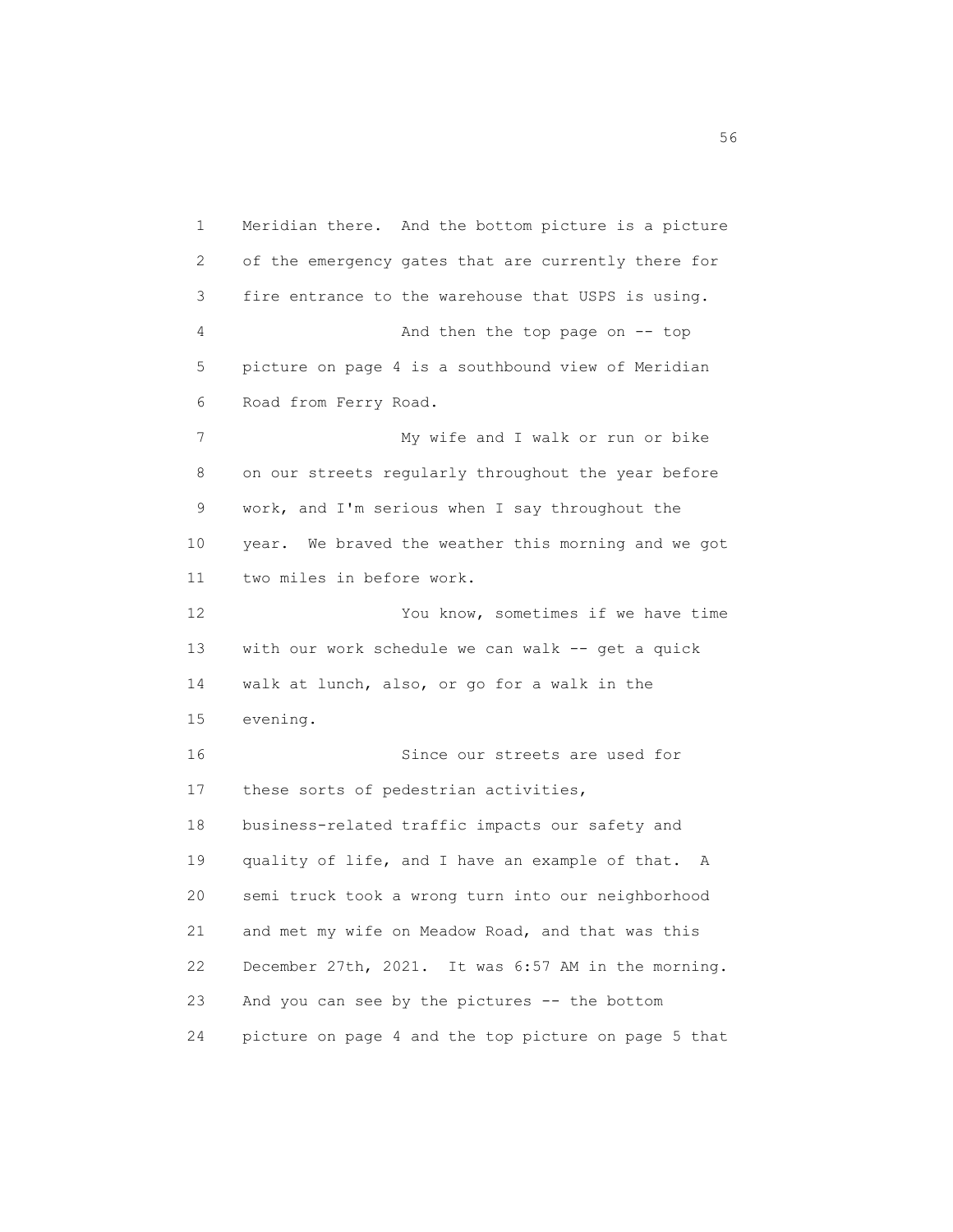1 due to the width of our roads there's not much room. 2 So there is very little space for a 3 car to pass or for parents to walk their children to 4 a bus stop. Our bus stops are usually in the middle 5 of the street, as well as if there was a parked car 6 along the side of street, there would be very little 7 room for the truck to get through. 8 And you can see how close the truck 9 went by my wife on the bottom picture of page 4. 10 And, you know, when we're out there, we wear 11 reflective gear, we have blinking lights and 12 everything that way, especially in the winter hours 13 because it's not completely daylight. So that makes 14 it a little bit of a challenge but we are clearly 15 visible. 16 This was a random event and by 17 removing -- one thing I want to point out is, again, 18 those emergency gates there, they are going to be 19 removed with this project is what we were told, and 20 by removing those, you know, access gates it will 21 open the flood gates to allow business-related 22 traffic through our neighborhood from the new 23 planned warehouse as well as the USPS warehouse, you 24 know.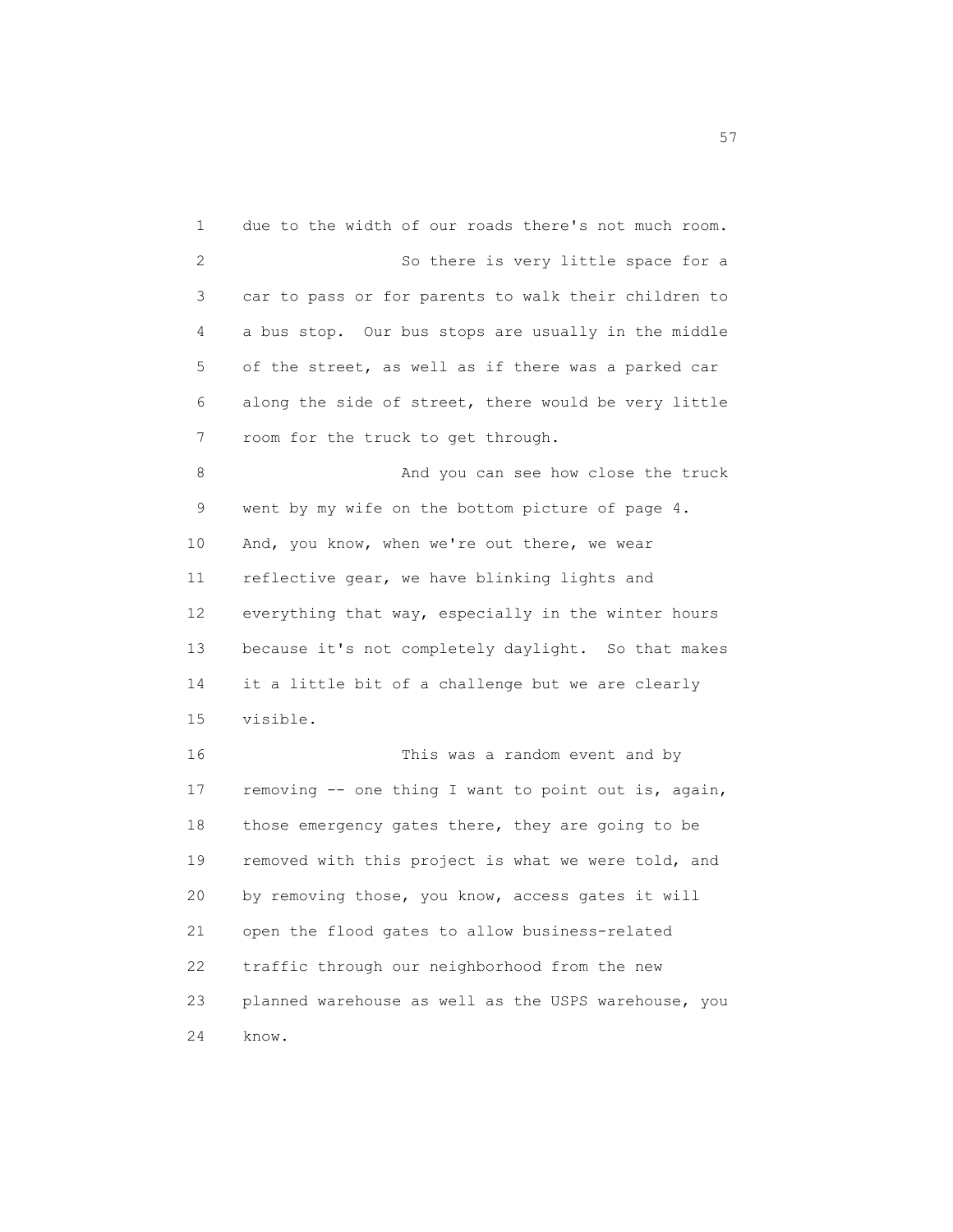1 An additional traffic concern is 2 when employees -- is with the employee access on 3 Meridian Road of the planned warehouse because they 4 have two planned accesses. One is near Ferry Road 5 and the other one is further south close to the 6 corner of -- excuse me, of Sunrise -- at the corner 7 of Sunrise and Meridian. 8 So when employees leave after a 9 shift change, they will make a fast exit through our 10 neighborhood to Sunrise, to Meadow, to gain access 11 to Ferry Road. 12 Both of the aforementioned cases, 13 they will invade our neighborhood because they 14 simply can and there are no gates to stop them. And 15 that's my fundamental concern is, you know, our 16 neighborhood being overrun by traffic from that 17 point of view. 18 Our streets are not built to handle 19 the weight and the volume of business traffic from 20 these two warehouses. They should not -- they 21 should also not be using as feeder streets to the 22 warehouses. They shouldn't use our streets to feed 23 into the warehouse, especially like the employee 24 entrances on Meridian. That's a concern.

 $58<sup>8</sup>$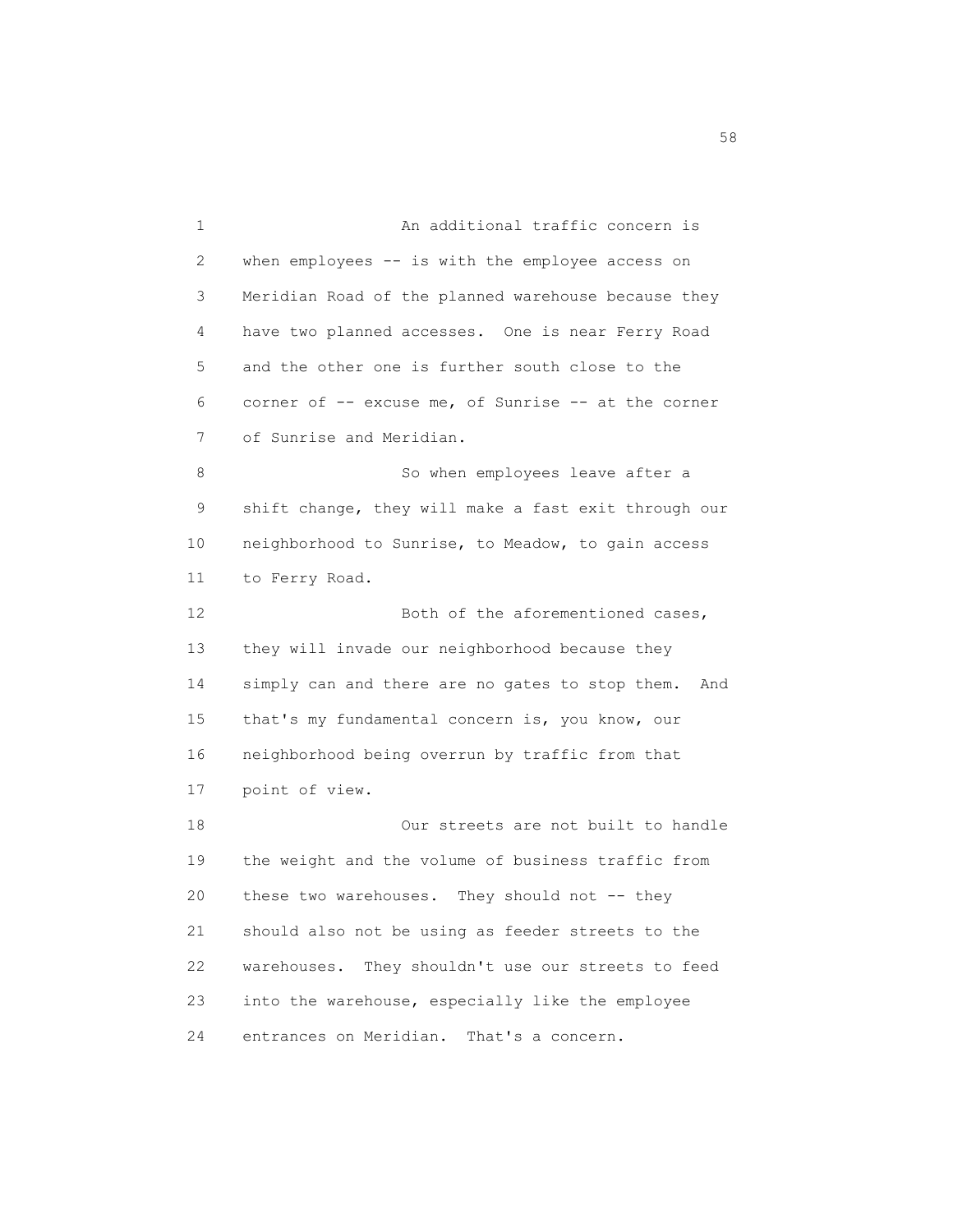1 Ferry Road is a feeder to Frieder 2 Lane with direct access to the warehouses. There is 3 no purpose for the warehouse traffic to drive 4 through our neighborhood. The warehouse traffic 5 does not deliver our mail, it does not take our kids 6 to and from school like the school bus, and the 7 warehouse traffic doesn't pick up our garbage. So, 8 you know, that's our -- my fundamental concern. 9 The last thing that we want to have 10 happen is a child get injured, or worse, killed by 11 warehouse traffic running through our neighborhood, 12 and do you want to read about such an event knowing 13 that you had the opportunity to prevent this? 14 The last picture -- the last 15 picture on page 5, that picture shows what I'm 16 trying to protect, not just these two little guys, 17 but to protect the residents of our neighborhood of 18 all ages, and to preserve the safety and the 19 serenity and quality of life of our neighborhood. 20 But to keep all of that, all business traffic to and 21 from the warehouses need to be using Frieder Lane 22 and the emergency gates need to remain on Sunrise. 23 We don't have any guarantee that 24 the "Do Not Enter" sign is going to keep people from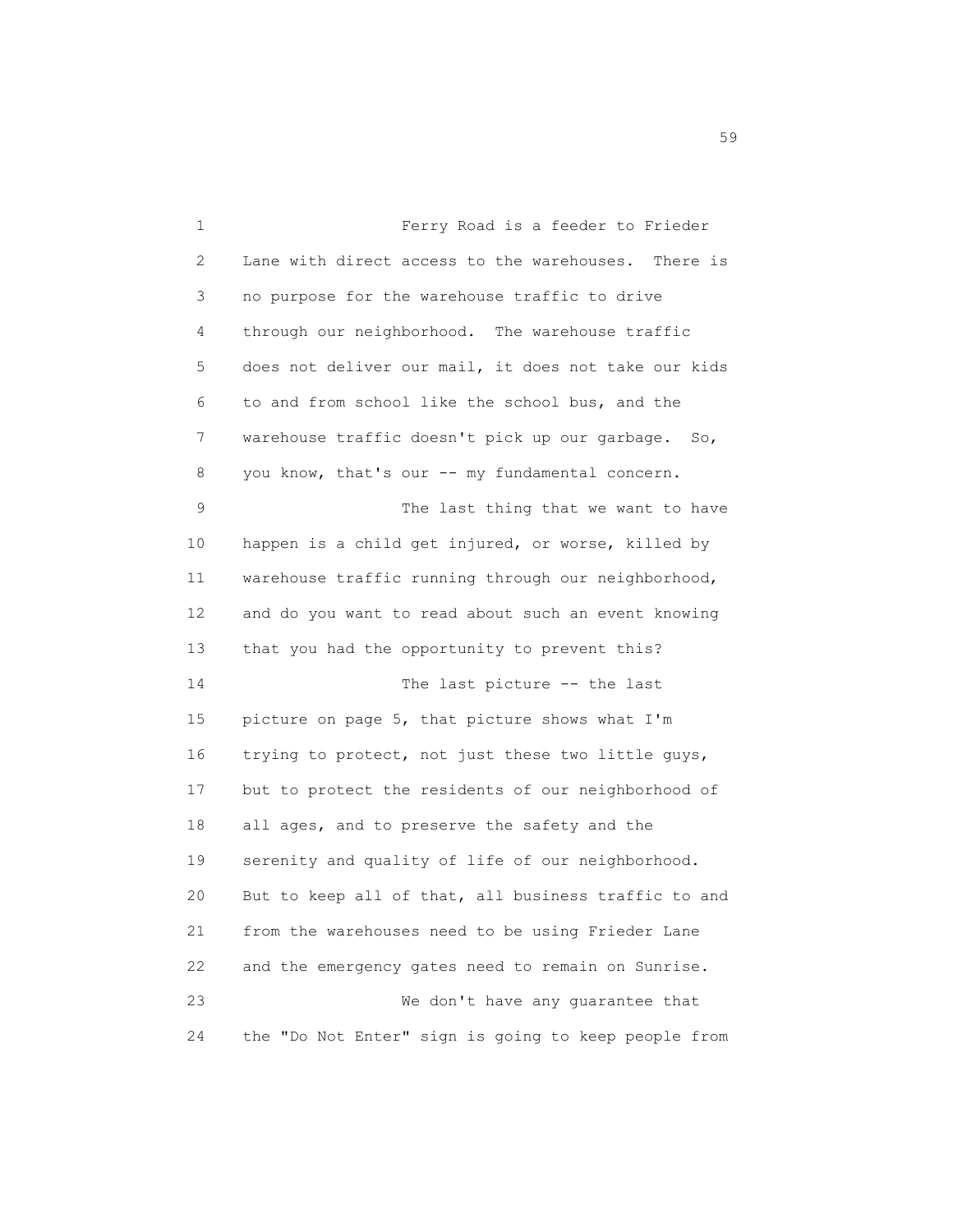1 running through our neighborhood. I understand they 2 have to get to work and leave work, but I see 3 Frieder Lane as that purpose, and that's all I'm 4 asking. 5 And you as planners and rezoning -- 6 zoning commission, you have an opportunity to make 7 this project work for both worlds, for the 8 warehouses and the Ferry Road subdivision, and I'm 9 here to work with you on that. 10 You know, we would really -- you 11 know, I understand progress and I understand that 12 property is going to be developed sooner or later, 13 but we would just like something that would be 14 comfortable in both environments. 15 So I urge you to seriously consider 16 these concerns as if you lived in our neighborhood. 17 With these concerns, please be a good neighbor and 18 request updates to this plan to keep warehouse 19 traffic off our neighborhood streets. 20 Thank you. 21 CHAIRMAN PILMER: Thank you. 22 Next? 23 MS. REILLY: Hello, my name is Alice Reilly 24 and I live at 311 Meadow Road. I'll point that out

 $\sim$  60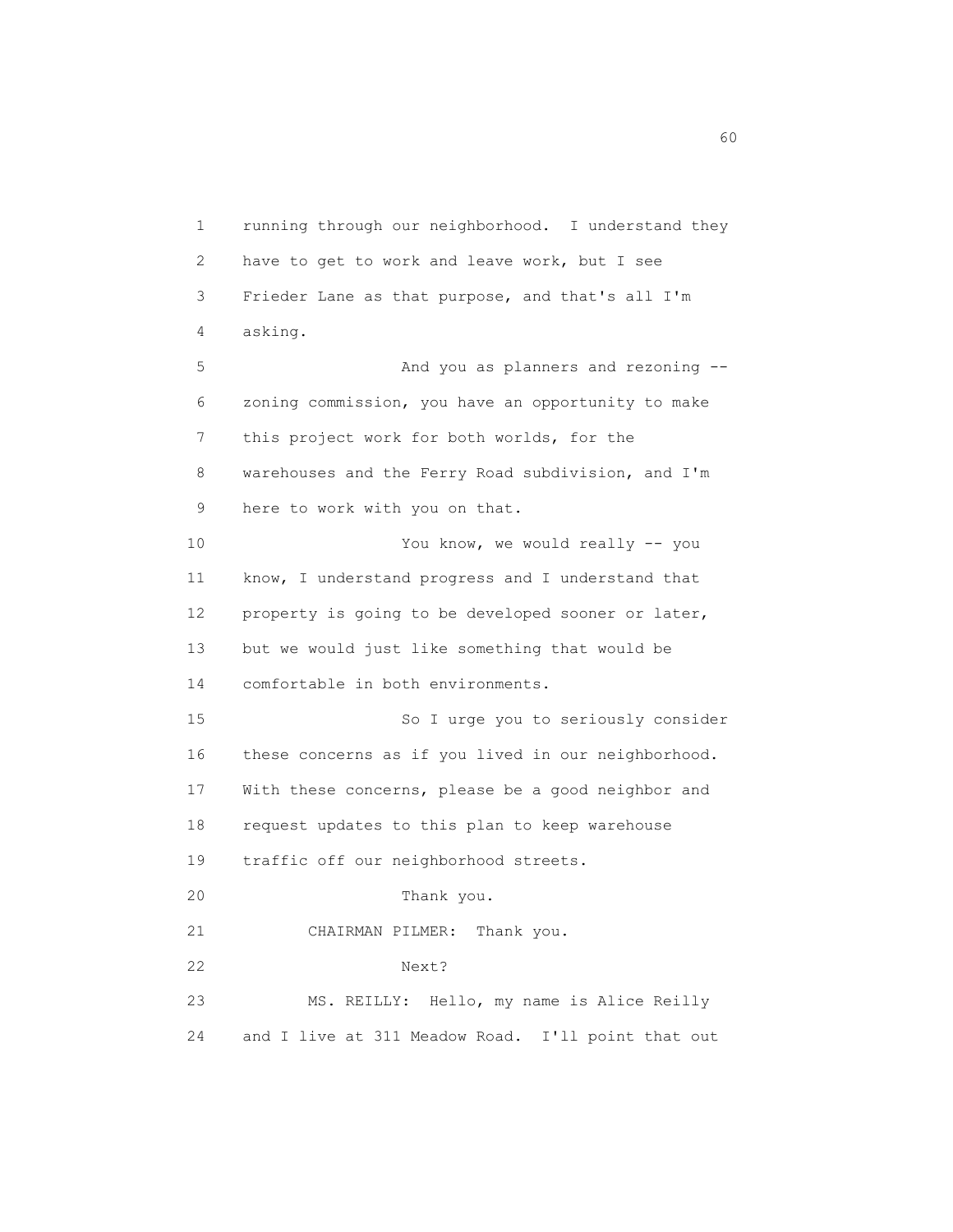1 here. (Indicating.)

 2 First of all, I had no idea that 3 you folks were all volunteers, so thank you so much 4 for what you do for the community. Without people 5 like you we wouldn't be able to move forward on 6 anything. So thank you for that, for the time that 7 you give.

8 Before I start, I -- I would like 9 to say I take exception to a comment that the 10 Petitioner made that there are houses still there; 11 characterizing us as though we are a bunch of broken 12 down, old dirt farmers. This is a neighborhood of 13 professionals. Ali Setork is a retired college 14 professor, successful businessman. Mr. Wittneben 15 has a PhD. We have engineers. I am an elementary 16 school teacher, probably one of the least educated 17 with my master's plus.

18 So let's make it clear about that, 19 we are not a broken down, dirt farming neighborhood. 20 So I take exception to that. 21 This is a very quiet, peaceful

 22 neighborhood, and it's designed in that horseshoe, 23 as you can see, made of Meadow, Sunrise, and 24 Meridian. Now, we do not have sidewalks, so we use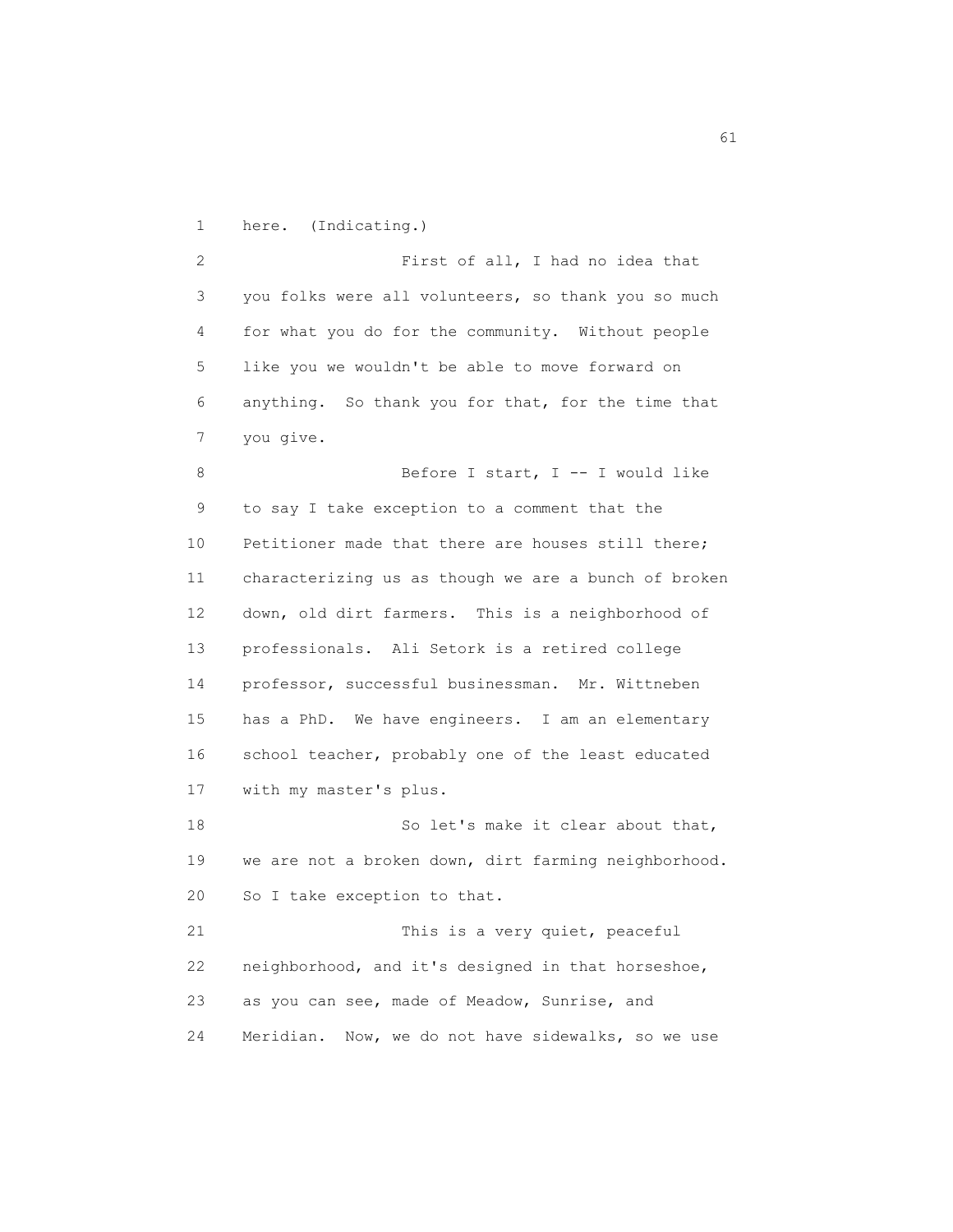1 those very sleepy streets and they are very sleepy. 2 The only people on our streets are our neighbors. 3 We know everyone's car, everyone's face, everyone's 4 dog. 5 So we use those sleepy streets to 6 walk our dogs, ride our bicycles, jog. Oh, my God, 7 children are waiting for the school bus on a dark, 8 winter morning when warehouses -- warehouse 9 employees are coming to work. 10 And as an equestrian friendly 11 explicitly R-2 area, we have residents that own and 12 ride horses. I myself have an intellectually 13 disabled family member who uses these streets for 14 exercise and to enjoy the great outdoors. That's 15 why we moved there 16 years ago, so he would be 16 safe. 17 So whatever future development is 18 going to happen, if something is going to happen to 19 that land -- I mean, this is the 21st Century, 20 that's clear -- whether it's a warehouse or a strip 21 mall or an office building, I really implore this 22 honorable board to insist that the developer's plans 23 protector our safety.

24 There cannot be any access from

 $\sim$  62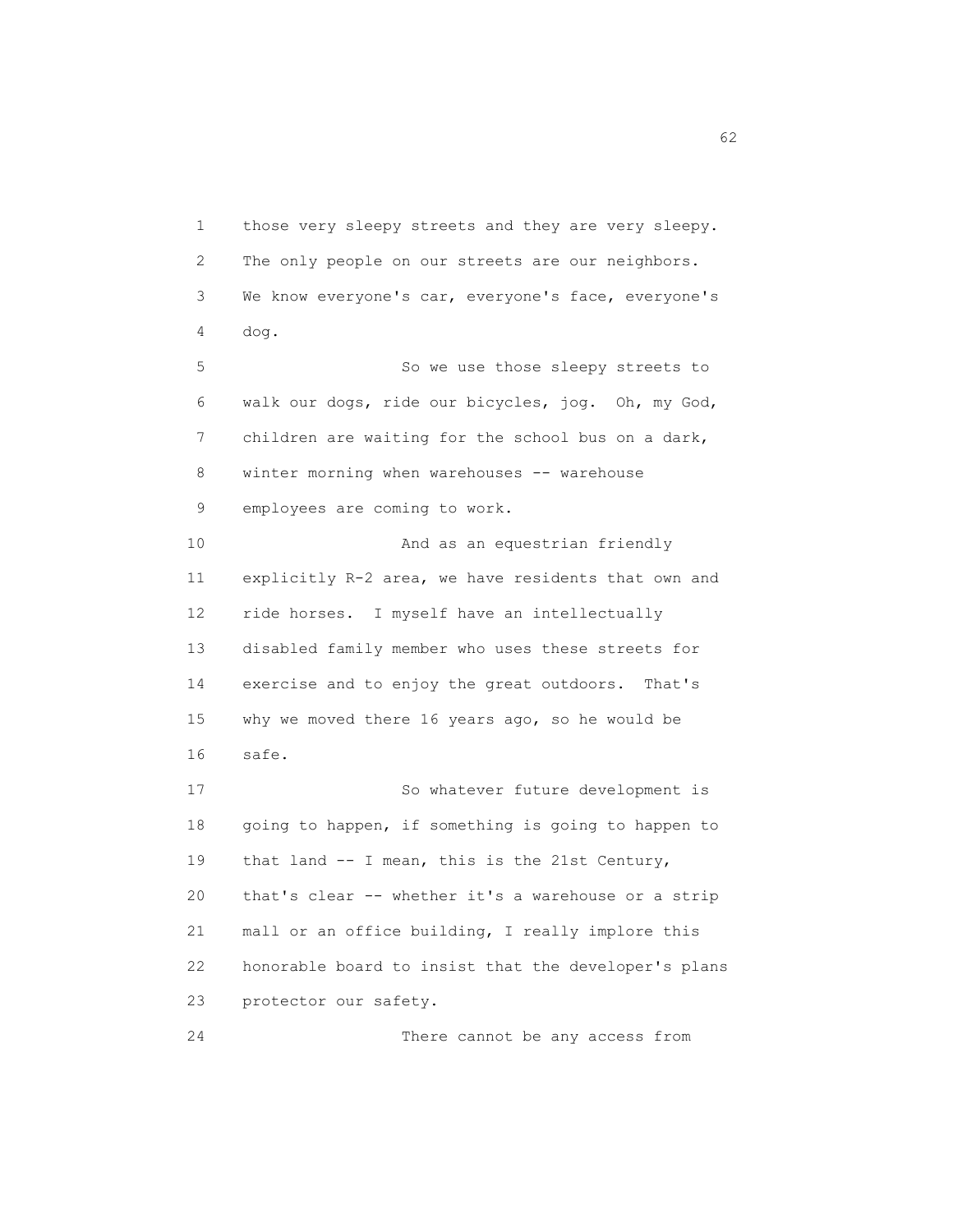1 Meridian Road. There cannot be. The berm is great. 2 The Evergreen trees are great eventually in decades 3 when they're 50 or 80 feet tall. That's all 4 beautiful, but there cannot be any vehicle access 5 off of Meridian, none. 6 When there is a tragic accident who 7 are we going to see about that, the developer? The 8 developer, the developer's lawyers? You can bet 9 we'll be beating a path to that door. 10 And I'm going to close this way. 11 At the very very least, government has an obligation 12 and a responsibility to protect people. Please do 13 not shirk that obligation now. 14 I thank you for your time and your 15 volunteering. 16 CHAIRMAN PILMER: Thank you. 17 Who's next? 18 MR. KUBAL: My name is Joseph Kubal, 19 K-U-B-A-L, and I reside at 30 West 600 Sunrise Road. 20 I do have packet material. Just I'll put on the 21 map. (Indicating.) 22 So thus far I think we've -- our 23 community, I've lived here 26 years, and we've had a 24 lot very emotional people, and I'm going to try a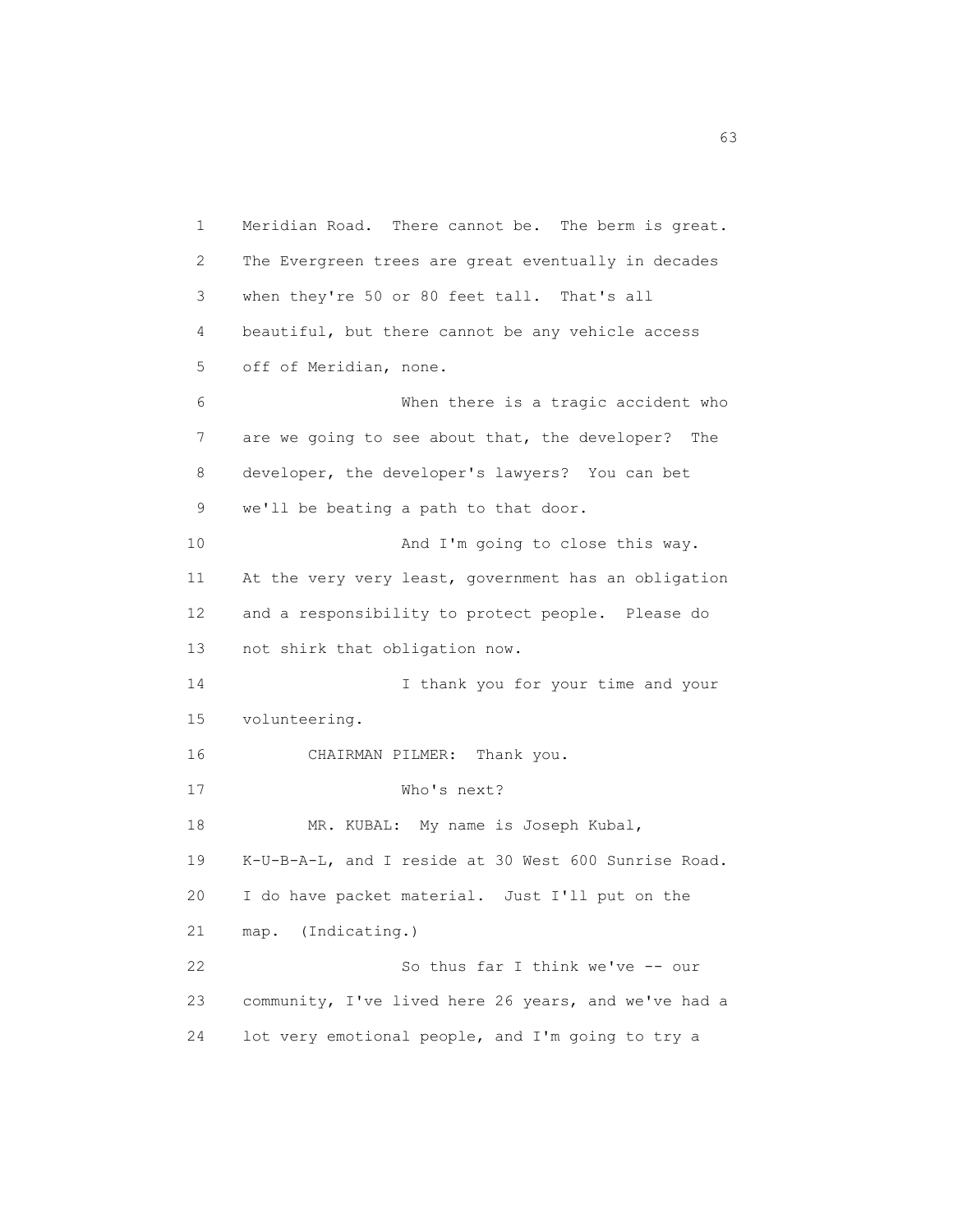1 different tact and go from -- some of them are 2 logical issues that I see with the further 3 development in this area. 4 So, again, I think as we've already 5 said we completely understand the need for 6 development -- I'm a chemical engineer -- but, 7 again -- and it's hard to balance the needs of 8 Aurora with, again, kind of our awkward, little, 9 unincorporated parcel, but the problem that I see 10 is -- it's two-fold. 11 So if we go to the packet, there's 12 kind of the first problem where we're starting to 13 see expanding truck traffic in the area, and that's 14 kind of to be expected, but with the new building of 15 this, and in 2025 we'll see the building and 16 expansion of Eola -- and that's the single largest 17 budget item that the -- sorry. 18 The DuPage County Road Improvement 19 Plan has the single biggest capital expenditure. 20 They are going to be going from Ferry all the way 21 down to North Aurora and adding two more lanes. And 22 we're kind of expecting partial shutdowns with a 23 similar, to what I understand from all the plans 24 I've read, for what happened to 59 in 2016, and I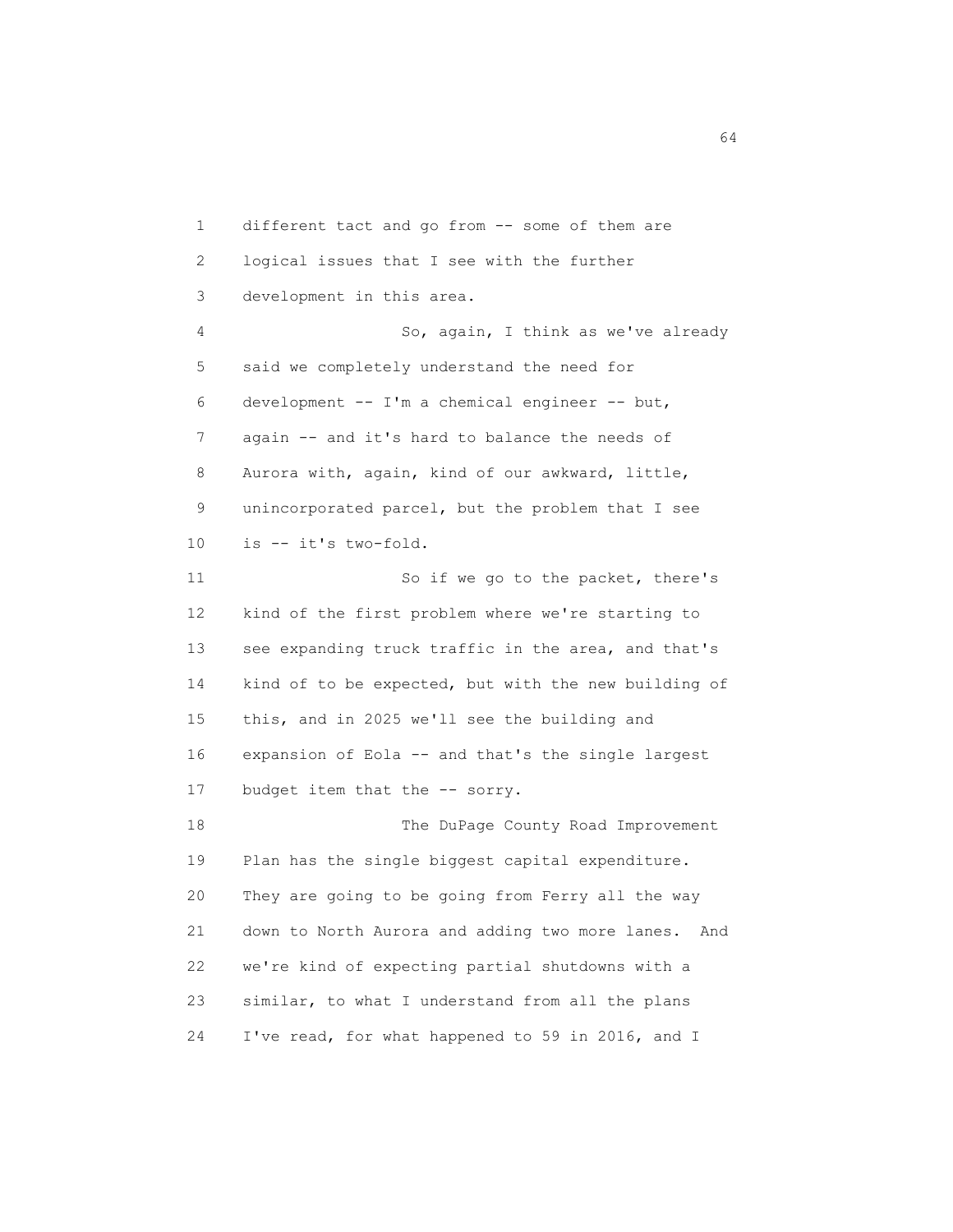1 think if anybody has been there that long the 2 traffic there was kind of a nightmare. 3 So that would essentially mean that 4 all the traffic would be funneled through 59 and 5 then onto 88 from there, not having had the second 6 option to get off at Eola at that juncture. 7 So the added warehouse traffic in 8 this area does seem to be problematic, and that goes 9 with kind of the second point where if we were to do 10 a search and we looked and analyzed all the empty 11 square footage that we're seeing in the nearby area, 12 even with part of the UPS that's there, that's on a 13 short-term contract, and so it's only half utilized 14 right now. 15 Roughly within a three-mile range 16 of us, yes, there's a lot of warehouses, but 17 approximately 38 percent as of December -- that's 18 the date that I had -- were vacant or partially 19 vacant. If you compare that to the DuPage -- not 20 the DuPage, the reference I was using, they are at 21 approximately 20, 18 percent -- I kinda do my own 22 calculation. 23 So the question is, they are

24 building a spec warehouse without a known buyer --

 $\sim$  65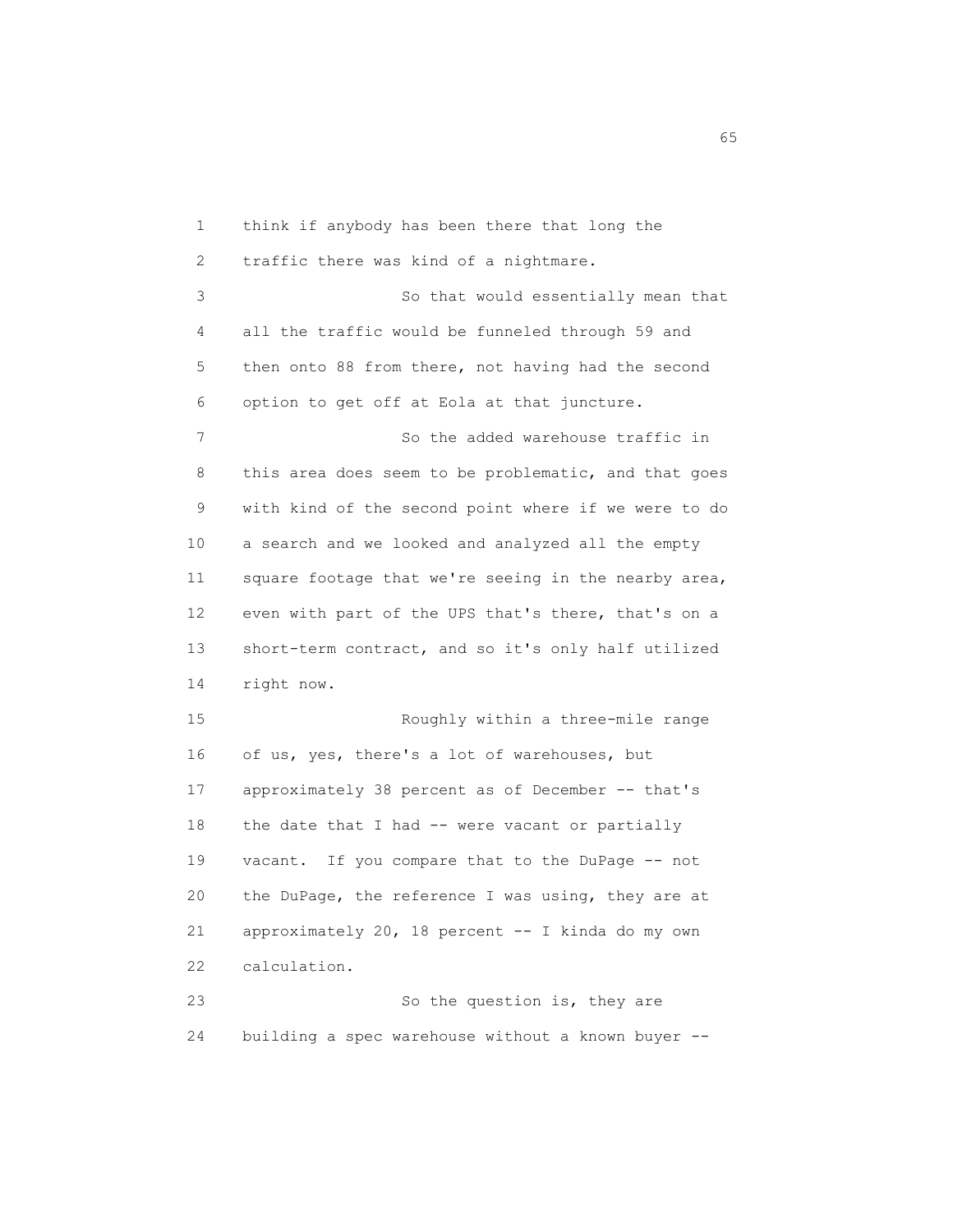1 or anybody currently planning to utilize it where 2 there is already other similar properties in the 3 area, and that is a clear part of the zoning laws 4 where, you know, you kind of want to look at the 5 growth or direction of where everything is going in, 6 and if you have similar properties that aren't being 7 utilized to their full potential, while at the same 8 time if we were looking at expansion maps, that 1996 9 map is fairly outdated. 10 Naperville approved a large \$20 11 million -- oh, I'm sorry, 200 -- sorry. It has a 12 fancy name here -- I have the website -- oh, it's a 13 district. 14 In addition to that, also on 59, 15 Warrenville has been expanding up on 59 between 16 Butterfield and 59, and that is all residential. 17 So the map that they showed from 18 1996 doesn't really reflect what is being seen 19 currently, in that the growth in four of the five 20 neighboring sectors is trending more towards 21 residential than towards industrial or warehouses. 22 So kinda of a logistic and trying 23 to look at it from the perspective of Aurora, adding 24 all of this when you already have these closures on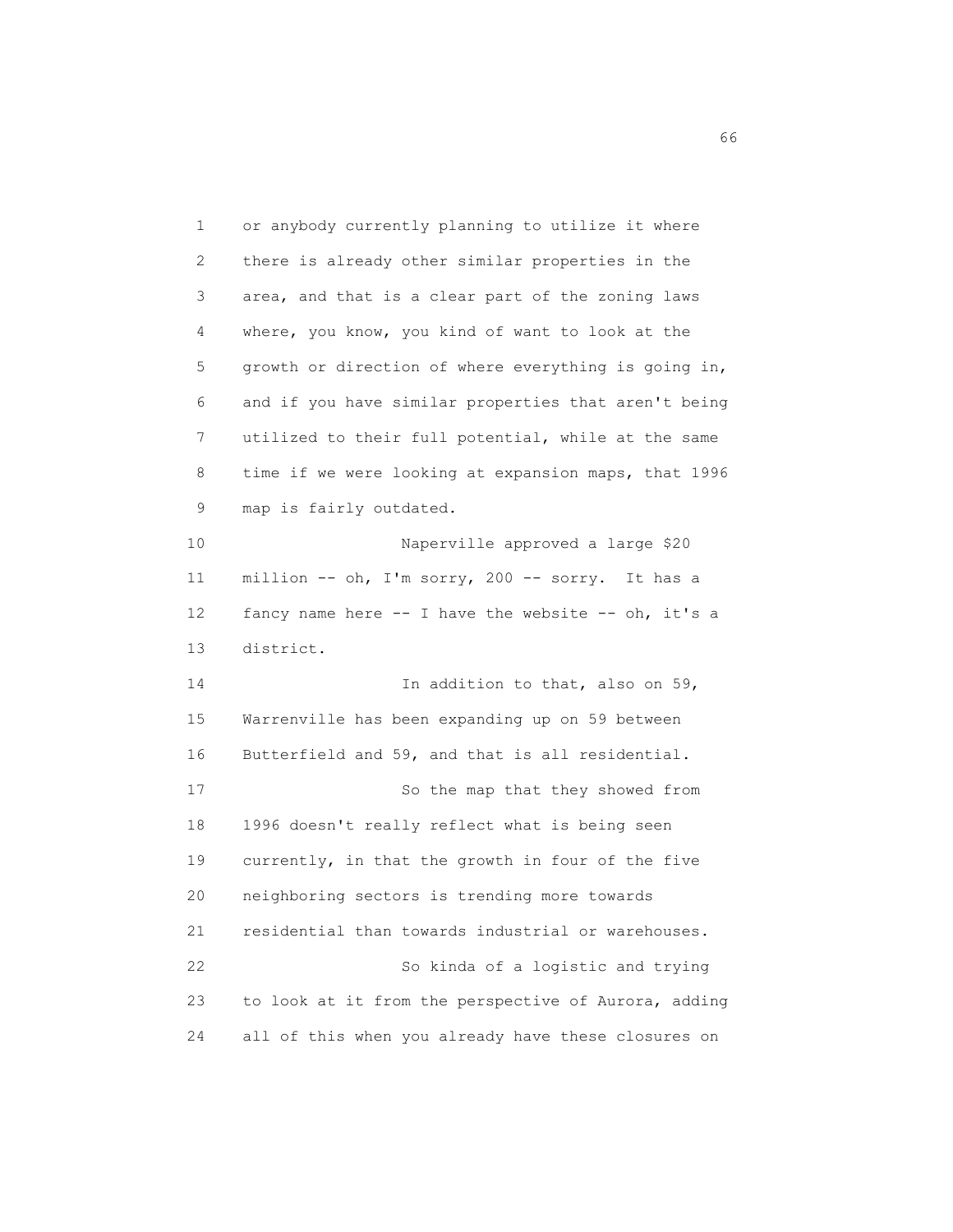1 Eola, you're going to be drastically increasing the 2 commute time for your residents, and it's -- sorry. 3 Yeah, you're going to be drastically increasing the 4 residential time for a -- for possibly is a 5 warehouse that all this money is put into, and goes 6 for all this, and nothing ever really materializes 7 and it just ends up sitting there. 8 So it's pretty hard to justify a 9 spec warehouse like this so close to us that -- to 10 see the real benefits to the City at this juncture 11 at this location, to me, is pretty hard to. 12 So thank you for your time. Oh, 13 sorry, I did have one question. 14 CHAIRMAN PILMER: Sure. 15 MR. KUBAL: What days were the traffic 16 studies performed, and what roads were they 17 performed on, and in relation to any holidays? 18 CHAIRMAN PILMER: All right. We'll get that 19 information. 20 Next? 21 MR. TORTORICH: Good evening. I'm James 22 Tortorich. I live at the end of the block down 23 here. (Indicating.) 24 CHAIRMAN PILMER: Can you state your address,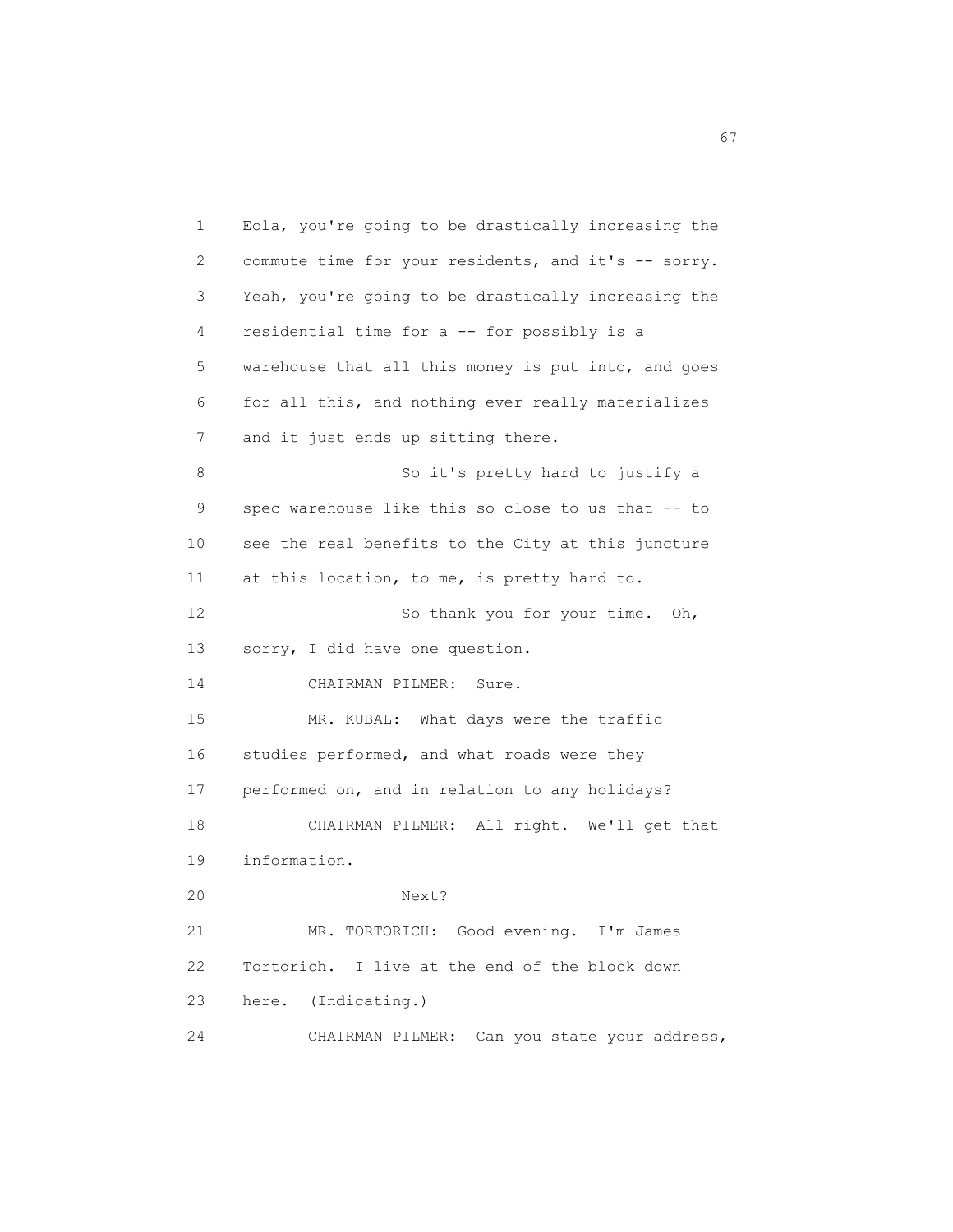1 sir? 2 MR. TORTORICH: 4 South 365 Meadow Road. 3 I've lived here for 43 years. I've 4 been riding my horses, as well as wagons down the 5 road; Meadow, Sunrise, and Meridian. Besides 6 myself, my children and now my grandchildren ride in 7 our peaceful neighborhood and it's very safe. 8 I think you have a few of the 9 pictures I sent, maybe, of the kids walking down the 10 street with the horse. I mean, we're in the whole 11 damn street. 12 And, okay, so to change the zoning 13 on this road, the road uses -- usage will turn our 14 now quiet roads in a potentially dangerous 15 environment, and the changes will affect our quality 16 of life. 17 Even with the posted signs -- speed 18 limit signs, 10 miles an hour in front of my house, 19 and the corners on Sunrise and Meridian with 25 20 miles an hour, the area gives off an appearance of 21 being a very quiet neighborhood, which it is. I'm 22 afraid that the change -- that that will change our 23 streets and it will become a quick shortcut for 24 people going to and from work at the planned

 $\sim$  68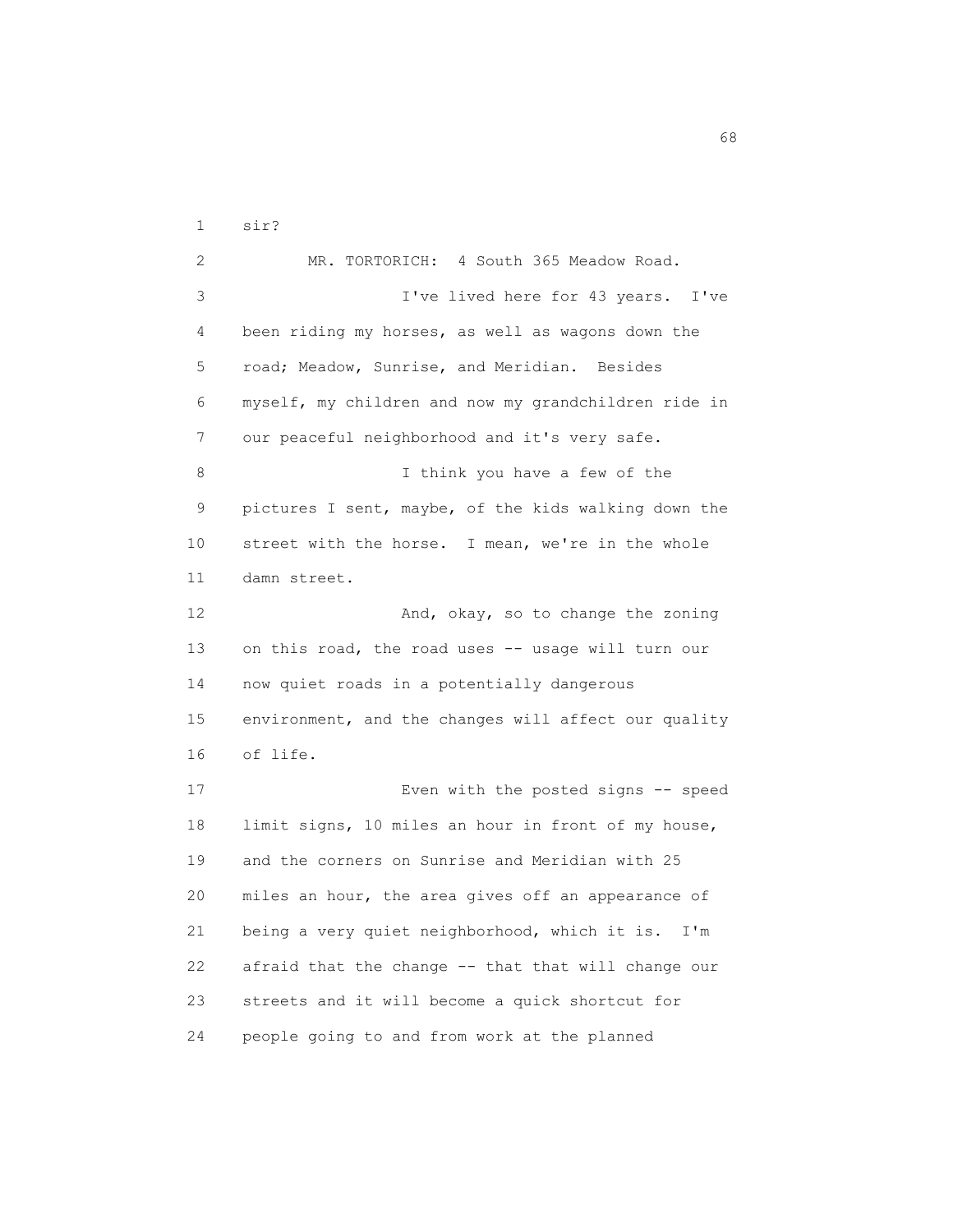1 facility.

 2 While the local community may not 3 be able to prevent the development that in itself 4 will determine -- hold on, guys -- detriment -- 5 detrimental to the area, all residents are 6 completely opposed to the action, and as this will 7 cause some safety problems due to the increased 8 truck and car traffic and all pedestrians, and I 9 strongly oppose rezoning the road use. 10 Thank you. 11 CHAIRMAN PILMER: Thank you. 12 Next? 13 MR. KAEMPEN: My name is Dana Kaempen, 30W544 14 Sunrise Road. That's us right there. That's my 15 home. (Indicating.) 16 So the one set -- the two-page 17 document, I'm really going to only lightly cover 18 that. That was given to me, and that was relative 19 to the hearing a few years ago about property that 20 was being developed or was potentially going to be 21 looked at that was going to be right butting up 22 against our neighbors and they were concerned that 23 having trucks right next to them would be noise 24 pollution.

 $\sim$  69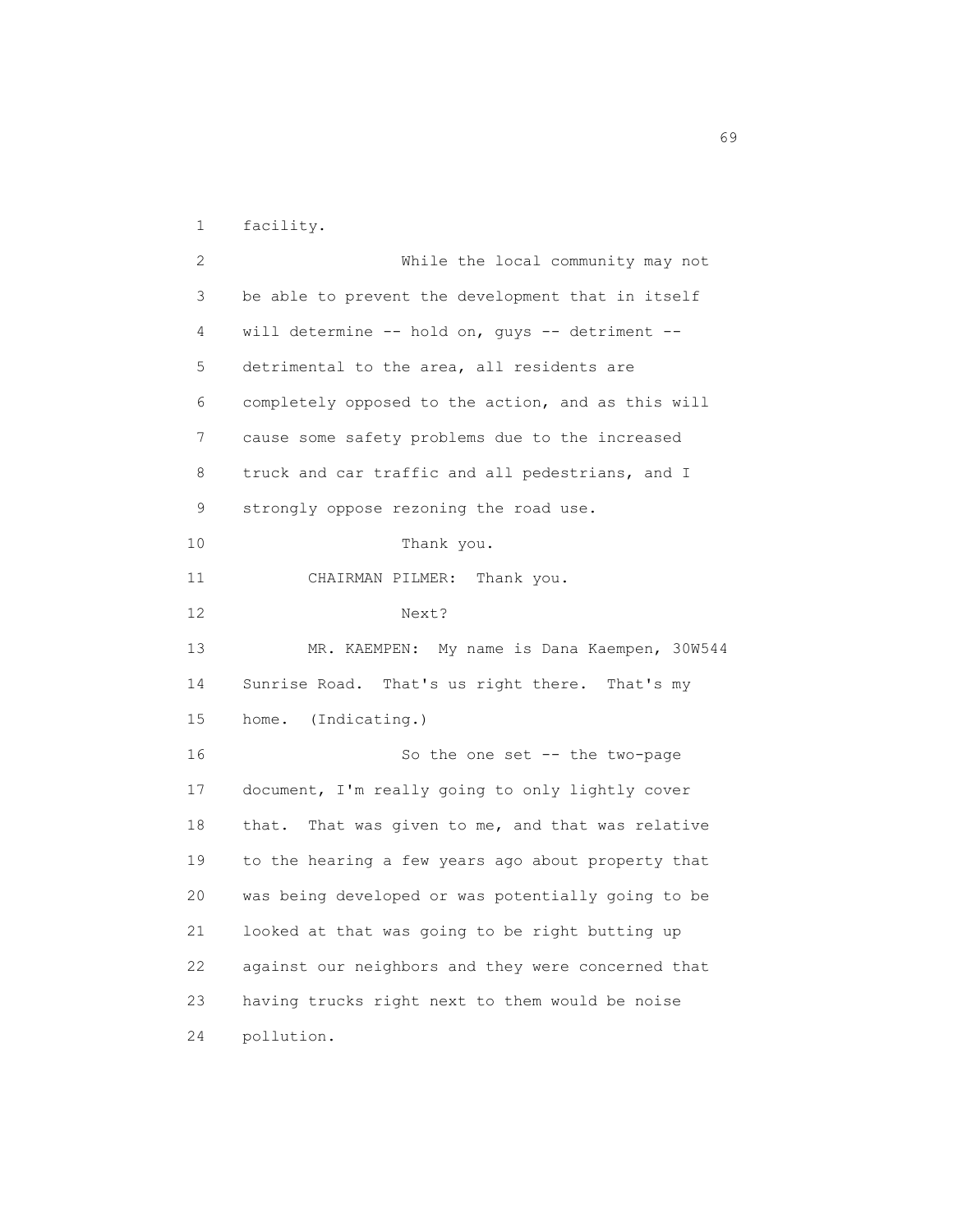1 We still have that concern for this 2 facility, but I just wanted to briefly say the point 3 is, the diesel truck at 82 decibels being close to 4 houses, we want to make sure that that is going to 5 be not an issue going forward. So that's all I have 6 to say about that. 7 The main point I want to talk to 8 you about is the traffic and along with it comes the 9 trash. As was previously pointed out, this is our 10 neighborhood and it's where we raise our families, 11 and our neighborhood is our home, and we keep our 12 yards nice, clean, and tidy. 13 And then comes traffic and the 14 effects of that are -- my wife and I take walks 15 around the neighborhood quite often and we extend 16 our walks. We go from here all the way down here, 17 all the way down Frieder, up all the way back here, 18 all the way up to here, and back down and home. 19 (Indicating.) 20 In that area we go along Frieder 21 Lane and Ferry Road and notice there are tons of 22 trash. People pitch it out, truck drivers, 23 employees -- warehouse workers. They don't care. 24 They just want to get rid of their trash, and they

not a contract the contract of the contract of the contract of the contract of the contract of the contract of the contract of the contract of the contract of the contract of the contract of the contract of the contract of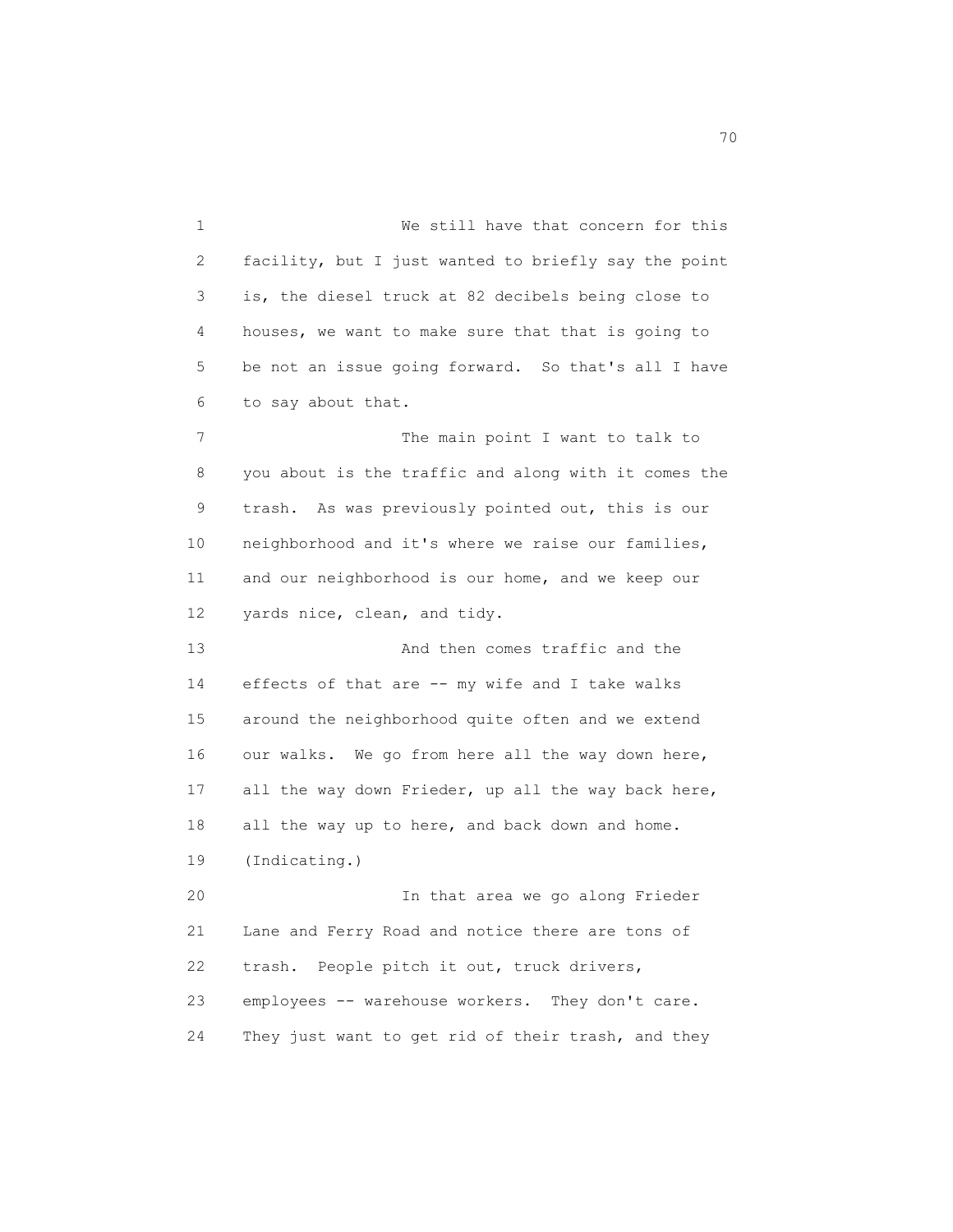1 seem to do it either just before getting to work or 2 just after getting out of work because the places 3 where we find a lot of trash are those two main 4 streets Frieder and Ferry. 5 So my wife and I decided to do 6 something about it this last summer and so on nice 7 days we would grab a garbage bag and some gloves and 8 we'd go out there and pick up trash, and we picked 9 up 15 full bags of trash while we were doing this. 10 And this is just taking our evening 11 walk. Both of us would come home with a fully 12 loaded bag of trash, and we could have tried to jam 13 more in but the bags would break. 14 It did make a dent. It made it 15 look better. We could actually see the effects of 16 it, but it's kind of an ongoing battle because we 17 would come back, you know, a few days later and see 18 new things that had been pitched about. 19 So I told you where trash is. Now 20 where isn't trash? Trash is not in our 21 neighborhood. The funny thing is walking along 22 those two roads, you're just hit in the face by all 23 the trash you see, and it's like a light switch. As 24 soon as you go in our neighborhood, nothing. I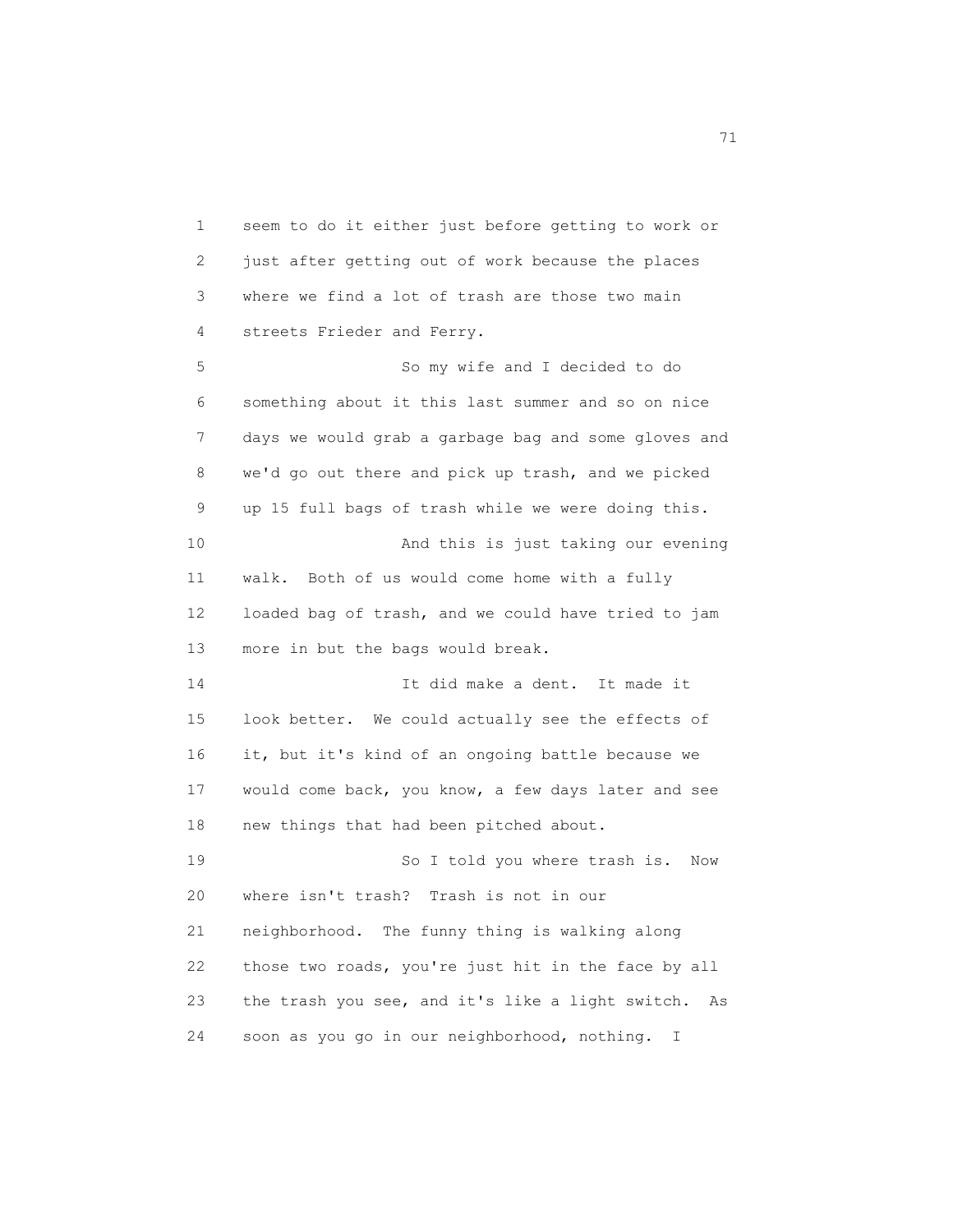1 mean, there is -- there's the occasional incidental 2 incursion where somebody says, Hey, driving along 3 and I got this 12-pack of bottles and you know what, 4 here's a country road. Turn in, pitch the 12-pack 5 and on their way.

 6 Well, that's happened a couple 7 times, but shy of that, our neighborhood, pristine. 8 We keep our neighborhood clean. We keep our 9 neighborhood tidy and that's the way we want it to 10 stay.

 11 Also, with more traffic comes worse 12 trash, as well. It's kind of a sad commentary, but 13 people seem to continue littering all the time. 14 It's just something that has never really caught on 15 to not do, but there's a potential danger because 16 there are things like hypodermics and urine bottles, 17 things that we won't touch because, number one, you 18 know, we don't want to come in contact with it; 19 number two, we don't know how to dispose of it 20 properly. And let me tell you, there are quite a 21 few urine bottles that we walk past as we go. 22 That's only going to increase with more traffic. 23 So I wanted to ask you guys from a 24 more personal standpoint, would this be something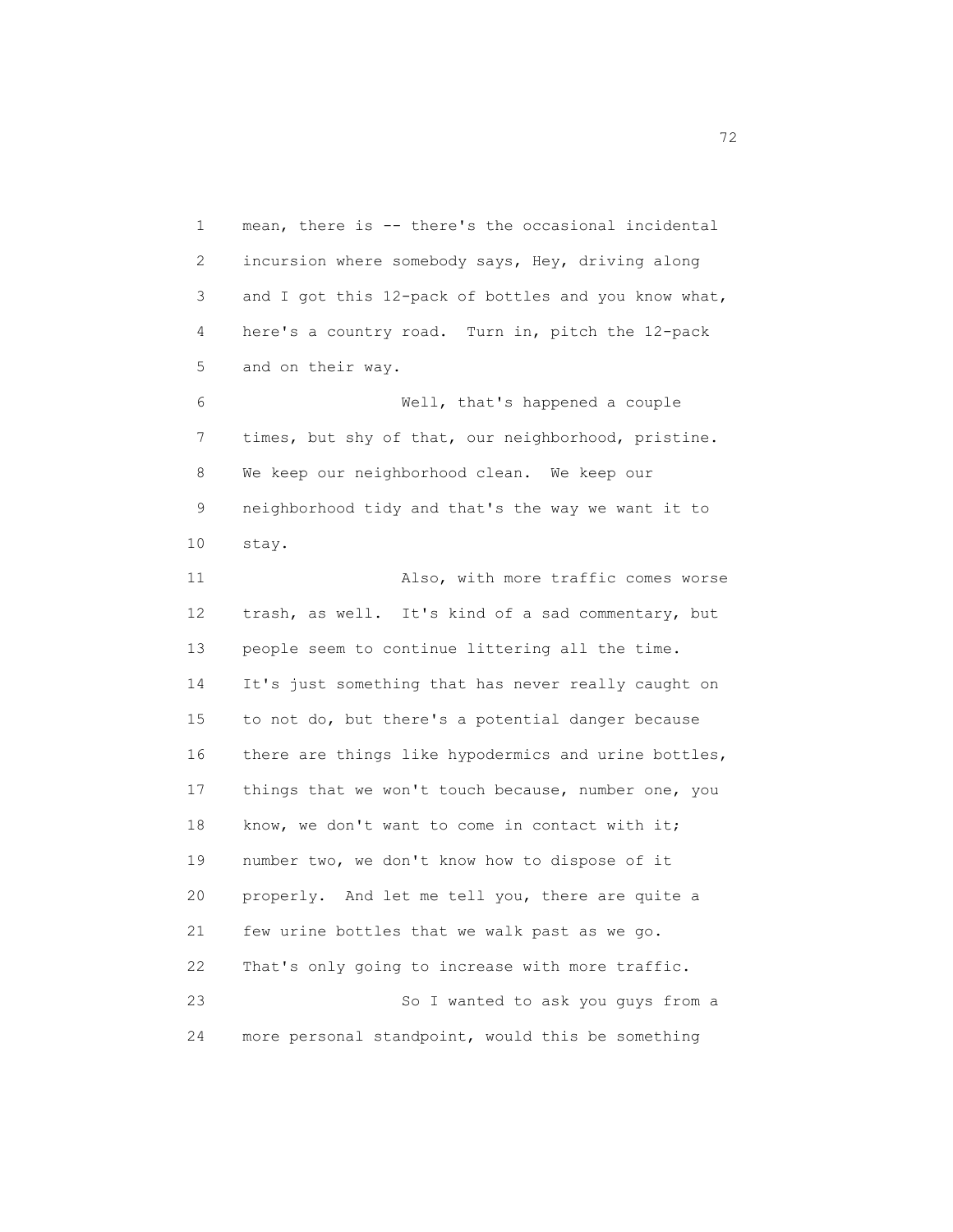1 you're comfortable with in your neighborhood? Would 2 you want other people coming in and dumping trash in 3 your neighborhood? Because as the traffic comes, so 4 comes the trash. Would you want to subject your 5 children to it, your family members, your pets? 6 I -- I would hope not. 7 So if you wouldn't allow that in 8 your open neighborhood, please think deeply and 9 don't allow it in ours. 10 So, now you're saying, okay, yeah, 11 I get it, but how do we help? You can help by 12 keeping the traffic out of our area. 13 As has been pointed out many times 14 before, but it's a point worth driving home, 15 Meridian cannot have any employee traffic coming in. 16 We cannot have those two entrances into the facility 17 off Meridian. You want to drop something down from 18 Ferry and make it go from Ferry south, great. Put 19 another turn lane in just like they got for Frieder. 20 Make it one big, long turn lane. Drop it straight 21 down from Ferry right here -- right there, okay. 22 (Indicating.) 23 That way you take all the traffic

24 off of Meridian. Keep the traffic off of our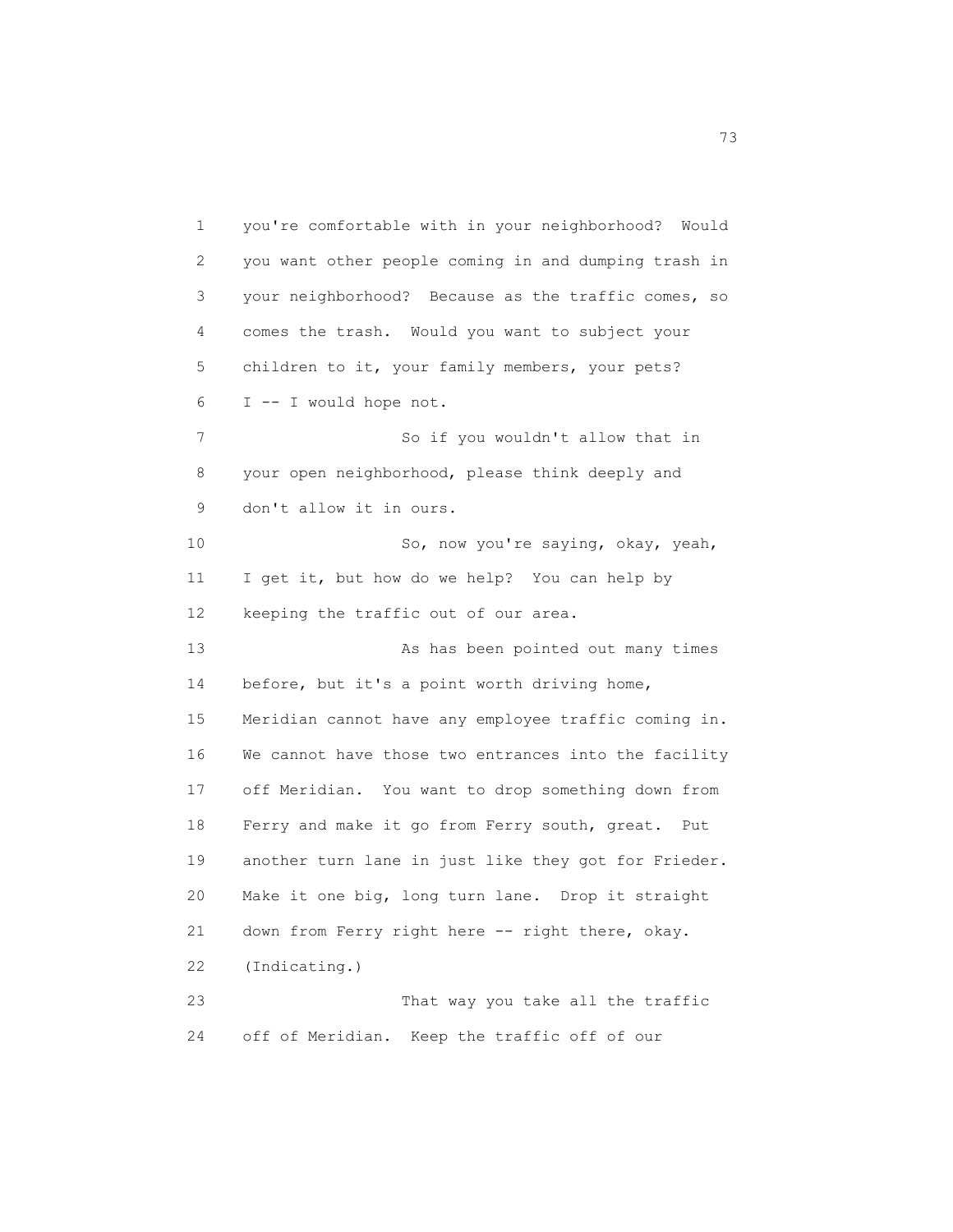1 streets. Those are our neighborhood streets, and we 2 gotta keep the cars off of there. We can't have any 3 access going in. 4 And the same goes with Sunrise down 5 here. It was pointed -- it was pointed out that, 6 you know, oh, there's going to be signs. Yeah, we 7 know exactly how people look at signs; they are 8 like, yeah, not going to do it. 9 So we would like the emergency gate 10 to remain in place. It's already there. If you 11 need to expand the street or whatever for codes, 12 fine, but keep the gate in place. Prevent traffic 13 from going out there. 14 If you want to have traffic go 15 beyond that gate, cool, so just past that gate make 16 a south exit from their warehouse and then take it 17 out to Frieder, great, but keep the gate which 18 really prevents anything from coming up Sunrise, and 19 keep the traffic off of Meridian so that we don't 20 have garbage, and pollution, and light pollution. 21 And just one point. See this house 22 right here? This is the Trapp's house. They 23 couldn't be here because of medical emergencies, but 24 right here they are planning on putting an entrance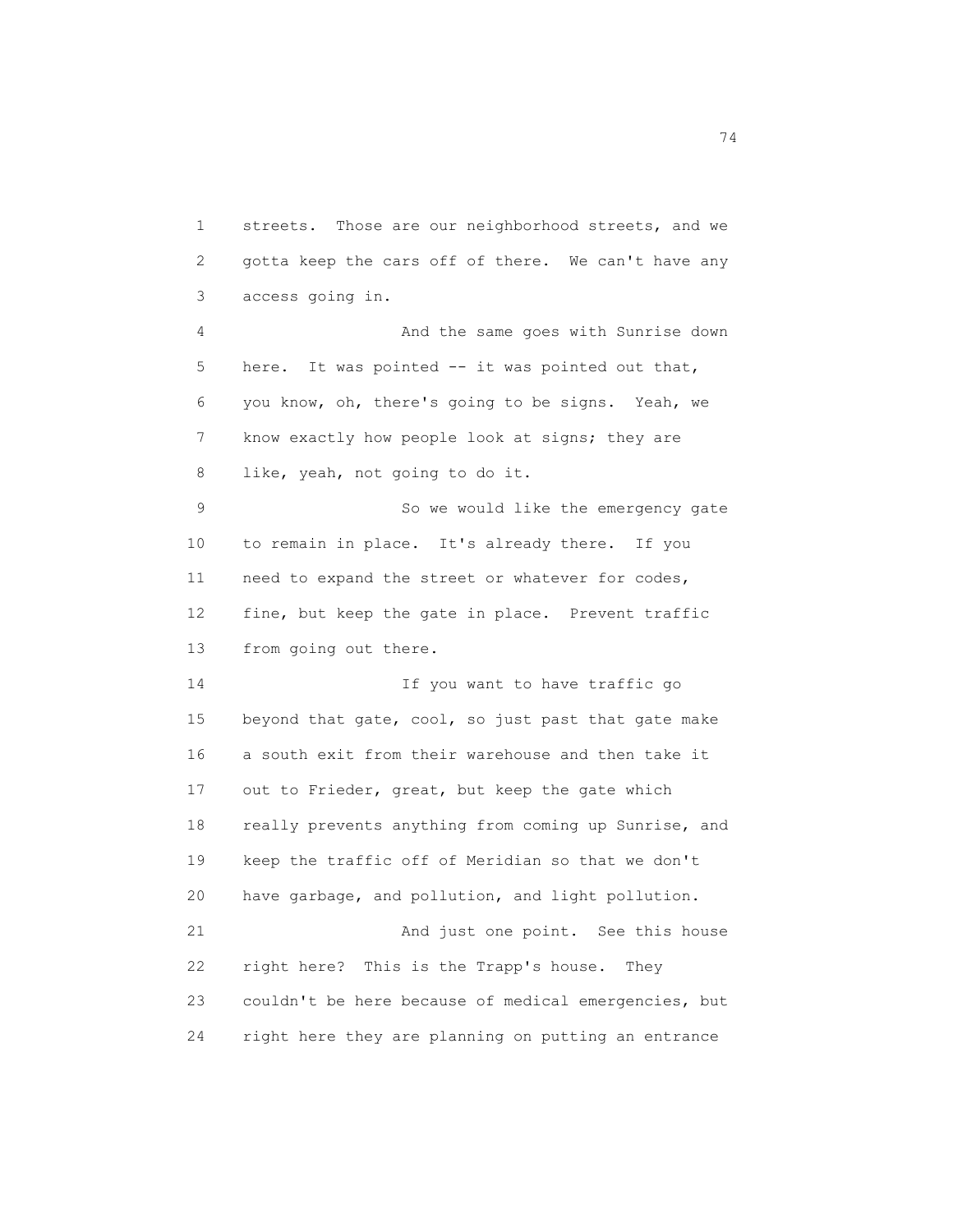1 right here, in other words, right in their front 2 yard. You're going to have people turning in and 3 out at all sorts of times of the day and night right 4 into their house. That's unacceptable. 5 So please, please have a care for 6 the residents that are there. 7 And another point. This is not a 8 new neighborhood; quite the contrary. It's 9 well-established. Earliest homes I think were maybe 10 built as far as back as the '50s, but the building 11 and growing has never stopped. 12 The more recent developments, the 13 Wittnebens built their fine home in '88. Kipps came 14 along a few years later and built their beautiful 15 abode in 1997. I built our dream house a little 16 over 17 years ago in 2004. Following us are the 17 Setorks who built a lovely place. I wish they had a 18 picture of it up here. It's right there. Really 19 really beautiful home. They built that in 2008. 20 (Indicating.) 21 So we've got '88, '97, 2004, 2008, 22 and the next planned addition to our neighborhood, 23 the newest house will be build this year, 2022, by 24 Rob and Mona, and their property is right next to

<u>75</u> and 2012 and 2012 and 2012 and 2012 and 2012 and 2012 and 2012 and 2012 and 2012 and 2012 and 2012 and 201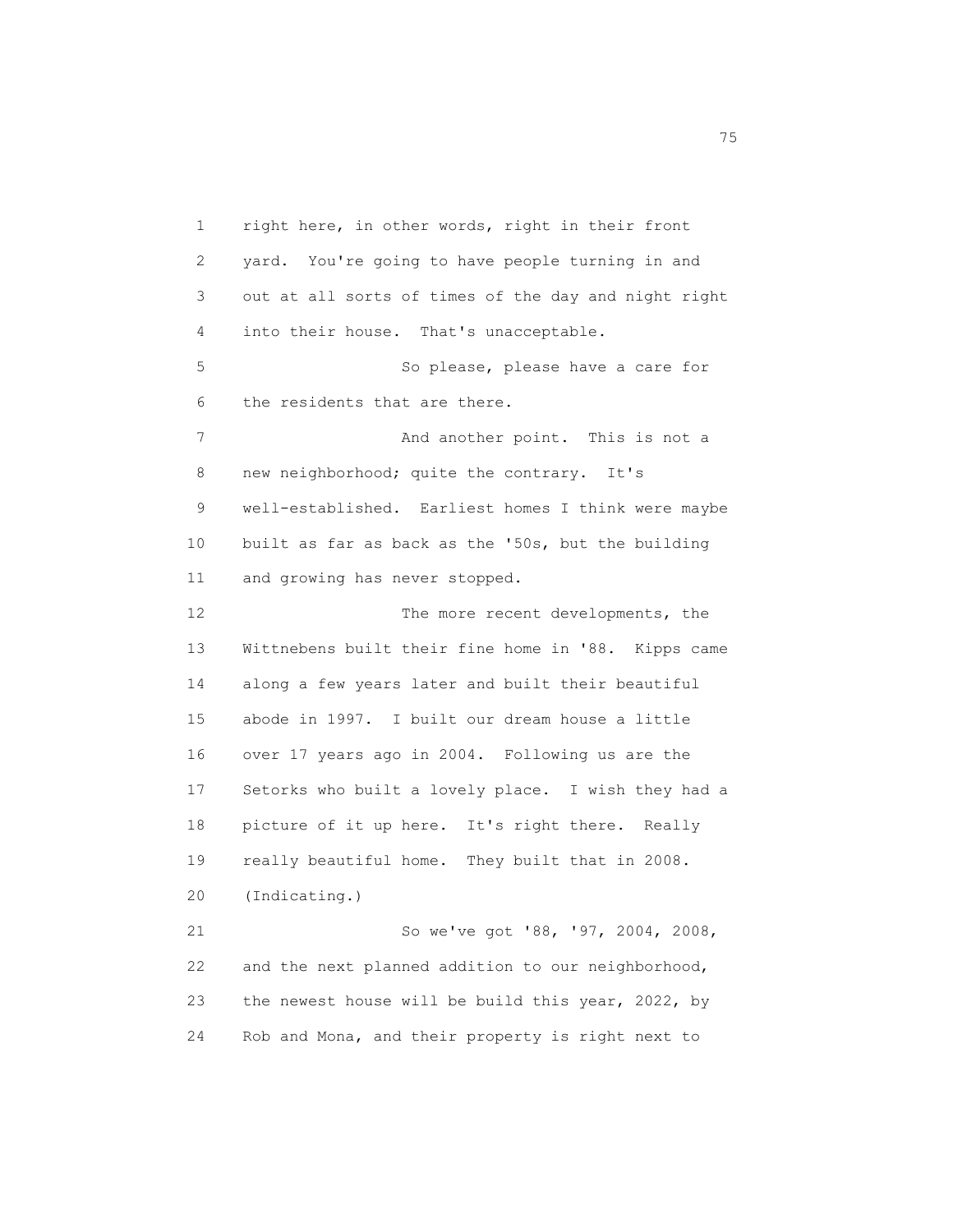1 ours. It abuts up right next to it and we can 2 hardly wait to welcome them in. 3 So this is a neighborhood and we 4 were a community, and you can see the growth, but 5 over time there are still parcels being further 6 developed. There is one directly north of the 7 Setorks bought by a couple I talked to who are 8 planning to build their dream home, as well. 9 This is not some abandoned, dying 10 area which is ripe for bulldozing; quite the 11 opposite. We're not going therapy. We are 12 dedicated people who have found a rare jewel in the 13 suburbs which we will defend to the last. All of us 14 who live and have our homes here have a little piece 15 of heaven. 16 This is a beautiful sanctuary that 17 we call our own. And I tell you what, when I used 18 to drive my hour-long commute from the northwest 19 suburbs where I used to work, I swear I would turn 20 on our street and my blood pressure would drop. It 21 was just like, ha, I'm home. 22 This is -- this is the feeling we 23 get coming here. Please don't take that away. 24 Please help us maintain that quality of life and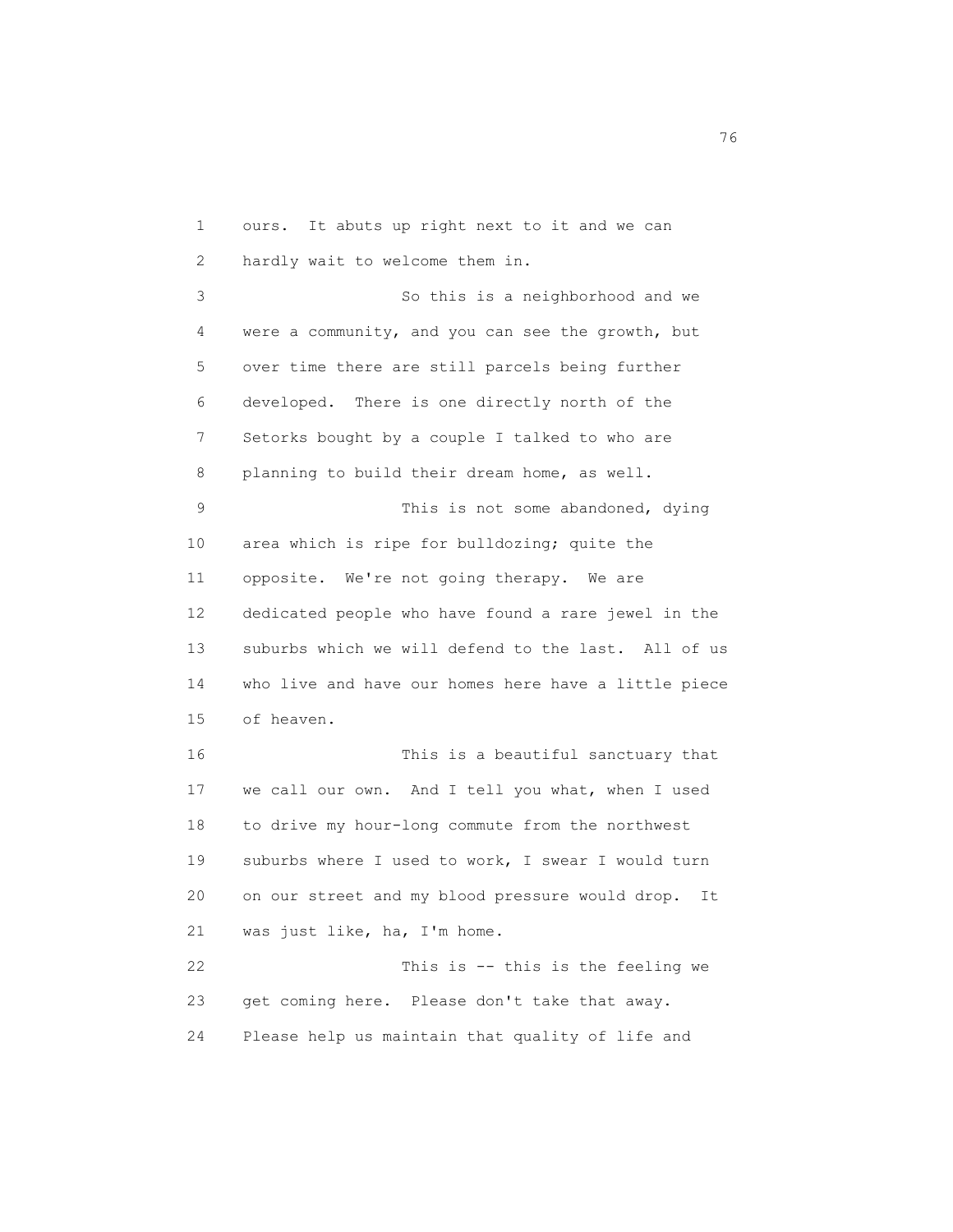1 please keep the traffic off of Meridian and Sunrise 2 both. 3 Thank you very much. I appreciate 4 your time. 5 CHAIRMAN PILMER: Thank you. 6 MR. SAVAGLIO: My name is Ben Savaglio. I 7 live at 30W651 Sunrise Road. It's right here, just 8 below -- just below the planned warehouse. 9 (Indicating.) 10 So my big beef is, is the fact that 11 we don't want any lighting in our neighborhood. 12 I've already called and complained about the Amazon 13 warehouse which is just north of Ferry Road, 14 straight down Meridian from my house, and all the 15 lighting that they have there literally comes down 16 Meridian and lights up that whole field like a 17 Christmas tree. It's pretty unacceptable. I don't 18 want it, and they want to put a street light, as 19 well, at the corner of Sunrise and Meridian? No, I 20 don't want to see that. 21 I don't want to see a warehouse, 22 and all of them in the neighborhood have lights all 23 around the whole building. I don't want to see any 24 of that.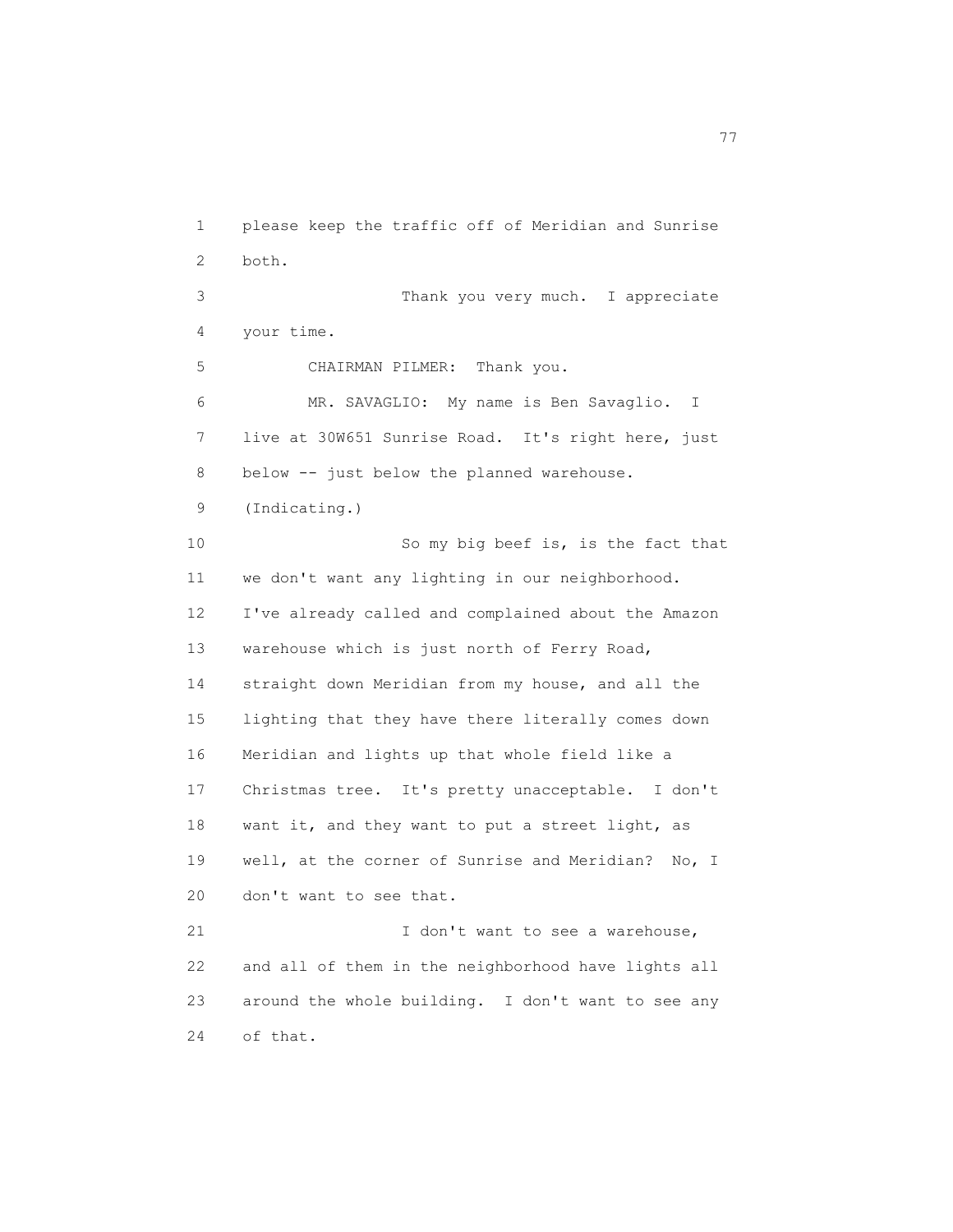1 Literally right out in my front 2 door is going to be a giant wall of this warehouse 3 that I gotta sit and stare at with lights all on it? 4 No, I don't want to see that. 5 And on top of it, the trucks, all 6 the semis that will be parked in there idling and 7 this and that, at nighttime they sit there -- I 8 mean, the lights are on. All those lights, the 9 bells and whistles, the lights, all the ones wrapped 10 around the trailers, as well, that's all going to 11 just light up the whole area. 12 And on top of that, all the 13 employees that will be parked out there taking their 14 breaks, sitting in their cars with their cars 15 running, the lights will be shining up and down the 16 street, even into John's house right there. He 17 ain't going to want that. We ain't going to want 18 that. We don't want any of that lighting. 19 I don't have handouts because this 20 kind of was a last-minute thing, so pretty much 21 ill-prepared about any of this because you guys kind 22 of just threw this all at us at the last minute 23 right at Christmastime. 24 So really, for me, the big beef is

na na matsayang mga kasang mga kalendaryon ng mga kasang mga kasang mga kasang mga kasang mga kasang mga kasan<br>Mga kasang mga kasang mga kasang mga kasang mga kasang mga kasang mga kasang mga kasang mga kasang mga kasang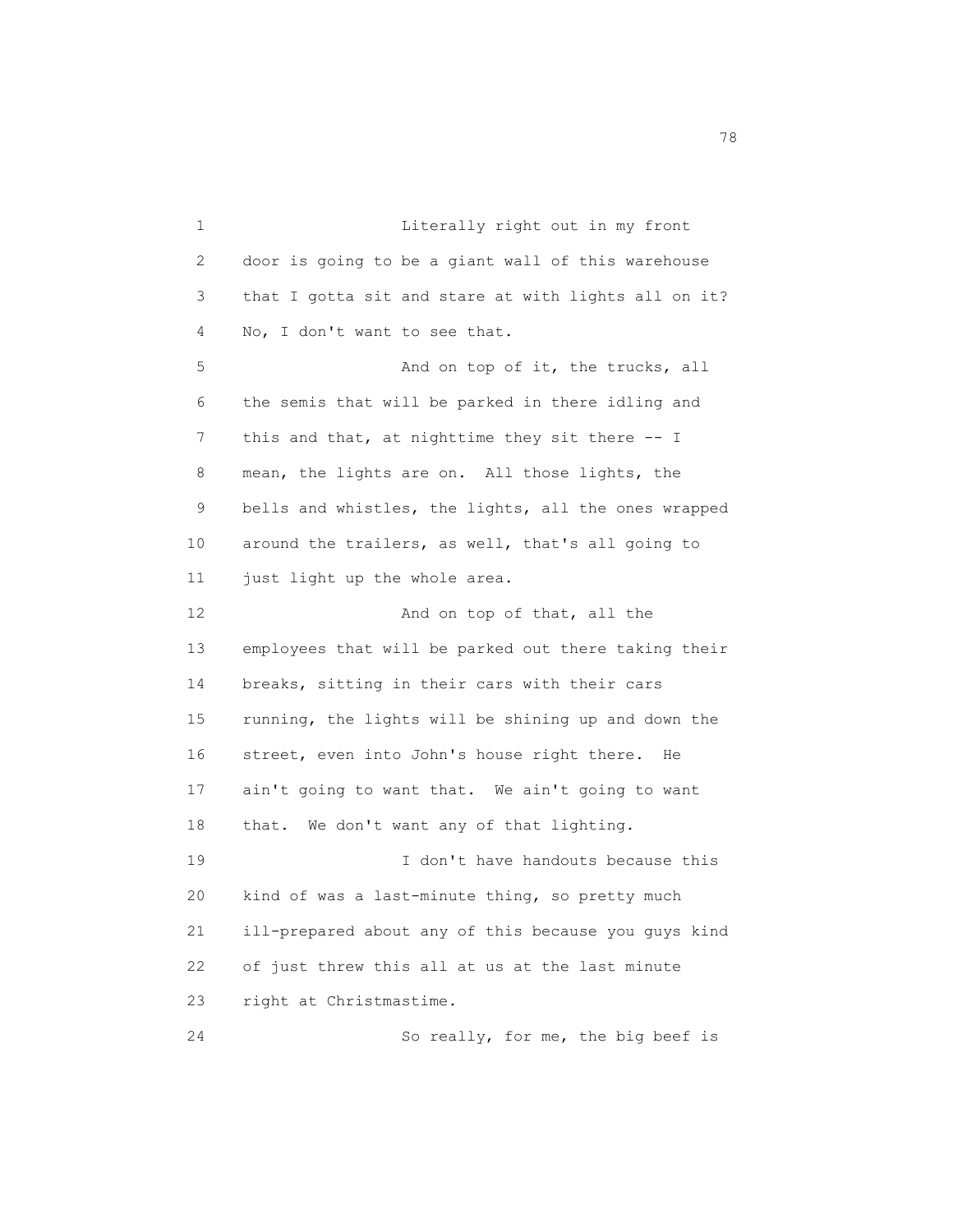1 I don't want to have any more light pollution in the 2 area.

 3 The USPS warehouse that is to the 4 west that was recently built has enough lighting, 5 especially in the wintertime. All of the leaves are 6 off the trees so we get all of that lighting from 7 that warehouse. All of those trucks that are parked 8 in those docks are facing eastward. They are all 9 lit up. You can see them all the way out to our 10 house. I don't like it.

11 I mean, you know, it's nice to have 12 a dark area. It's great, you know, and we moved 13 into this area five years ago. I mean, I love the 14 area. I love being on a big piece of property. 15 It's great, you know, and I was kind of jealous of 16 Dana's house, actually, because we used to live 17 across the way in a townhome from Naperville, and we 18 used to take walks up and down the Prairie Path, 19 which is right over here, and there's a Prairie Path 20 that goes along 88, and we'd take walks up and down 21 it, and I'd always stare at Dana's house -- it's a 22 big red brick house, couldn't miss it -- and I'm 23 like, man, I would love to live there one time, you 24 know.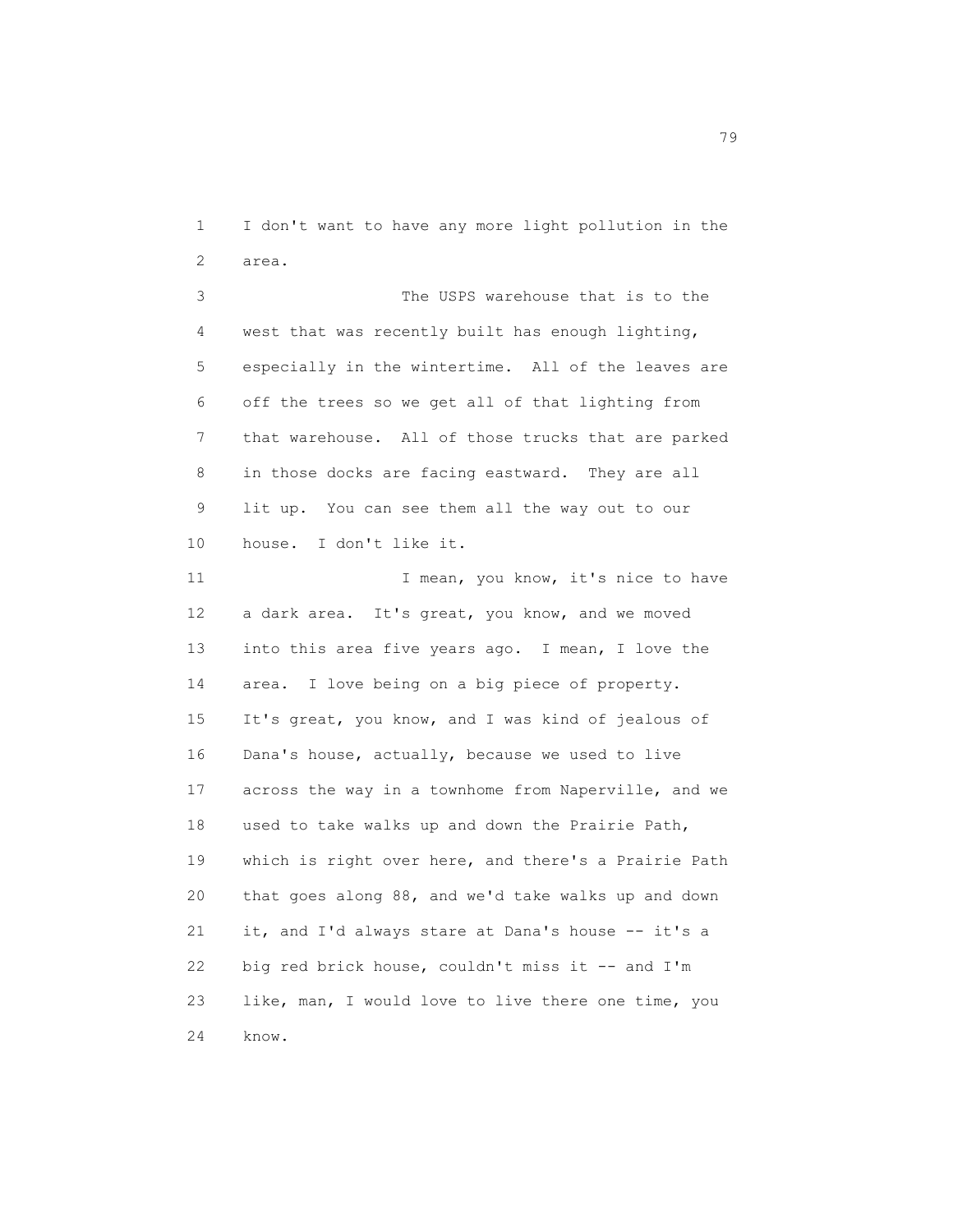1 But then, you know, we got lucky 2 and found this house for sale, and fell in love with 3 it right away, and just would like to keep it that 4 way, and just don't want any more of that bright 5 light stuff. 6 Thank you. 7 CHAIRMAN PILMER: Thank you. 8 MR. SAVAGLIO: Thank you. 9 MS. KUMA: I'll explain what's in the folder 10 in just a moment. My name is Ramona Kuma. My 11 husband and I purchased 4 South 366 Meadow. It's on 12 the corner of Meadow and Sunrise. It's a glorious 13 piece of property. It's right here. (Indicating.) 14 My family moved out to the western 15 suburbs around 1973 from -- (Indecipherable.), 16 Illinois, and the western suburbs was a very small 17 area at the time, as you know back in the '70s, and 18 the population of the town I grew up in was 18,000. 19 The back of my backyard for a short period of time 20 was farmland. 21 And, anyhow, growing up as a kid in 22 the western suburbs, my family took us out to 23 places -- sorry -- took us to (Indecipherable.) 24 Minnesota. It's a gorgeous area. We had --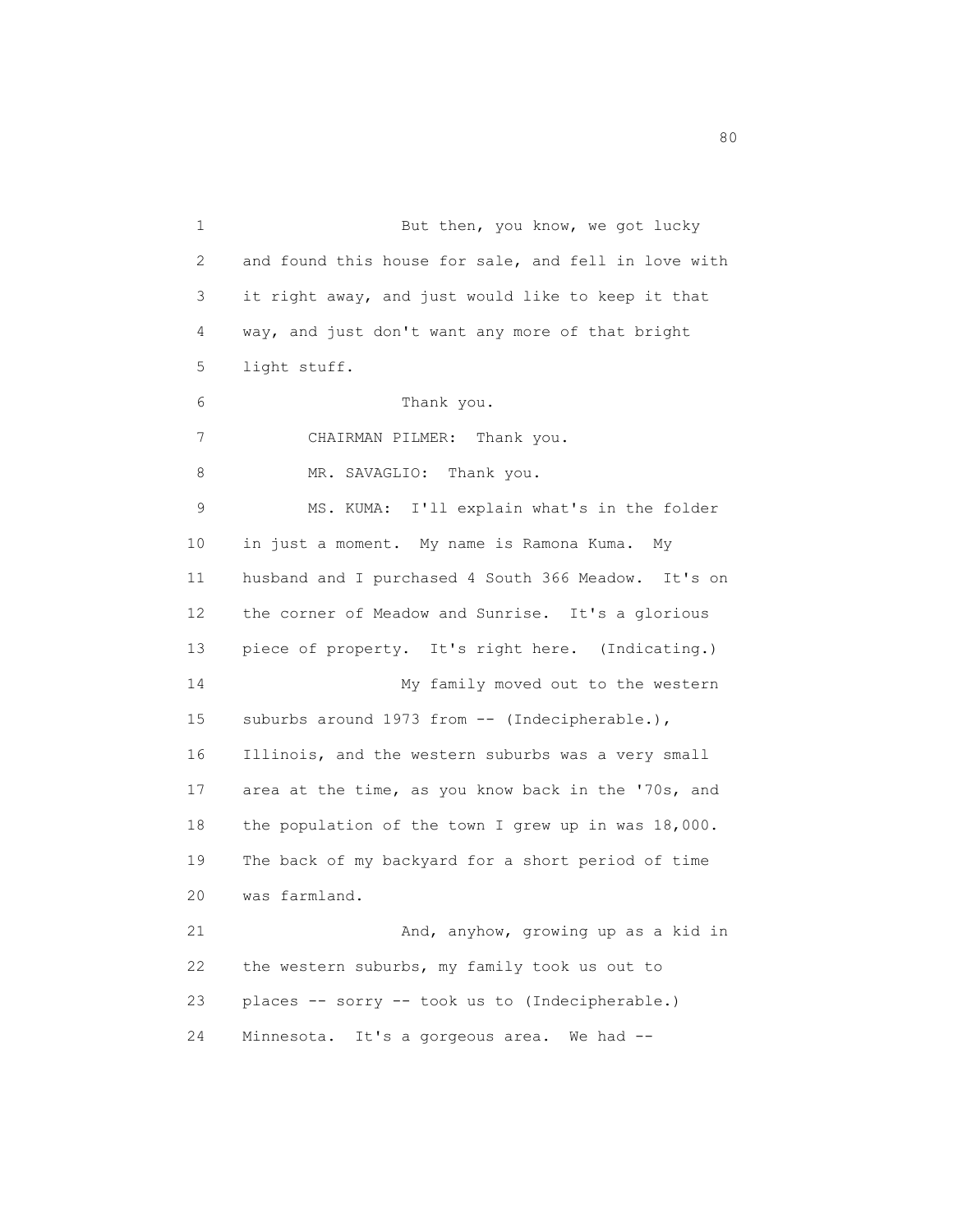1 (Indecipherable.) -- waters. We used to fish and do 2 things like that. So my family was really into -- 3 into the outdoors. 4 So this area when we found it, we 5 had been looking for many many years for a house and 6 we saved and we saved. I'm a school teacher. My 7 husband is an engineer. He was not able to get an 8 engineering -- a mechanical engineering job so he 9 works as a financial professional. 10 We saved our life savings to 11 purchase the land that we own right now, and we paid 12 it in cash, and I'm very proud to say that I'm a 13 land owner. 14 I pay taxes. I'm so proud of 15 paying my taxes. In fact, I'm so proud of paying my 16 taxes I pay them early, which is kind of crazy, 17 because I just like to see -- I look on the parcel 18 viewer of DuPage County and I looked at it and went, 19 yeah, that's me. I pay my taxes on time. I pay all 20 my bills on time. 21 Anyhow, I'll get back on to my 22 speech. So I'll address the packet. So half of it 23 will be me and the other half will be my husband. 24 Again, I plan on building a new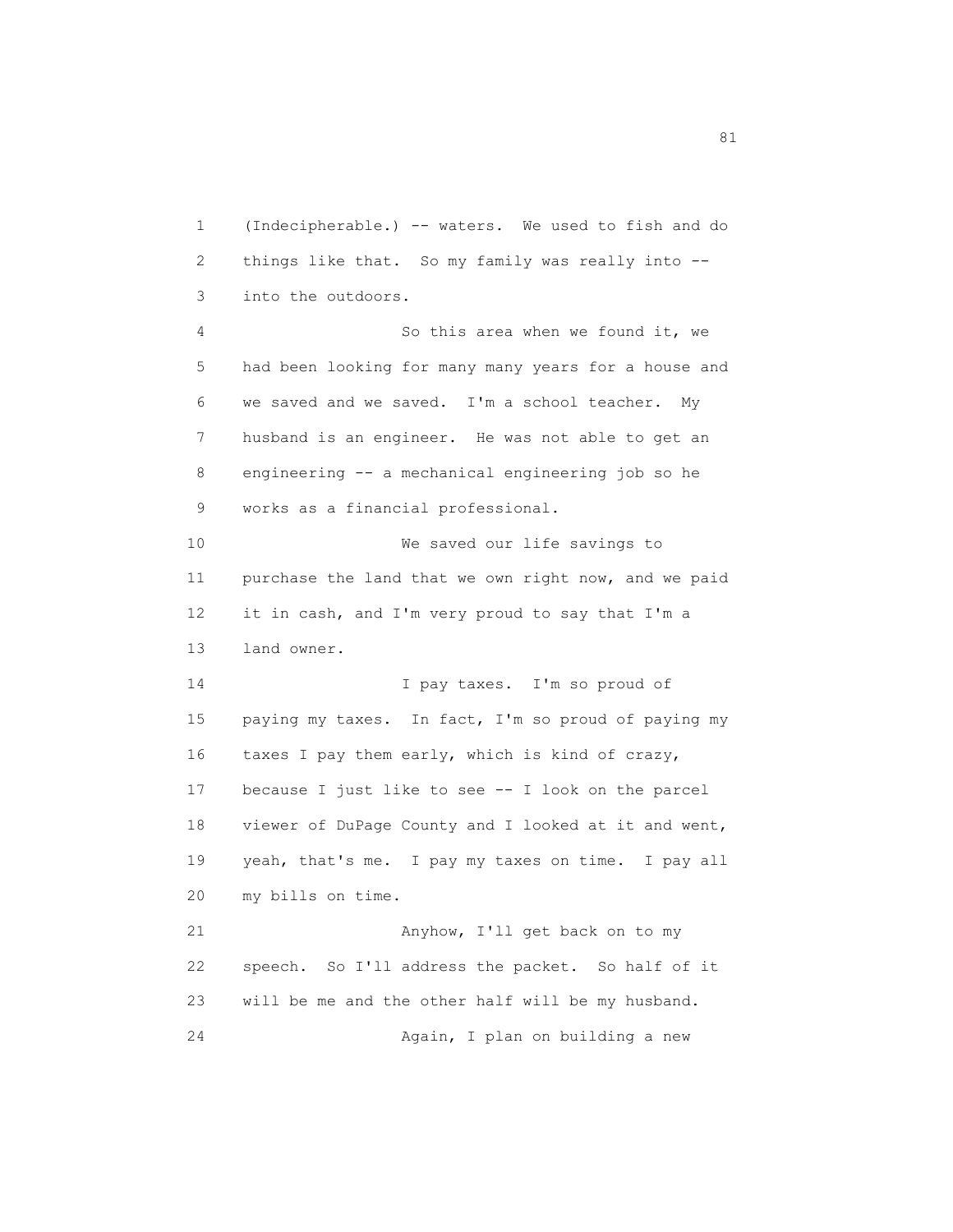1 house on this property. I love my property. It has 2 three apple trees, one cherry tree, tons of pine 3 trees and other trees. It's extremely peaceful and 4 quiet, and on top of that I have wonderful neighbors 5 who from day one wanted to know who Rob and I were 6 and are, and they embraced us and they had a 7 little -- in the middle of the pandemic in June 8 of 2020, they had us sit down on the driveway and we 9 just got to know everyone for about an hour. It was 10 great. 11 This neighborhood is beautiful and 12 that is why my husband and I decided to build our 13 house on this property. We chose to build in an 14 area with a lot of open space and plenty of trees. 15 We also strategically picked this property due to 16 its proximity to the Illinois Prairie Path. 17 My husband and I compete in bicycle 18 races in the regional races here in -- there's one 19 called the Intelligentsia Cup and that's one I 20 compete in. There's also one called the Tour of 21 America's Dairyland, which is up in the Milwaukee 22 area. It's great. 23 So training on the Illinois Prairie 24 Path and having that proximity, that was one of the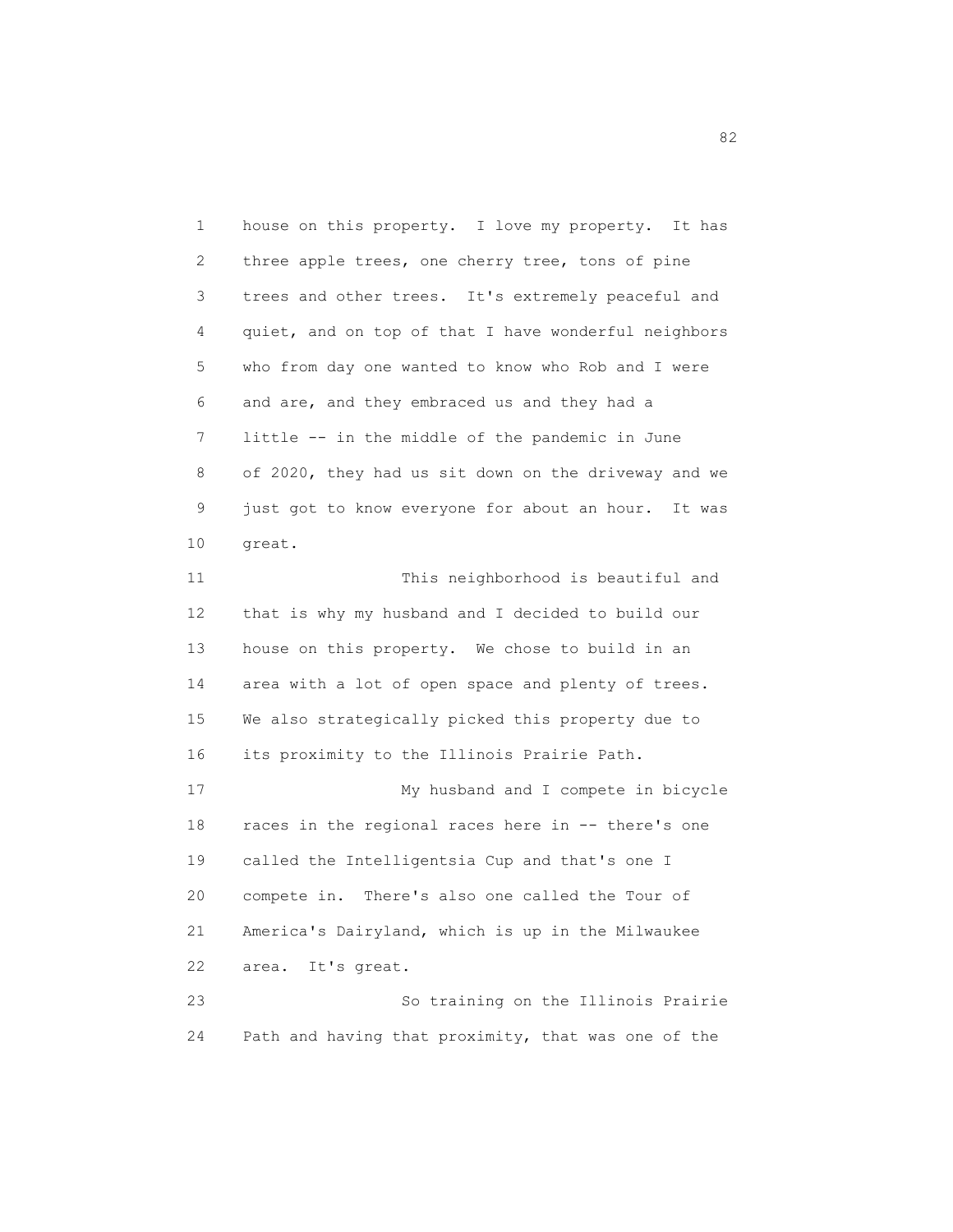1 reasons why we chose the Illinois Prairie Path. The 2 area right now, it's beautiful. It's -- it's -- 3 it's what this whole area used to -- used to be, 4 which was a lot of open space. 5 I'm just going to add -- there's 6 three little paragraphs I'm going to add and then I 7 will -- my purpose of my talk today will be on the 8 rules and the ordinances from the City of Aurora. 9 Anyhow, I currently pay \$2,517.14 a 10 year in property taxes with no house. That's a lot 11 of money for me. I'm a school teacher. 12 I noticed that Old Dominion who 13 owns 30 West 720 Sunrise Road is playing \$101.92 a 14 year in property taxes due to the property class as 15 land use for farming. This past summer they planted 16 soybeans. 17 In addition, their reported Terms 18 of Sale showed that they are declaring this property 19 as the buyer's principal residence, a small house 20 that hasn't been razed yet. To me it appears to Old 21 Dominion wants the benefit of paying low farming 22 taxes. 23 The buyer wants this property 24 annexed to the City of Aurora; however, per 65

en 1980 en 1980 en 1980 en 1980 en 1980 en 1980 en 1980 en 1980 en 1980 en 1980 en 1980 en 1980 en 1980 en 19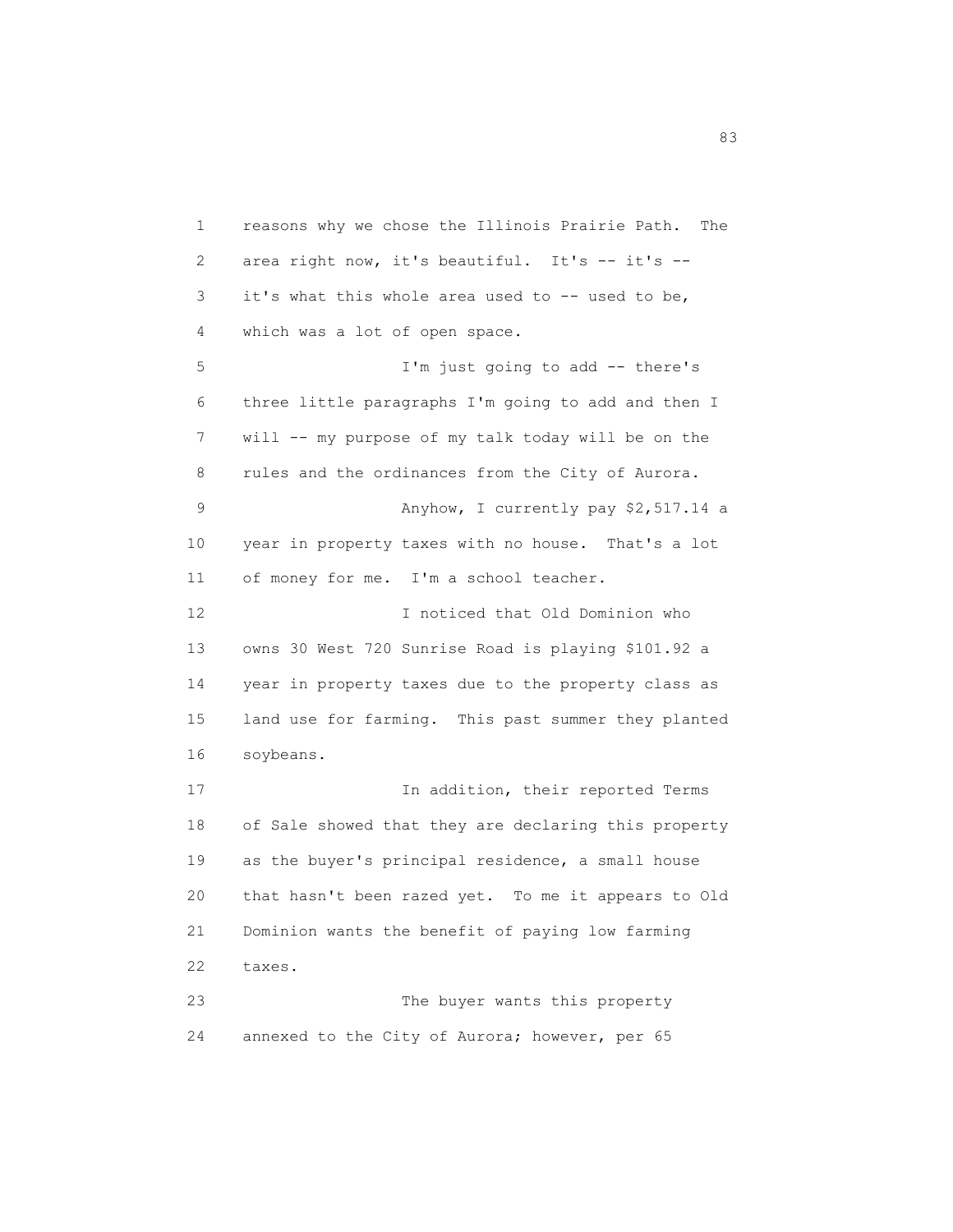1 Illinois CS5 -- Illinois Municipal Code 65 Illinois 2 CS 5/7-1-13 from Chapter 24 Annexation, land or 3 property -- properties used for agricultural 4 purposes or to produce agricultural goods shall not 5 be annexed pursuant to Item G one or more 6 municipalities in a county with a population more 7 than 800,000 inhabitants and less than 2 million 8 inhabitants. 9 I ask that you protect our 10 neighborhood and revert the adjacent property of 11 30 West 675 Ferry Road back to residential land, 12 R-2. 13 There are plenty of families like 14 ours who are looking for land to build their new 15 homes especially in areas with plenty of open space. 16 By reverting the aforementioned 17 property back to rezoning -- residential rezoning 18 and having Old Dominion sell the property to 19 potential homeowners would be one simple solution 20 that would answer all of these questions that we 21 have today, all of these concerns. 22 My purpose today is to emphasize 23 the rules which are set in the City of Aurora 24 ordinances which protect homeowners from the abuse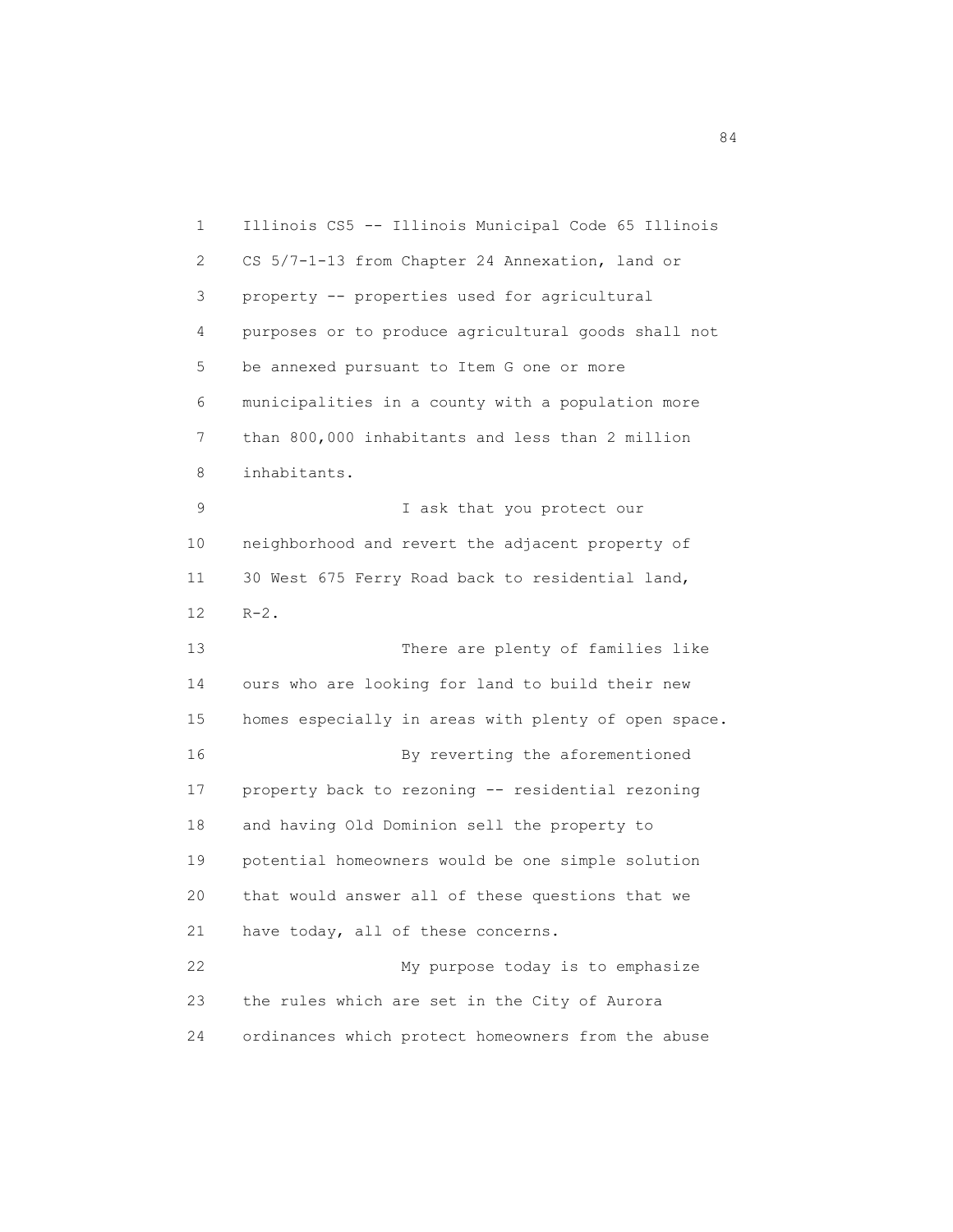1 of developers. According to Chapter 49 Code of 2 Ordinances for the City of Aurora there are numerous 3 examples of these protections. 4 So I'm going to name them 102.1-1 5 through 9, and I will list them because I know this 6 needs to be on record so it will be -- I will list 7 them, and there's a lot: 8 To divide the city into codes or 9 districts restricting or regulating therein the 10 location, erection, construction, reconstruction, 11 alteration and use of buildings, structures and land 12 for residence, business and manufacturing and other 13 specified uses with the general purpose of promoting 14 and protecting the public health, safety and general 15 welfare of the people of this city and of 16 implementing the comprehensive plan. 17 To protect the character and 18 stability of the residential, business and 19 manufacturing areas within the city and to promote 20 the orderly and beneficial development of such 21 areas. 22 To prevent overcrowding -- and 23 that's what our neighborhood sees -- of land and 24 undo concentration of structures -- that's with this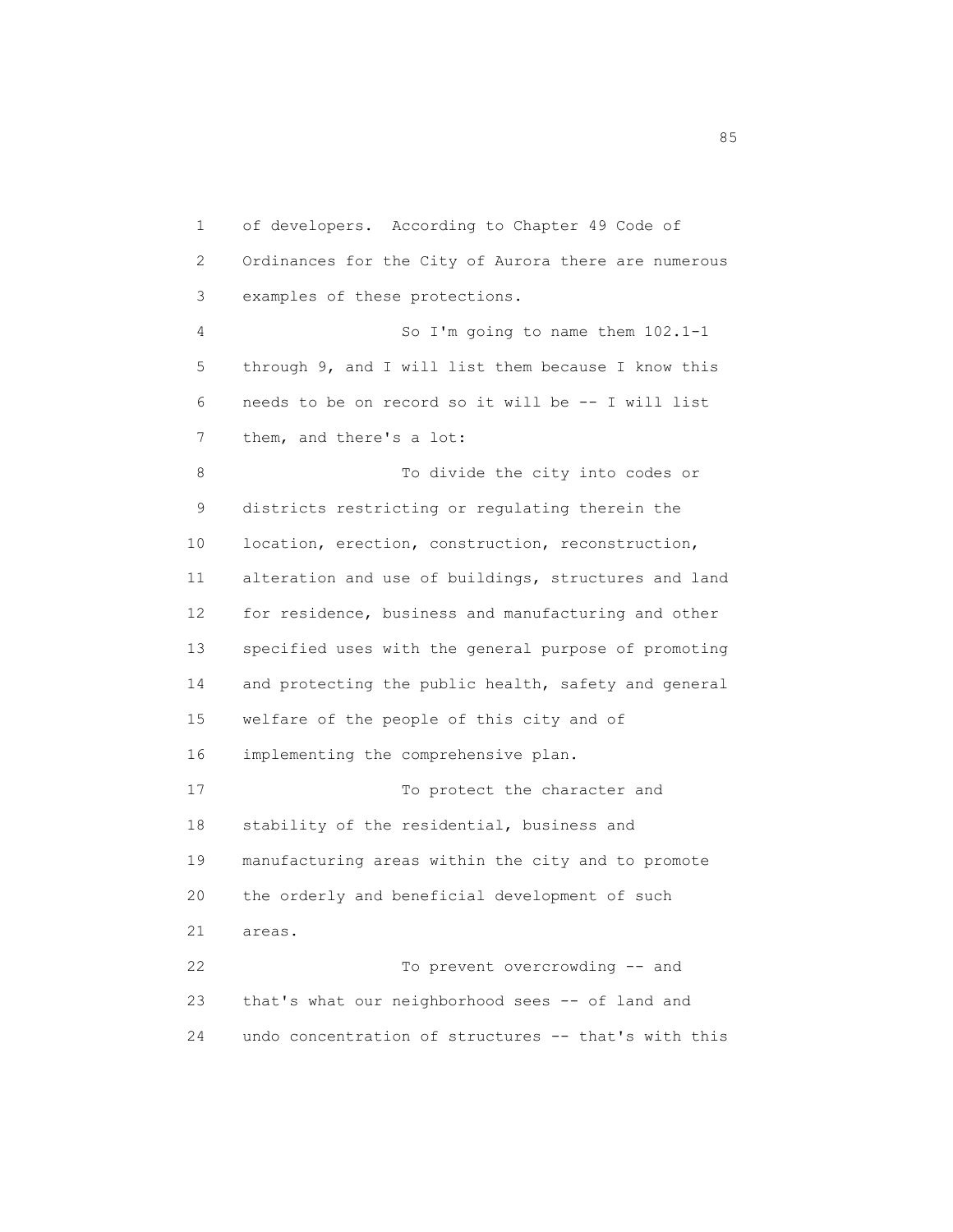1 building -- so far as possible and appropriate in 2 each district, and to provide adequate light, air, 3 privacy and convenience of access to property. 4 To regulate the intensity of use of 5 lot areas, and to determine the area of open spaces 6 surrounding buildings, necessary to provide adequate 7 light and air, and to provide the public health. 8 To fix reasonable standards to 9 which buildings or structures shall conform to 10 existing area. 11 To prohibit uses, buildings or 12 structures incompatible with the character of 13 development or intended uses within the specified 14 zoning districts or residential. 15 To limit congestion in the public 16 streets and to protect the public health, safety, 17 convenience, general welfare by providing for the 18 off-street parking of motor vehicles and the loading 19 and unloading of commercial vehicles. 20 To conserve the taxable value of 21 the land and buildings throughout the city. 22 And when I thought of that one, I 23 thought, wow, if I build this house, DuPage County, 24 they just keep raising the taxes, and I know right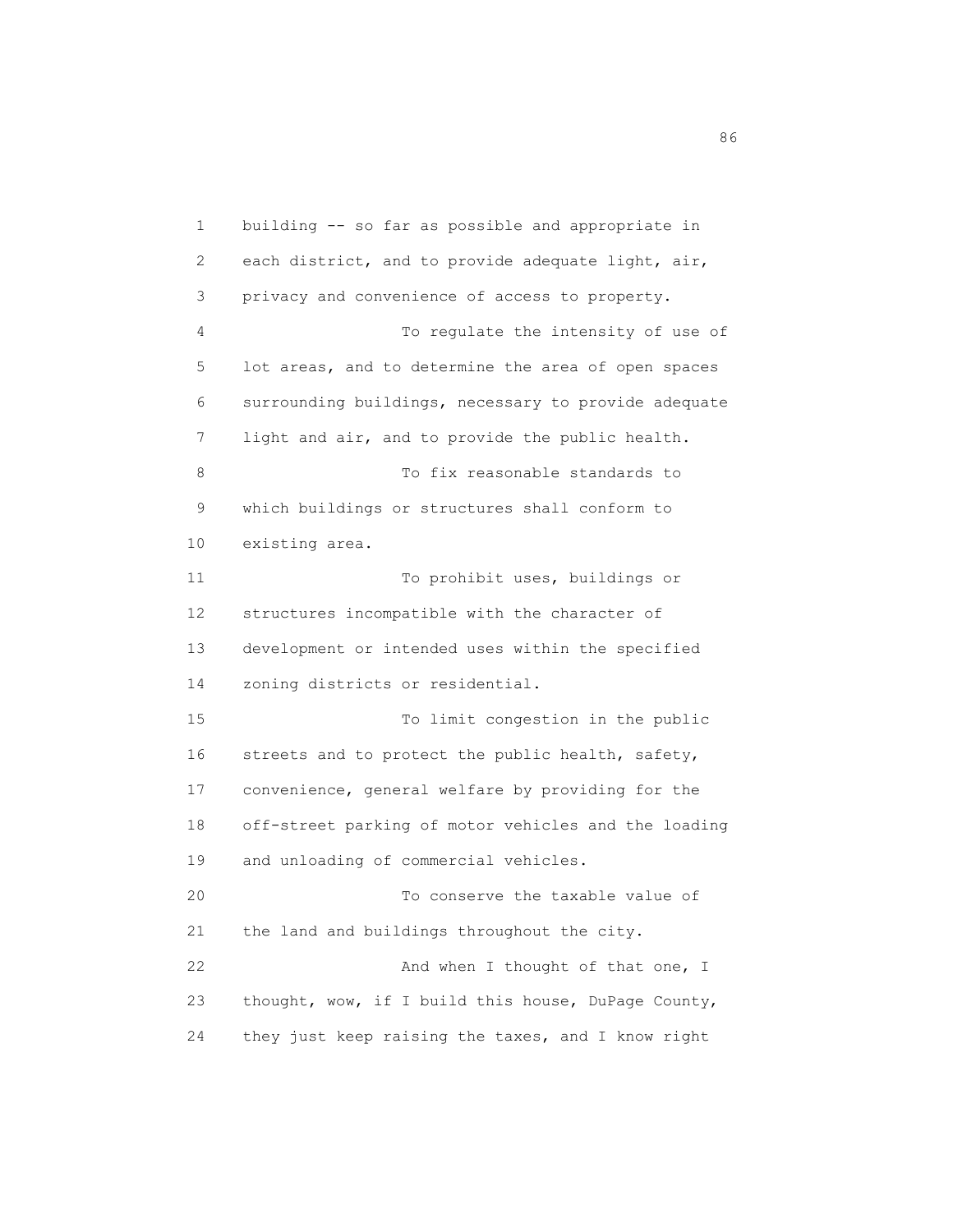1 now I'm going to have to put in to get my tax -- ask 2 for my taxes to be adjusted because they are rather 3 expensive. 4 To provide for the elimination of 5 nonconforming uses of land, buildings and 6 structures. 7 Okay. 105.13-3.7 Loading Docks - 8 Location. It is not permitted or required that 9 loading docks shall be closer than 50 feet to any 10 property in a residential district unless completely 11 enclosed by building walls, or uniformly painted 12 solid fence or wall, or any combination thereof not 13 less than six feet in height. 14 Okay. The next two, 105.13-3.8, 15 there's two. Residential Specific Regulations. 16 Off-Street parking accessory to a residential use 17 when not 100 percent enclosed in a garage or shed 18 shall be limited by the following provisions; all 19 regulations are listed per zoning lot. A. Types of 20 vehicles allowed. The owner of any vehicle shall be 21 the legal or beneficial owner or lessee of the real 22 estate upon which said vehicle is stored, standing 23 or parked. Upon requests by an authorized agent of 24 the City proof of ownership shall be provided.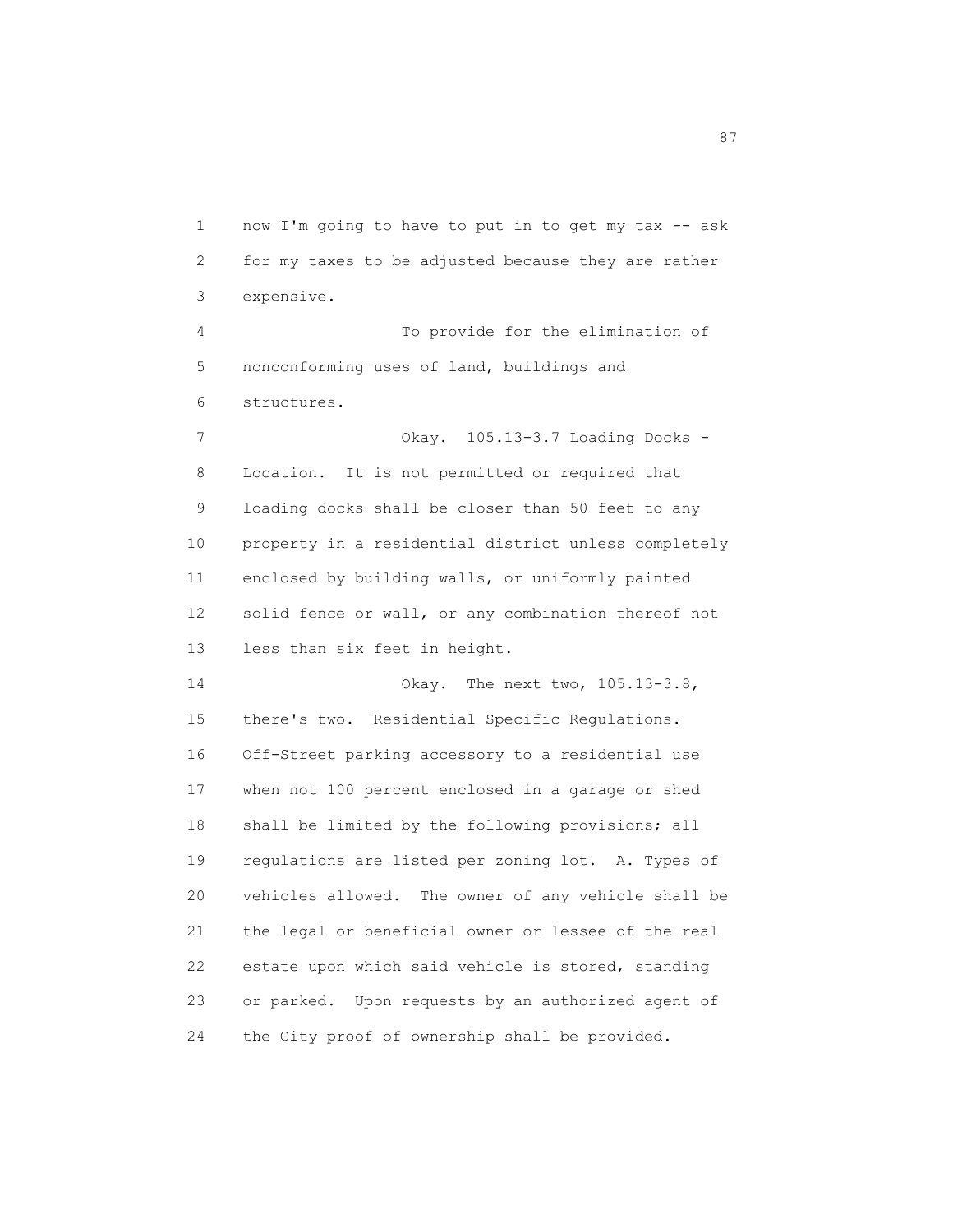1 Residential Districts, Purpose: 2 The residential districts set forth herein are 3 established in order to protect health, promote 4 public safety, convenience, comfort, morals, 5 prosperity, welfare. These general goals include, 6 among others, the following specifics: To protect 7 residential areas against fire, explosion, noxious 8 fumes, offensive noises, smoke, vibrations, dust, 9 odors, heat, glare and other objectionable factors. 10 These projections everyone expects 11 in their homes and that's why these were written. 12 They were written by a group of people who wanted to 13 protect citizens against things that are coming into 14 our neighborhood. 15 CHAIRMAN PILMER: You're free to continue to 16 read these, but by virtue of providing them to us, 17 they will all be part of the record -- 18 MS. KUMA: Okay, sure. 19 CHAIRMAN PILMER: -- but I can't limit your 20 testimony this evening -- 21 MS. KUMA: Okay. 22 CHAIRMAN PILMER: -- so feel free if you want 23 to read them, but the -- 24 MS. KUMA: Okay.

en de la construction de la construction de la construction de la construction de la construction de la constr<br>1888 : le construction de la construction de la construction de la construction de la construction de la const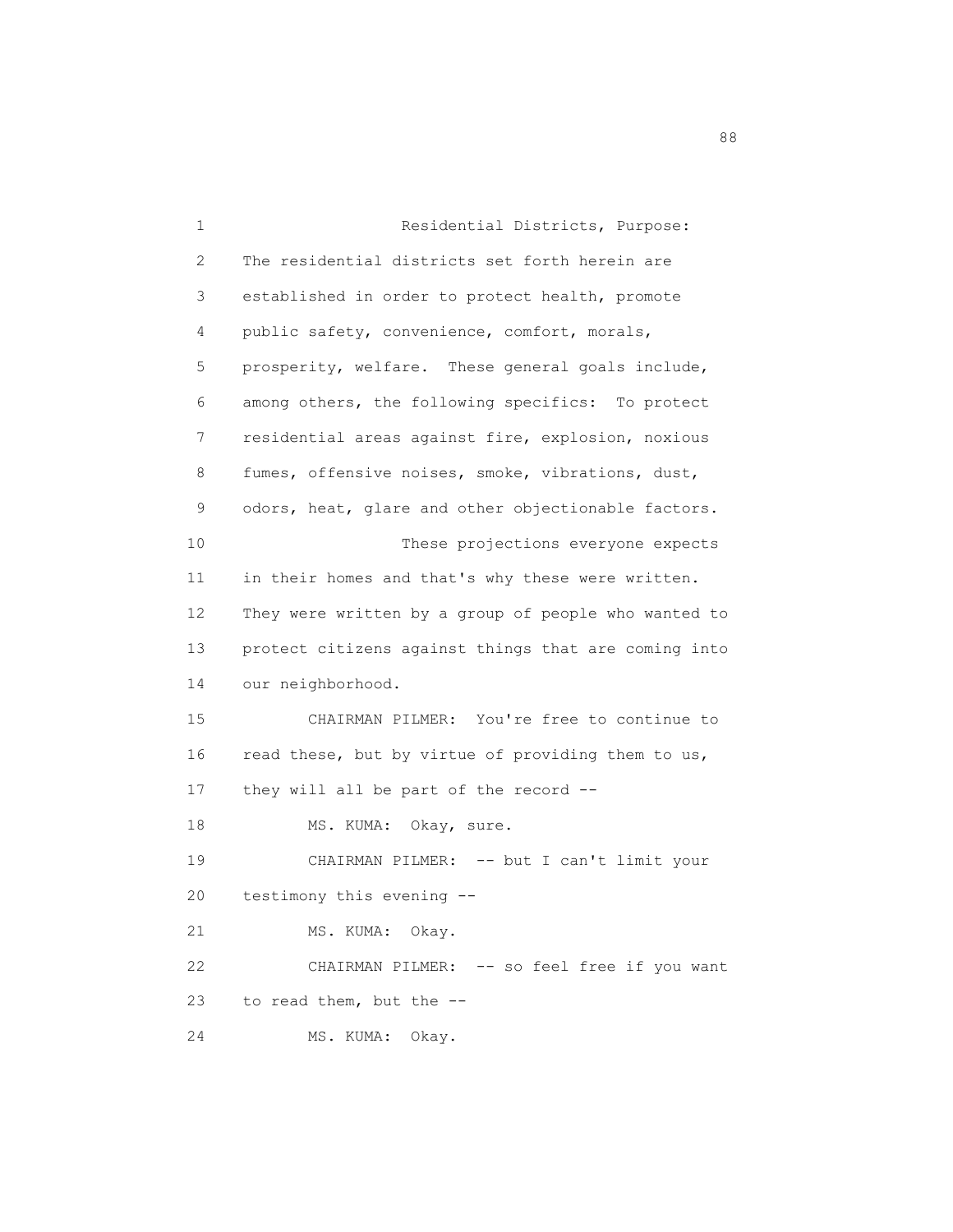1 CHAIRMAN PILMER: -- by virtue of providing 2 them, they'll all be part of the testimony this 3 evening. 4 MS. KUMA: Yeah, I think it's important to 5 know that there is a laundry list. I'm almost done. 6 I'm only doing -- I've got three more pages. 7 To protect the residential areas to 8 the extent possible and appropriate in each area 9 against unduly heavy motor vehicle traffic, 10 especially through traffic, and to alleviate 11 congestion by promoting off-street parking. 12 Well, we're definitely going to get 13 a lot of heavy motor vehicle traffic. 14 To protect residential areas 15 against undue congestion of public streets and other 16 public facilities by controlling the density of 17 population through regulation of the bulk of 18 buildings. 19 19 I think that is what this warehouse 20 is. 21 To protect and promote the public 22 health and comfort by providing for ample light and 23 air to buildings and the windows thereof. 24 To promote public comfort, welfare

en de la construction de la construction de la construction de la construction de la construction de la constr<br>1990 : la construction de la construction de la construction de la construction de la construction de la const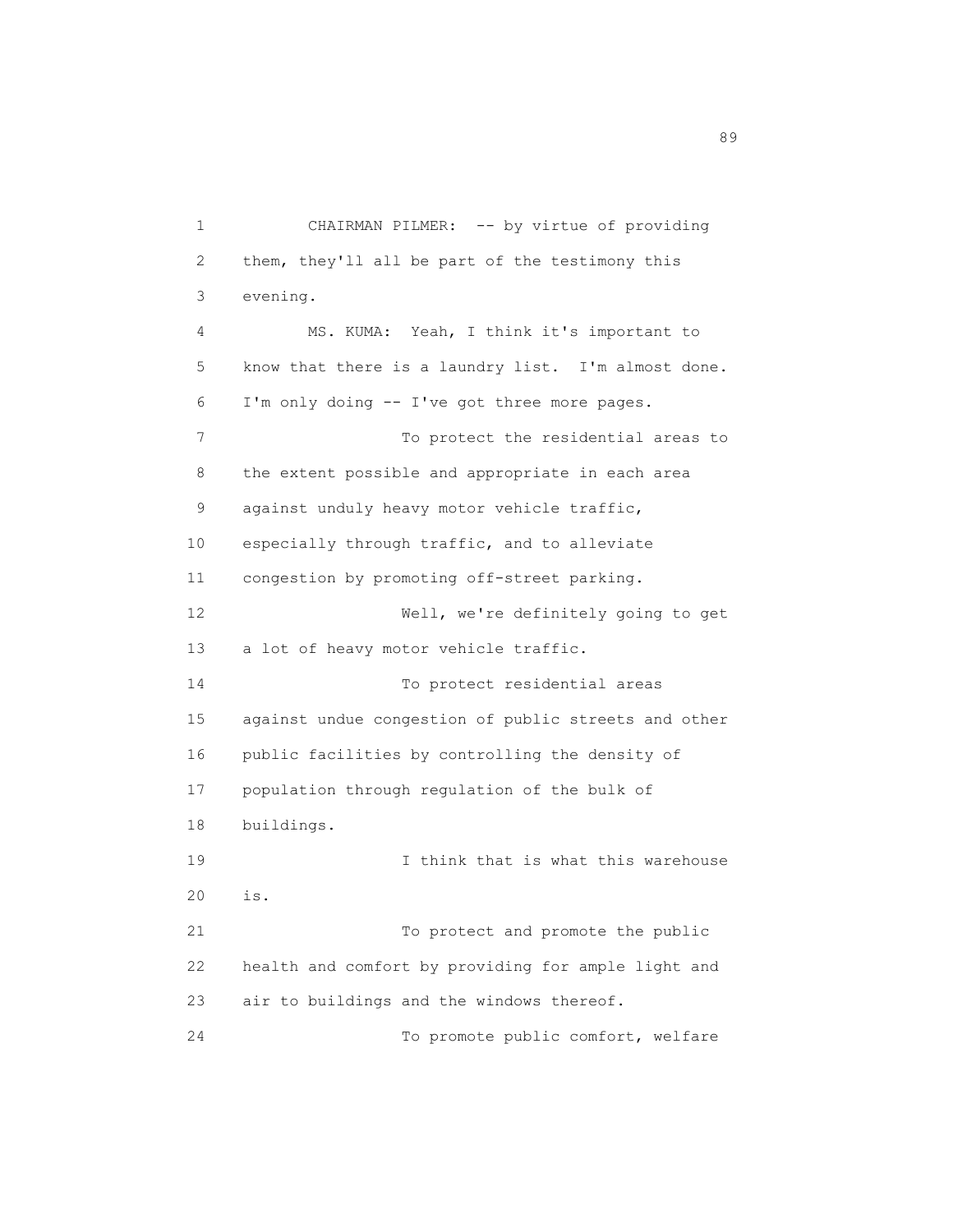1 and by providing usable open space on the same 2 zoning lot with residential development. 3 I love this one: 107.1-1.6, To 4 provide sufficient space for appropriate locations 5 to meet the probable need for future residential 6 expansion and to meet the need for necessary and 7 desirable services in the vicinity of residences, 8 which increase safety and amenity for residents and 9 which do not exert objectionable influences. 10 On the next page, page 4, To 11 promote the best use and development of residential 12 land in accordance with the comprehensive land use, 13 to promote stability of residential development and 14 protect the character and desirable development and 15 to protect the value of land and improvements and so 16 strengthen the economic base of the city. 17 These rules are to protect our 18 welfare. In terms of Residential District 19 Specifications, To ensure the standards contained in 20 this section shall be measured against each proposed 21 home occupation in order to protect residential 22 areas from possible negative effects of home 23 occupation uses and to ensure that a home occupation 24 is not to be a substitute for activities customarily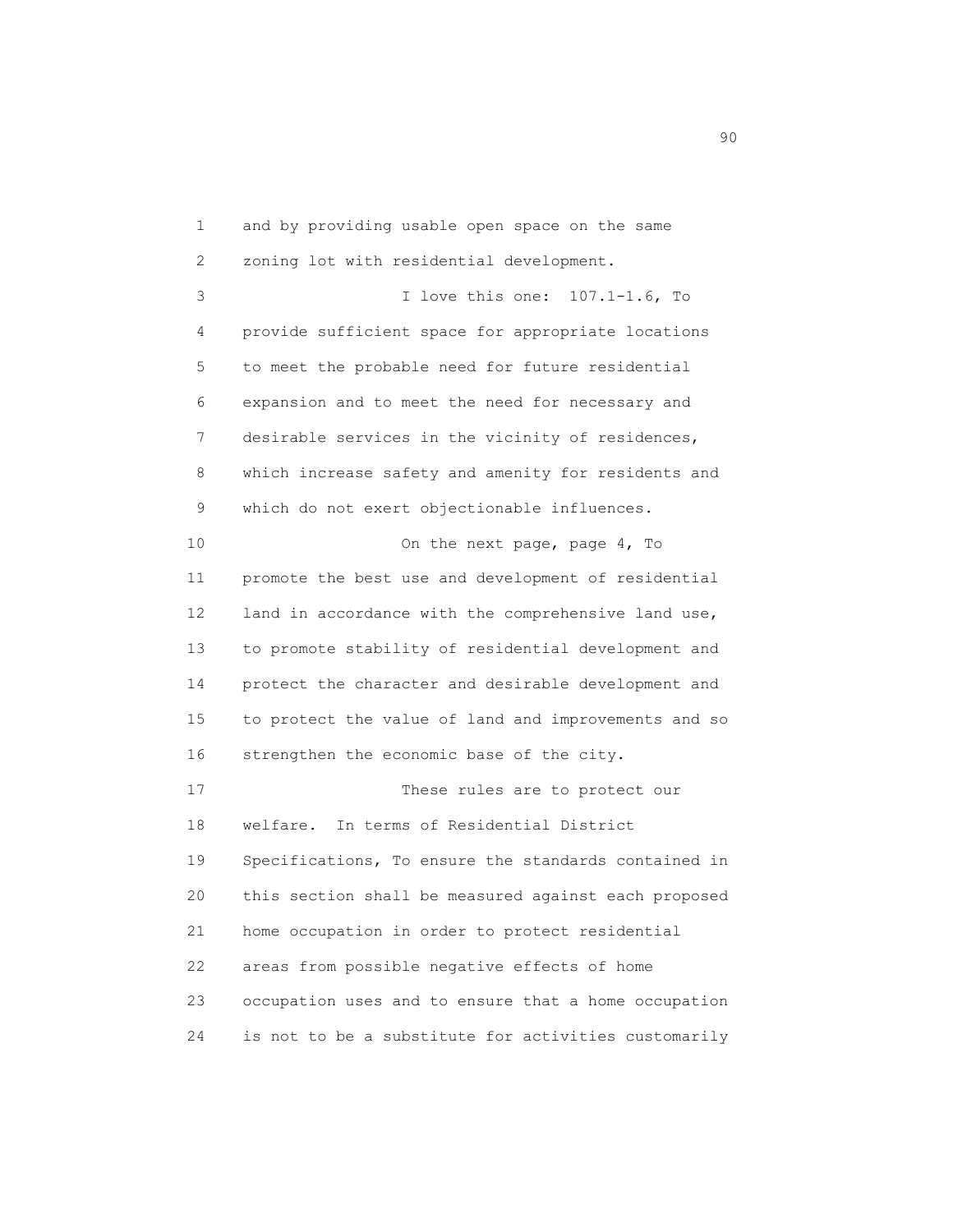1 conducted in commercial districts.

 2 This warehouse is -- does not 3 conform. It doesn't fit. And if we had -- if we 4 were able to use some of these -- the technology and 5 to show you pictures, literally my neighbor 6 Mr. Trapp lives here on the corner. His house is -- 7 will be on top of the traffic, and he -- he and his 8 wife are -- it's too much. I don't wish that upon 9 anybody. 10 Vehicles with home occupation is 11 subject to the requirements of this ordinance. In 12 addition, the home occupation vehicle must be a type 13 ordinarily used for conventional private passenger 14 transportation. 15 It's unlikely that with this 16 warehouse it's going to be just private passenger 17 transportation. It will be all of the workers that 18 are coming into our neighborhood. 19 **Passenger automobile, van,**  20 limousine, and pick-up trucks not exceeding the 21 payload capacity of one ton. 22 Hopefully it will be more. They 23 are not going to adhere to hours of the operation, I 24 can guarantee. This says here 9:00 to 7:00 AM. If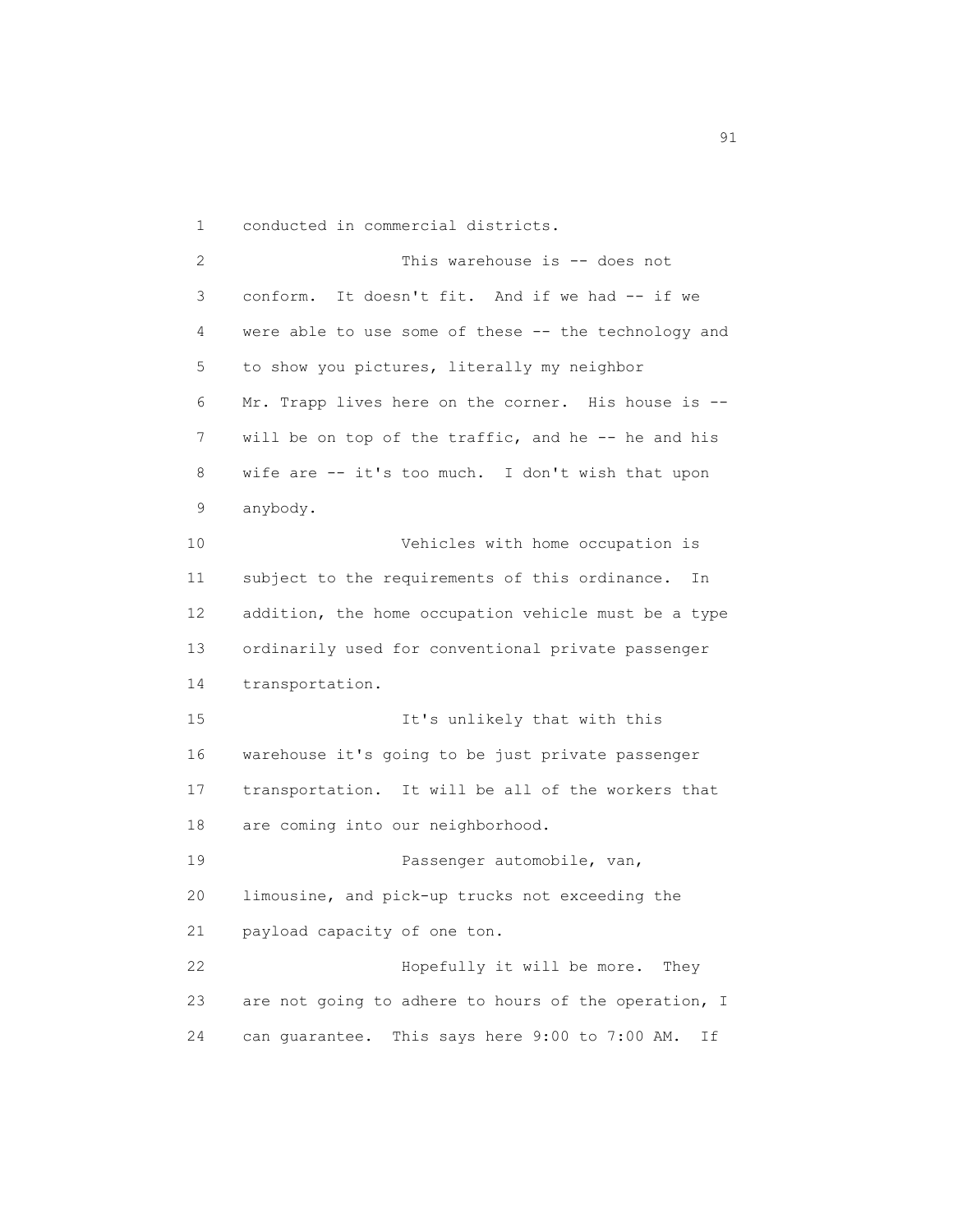1 they're running late it's going to be probably 2 10:00, maybe 11:00. 3 My last neighborhood -- I just sold 4 my townhouse. I lived in my townhouse for 22 years. 5 I lived in a townhouse in order to save money 6 because I wanted to build my house, and I had to 7 call the police to let them know we had three semi 8 trucks that were on the main corner that was going 9 into our neighborhood, and it took probably four 10 months for them to get these semis off. I mean, 11 they would just park there and it was because it was 12 a nice, quite, safe neighborhood. They would park 13 there and basically hang out. 14 The one guy was basically pouring 15 his gallon of urine out onto the church lawn because 16 he doesn't have a bathroom in his cab. So I called 17 the police and they were able to get him out when I 18 explained that. 19 So, I mean, those are things that 20 nobody wants to deal with. 21 The business districts set forth 22 herein are established to protect public welfare, 23 and to protect the economic base of the city and the 24 value of the property. These general purposes

 $\sim$  92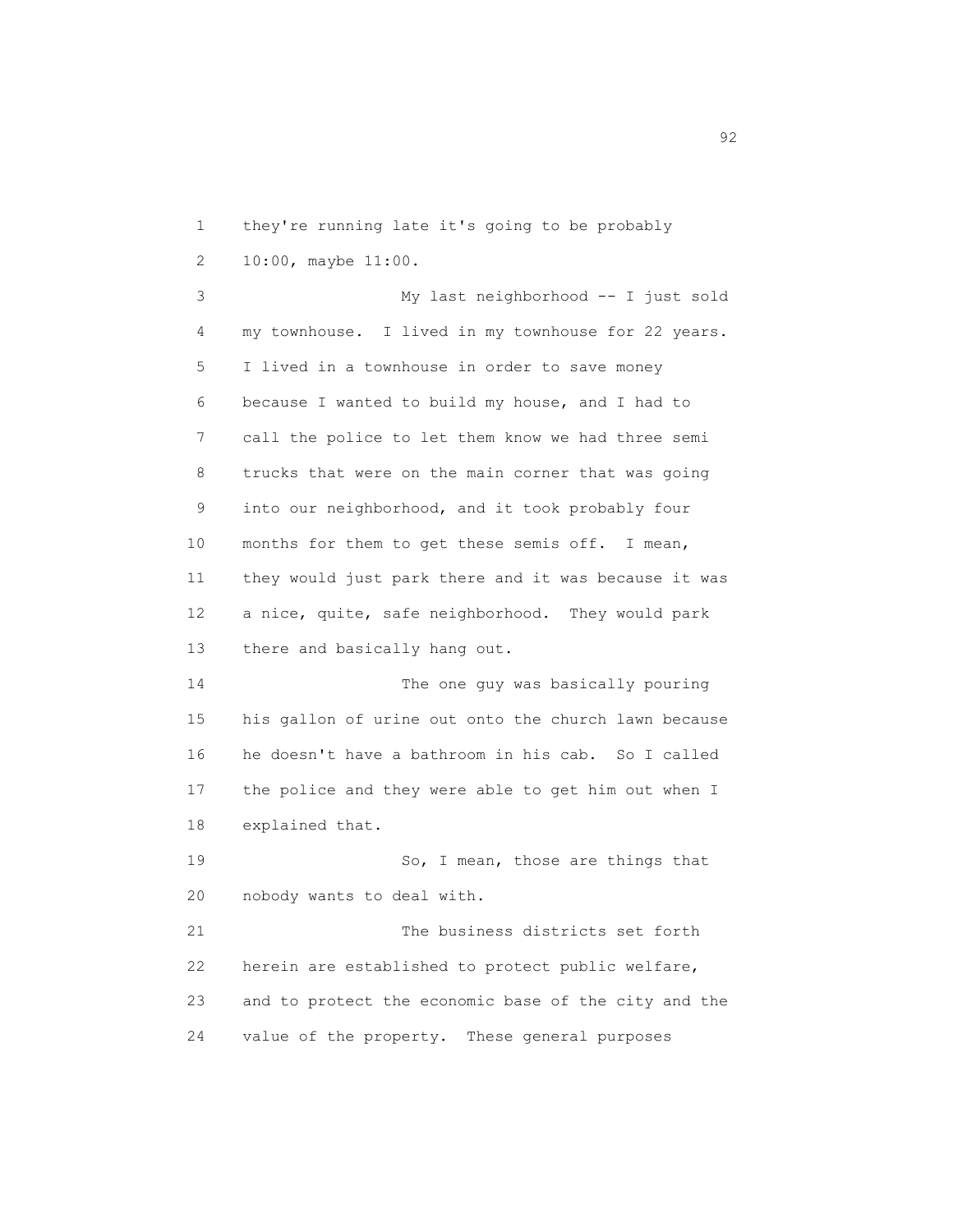1 include, among other, the following specific 2 objectives: To separate -- that's the main thing -- 3 separate these districts, those businesses which may 4 create noise, odors, hazards, unsightliness, or 5 which may in general excessive traffic. 6 Okay. 108.1 through 1.3, To permit 7 selected business uses in districts where adjacent 8 or inclusion in residential areas has sufficient 9 elements of service or convenience to such areas to 10 offset the disadvantage. 11 11 I think we're definitely at a 12 disadvantage, the way this was presented, and it's 13 just -- I mean, my perception is just, I mean, we 14 couldn't even use -- I use technology all day long. 15 It's just like that's easy for me, but I can give a 16 great presentation without it. I think everyone 17 here has given a heartfelt, honest speech. 18 I think there are a lot of good 19 points, and I think that -- I don't think any of you 20 would want these things. I don't even think any of 21 the people that are putting these warehouses in -- I 22 don't think they want that in their backyard but 23 they are forcing it upon us.

24 I just have a little bit more on

en 1992 en 1993 en 1993 en 1993 en 1993 en 1993 en 1993 en 1993 en 1993 en 1993 en 1993 en 1993 en 1993 en 19<br>1993 en 1993 en 1993 en 1993 en 1993 en 1993 en 1993 en 1993 en 1993 en 1993 en 1993 en 1993 en 1993 en 1993 e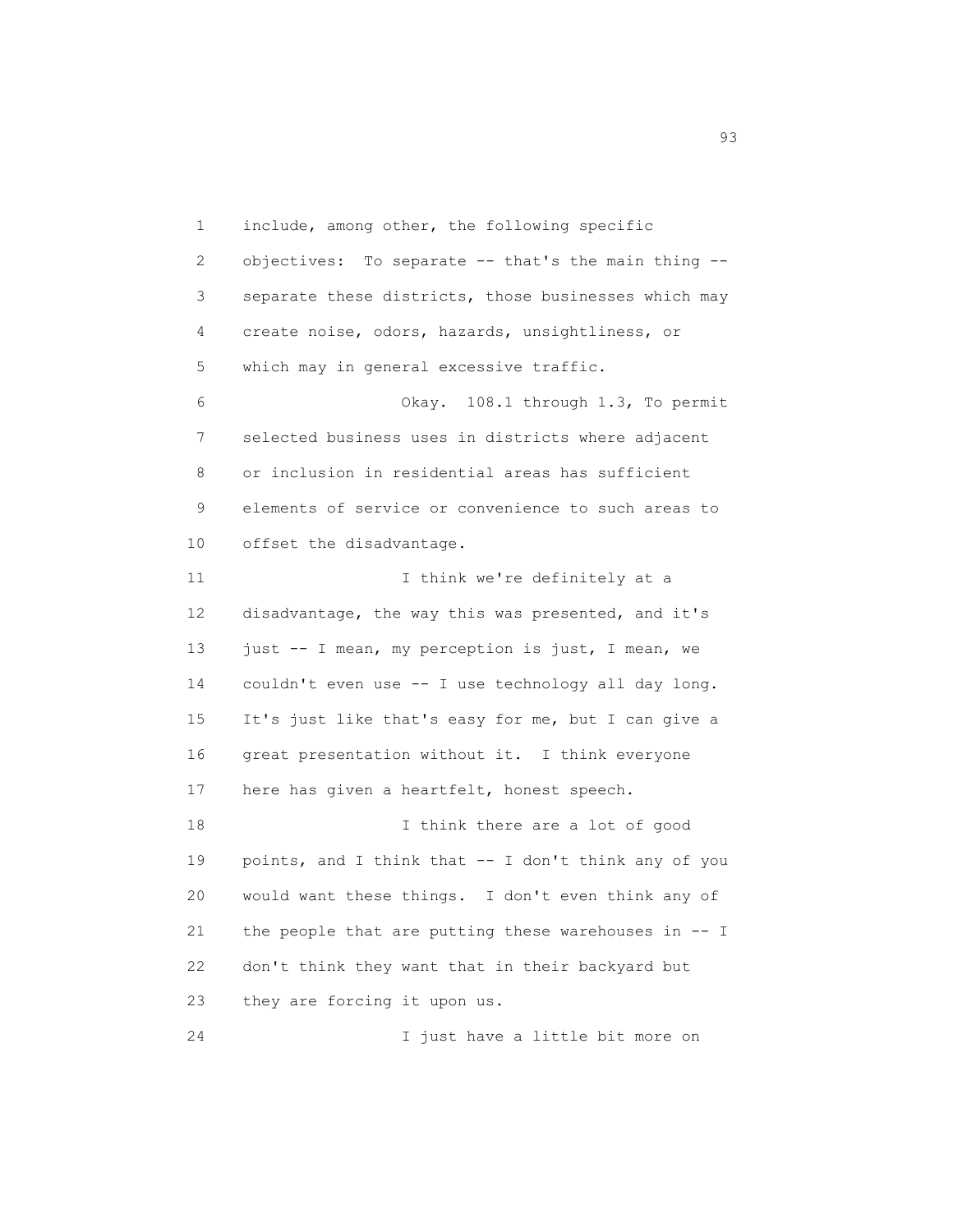1 setbacks.

 2 The following minimum setbacks 3 shall be provided and maintained in connection -- 4 and my husband will expand on that -- with any 5 building or parking lot. 6 Front yard parking shall be 7 regulated by this subsection -- by the section of 8 49-105.11, whichever is more restrictive. The 9 parking setback provisions of this subsection shall 10 supercede the provisions of Section 49-105.11. 11 Front, exterior side or exterior rear setback 12 requirements for arterial street is 30 feet. 13 However, the south side is not greater than 30 feet 14 and the north side is less than 10 feet. 15 There shall be visible clearance -- 16 oh. A visibility clearance zone is established at 17 every intersection of the main street with any 18 driveway. 19 A visibility clearance zone shall 20 be a triangular area located at the intersection of 21 each privately driveway on -- in a public street, 22 et cetera. 23 All right. So in summary, the City 24 of Aurora needs to consider the protection of our

94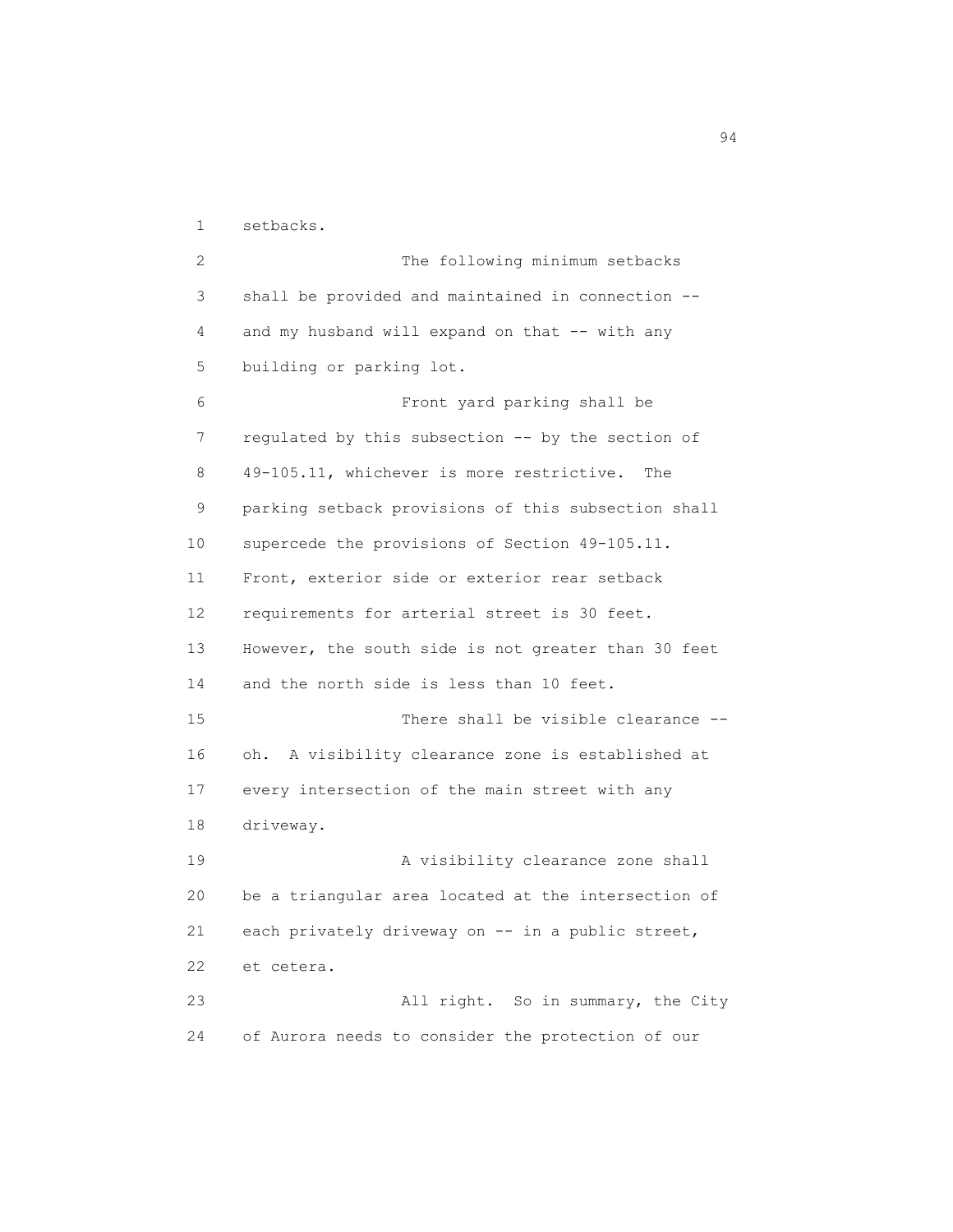1 residential neighborhood from the destruction by 2 businesses that do not care about our safety and 3 welfare. 4 They just don't and they don't live 5 here. 6 If the City of Aurora needs to 7 remember that, see 110.2-5.2. The uses permitted by 8 such modifications are not such in nature or so 9 located as to exercise an undue detrimental 10 influence on the surrounding neighborhood. 11 It's definitely going to be -- it's 12 going to change the character of the neighborhood, 13 and just the serenity is just going to be out the 14 door. 15 With regard to what's in your 16 folder, this was just some information on this 17 piece. 18 Will the property be the buyer's 19 principal residence? Yes. That's what Old Dominion 20 marked on here. 21 They're noted as R-2. They're 22 paying \$101.92 in taxes. There's their tax bill. 23 This one, we are supported by the 24 Illinois Municipal Code.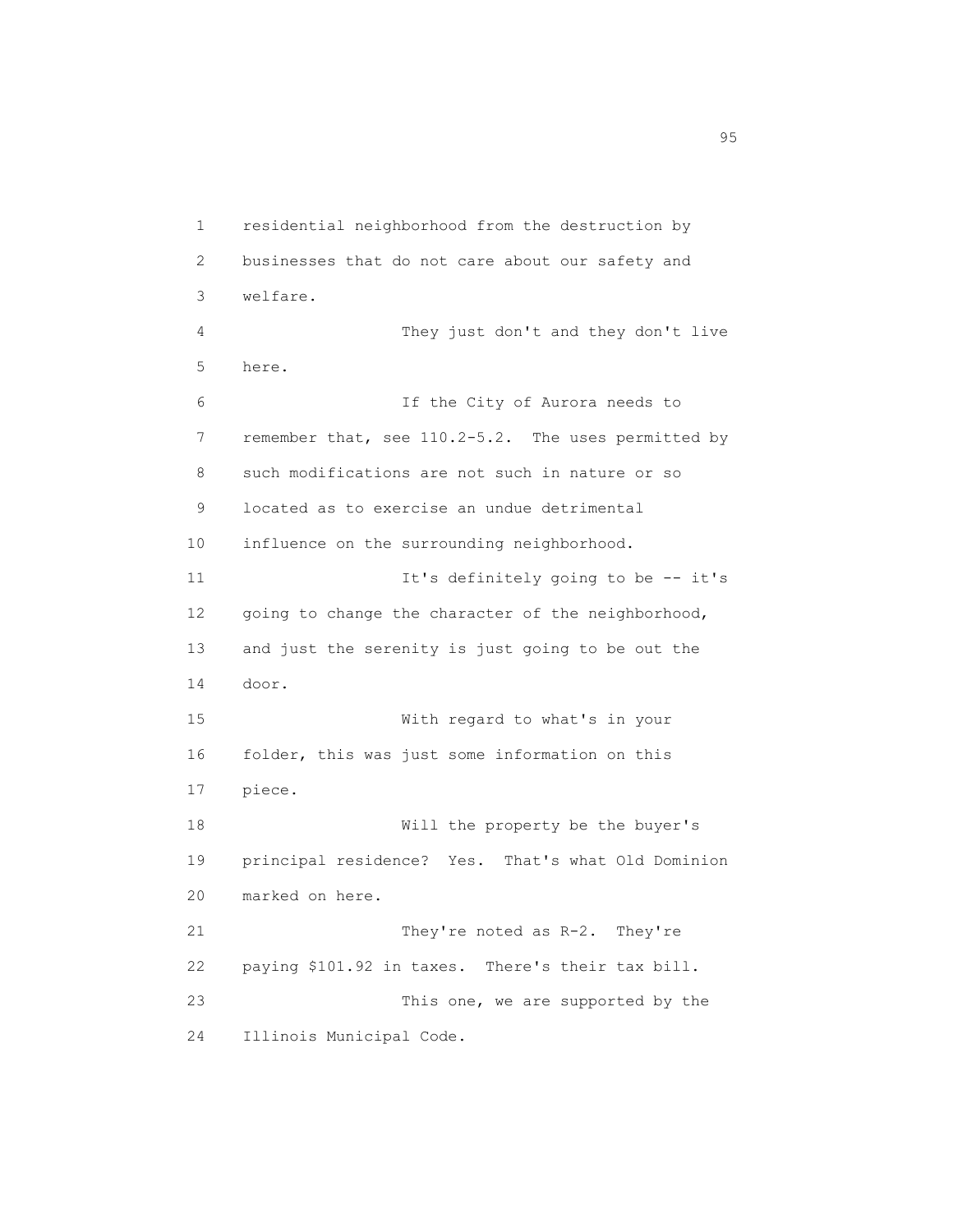1 That's one of the overarching ones. 2 If you go to -- they are not 3 numbered, but page 2, and if you go down to about 4 here -- I had to spend hours reading this. 5 Basically, I'd say probably towards 6 the end, it says Conservation area without the 7 consent of the governing body of the Forest Preserve 8 or Federal -- (Indecipherable.) -- parcels of land 9 less than one acre in size may be annexed mun-- -- 10 municipality pursuant to 717718 if it would be 11 continu -- contiguous to the municipality but for 12 the separation therein of the Forest Preserve 13 District, et cetera. 14 So they go on to talk about this 15 conservation area. My husband will explain more 16 about the wetlands. 17 And then as you go basically seven 18 pages in, and the specific section is 65 Illinois CS 19 54/7-1-13, and this was with -- I made a comment 20 earlier about agricultural land so it's just B on 21 here. 22 Land or property that is used for 23 agricultural purposes or to produce the agriculture 24 of goods shall not be annexed pursuant Item G, which

en de la construction de la construction de la construction de la construction de la construction de la constr<br>1960 : la construction de la construction de la construction de la construction de la construction de la const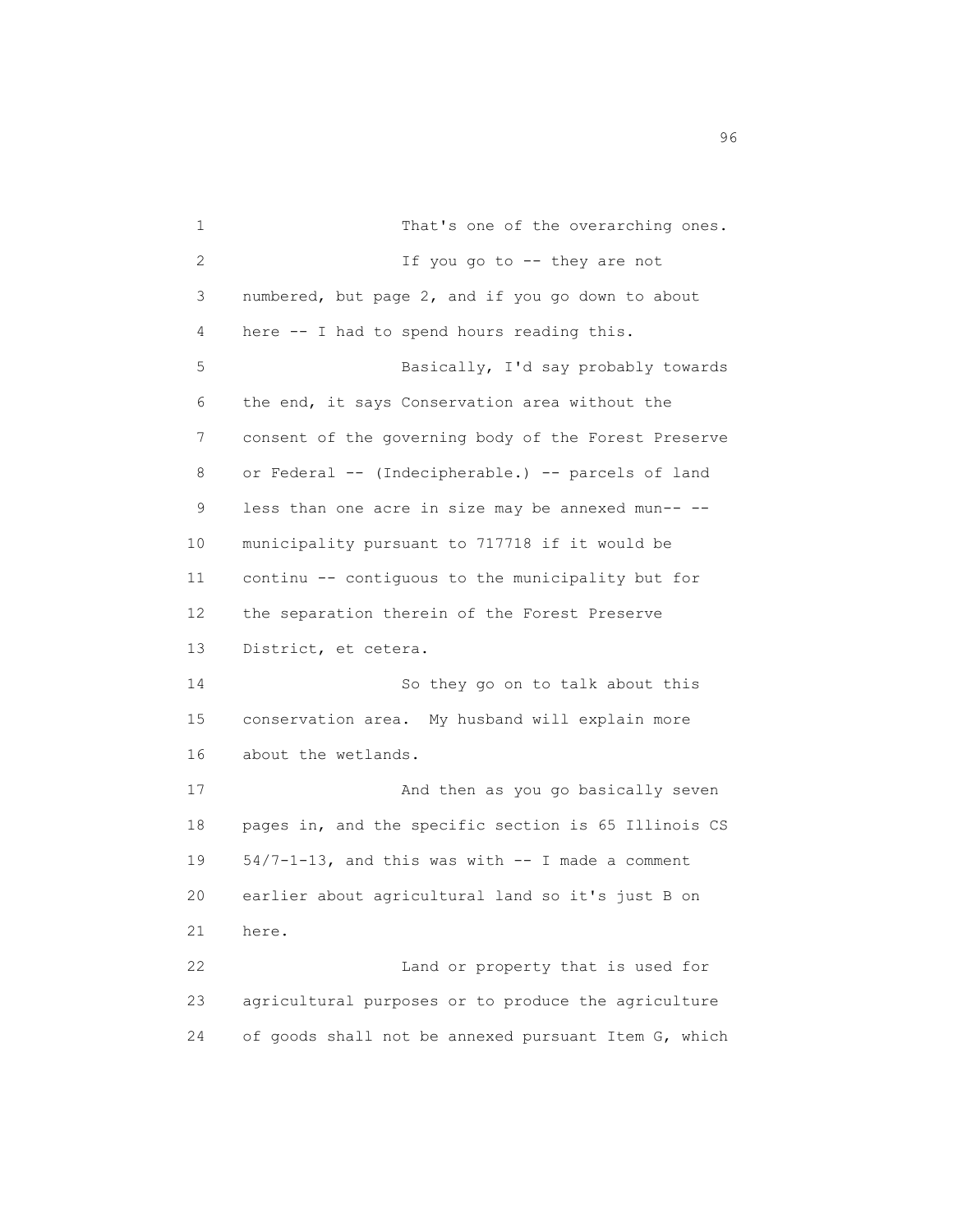1 is one or more municipalities in a County with a 2 population more than 800,000 inhabitants and less 3 than 2 million inhabits. 4 Okay, there is that one. 5 On your website you have the 6 Butterfield Planned Development District, and it was 7 on your Aurora-Illinois.org, and I'm just going to 8 read some of the -- basically kind of the flavor of 9 what -- what you guys are considering to get 10 incorporated into your Butterfield District. So I 11 just copied sections of it. 12 It says Butterfield is planned as a 13 balanced community of industrial, office, research, 14 commercial, residential, institutional, open space, 15 and municipal uses. 16 Balanced? I don't think this is 17 balanced. This is not balanced, no. 18 Okay. To the middle here, 19 basically it says on the bottom here page IV -- 20 Roman numeral IV, Planned in the sense that an 21 arrangement of future community uses has received 22 careful thought and will proceed on a predictable 23 basis. As development proceeds, community elements 24 will support and compliment each other rather than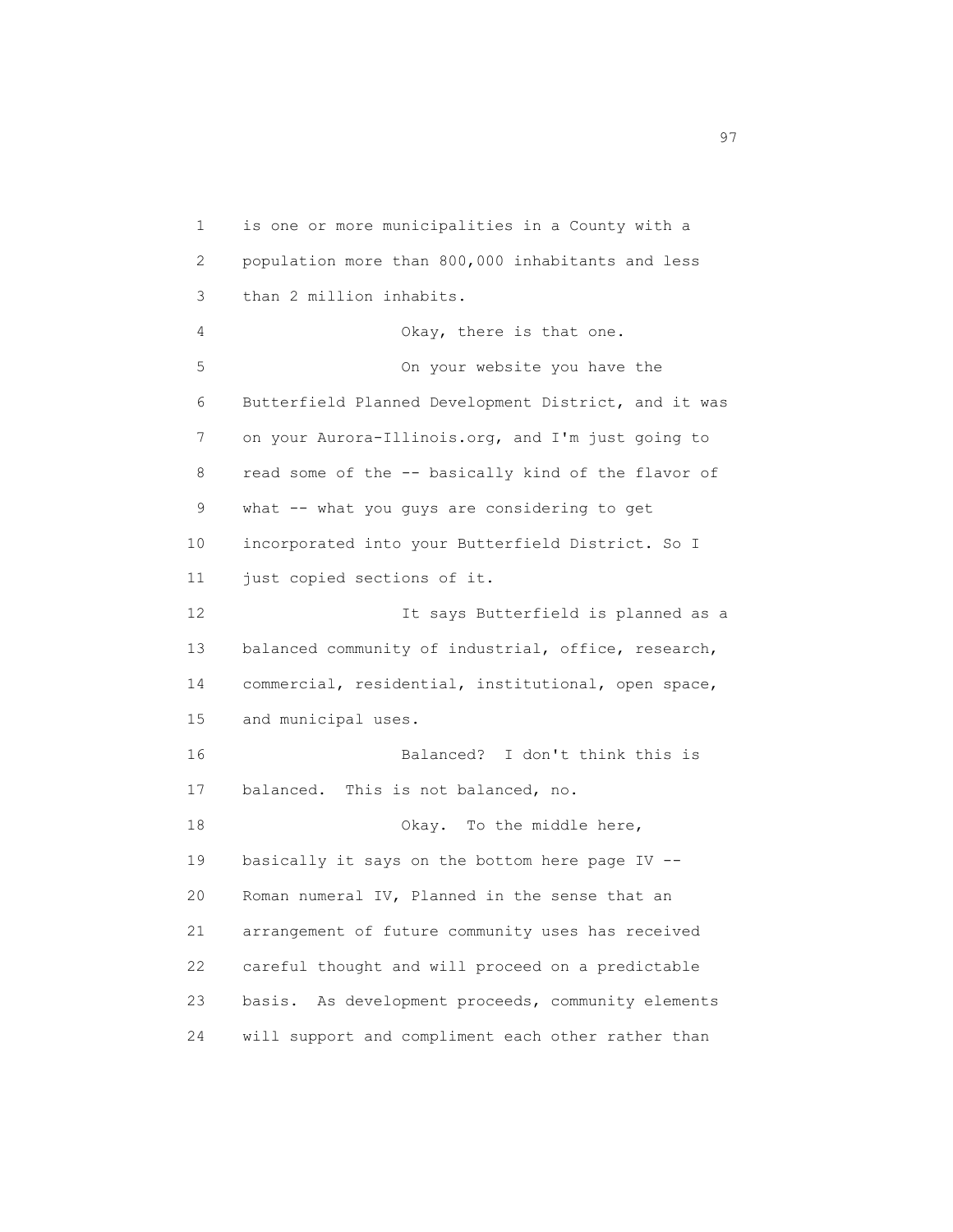1 result in piecemeal and conflicting patterns. 2 That's what it really feels to us. 3 That's our perception of it, and honestly, the 4 reality, and the environmental deficiencies 5 associated with a typical unplanned suburban sprawl. 6 That's what we're noticing. 7 One, two, three -- third paragraph, 8 It is also a community in the sense that it will 9 build a new physical environment of tree-lined 10 streets, neighborhoods, parks, open space, and a 11 variety of activity centers. These will provide a 12 strong and attractive sense of place where people 13 can feel they belong, where participation in local 14 affairs and events will be encouraged, and where 15 community and pride will be fostered. 16 I don't know, I kind of think, I 17 mean, coming off of 59 and coming off of 88, you 18 know, if you preserve our community, our 19 neighborhood, wow, what a beautiful entre to the 20 whole area. I mean, it's just gorgeous. 21 I mean, when I ride my mountain 22 bike there I can see my property and my neighbors. 23 Really, it's gorgeous, but how inspiring is a -- the 24 warehouse? It's just not inspiring. They're a dime

en 1980 en 1980 en 1980 en 1980 en 1980 en 1980 en 1980 en 1980 en 1980 en 1980 en 1980 en 1980 en 1980 en 19<br>De grote en 1980 en 1980 en 1980 en 1980 en 1980 en 1980 en 1980 en 1980 en 1980 en 1980 en 1980 en 1980 en 19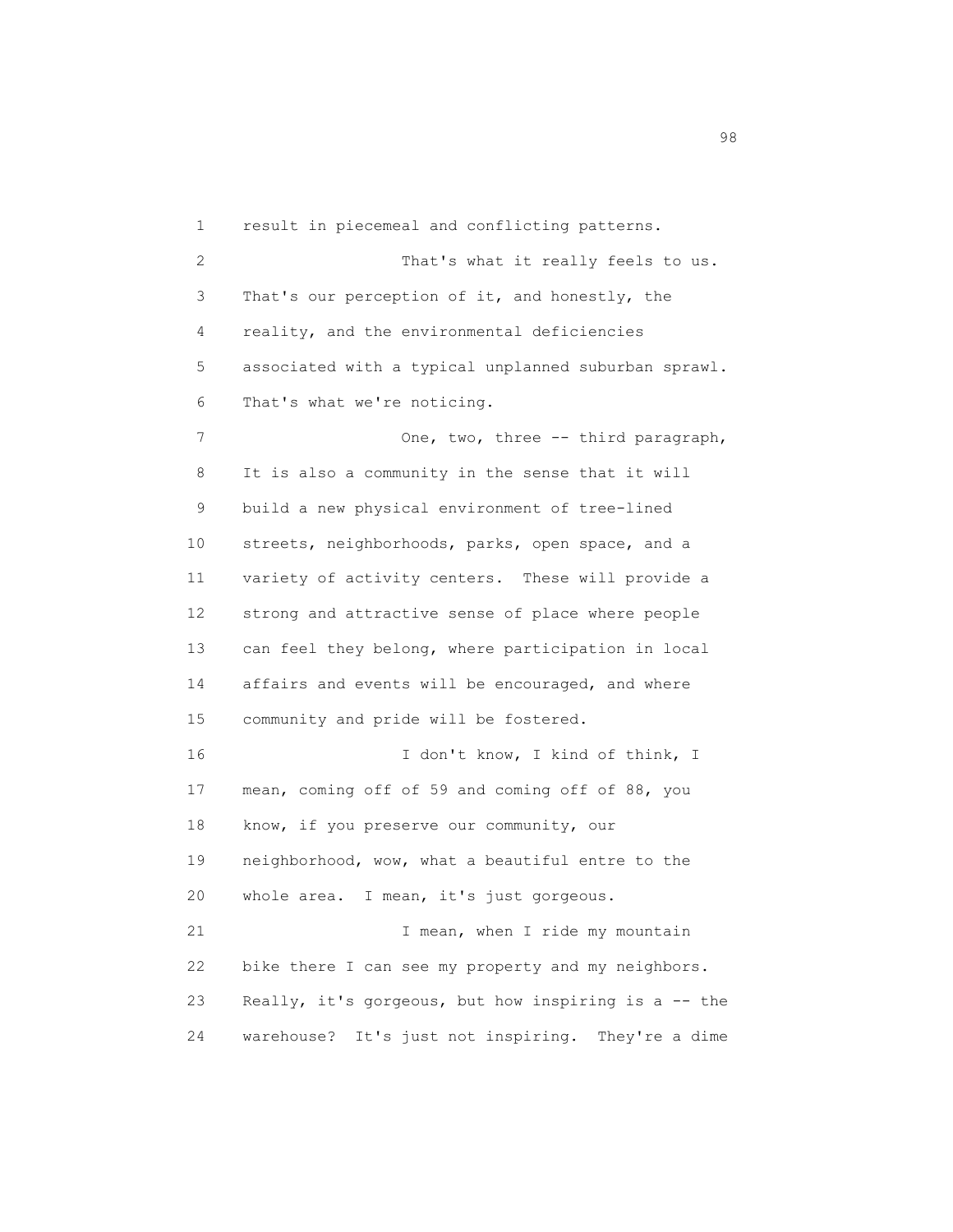1 a dozen in -- in the area. 2 Page V, Perhaps the most 3 significant new aspects of Butterfield lies in two 4 areas; its balanced land use, roughly half its sites 5 area in employment uses and half in residential 6 areas. 7 I don't notice that here. I feel 8 like we're getting edged out. 9 At page IX over here, it's right in 10 the middle. It says Persons living at Butterfield 11 and working in the tollway office industrial park 12 can easily walk to work. 13 They could easily walk to that 14 \$200 million project that's going to be put in -- in 15 that corner of, what, 59 and Ferry Road/88 and walk 16 to those shopping areas. 17 And can you manage if we had more 18 residential houses? Speaking of which, when we were 19 taking out -- when we were interviewing architects, 20 one of them actually said to us -- he was very 21 familiar with our area. He -- he can't get into the 22 neighborhood because the owner that's on the east 23 side of Meridian is R-2. That land is R-2, but he 24 is advertising it as commercial. So he can't even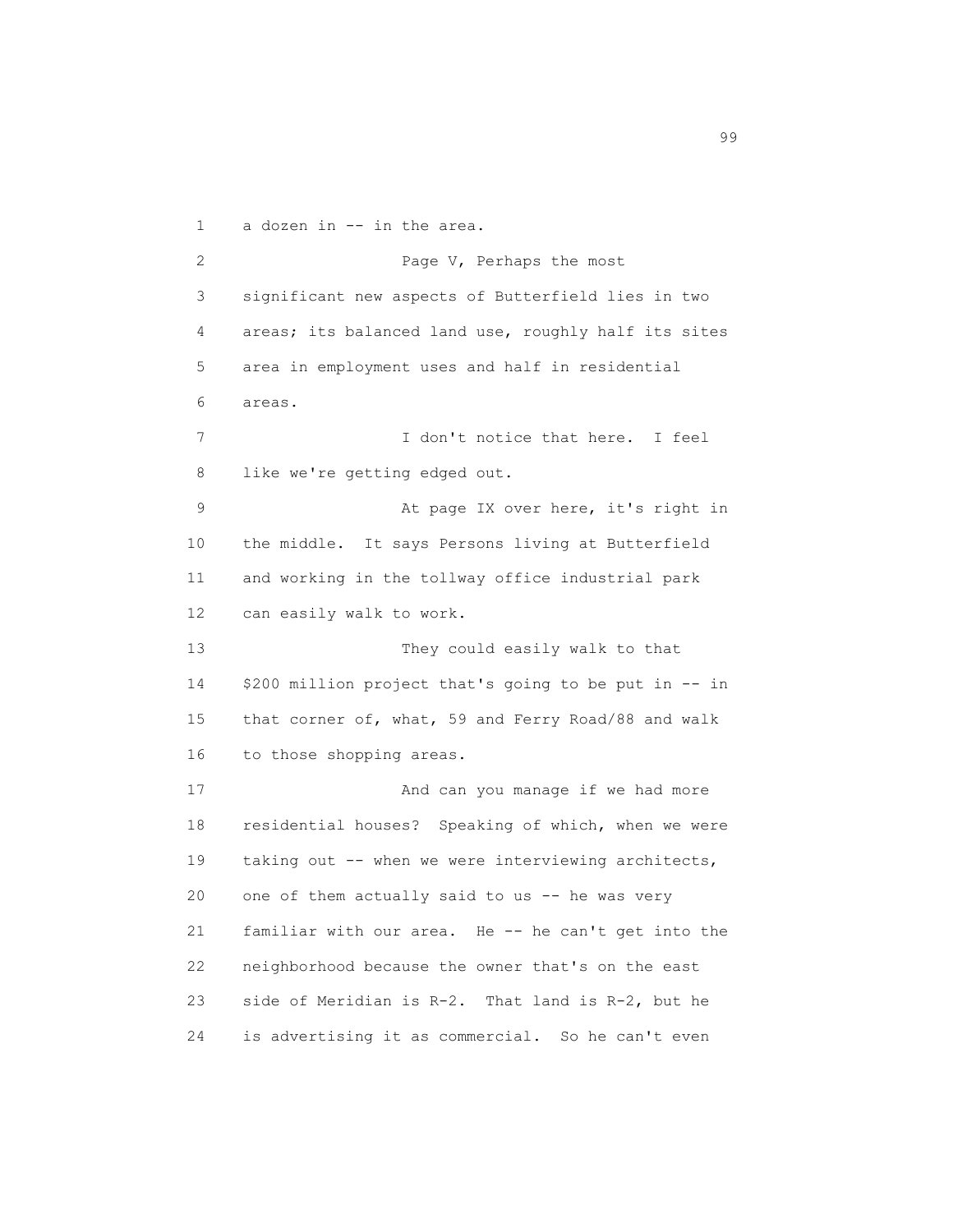1 get in there because the broker won't sell to him 2 because he's advertising as commercial. 3 And the Dominion property, even 4 though there's that small little corner that we're 5 talking about this evening, that is R-2, and then 6 the other part of it, the other three-quarters of it 7 is commercial. It was flipped over to commercial. 8 I like this one. It's on page 11. 9 It's the one, two, third paragraph, and it says 10 Residential neighborhoods will offer those features 11 that families in particular value quiet tree-lined 12 local streets, easy access to neighborhood schools, 13 parks, reaction centers, and buffering from the 14 adjoining non-residential uses and heavy traffic. 15 And, finally, on the last page -- 16 yeah, I just love this one. That was why we picked 17 it. It's the one, two, third paragraph. 18 Butterfield does, however, feature 19 an integral relation to the existing Prairie Path. 20 That's what it is. You should 21 consider keeping it. It's gorgeous. 22 The other papers that are in here 23 my husband will address. There is maps he will 24 explain. That's why we put those in there.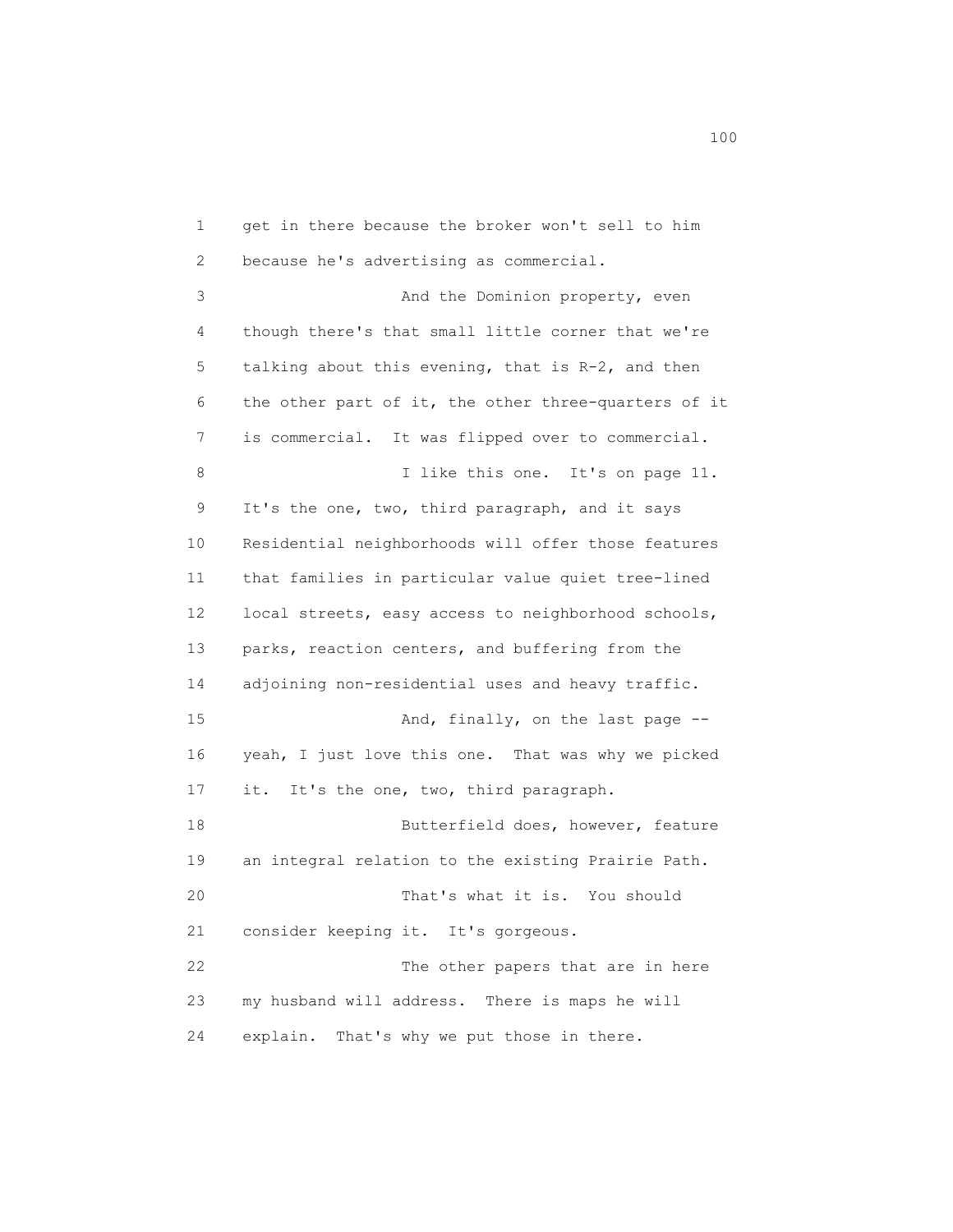1 The City of Aurora is into Green 2 Infrastructure, he'll address this article. 3 There's another one. New Guide 4 Helps Municipalities Monetize the Value of Green 5 Infrastructure. 6 City of Aurora is Big On Green. 7 And then there's also a map of the 8 wetlands, specifically on the -- (Indecipherable) 9 property. 10 I thank you for your time and for 11 listening to me and all of my neighbors. Please 12 consider our neighborhood. It's a great place to 13 live. 14 CHAIRMAN PILMER: Thank you. 15 Next. 16 CHAIRMAN PILMER: Next? 17 MS. KUBAL: My name is Susan Kubal and I live 18 at 30 West 600 Sunrise. It's the second house right 19 off Meridian. 20 I live with my husband, Joe, and my 21 son Joseph who has been here tonight who spoke. We 22 have lived here for 28 years, raised two sons that 23 went to Aurora high schools. I feel we have had -- 24 we have a wondering and special neighborhood. We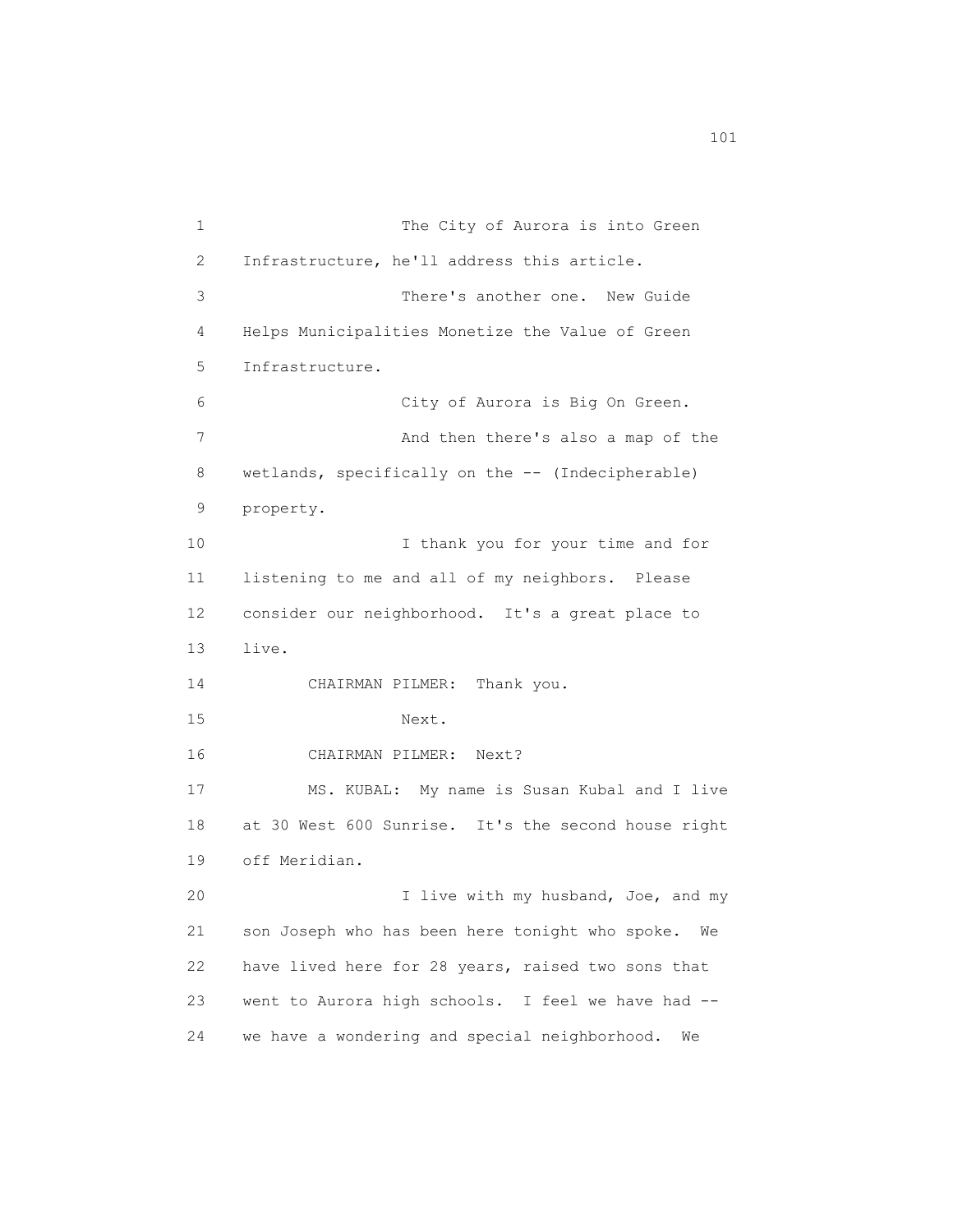1 look out for each other, plowing someone's driveway 2 after a snowstorm, making chicken soup for a sick 3 neighbor, or helping trim trees after a big 4 windstorm.

 5 Another thing unusual about the 6 neighborhood is we actually know each others' names. 7 We talk to each other, not just wave as a car goes 8 by. We love the outside. We have children and 9 adults bike riding. We have exercise walkers and 10 the dog walkers strolling our streets.

 11 Many have swimming pools. Everyone 12 has a garden. And you'll see lots of pumpkins in 13 the fall. Birders, horseback riders, lots of family 14 parties, barbecues. Just sitting out in the evening 15 by the fire pits maybe having a brewski.

16 Stargazers.

17 My neighbor who is not here 18 tonight, Clare, she has four young girls, and the 19 girls are out in the yard all the time; homework, 20 reading. They are good bike riders and they drive 21 to the corner. They're on Sunrise and they drive, 22 you know, up and down Sunrise, and, you know, it 23 just scares me.

24 I lost my spot. Okay. And then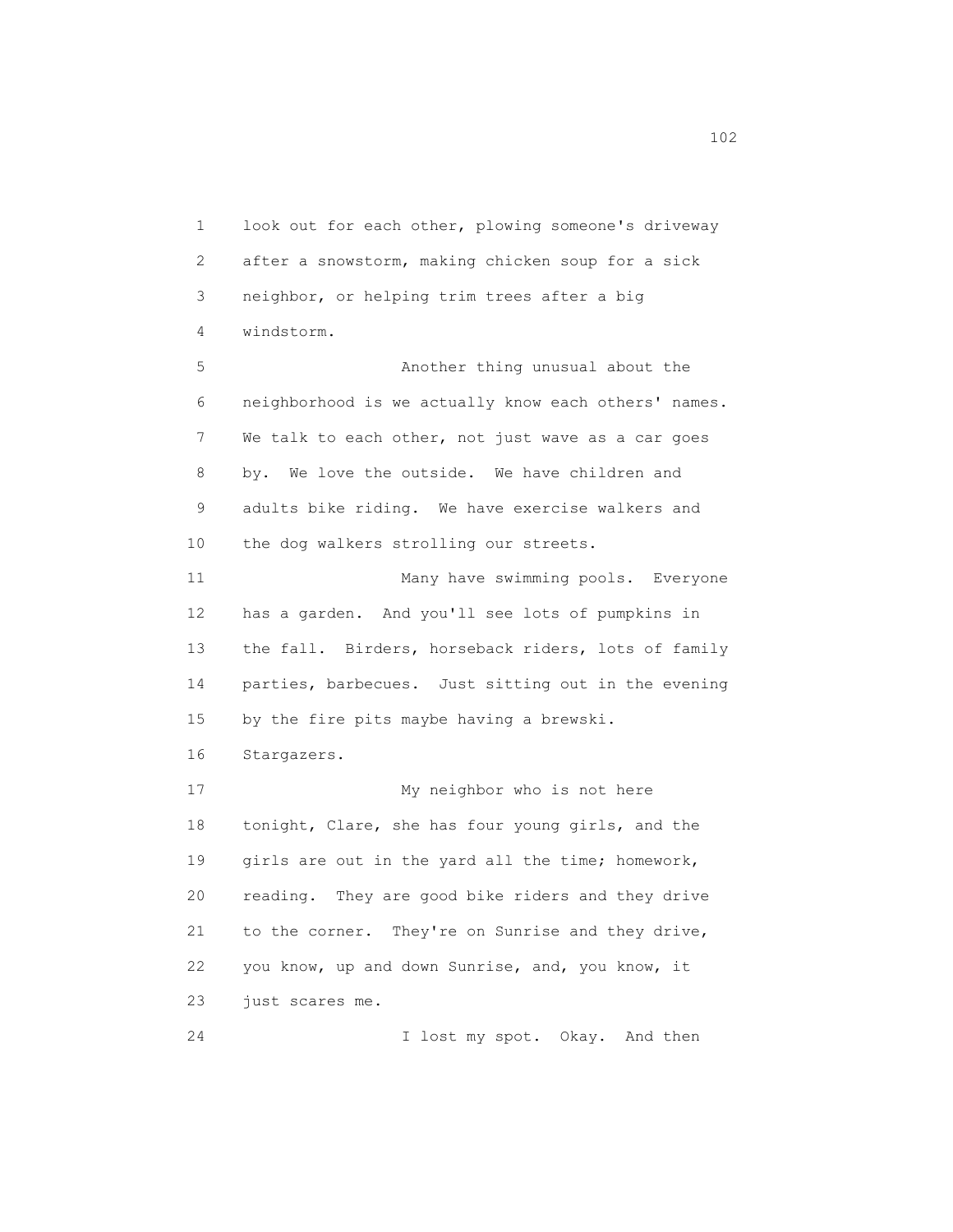1 they do their homework out there. We are a 2 community in an old sense of the world. 3 Years ago we moved here from 4 Chicago to get away from noise and pollution. It is 5 very nice out here and life has been good to us. 6 Over the time we have been here we have seen the 7 neighborhood grow and the problems which are in 8 Chicago are slowly advancing upon us. 9 The newly proposed distribution 10 center will bring along with it many of the problems 11 we wanted to get away from. We will no longer be 12 able to enjoy our backyards, feel safe or even walk 13 on our streets. 14 Yes, there are distribution centers 15 in the area, but they have never been this close and 16 the traffic will affect us obviously much more. 17 As for myself, we have just spent 18 money fixing up our house, painting, putting in a 19 new furnace system, and we added solar panels. We 20 also have two other neighbors that have solar panels 21 in our neighborhood, also. 22 A lot of us have invested money in 23 our property, and with this change coming it makes 24 us wonder, what's the profit on our house now if we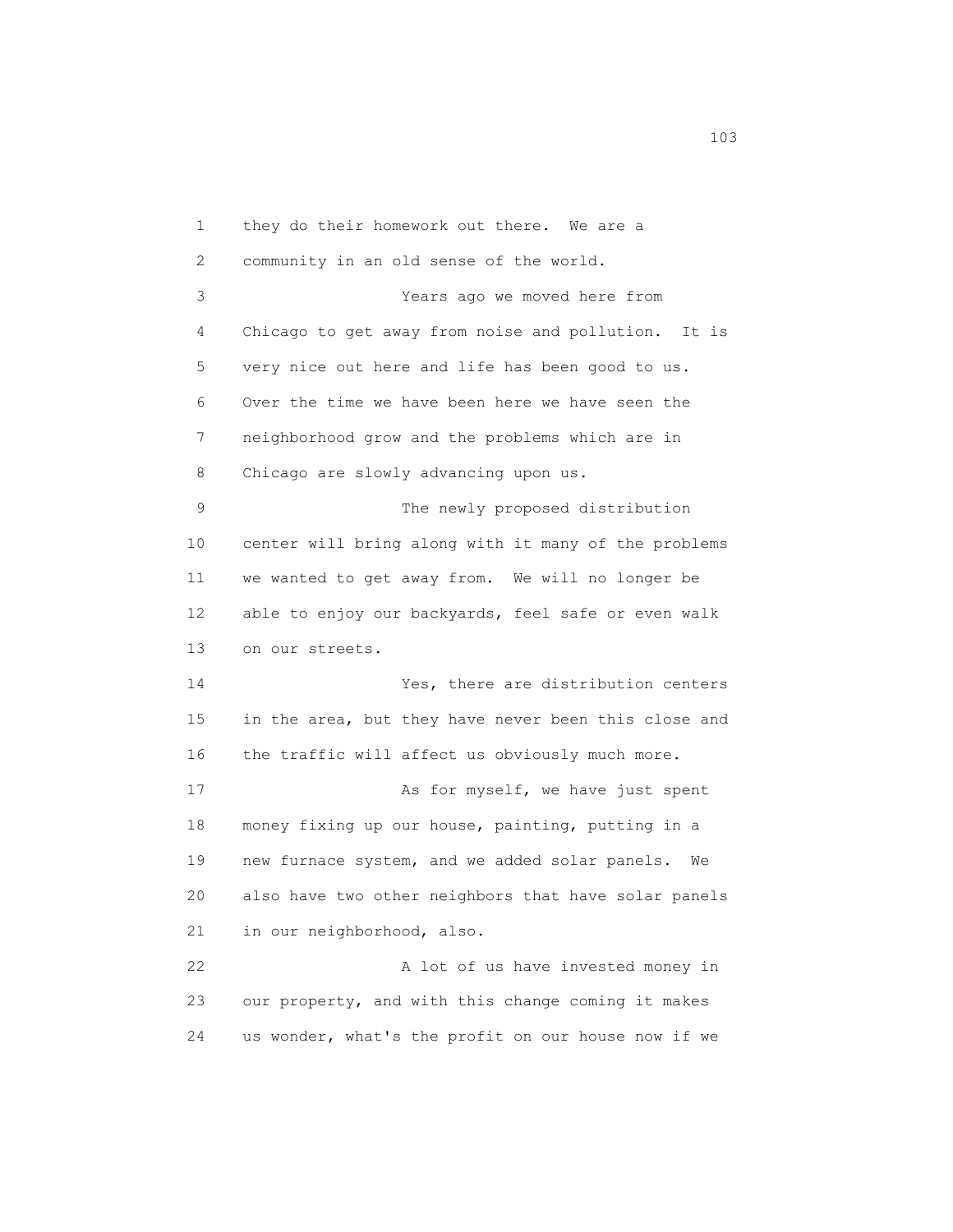1 were to sell it? Are we going to lose money? 2 I've just retired and this is my 3 plan, to retire here in gardens, and now I just 4 wonder what my life is going to be. Like I said, my 5 plan was to sit and enjoy retirement in the 6 abundance of nature that God has put in our area. 7 I am also a registered bird keeper 8 and an organic gardener, and I spend the majority of 9 my days outside growing veggies, berries, fruit 10 trees, weeds. 11 I mean, I have attached in my 12 document, which you have copies, a whole bunch of 13 information on how diesel affects bees and plants. 14 You have the packet. It's three pages; basically 15 diesel fumes bad. 16 It's late. I know everybody is 17 tired. In conclusion, I hope you will vote no to 18 the trucking facility being proposed across the 19 street from our peaceful home. Our community will 20 be ruined with the rezoning and building of a 21 warehouse. 22 There is two gates of traffic 23 emptying out to Meridian Road. That is the same 24 road the bus takes. The school bus, he comes right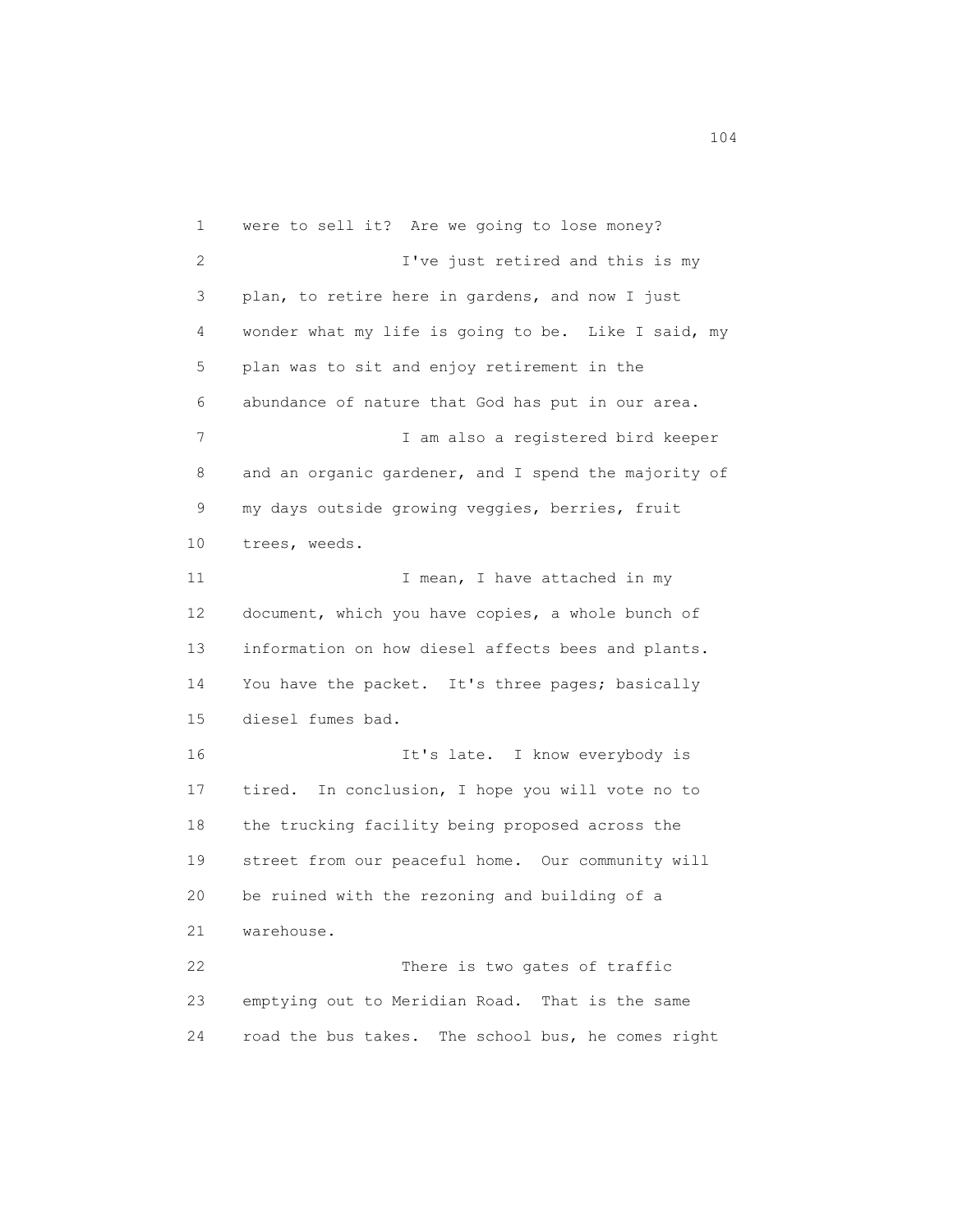1 off of Ferry -- or she -- down Ferry onto Sunrise 2 and back up. 3 I know, I can't believe I almost 4 missed that. 5 Sorry. And then for us to be 6 sitting where I would be, like I showed you on the 7 map, when those cars are coming right out, and also 8 not knowing if this is going to be a 24/7 facility 9 that has people coming out, you know, three shifts, 10 you know, we're bound to have late night people 11 coming at you. 12 You wouldn't even be able to enjoy, 13 your, you know, sleeping. You'd have to get dark 14 curtains on every window in your house, if that's 15 the case, just from the traffic of the workers 16 coming out on the road. 17 But, anyway, we would be affected 18 by the traffic, noise, pollution, and lights. Our 19 life will not be the same. 20 We moved here into what was zoned 21 R-2 residential and now you want to put a warehouse 22 200 feet from my house. I thought the purpose of 23 zoning was to stop problems like this from 24 happening. This is not a first is them contest.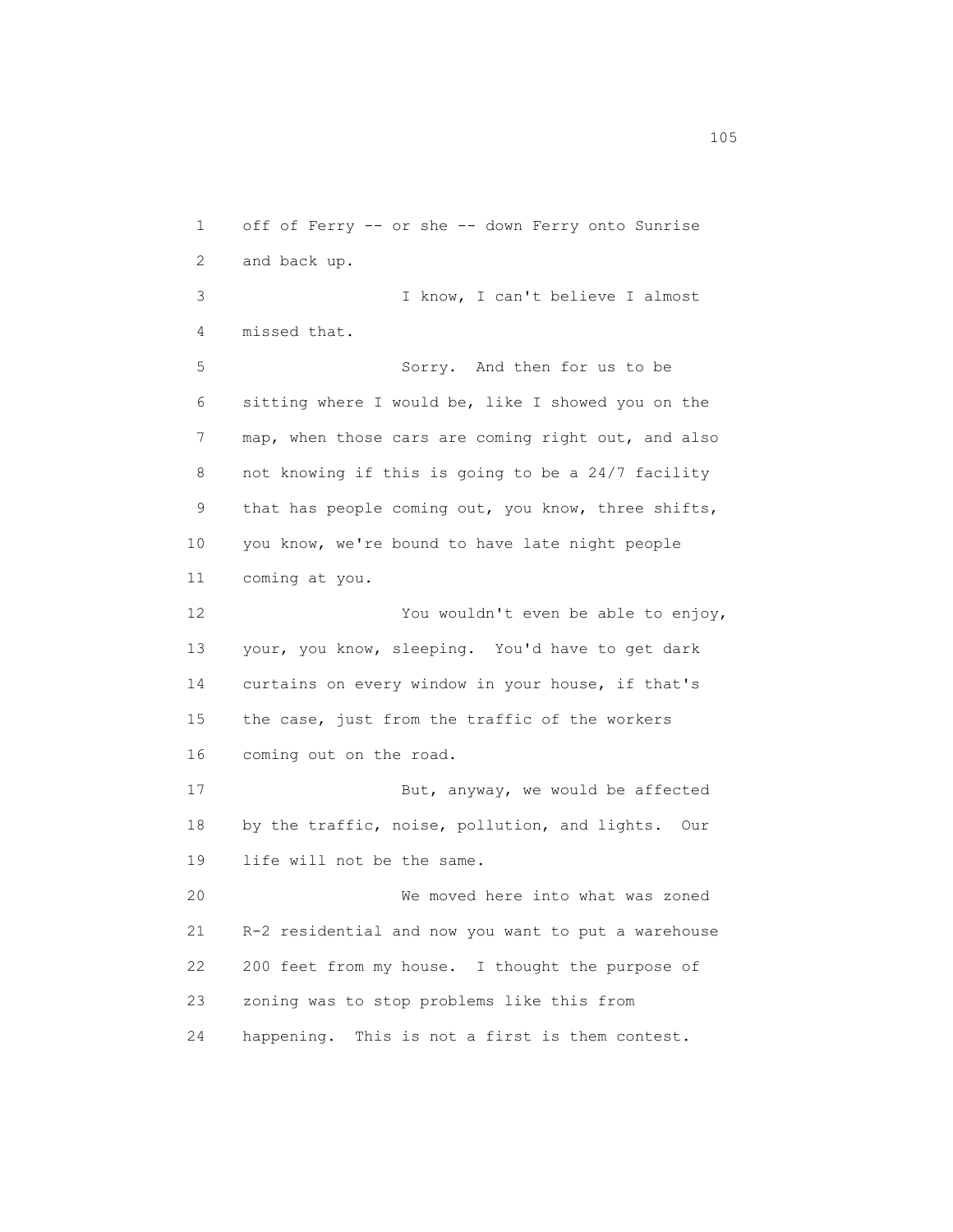1 We continue to pay our taxes in 2 support of Aurora schools. We shop in your stores. 3 We are your neighbors, as well. Thank you for 4 allowing me to speak, and you are welcome to drive 5 through our neighborhood any time. 6 Thank you. 7 CHAIRMAN PILMER: Thank you. 8 Next? 9 MR. JUNGELS: I'm Robert Jungels. I live 10 right here at 4 South 366 Meadow Road in Naperville, 11 and my wife and I purchased that lot, and we've been 12 working on putting a house on there for the last 13 year or so and have invested quite a bit of time and 14 money doing so. 15 I have many questions about this 16 whole situation, the whole process of application 17 for changing the zoning. You know, you need to 18 consider the existing zoning and land use in the 19 general area. I mean, this is all homes. 20 What's to the east of us is they 21 have the iron gate community. That's a whole bunch 22 of condos and apartments that people who own exotic 23 cars have and, you know, that area is always 24 growing. There's more and more people growing

106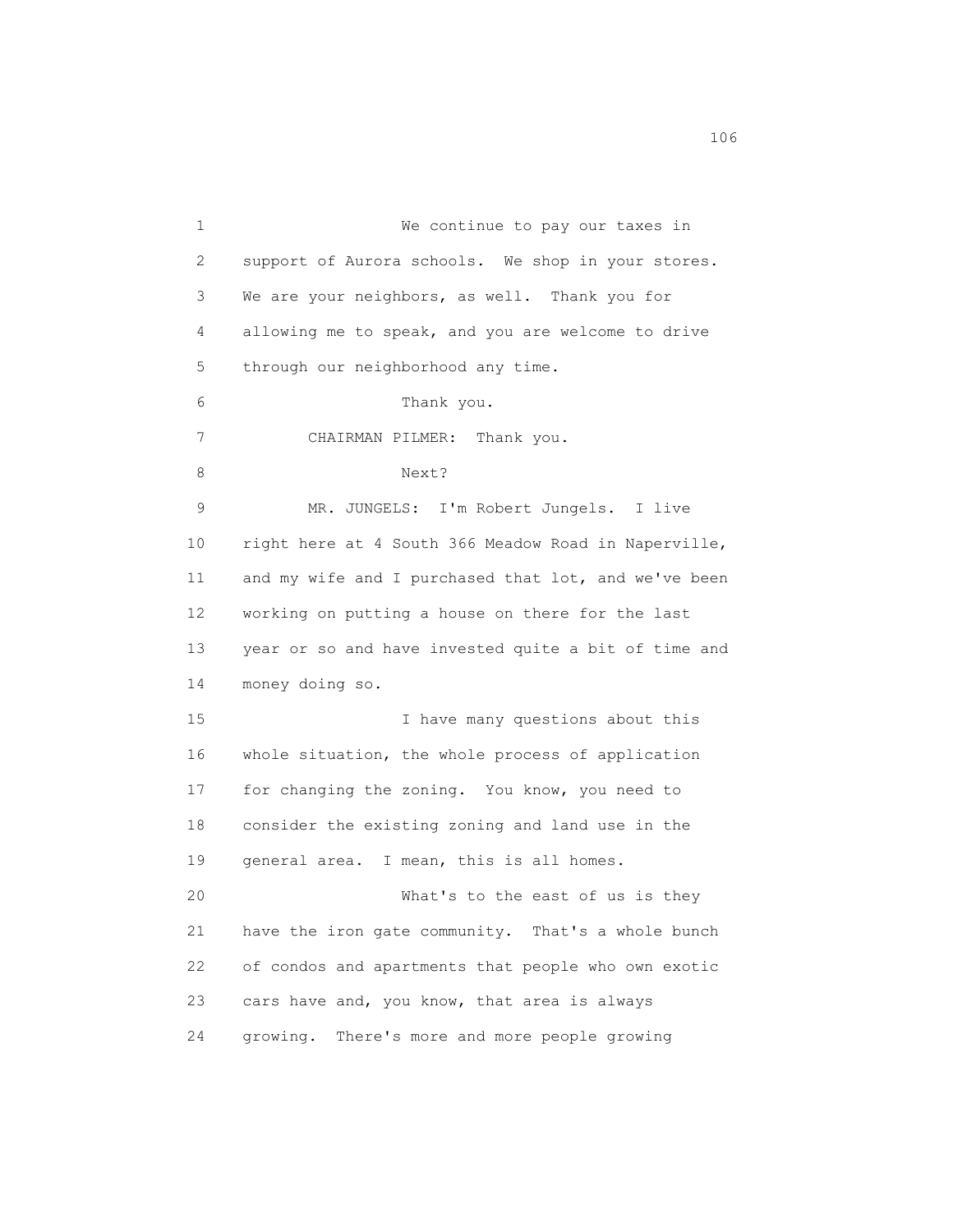1 there. And also, as they mentioned, the project, 2 that \$200 million project that they're building 3 at -- at 88 and 59 is also going to contain home use 4 also. So that's -- that's a big concern of mine. 5 The zoning history of the general 6 area of the property has all been farming. Nothing 7 to do with building -- nothing to do with building 8 industry has been there. So they want -- part of 9 the rezoning is also inconsistent with the entire 10 trend of development in the general area of the 11 property in question. The property in question has 12 been dormant and the only reason why it has been 13 dormant is because -- is because they haven't 14 marketed it towards selling homes. 15 This last year was the hottest 16 housing market ever. If that would have all been 17 separated out into one-and-a-half, two-acre parcels. 18 It would all have been sold without a problem. 19 Let's see. My other thing I have 20 to do with here is part of the regulations for the 21 108 -- Section 49-108, 108.10. The ORI office, 22 research, and light industry district shall be 23 designated as ORI in the zoning map. Intent and 24 purpose: The ORI, office, research, and light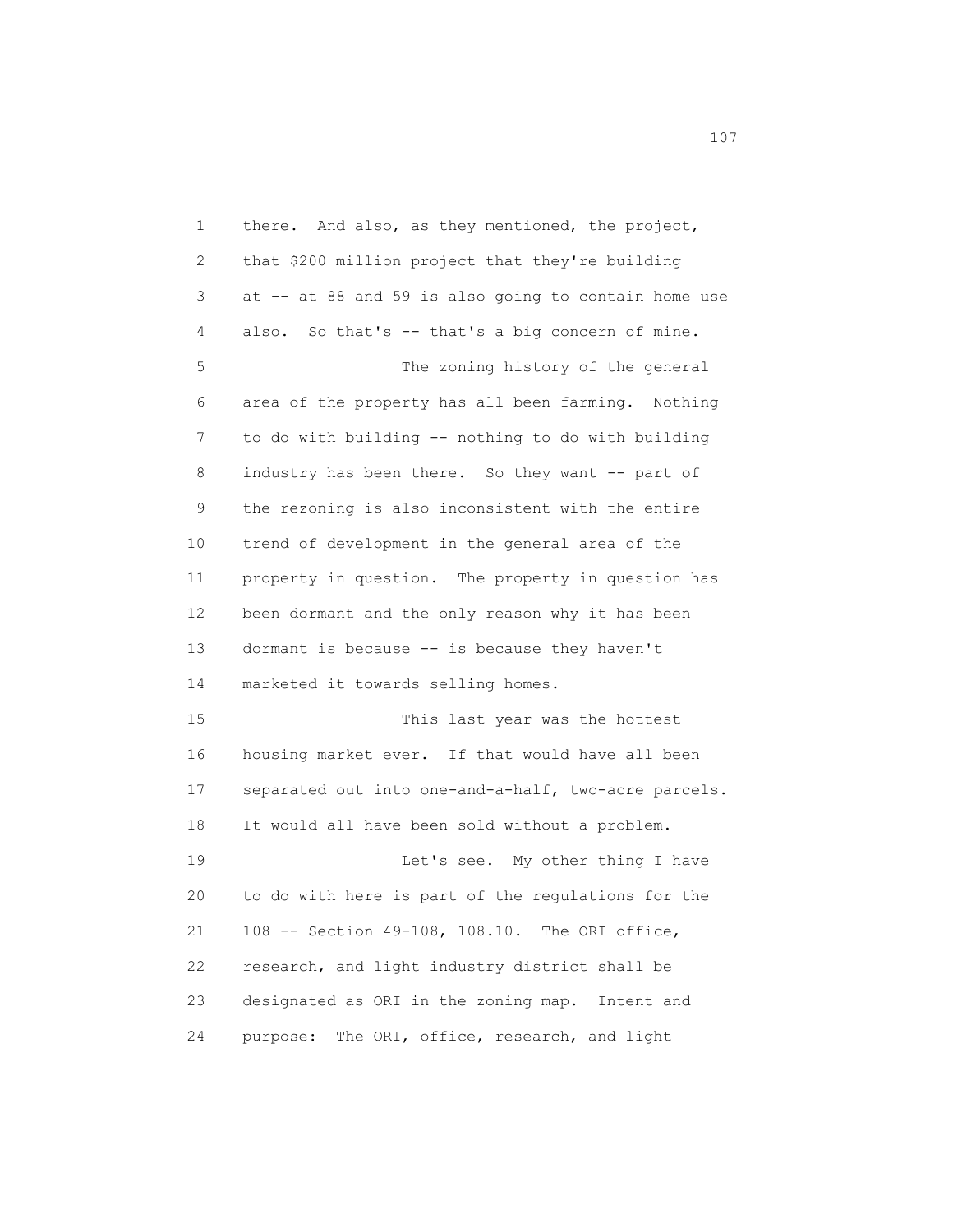1 industry district is to provide support and 2 compliment the City's comprehensive plan, including 3 the planned use and circulation plan, physical 4 development policies which guideline compatible 5 shaping of the future and present land use needs of 6 the City. District requirements are further 7 designed to govern location, intensity, and methods 8 of development in industrial areas of the City. 9 The ORI is designed to create a 10 landscape transition between it and adjacent 11 residential office and commercial manufacturing uses 12 and to provide separation to enhance the visual 13 image of the city. 14 This area here is a large wetlands 15 area that runs down pretty much the center of Old 16 Dominion's land. 17 If you take a look at all the other 18 industrial developments in Aurora -- and I looked 19 through it, and it is provided in the maps that I 20 gave you -- you do not see any -- any industrial 21 areas that share a residential street with 22 residents. They are all separated onto bus- -- onto 23 business only roads. None of them. 24 And if you also look at even the

108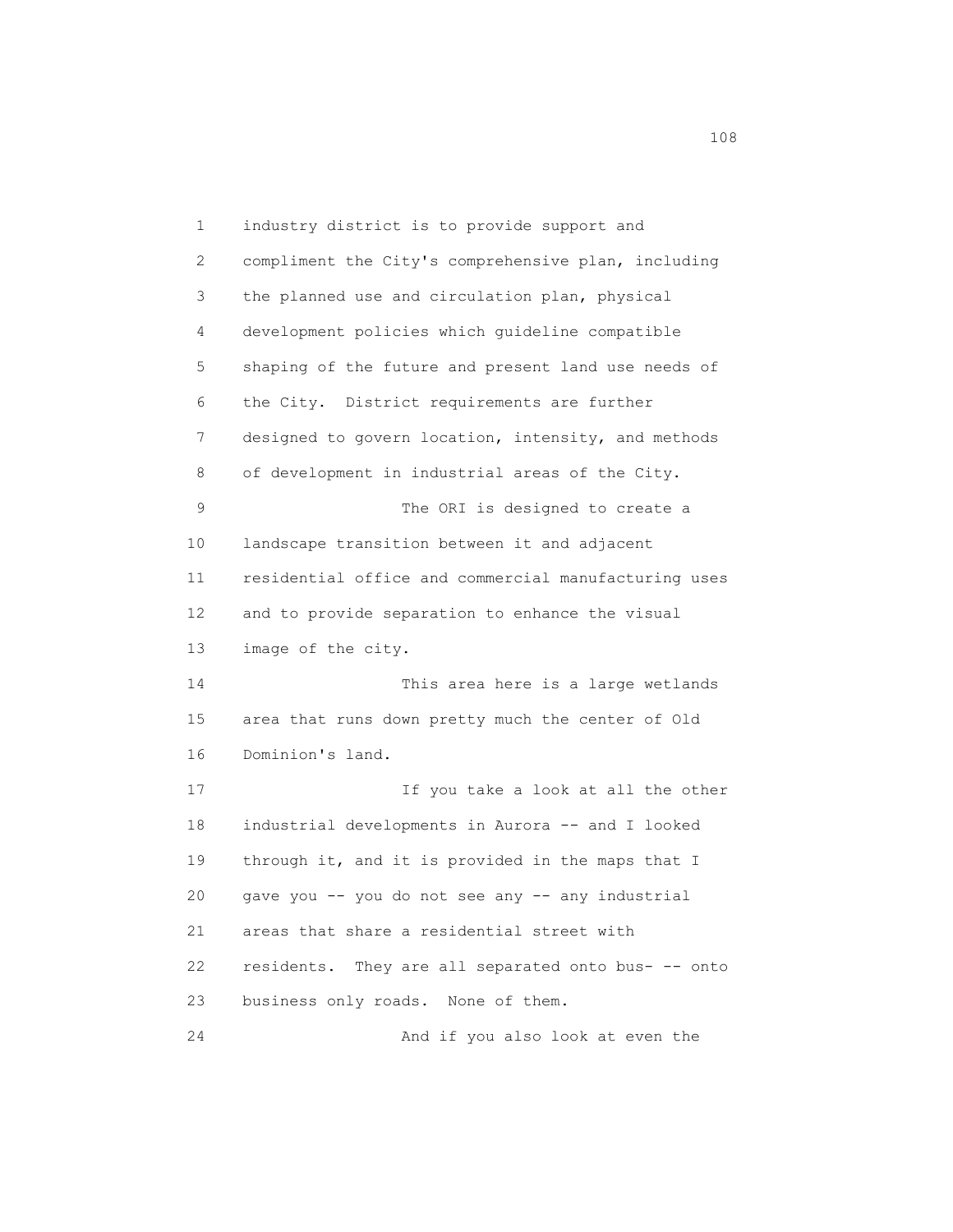1 space that's along Diehl Road, Molitor Road in 2 Aurora, the industrial area there is all set up so 3 that there's a transition between the industrial 4 area and where the homeowners are at. That's where 5 the Prairie Path is at. It's easy to see. There is 6 a large distance there. So there's no interference 7 between the two, and it's also consistent with 8 everything with the new development project going 9 down on -- down Route 59 and towards Fox Valley. 10 That's the way all of that area is set up. They 11 don't have any situations like this that I could 12 find. 13 So that's why this -- this

 14 shouldn't happen in that area. That is set up for 15 residential, for homeowners' use. It's not a big 16 ask for Old Dominion to put residential areas in 17 there. That's what it was meant for. They've been 18 out there buying land, and then they want to throw 19 their business on there.

 20 It was converted last time because 21 Old Dominion requested to, and then they switched it 22 over, but they didn't switch over the other portion, 23 and from what I understand, they chose not to build 24 on the land. Well, there is probably a good reason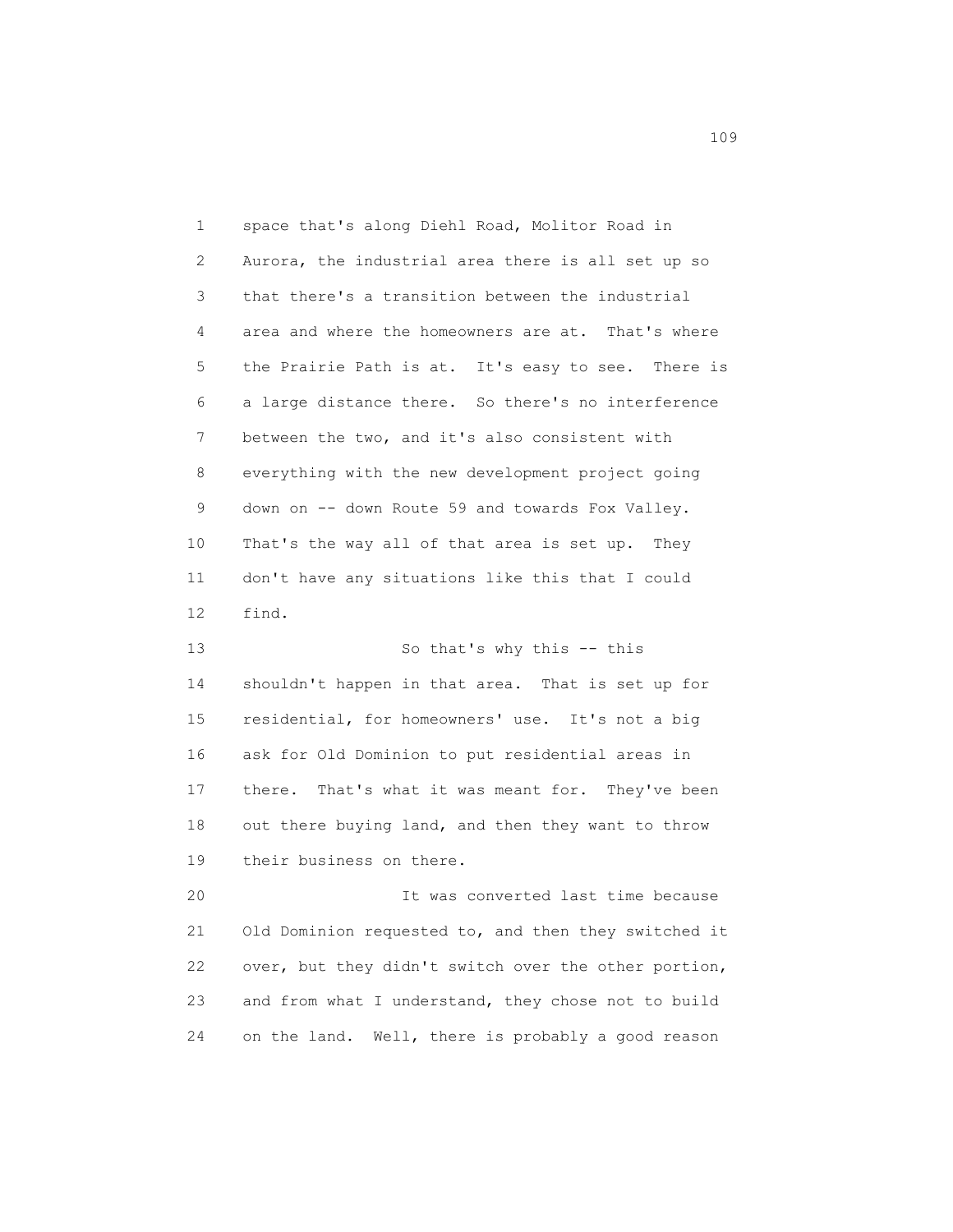1 why they didn't.

 2 They have properties throughout the 3 country and if they decided not to build there, they 4 probably have good reason. They built out farther 5 west. If the look at the warehouses in the area, 6 they are all trending to move out towards DeKalb. 7 11 If you look at Ferrara Candy in 8 Bolingbrook. They just -- they're building a large 9 warehouse out in DeKalb along with a lot of other 10 companies because the land is cheap and the rent is 11 cheap. So the trend is to move that all out farther 12 west. 13 You have people who want to live in 14 this area who want to have a home in this area. If 15 you also allow this to happen, what's going to 16 happen is you're going to get another group just 17 like this one who is going to go into one of the 18 nicer areas in Aurora, buy 20 homes and say, okay, 19 we want to build our industrial area here or put a 20 warehouse in. 21 I don't think that would go over 22 too well in Stonebridge or any of the other 23 communities here in Aurora, because once you open 24 Pandora's Box and let this happen, they are going to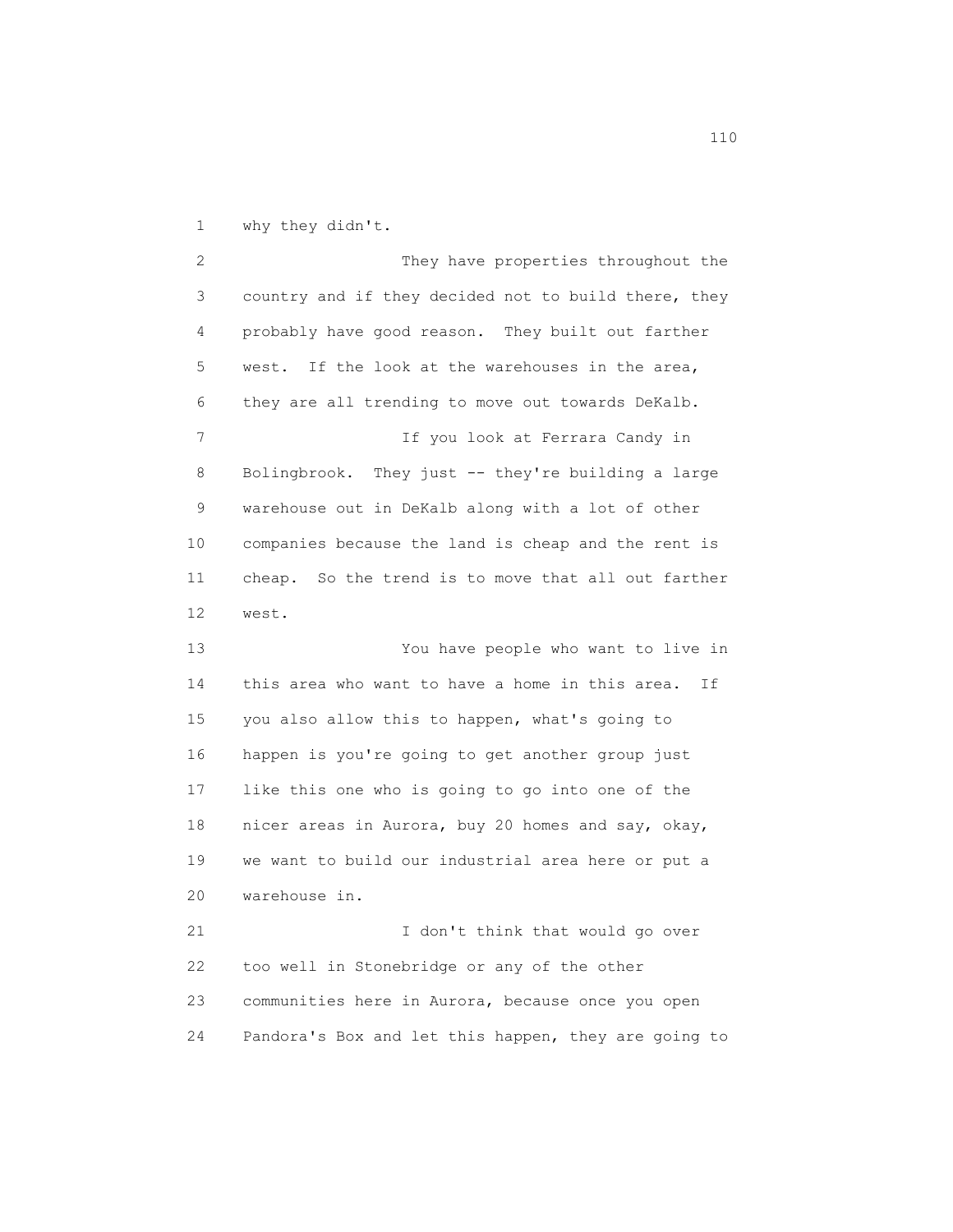1 be pushing everywhere, as, oh, well, these homes are 2 30 years old, okay, we can just take them over and 3 put whatever we want in there. 4 I mean, I think that, you know, 5 that's something that you have to consider. Even 6 though you might not think of this as that important 7 a piece of strip, it does open the door for other 8 people to take advantage of it. 9 Another thing that I have, 10 especially with their design, because they said they 11 are an ORI District -- and if you look at Section 12 108-10, Section A, Setback Locations, setback 13 locations for ORI within -- that abuts up next to a 14 residential area, it says clearly that such a yard 15 located across the street from a residential area 16 shall equal one foot in depth for each foot of 17 building height, but in no event shall a yard be 18 less than 100 feet in depth. 19 So they have to be at least 20 100 feet off of the property, and within that 21 100 feet they can't have a parking lot. 22 And, also, anywhere where there's 23 an interior rear property line that abuts up to a 24 residential district, there shall be provided a

111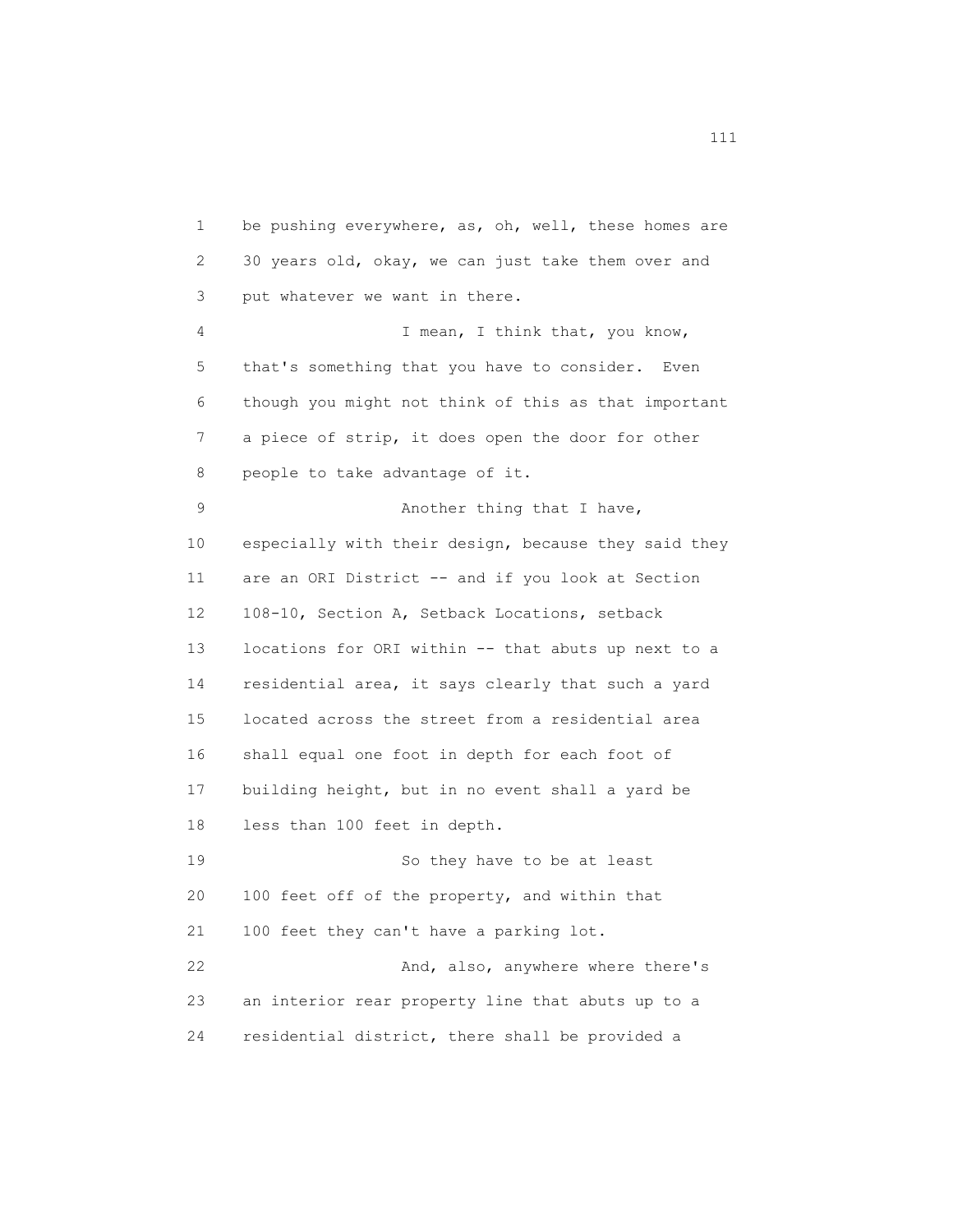1 required yard of one foot in depth for each foot of 2 building height, but in no event shall each yard be 3 less than 100 feet in depth. 4 So basically their whole building 5 needs to shrink 500 feet each direction. So, you 6 know, that's definitely not addressed. 7 Also, I have other concerns with 8 the water runoff from this report. You're talking 9 six acres of blacktop and concrete. That water is 10 going to go somewhere. 11 They mentioned in their drawing 12 that they said that the -- that the Army Corps of 13 Engineers was going to run a drain down the street 14 that was going to be dragged, he said, to Ferry. 15 That's not going to happen. Ferry is higher than 16 Meridian. That's not possible to do. 17 You'd have to put a pump on there 18 and run it  $24/7$ , and if there's an over  $-$  if 19 there's a super heavy rain, we're going to flood out 20 because their pump is going to get overworked. The 21 street is going to block the flapper valve or 22 whatever they are going to use to keep the water 23 from going back into the neighborhood. That's not 24 going to happen.

112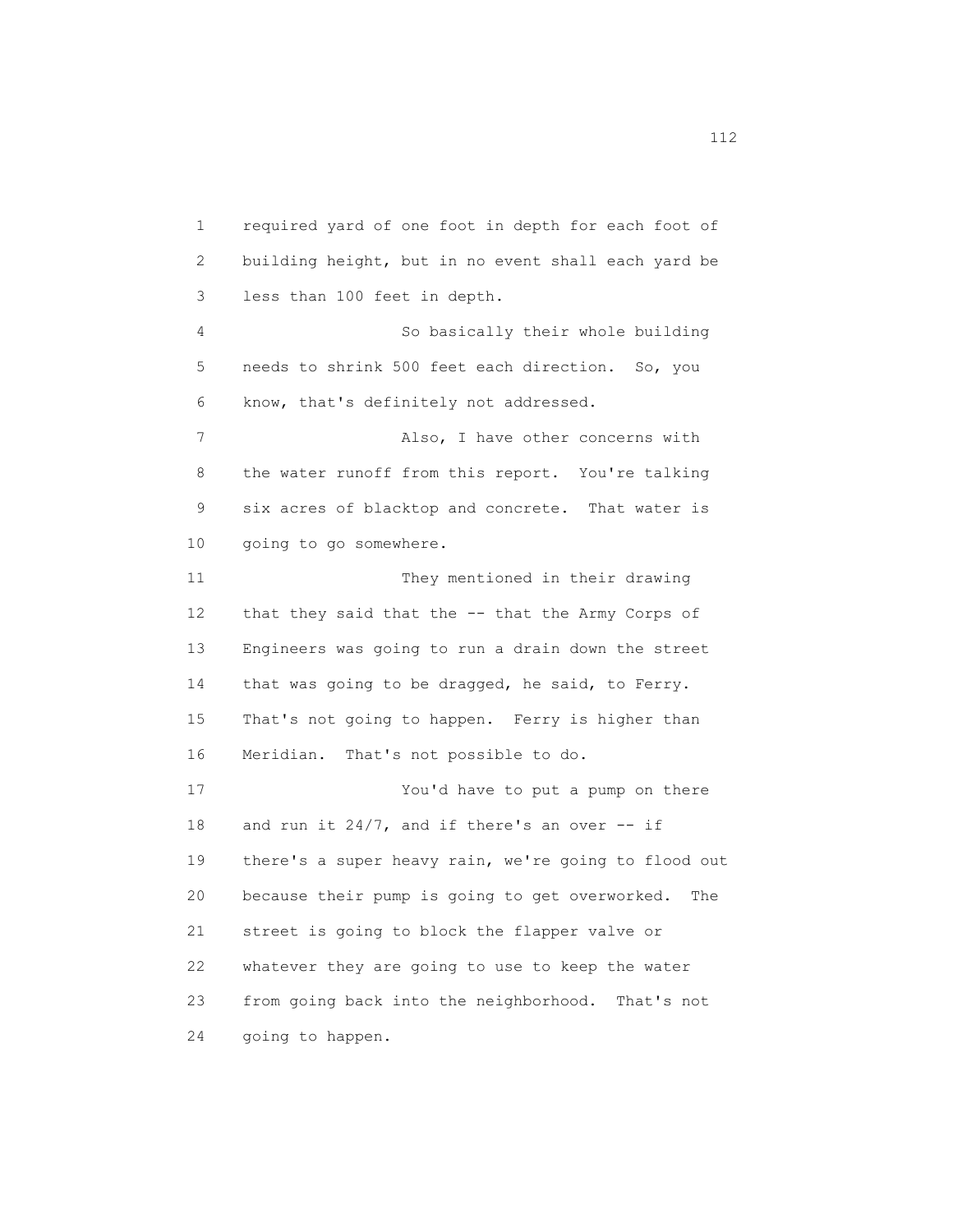1 Also, this is a quote from Eric 2 Schoeny, the city drainage and underground 3 coordinator of Aurora, when Aurora was doing their 4 green infrastructure to manage stormwater, to 5 improve local waterways. Basically said one thing 6 we found is that stormwater is just as dirty as 7 combined sewage because of some of the pollutants. 8 You get a lot of pollutants from 9 parking lots because vehicles have an opportunity 10 for dirt and oils to get washed onto the pavement. 11 That's why there needs to be stricter restrictions 12 on the watersheds from the property. 13 We do not need this going into our 14 lands since we are on well and septic, and it should 15 be about -- should not be allowed to pollute the 16 natural wetlands and poison the wildlife. 17 17 In this section, of course it's in 18 orange, but there is a wetlands there. We do have 19 Sandhill cranes that visit there, and we get other 20 animal -- other birds and such that come across from 21 the one that's located across the street. So 22 there's a lot of wildlife in the area. 23 The whole idea of the Planned 24 Development District, and even the Butterfield plan,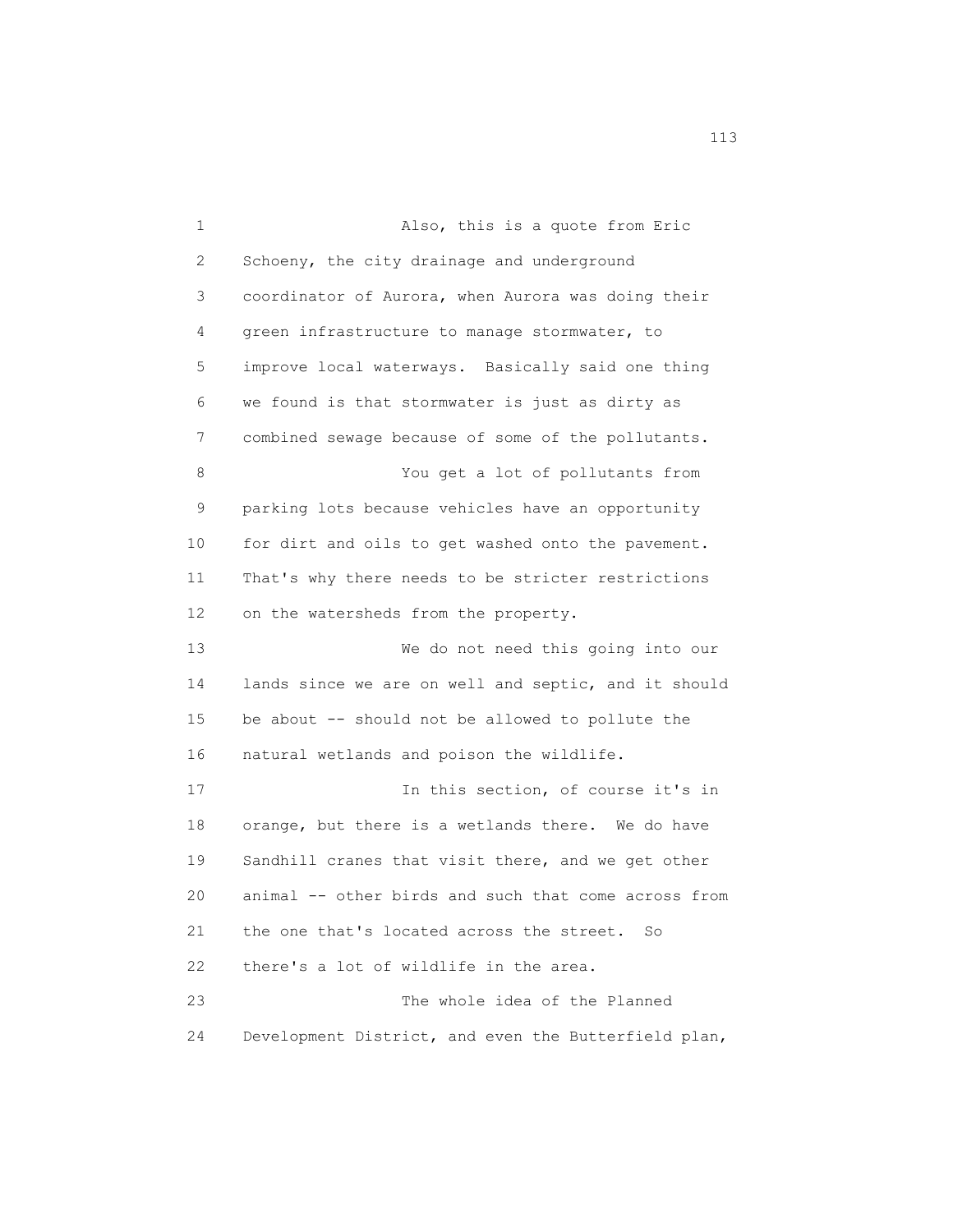1 is supposed to be green spaces between the areas. 2 There's supposed to be natural green spaces. 3 What better natural green space 4 would there be then that wetlands to separate us, 5 the residential area, from the industrial area? I 6 mean, it's a perfect opportunity to just let what's 7 there be there and be a natural boundary that 8 wouldn't interfere with anybody. 9 Also, if you'll look at what their 10 plan is, with those -- with those number of truck 11 bays, if they run at full capacity, the turnaround 12 for a full truck is about two hours to unload and 13 reload a truck. 14 In that area if they only operate 15 between the hours of 7:00 and 10:00 o'clock PM, 16 you're talking about 256 trucks that go out of just 17 this facility, and according to DuPage County, they 18 are requesting that that be opened at Sunrise. So 19 we'd have 256 trucks just from this facility going 20 through our neighborhood. That's crazy. 21 Can you imagine that going through 22 any of your neighborhoods? How would you like 23 your -- how could you walk your dog or, you know, 24 your kids or anything else down the street? That's

114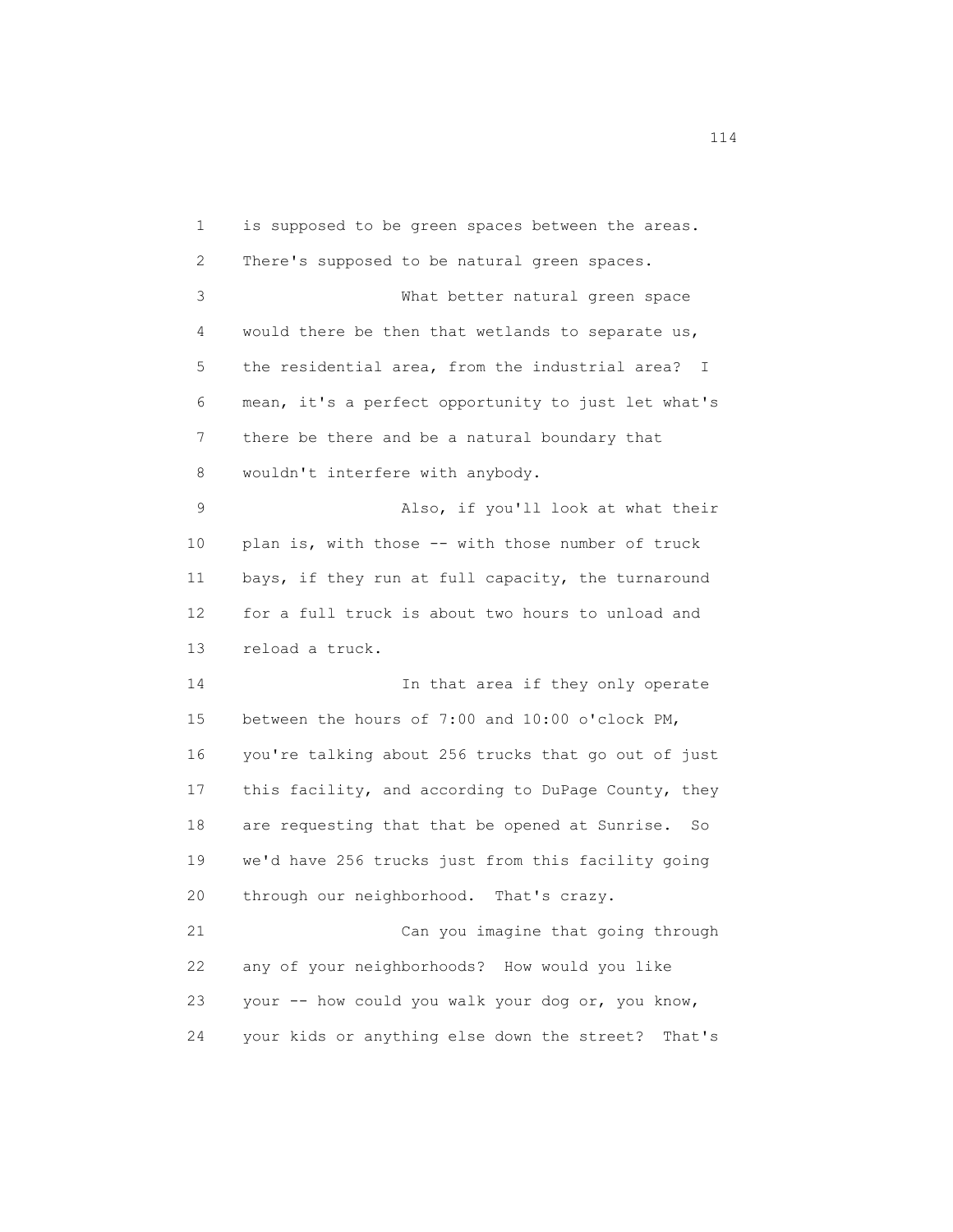1 a lot of people, a lot of trucks.

2 And then on top of it you'd get all 3 the UPS trucks from the other facility coming down, 4 so that could be double. That could be over 500 5 trucks going down that street.

 6 That's a lot of trucks. That's not 7 including the 200-plus parking spaces they are going 8 to have, 200 parking spaces. Can you imagine having 9 200 cars plus going through your neighborhood, to 10 have two, three shifts? That could be 600 cars in 11 your neighborhood.

12 I mean, you're talking about a 13 quiet neighborhood now all of a sudden having, what, 14 maybe 1,100 vehicles going through it a day? That's 15 unbelievable. I couldn't imagine that. How would 16 anybody get anywhere?

17 And then not only that, but you 18 also have what we used to see in our own 19 neighborhood. People go out and they take their 20 breaks. They'd be sitting there taking their smoke 21 breaks in front of our houses, throwing their 22 cigarettes and their garbage out the window. It 23 happens all over the place. I'm sure you've seen it 24 in your neighborhoods.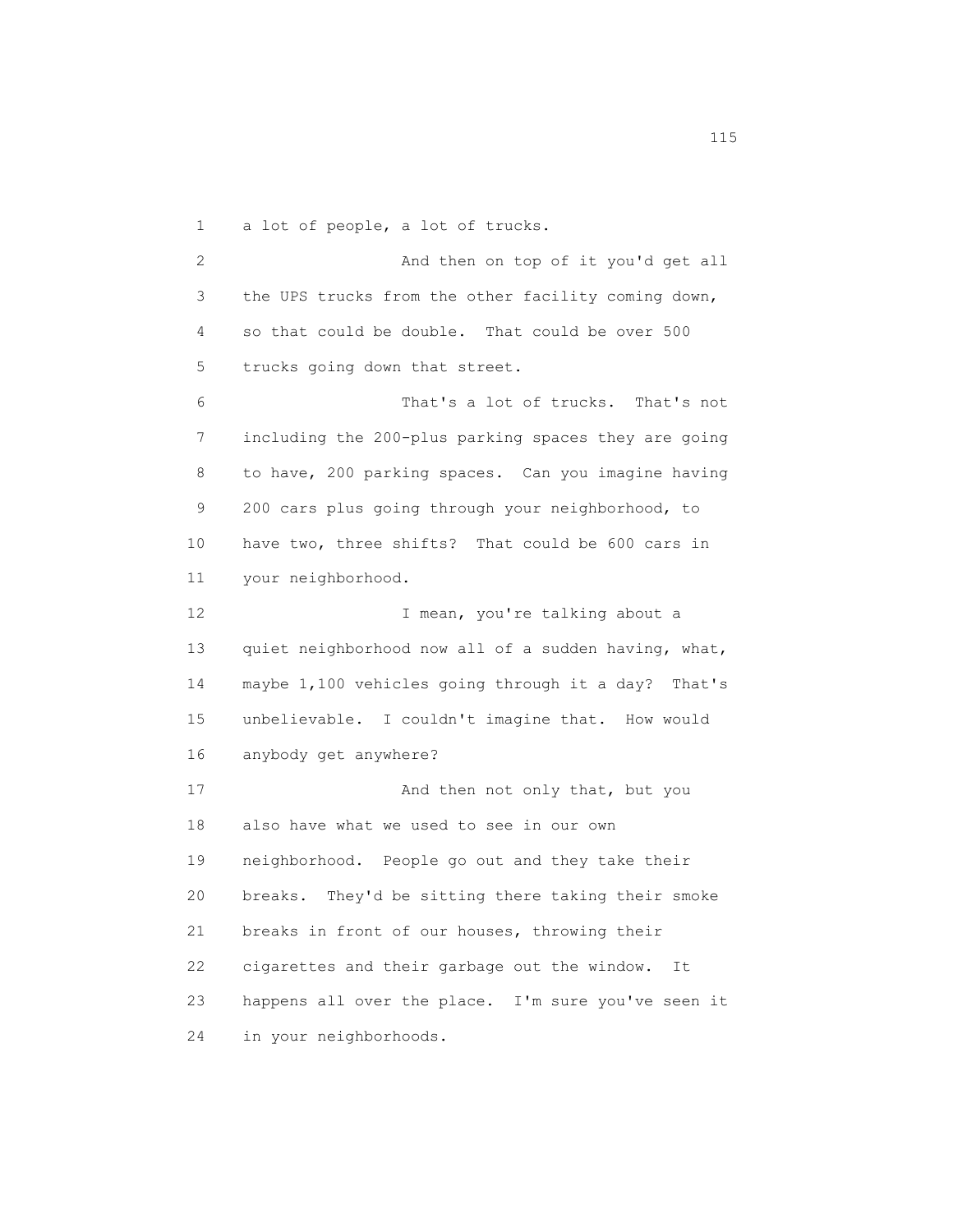1 The -- let's see. You know, R-2 2 is -- that's, you know, a district designed for R-2. 3 According to 49 107.6 is a one family dwelling 4 district. The one family dwelling district is 5 designed by R-2 on the zoning map. Intent and 6 purpose, the R-2 Zoning Family Dwelling District is 7 intended to provide City with a wide range of 8 quality housing opportunities by providing single 9 family areas of a medium density character with lots 10 of -- containing a minimum 8,000 square feet and 11 requiring larger rooms, dwelling sites required 12 in -- (Indecipherable) -- dwelling district. 13 All of our houses are well and 14 septic, so any pollution come in our area are going 15 to go into our drinking water. If the area gets 16 overflowed with water because they're not 17 improperly -- they're not -- they can't properly 18 drain the area, it's going into our yards. That 19 means our septic fields won't work because our 20 septic fields are depending upon the water being 21 able to percolate through the ground and it's 22 oversaturated. 23 That's not going to happen.

24 Instead of it going down, it's going to come up and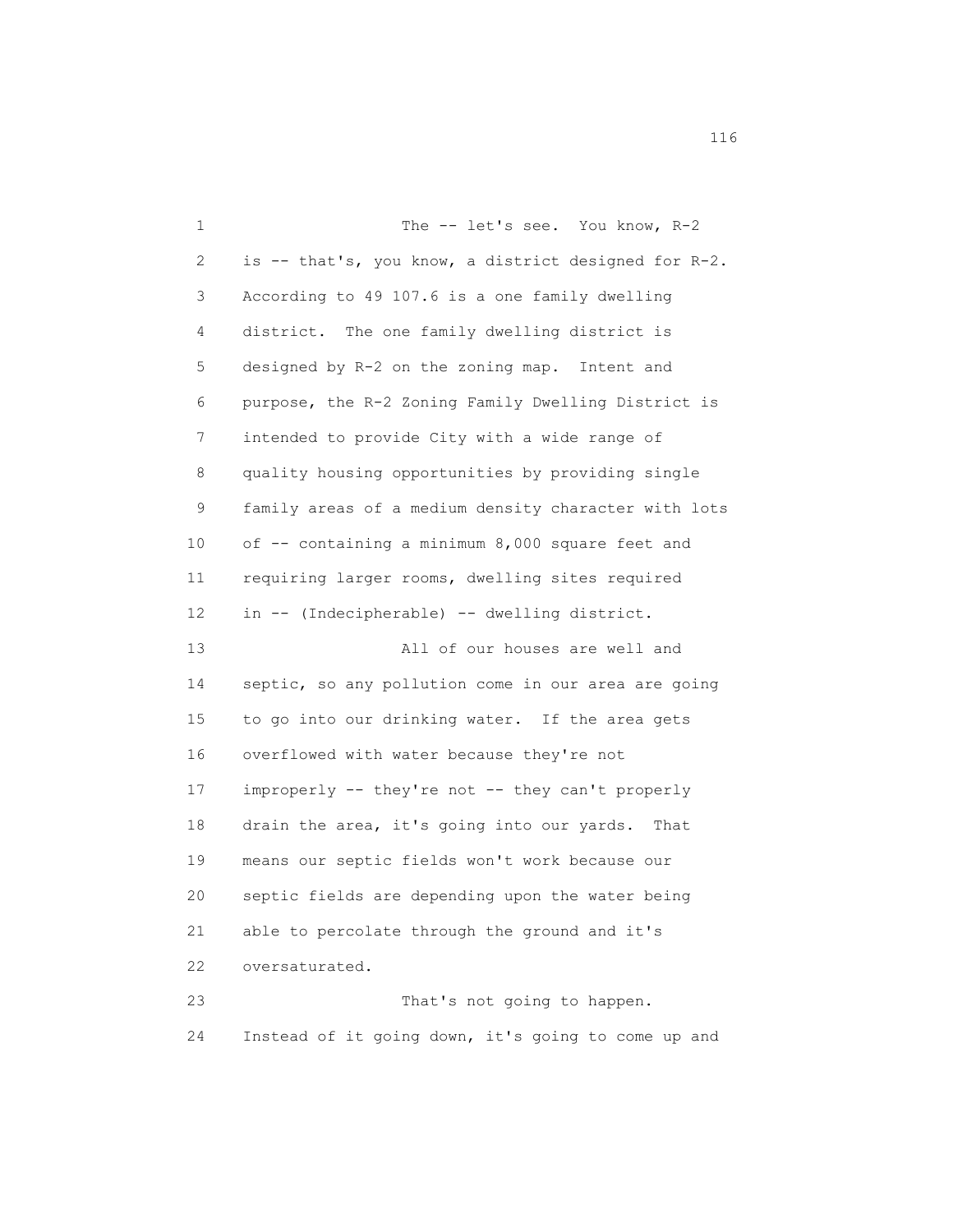1 it's going to be a total mess. So it's -- that will 2 cause unsafe sanitary conditions. 3 I also heard from somebody that 4 they're talking about even maybe raising the height 5 of their property closer to what Ferry Road is. 6 That's five or 10 feet. I mean, can you imagine 7 them putting this area here five or 10 feet higher 8 than our area? Where is the water going to go; in 9 our neighborhood. 10 And, also, what Jim didn't mention 11 was that they -- that Old Dominion did dig a ditch 12 that drains down into -- (Indecipherable) -- 13 property on the one side. So they are draining the 14 water on to somebody else's property. So they have 15 to deal with that. 16 I mean, there's a lot of problems, 17 and for them to sit there and push their water 18 issues to somebody else isn't fair. They need to 19 take care of their own water issues, besides the 20 fact that any pollution they have from their -- that 21 are coming off of their lots are going to go into 22 the natural wetlands. 23 So we preserve our wildlife. The 24 wildlife has less and less space every year. We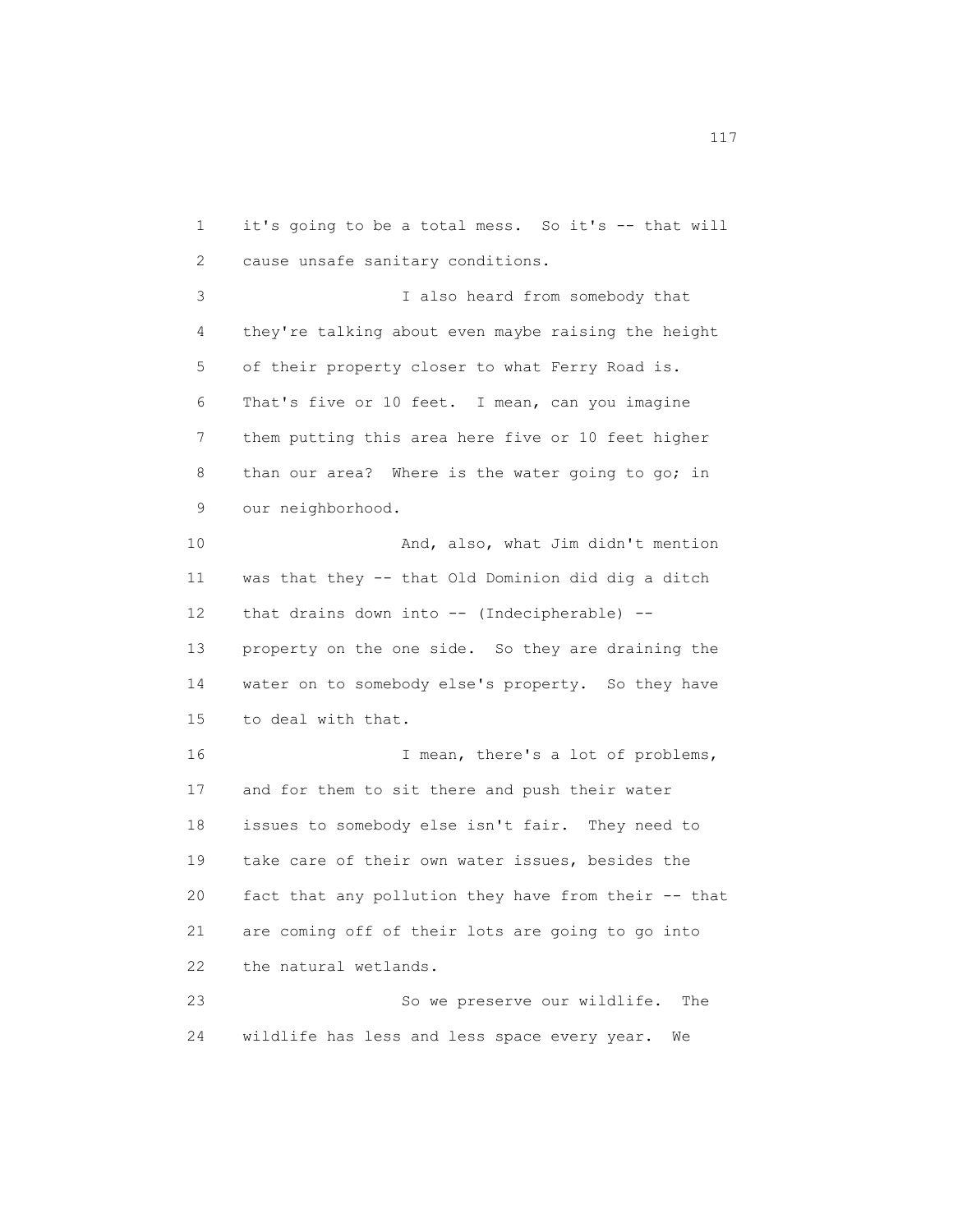1 purchased our lot. It's a very beautiful lot. You 2 know, it's nice, peaceful, quiet. We hope to keep 3 the neighborhood that way, but, you know, putting 4 this there isn't realistic. Nobody would want that 5 in their neighborhood. It takes up too much space. 6 Our streets are not designed for high levels of 7 traffic. They're going to tear them up. 8 Are they going to put in all new 9 streets and have heavy duty concrete and everything 10 else? Are they going to have all the pumps required 11 to pump the water out of their area? 12 I mean, you're talking about a lot 13 of dedication of facilities just to take care of 14 this one spot. Why should Aurora have continuing, 15 ongoing expenses for developing of this area when 16 they could easily just say, okay, we'll make it 17 residential. You don't even have -- you wouldn't 18 even have to run the sewage or anything else in 19 there; just put everybody on well and septic. 20 There are other houses across the 21 country and across the world that are on well and 22 septic. They can do it on one-and-a-half to 23 two-acre lots, and all of that area would sell 24 quickly. If they put it up for sale, that whole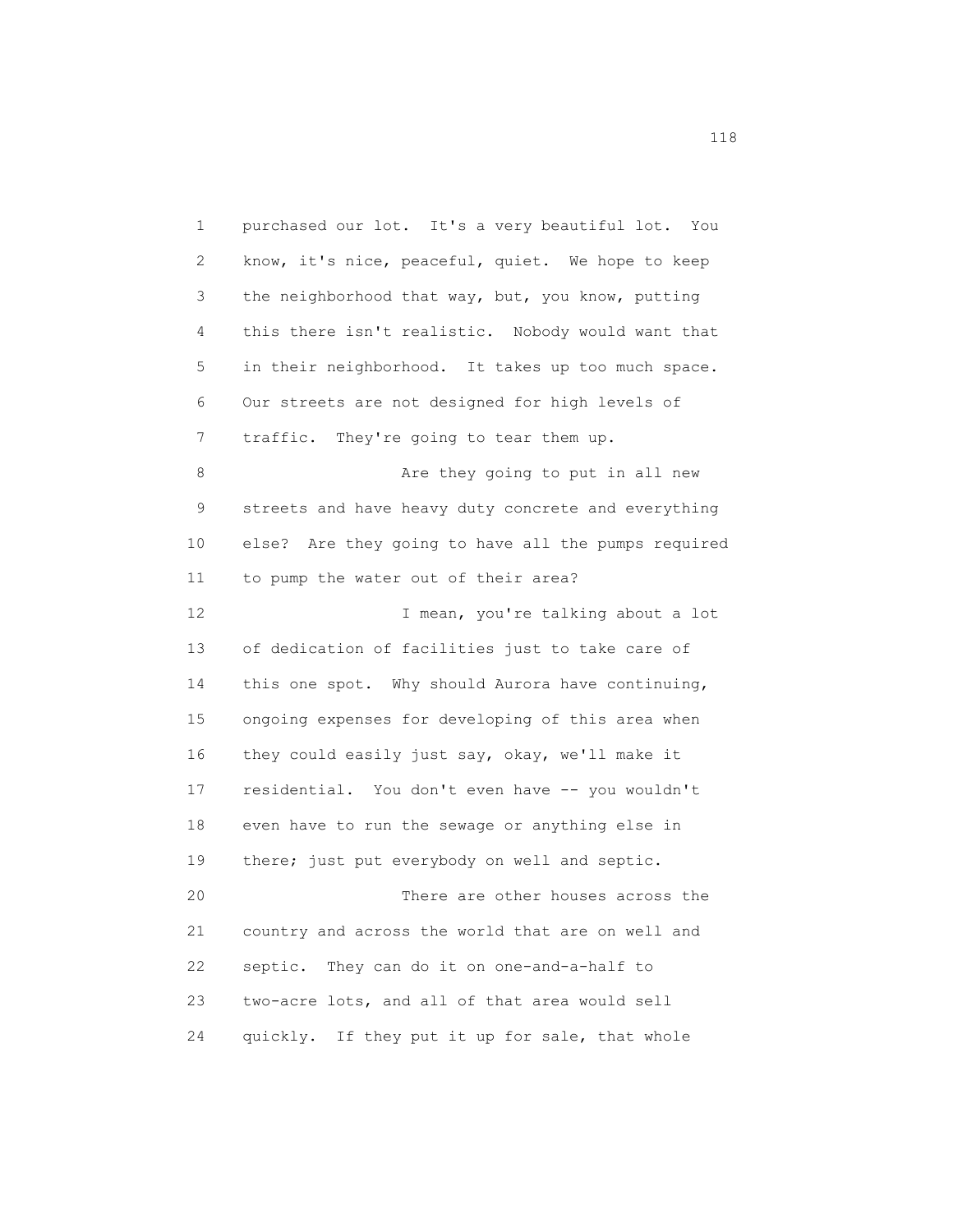1 area would probably be sold by, I don't know, June 2 because it would sell very quickly. 3 If they put an ad up there for that 4 people would want it. Because why? It's in -- it's 5 in a good school district and it's close to the 6 highway. It's also in walking distance to the 7 new -- to the new \$200-million project that's going 8 on. 9 So it would benefit everybody. 10 Plus, it's easy access to the Prairie Path, and the 11 Prairie Path leads to where; downtown Aurora. 12 I go through there every weekend. 13 I ride through Aurora all the time. You've got 14 beautiful communities and, you know, the most 15 friendly bike community around. I ride all over the 16 place. It's one of the few spots you come to an 17 intersection, people wait for you. Most other 18 places, they want to run over you. 19 So a very respectful community. I 20 love riding through there. I have a friend who 21 lives close by. He owns a business in Aurora, and 22 he -- and he has nothing but praise for Aurora. 23 So I hope all of you take 24 everything we said seriously and reconsider and not

n 119 and 119 and 119 and 119 and 119 and 119 and 119 and 119 and 119 and 119 and 119 and 119 and 119 and 119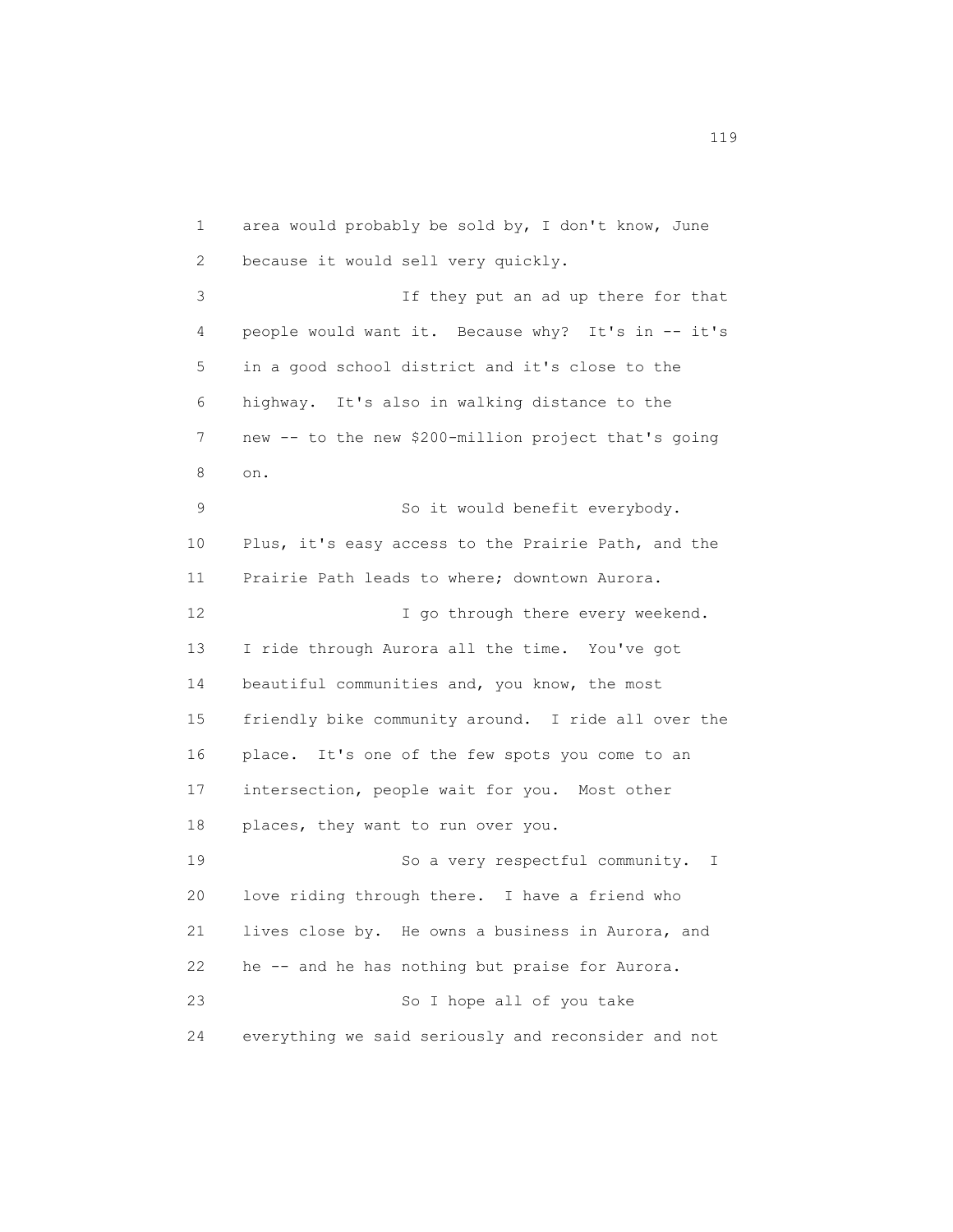1 allow them to build because our lives will 2 drastically change. 3 It's not just a moderate change; 4 it's a drastic change because they're putting 5 something in a neighborhood nobody wants. And the 6 picture that they show, that doesn't even follow the 7 zoning rules. I don't know how the City even cared 8 to okay it. I mean, it's an ORI. It's supposed to 9 have green spaces 27 feet. 10 10 It's not a green space. Putting a 11 bunch of trees in there, it's not a green space, and 12 the way the rules are set up, they are not even -- 13 in that green space they can't even have parking. 14 So, you know, you need to follow 15 your own rules and make this -- and show and have 16 them make a realistic drawing instead of, okay, this 17 is what it's going to be. Because to me, when they 18 show something, oh, this is what it could be, 19 they're showing you a what if. They're showing you 20 a fantasy land because they don't have a buyer for 21 it. 22 If I'm building on my property and 23 I want to build something, I gotta say something 24 concrete. I can't say, well, this is what I kinda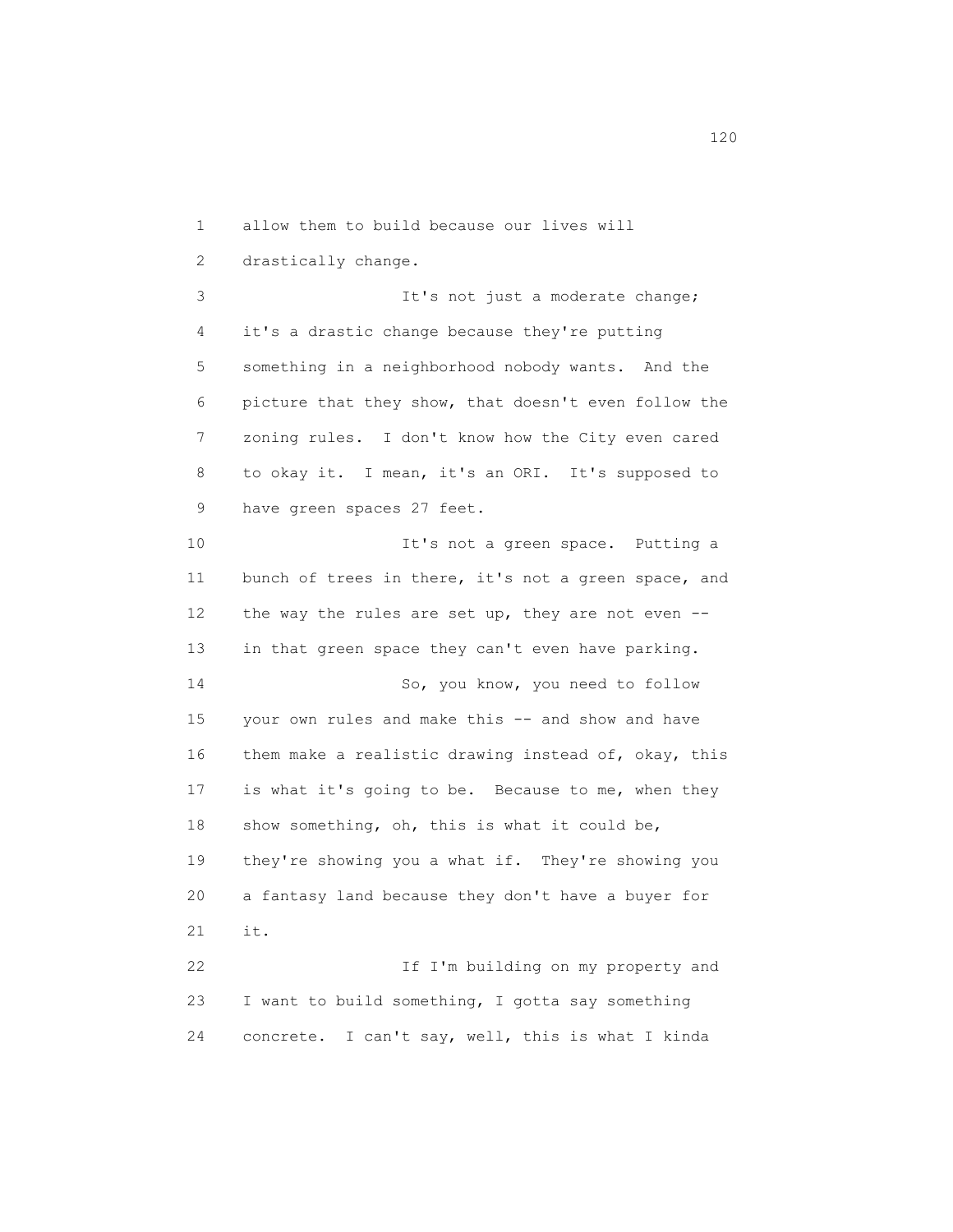1 want to build, and then I build something completely 2 different after you okay it. That doesn't make any 3 sense.

 4 I mean, you should see all the 5 hoops I had to go through to build on my own 6 property. I mean, you know, they want, okay, who is 7 building it, all the different people who are 8 constructing it.

 9 It's a complete laundry list of 10 what's going to be on there, not, well, this is what 11 we might have, but we could change it, but we want 12 to hold you to your end, whatever you agree on, and 13 not be able to have anybody come up and complain or 14 make any changes for it, and for someone at the 15 board -- you know, I'll be honest, the City portion 16 of it, you know, for them to say, Oh, this is a 17 great idea, the City is selling it. 18 Why should the City be selling a 19 private -- something that's private? I mean, 20 really? I mean, that's private -- you know, it's a 21 private business. 22 These guys are here. All they are 23 doing is basically they are industrial flippers.

24 They're going to put the land there, build it up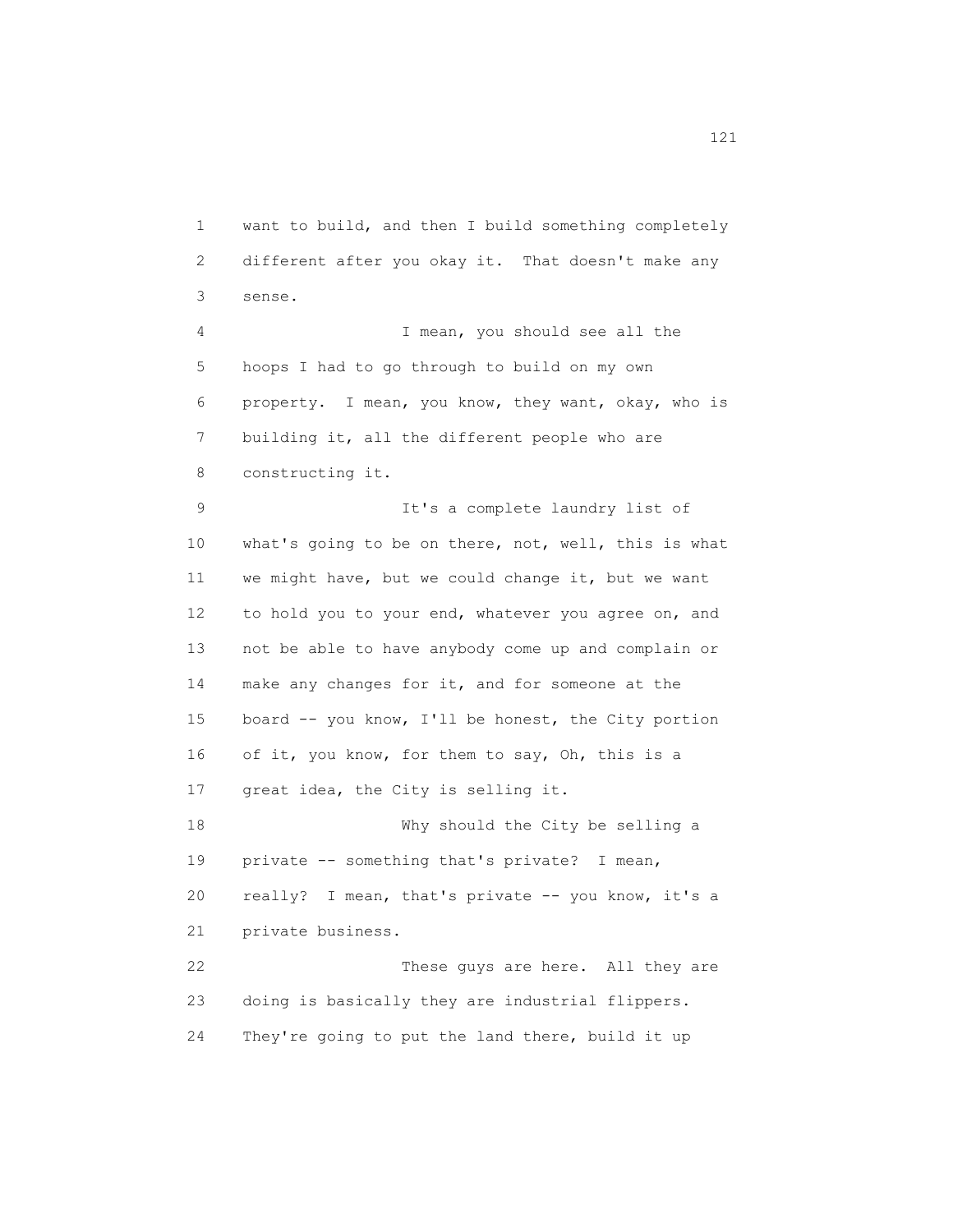1 quick, and, oh, look, we got a buyer and we're 2 selling it. They make their profits; they're gone. 3 And then the other company who is 4 sitting there is going to be, like, well, we didn't 5 agree to all of this; but they did, so now it's in 6 the rules and they have to agree to it. 7 I mean, I don't get how that -- how 8 that would work and how anybody would put up with 9 that. I mean, I can't imagine me buying a house 10 that somebody else before I bought it made all kinds 11 of agreements with the City that now I have to 12 somehow agree with. 13 That would be just not even like a 14 homeowners association. That's even worse because 15 at least with a homeowners association you kind of 16 have an idea of what's going on and you have 17 something to argue. 18 With them, okay, you're stuck with 19 it. Just like if they build something there and it 20 doesn't sell, they're stuck with it. 21 I have a client that's a UPS 22 driver. He said they can't find enough drivers. 23 They can't find people to work in the warehouses 24 right now. You know, there's a lot of problems with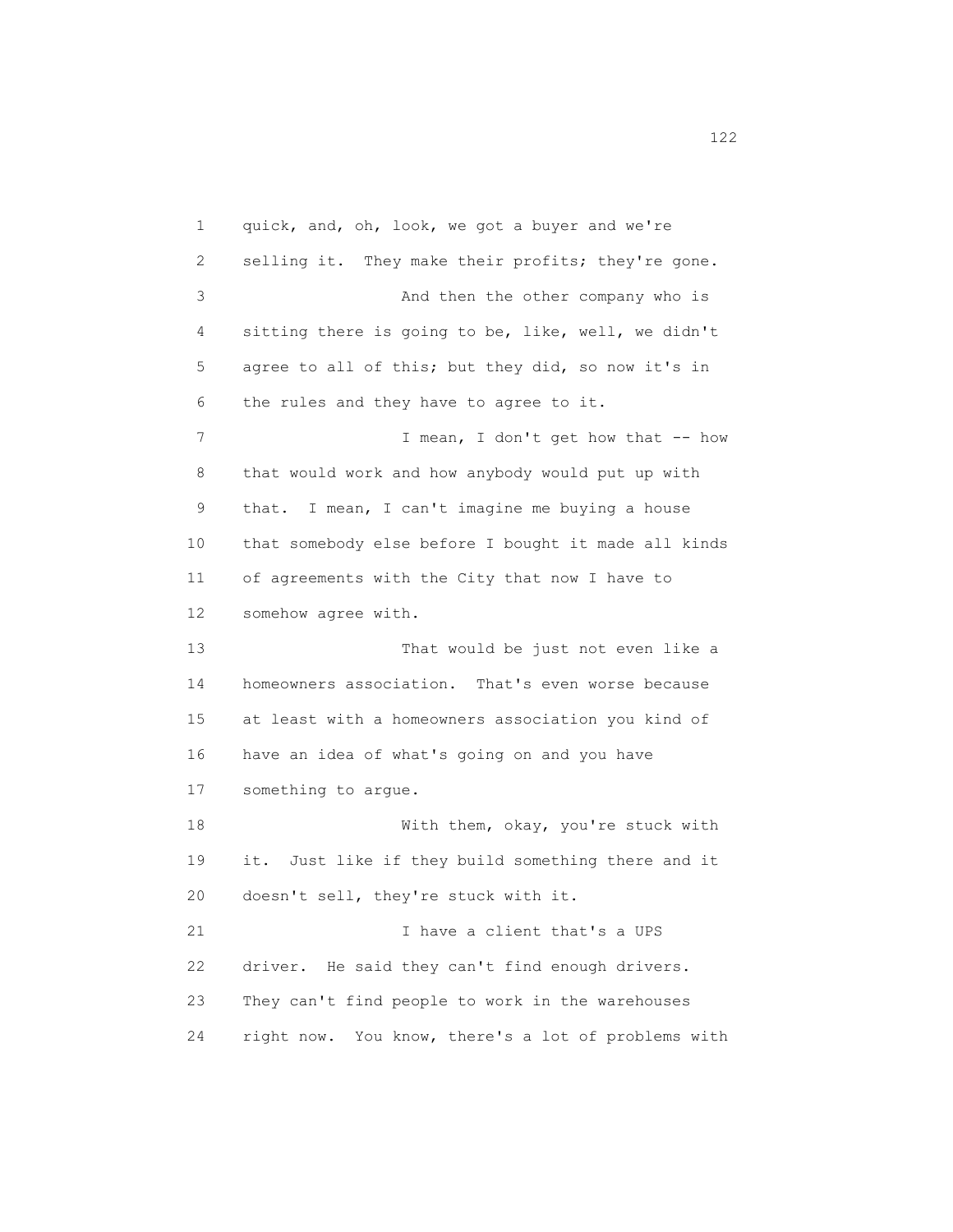1 filling vacancies in these kind of -- you know, with 2 these kind of buildings, and you want to build more 3 when there is 38, 40 percent empty in the area? 4 That's not the trend. 5 The trend in the area is homes 6 because our -- our -- our area would build up. They 7 just built a whole bunch in Warrenville there. 8 There is a lot of people who want to live in this 9 area. Please give them the opportunity to do so. 10 And, thank you. I appreciate your 11 time, and hopefully we'll get a favorable decision. 12 Thank you. 13 CHAIRMAN PILMER: Thank you. Anyone else? 14 (No response.) 15 CHAIRMAN PILMER: All right, thank you very 16 much. We've heard a lot of testimony. I've taken 17 notes, and we'll work through these. 18 I might ask the Petitioner to come 19 back and we'll work through these one at a time 20 here. 21 Could you maybe -- whether you want 22 to do this or call on somebody on your team to -- 23 why don't we start with wetlands and drainage and 24 the retention area.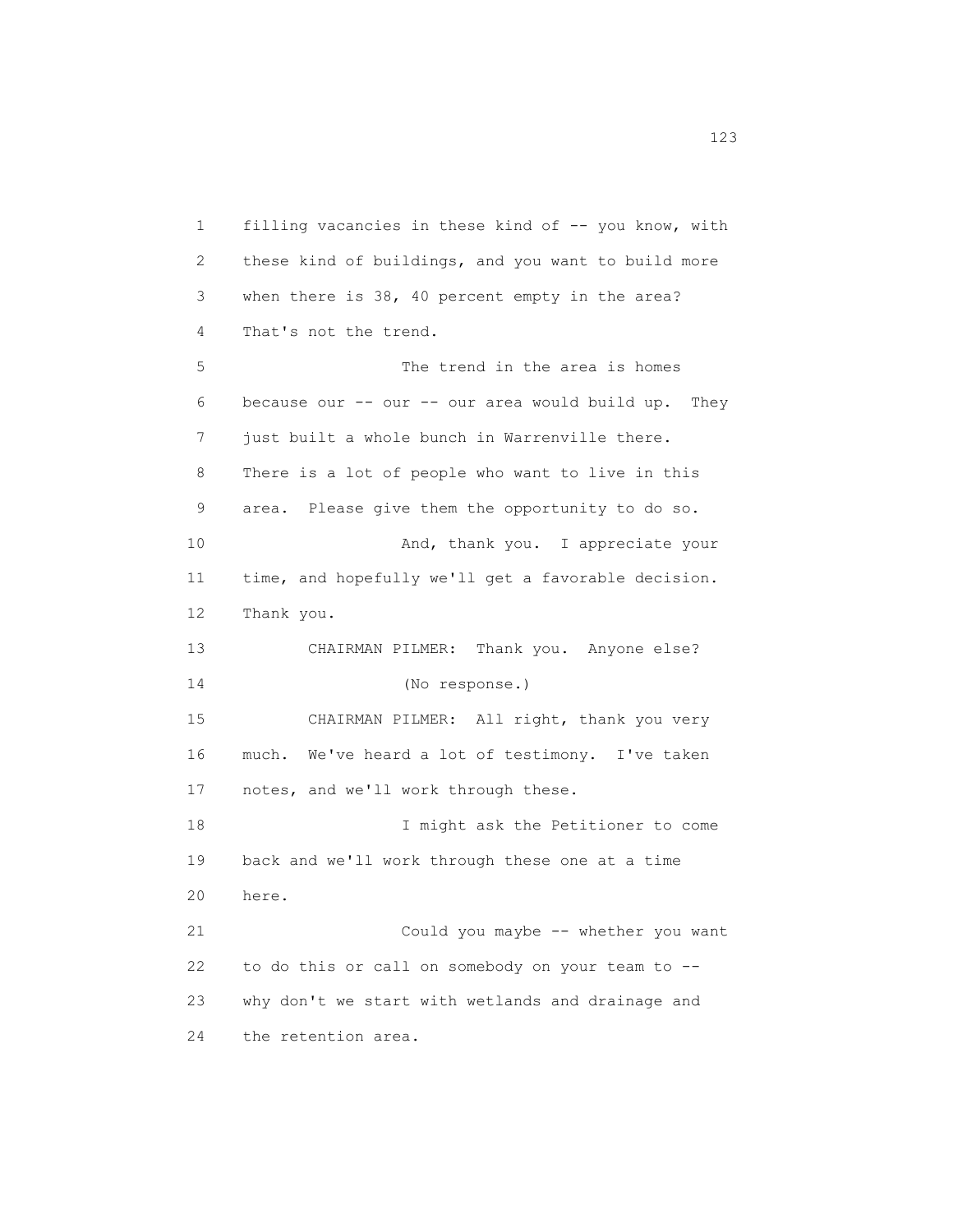1 MR. PHILIPCHUCK: Okay, yeah, so let's talk 2 about stormwater management, and Will will address 3 that, civil engineer. 4 MR. FREVE: Good evening, Plan Commission. 5 My name is Will Freve. I'm with Logistics Property 6 Company. 7 Also accompanying me is Mark 8 Richards with Webster, McGrath & Ahlberg. Webster, 9 McGrath & Ahlberg was the site civil engineer. 10 Very quickly, just about the 11 wetlands, I'll speak quickly to that, and then I'll 12 turn it over to Mark to talk about some of the 13 stormwater management. 14 I saw an exhibit passed around that 15 had kind of a big, red blob indicating wetlands. 16 That is actually from the County's GIS website, and 17 those areas of wetlands that are shown on GIS 18 website are approximations of where potential 19 wetlands could be, much like a flood insurance rate 20 map or a flood map. 21 A lot of times they'll show large 22 areas of floodplain, but then you actually have to 23 do some more field work, like a topographic survey 24 to actually determine where the delineation of that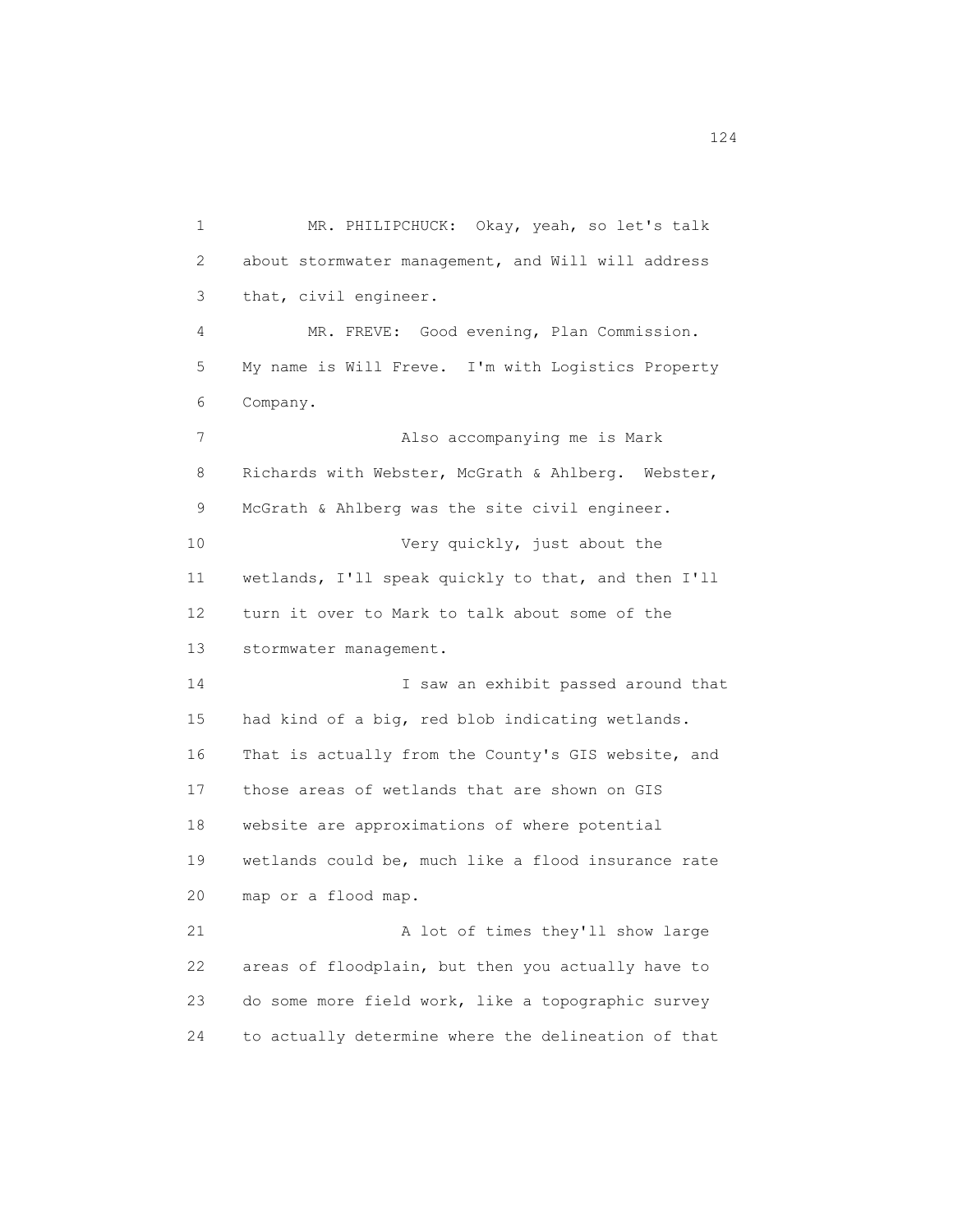1 flood line actually is. 2 Wetlands are very much the same 3 way. There are advanced identification wetlands in 4 DuPage County, and although they are shown on the 5 GIS website, it's kind of a larger blog. 6 We actually did go out there and 7 have a field wetland delineation done by a licensed 8 engineering firm, B3 Consultants. There is a farmed 9 wetland on there. The size of that was 10 approximately .37 acres, so it's less than half an 11 acre. 12 We did, in accordance with Kane 13 County stormwater regulations, submit for a 14 jurisdictional determination to the US Army Corps of 15 Engineers. That came back as non-jurisdictional. 16 So at this point we are impacting a 17 wetland with the detention pond, which is not 18 technically considered a wetland, impact under the 19 Kane County ordinance, and the bottom of the wetland 20 basin will also be planted with native hydrophytic 21 type vegetation to help mitigate and offset that 22 impact. 23 So essentially the bottom of the 24 detention pond will become kind of an unofficial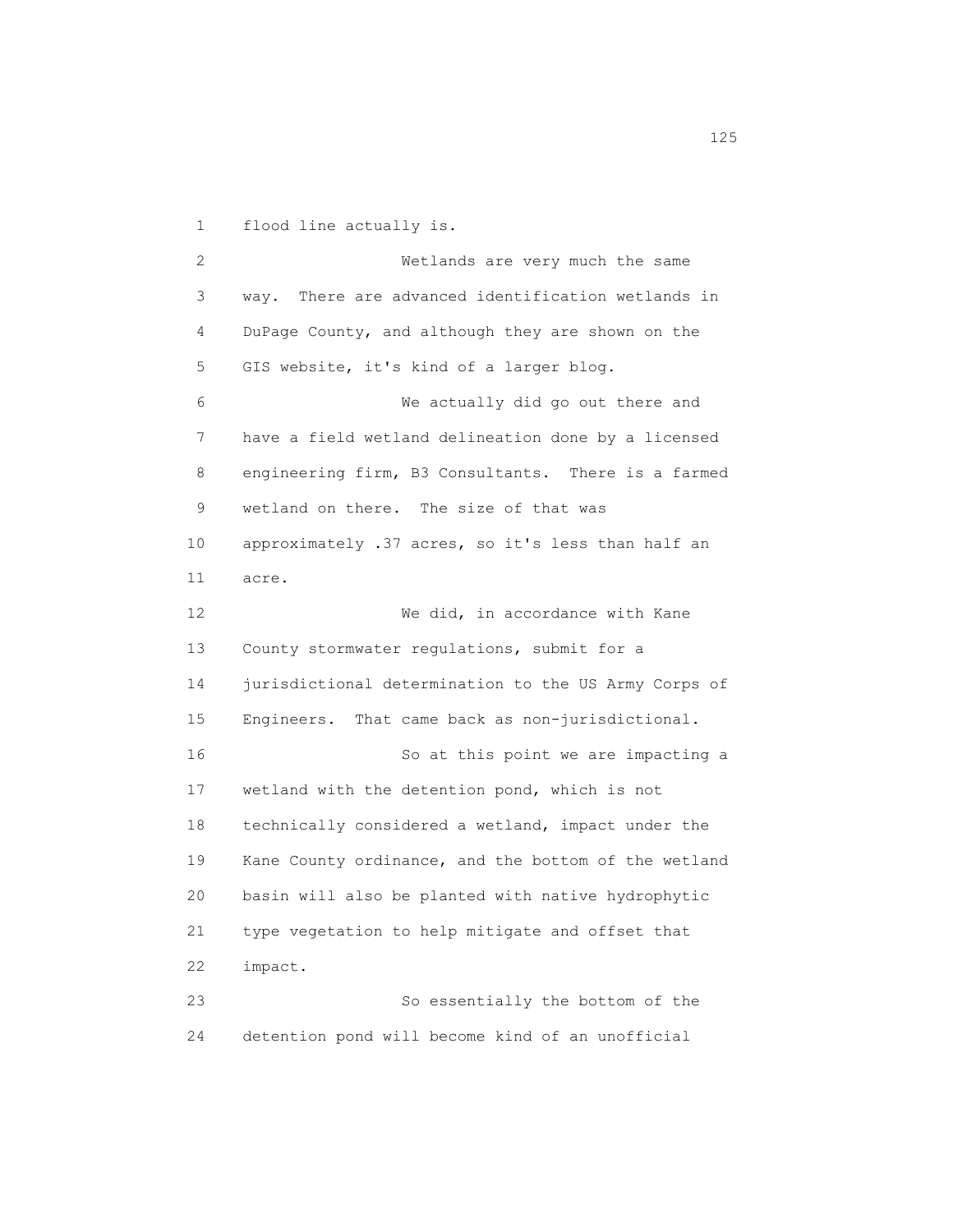1 wetland mitigation with that native hydrophytic 2 vegetation. 3 So with that I'll introduce Mark 4 Richards. He can correct anything if I misspoke 5 anything, and he can talk to some of the stormwater 6 detention and some of the concerns about flooding 7 that were brought up. 8 MR. RICHARDS: Thank you. As Will said, my 9 name is Mark Richards with Webster, McGrath & 10 Ahlberg, civil engineer for the project. 11 Stormwater for the project is 12 managed with two detention basins. There's a basin 13 proposed at the northeast corner of the site and 14 then also at the west side of the site. And 15 essentially what these basins do is to take all the 16 runoff from the site and store it and then release 17 it at a trickle. 18 So the basin at the west side of 19 the site provides 14.89 acre feet of storage, which 20 exceeds the required storage, which is already very 21 high, by 33 percent, and all the water leaving that 22 basin has to leave -- exit through a five-inch 23 diameter orifice. 24 So basically we're taking 68 CFS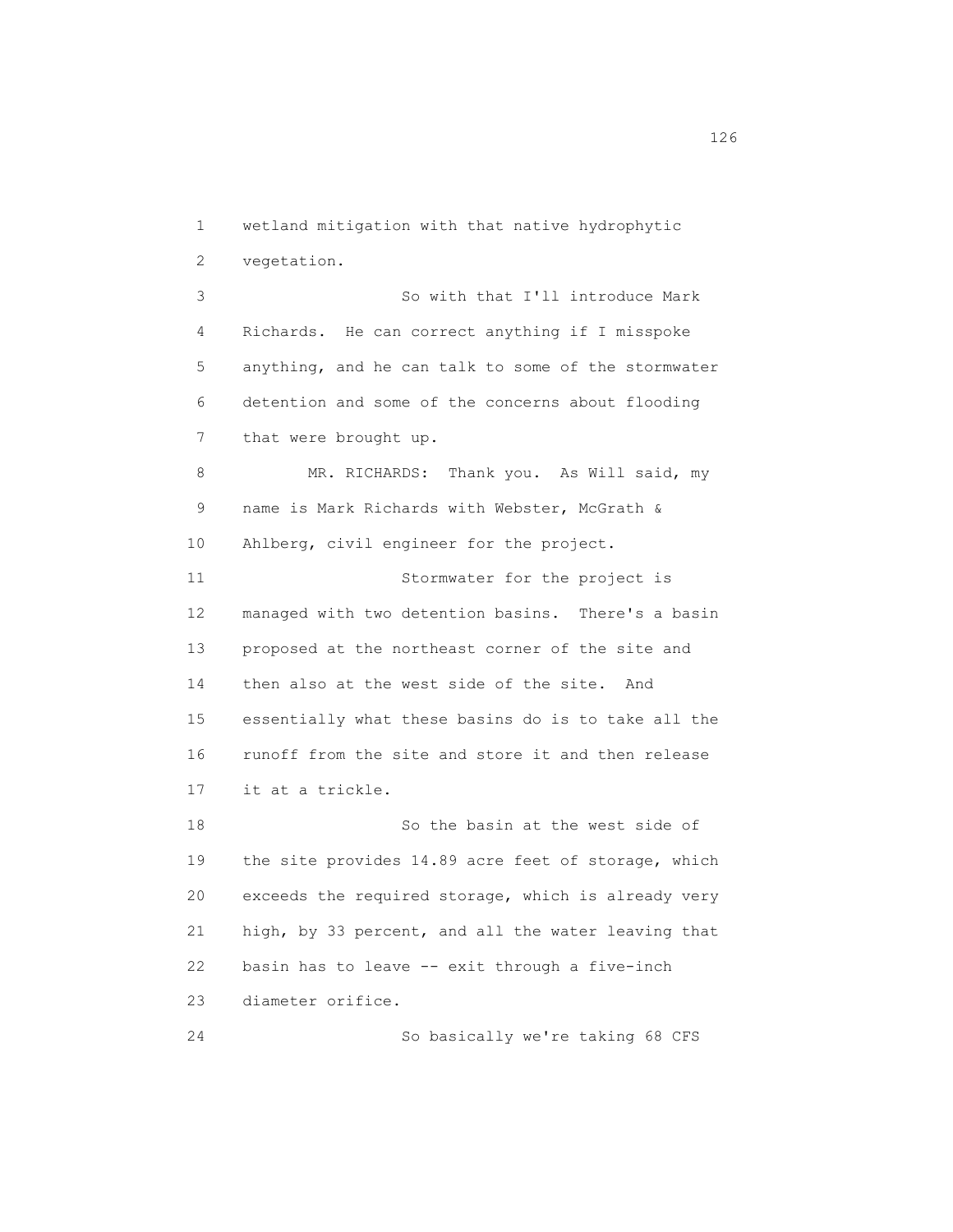1 currently that discharges from the site, 68 cubic 2 feet per second in the existing conditions, and 3 we're throttling that down, storing that water and 4 releasing it at a maximum rate of 1.6 CFS. So 5 that's actually a 98 percent reduction in the peak 6 runoff rate from the site. 7 UNKNOWN PARTICIPANT: Where does it go? 8 MR. RICHARDS: It goes to the south. So 9 there is an existing -- there's an existing storm 10 sewer pipe, and so while the existing site drains to 11 the site south, as well. So that's why -- oh, 12 sorry. So that's why it's such a significant 13 improvement, because the existing site drains to the 14 south, and by adding all of this storage on the 15 site, it reduces, you know, the discharge from the 16 site basically to a trickle. 17 UNKNOWN PARTICIPANT: Can you show us where 18 it is on this map? Can you show us where -- where 19 the pipe is, the drain pipe? 20 We're trying to figure out where 21 all the runoff is going to go. The storm sewer. 22 There's an existing storm sewer. 23 CHAIRMAN PILMER: Actually, I'm going to have 24 you put the testimony on the microphone, so if you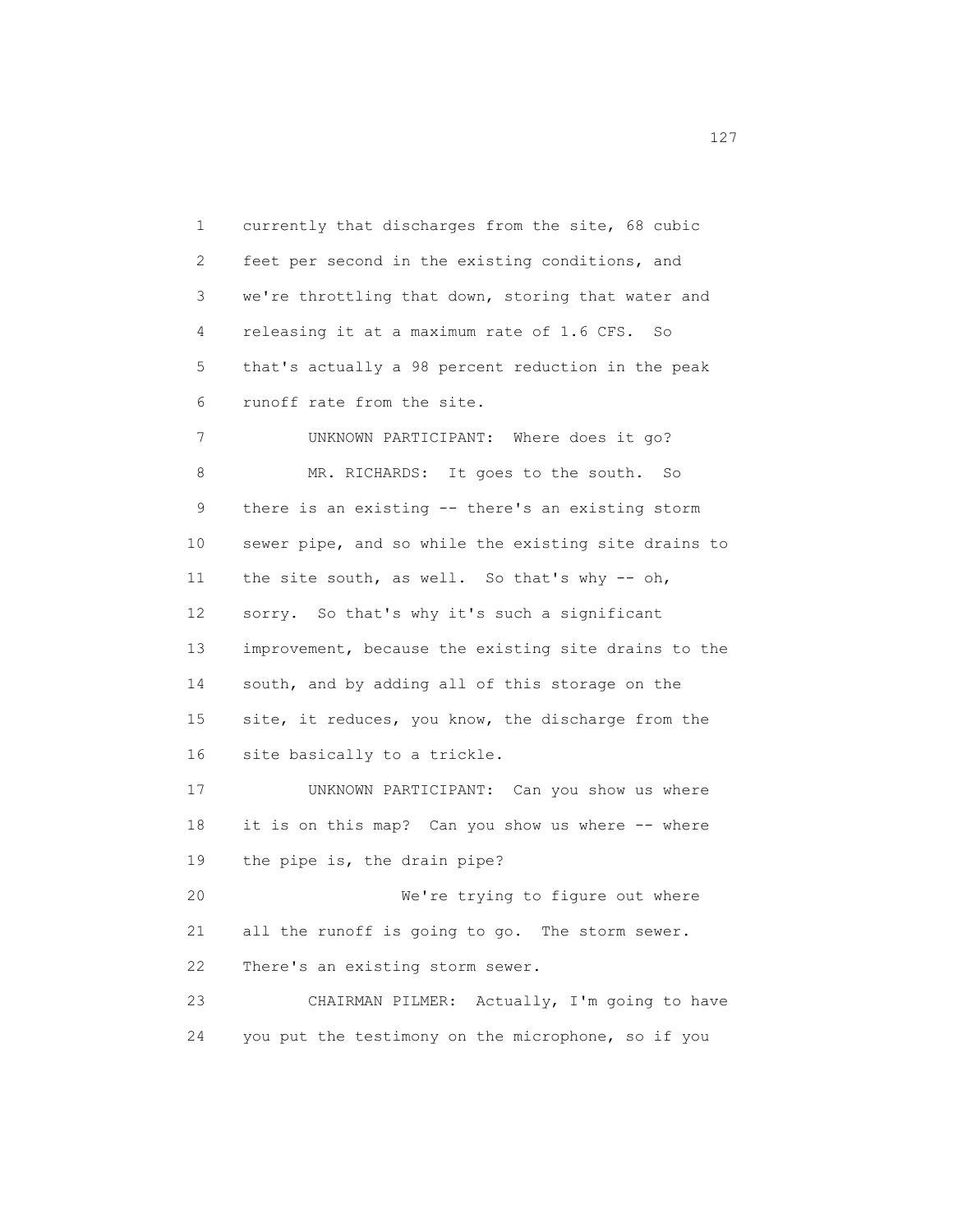1 want to bring the map or else point on your property 2 where. 3 MR. RICHARDS: So there's an existing storm 4 sewer that we're going to be tying in to. 5 UNKNOWN PARTICIPANT: Which direction? 6 MR. RICHARDS: South. 7 UNKNOWN PARTICIPANT: So there's houses here. 8 MR. SIEBEN: There is no drainage there. 9 It's just a -- it's already -- it's already a ditch 10 drainage. There's no actual structure. This is -- 11 MR. RICHARDS: So if we pull up the survey, 12 maybe we can show it on the existing -- are you able 13 to pull up the utility -- the utility plan? I don't 14 know if you have that. 15 MR. FREVE: I don't have the final 16 engineering plan. 17 MR. RICHARDS: Oh, okay. 18 UNKNOWN PARTICIPANT: You could pull up the 19 pictures of the geese in the ponds and the water on 20 there. 21 CHAIRMAN PILMER: We're not going to have a 22 lot of testimony from the audience. We've had 23 testimony earlier and we're going to -- I took your 24 questions down, and let the representative finish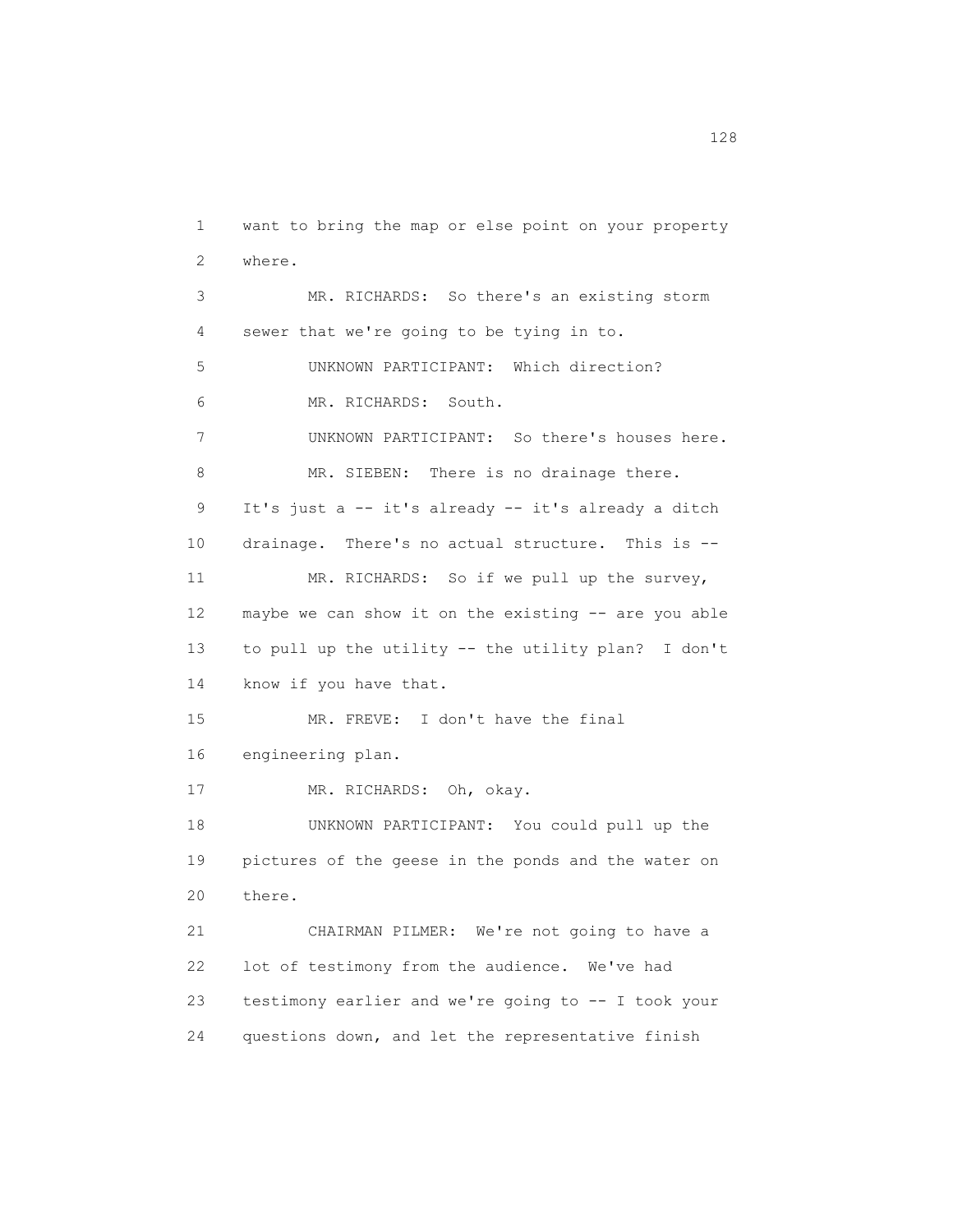1 answering the questions. 2 So one of the things that will come 3 up is final engineering on this. Ed will -- plans 4 will be approved. 5 MR. SIEBEN: As part of this. 6 CHAIRMAN PILMER: Yeah, as part of this, yes. 7 MR. RICHARDS: And, you know, I guess what I 8 would just emphasize is that the peak rate of 9 discharge from the site is being reduced by 10 98 percent, so it would be a drastic decrease in the 11 peak rate of runoff from this site based on all the 12 storage that we're providing. 13 The storage being provided amounts 14 to over -- over a 12-inch -- over a foot of storage 15 per acre is being provided, so that means for 16 every -- every acre of land we're providing 17 12 inches of storage over that acre. So it's a 18 total of 19 acre feet of storage for a 17.63 acre 19 site. 20 MR. SIEBEN: And it won't flow north. The 21 entire site will flow south. 22 MR. RICHARDS: Correct. That main basin to 23 the west will discharge to the south, and then the 24 northeast basin actually is connected to the basin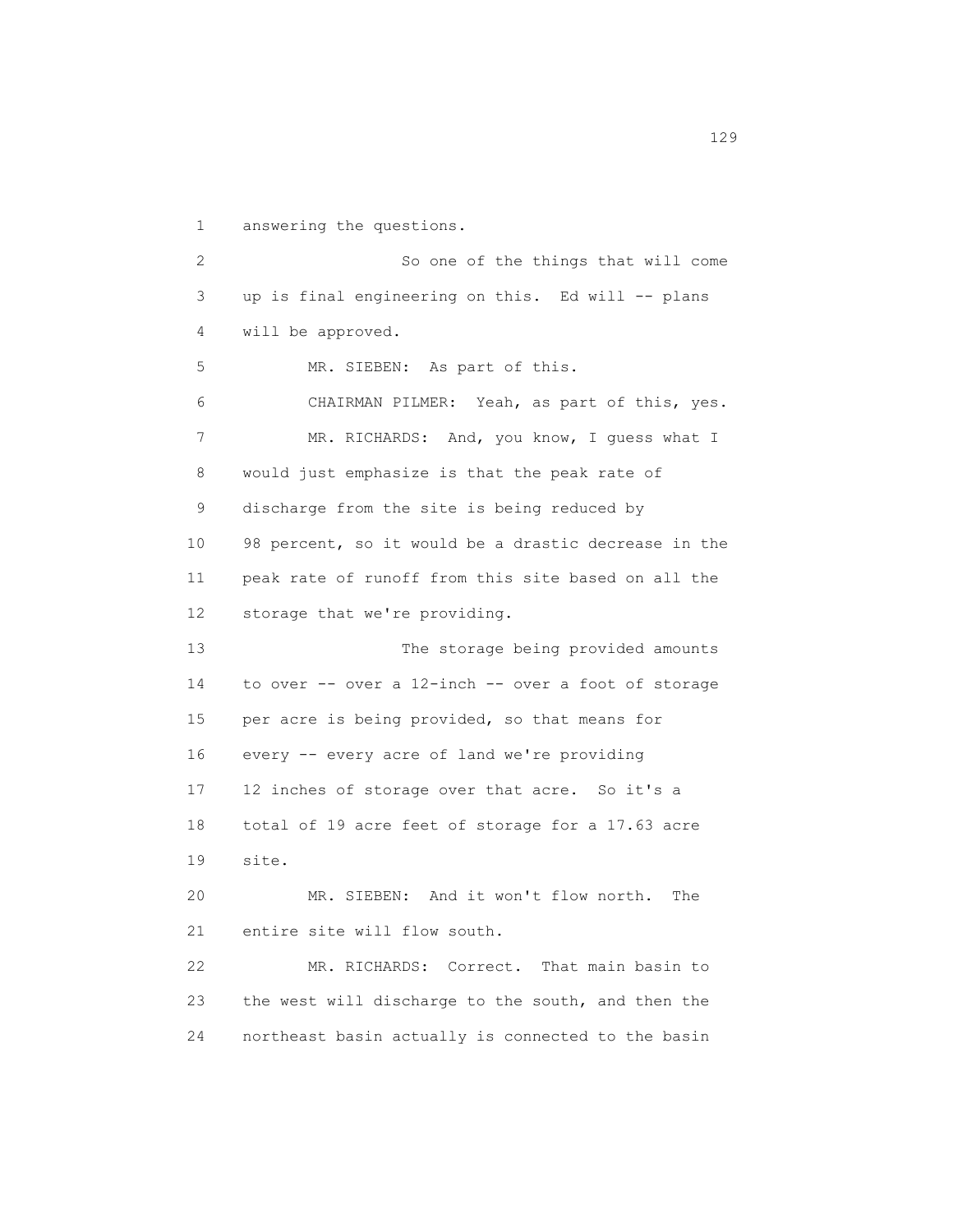1 on the east side of Meridian and it shares an 2 outfall with that basin. 3 Thank you. 4 CHAIRMAN PILMER: Thank you. 5 MR. PHILIPCHUCK: Mr. Chairman, did you have 6 any other specific questions you wanted to -- 7 CHAIRMAN PILMER: Just if you can comment 8 on -- I know there is a traffic study done in the 9 third quarter of last year by a third party. 10 MR. PHILIPCHUCK: Yes, that's correct. Will 11 has the dates. What days were the traffic studies 12 done? Was it done on a holiday? We have 13 information when those studies were conducted. 14 MR. FREVE: So, again, Will Freve, Logistics 15 Property Company. Unfortunately, our traffic 16 engineer could not be here tonight due to a positive 17 COVID test, but he did provide me information. I am 18 very familiar with the traffic study. 19 Our traffic impact analysis was 20 submitted to the City's engineering department and 21 reviewed and accepted by them. That used analysis 22 and counts from September of 2021. I don't have the 23 exact date in front of me, but it was in 24 September 2021.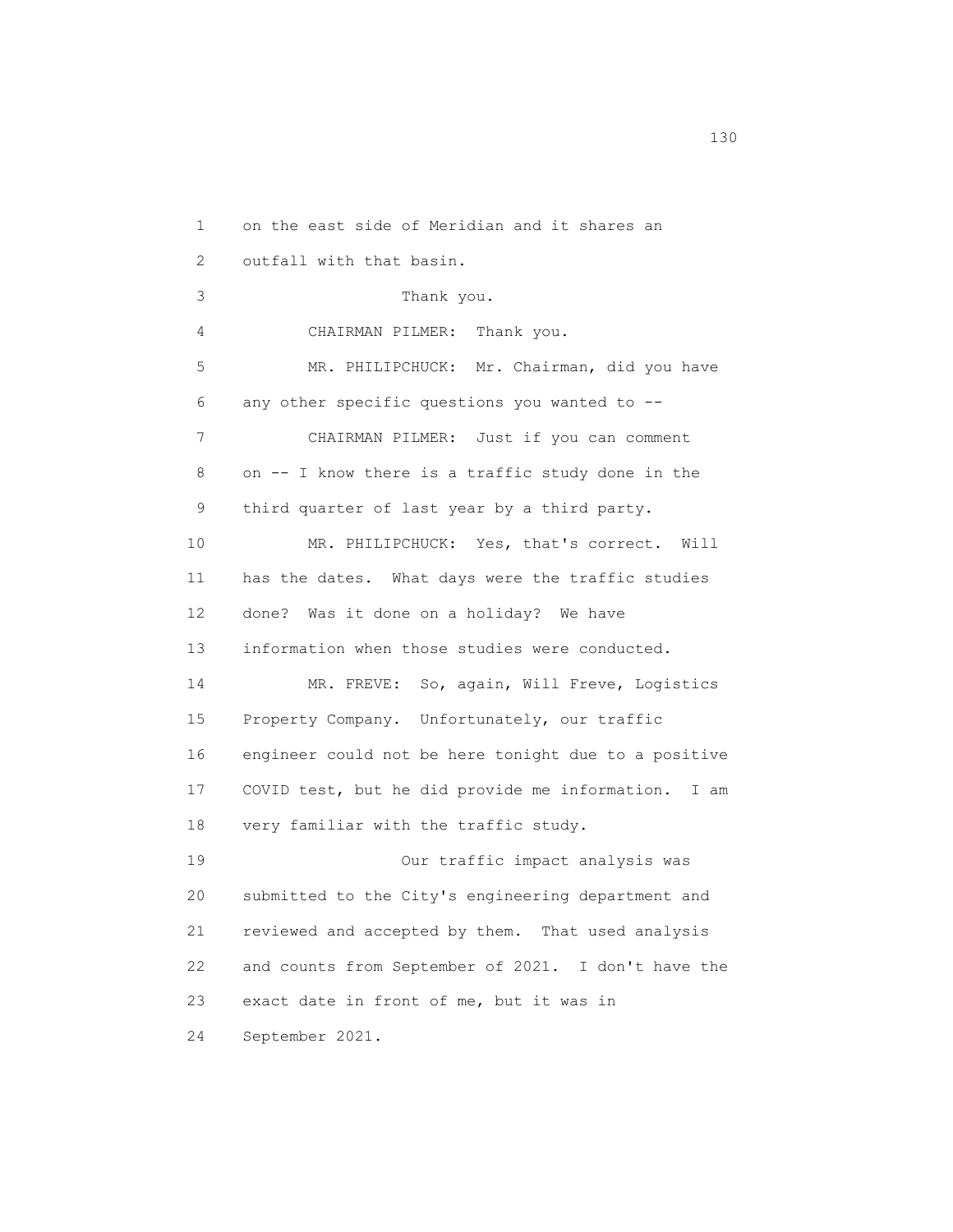1 And, additionally, because we are 2 in a pandemic condition right now, they compared 3 their traffic counts along the existing roads with 4 2018 pre-pandemic county traffic data, and then 5 applied a growth factor to the 2018 data to bring 6 that into essentially what it would be if it was 7 still that pre-pandemic traffic in 2021, and then 8 essentially what they did is they took the higher of 9 those two traffic counts. 10 So if the traffic counts that they 11 took in September were higher than what that 2018 12 data with the growth applied to it was, they took 13 that. If the previous data from the County wound up 14 being higher, they were conservative and took the 15 highest of the two data sets for all of the 16 analysis. 17 CHAIRMAN PILMER: All right. And the City 18 traffic engineers and part of the City permitting 19 process will review that and will continue to 20 monitor that? 21 MR. FREVE: That is correct. 22 And if I could just speak a little 23 bit to the total anticipated trip generation of 24 this, because I know that there was some pretty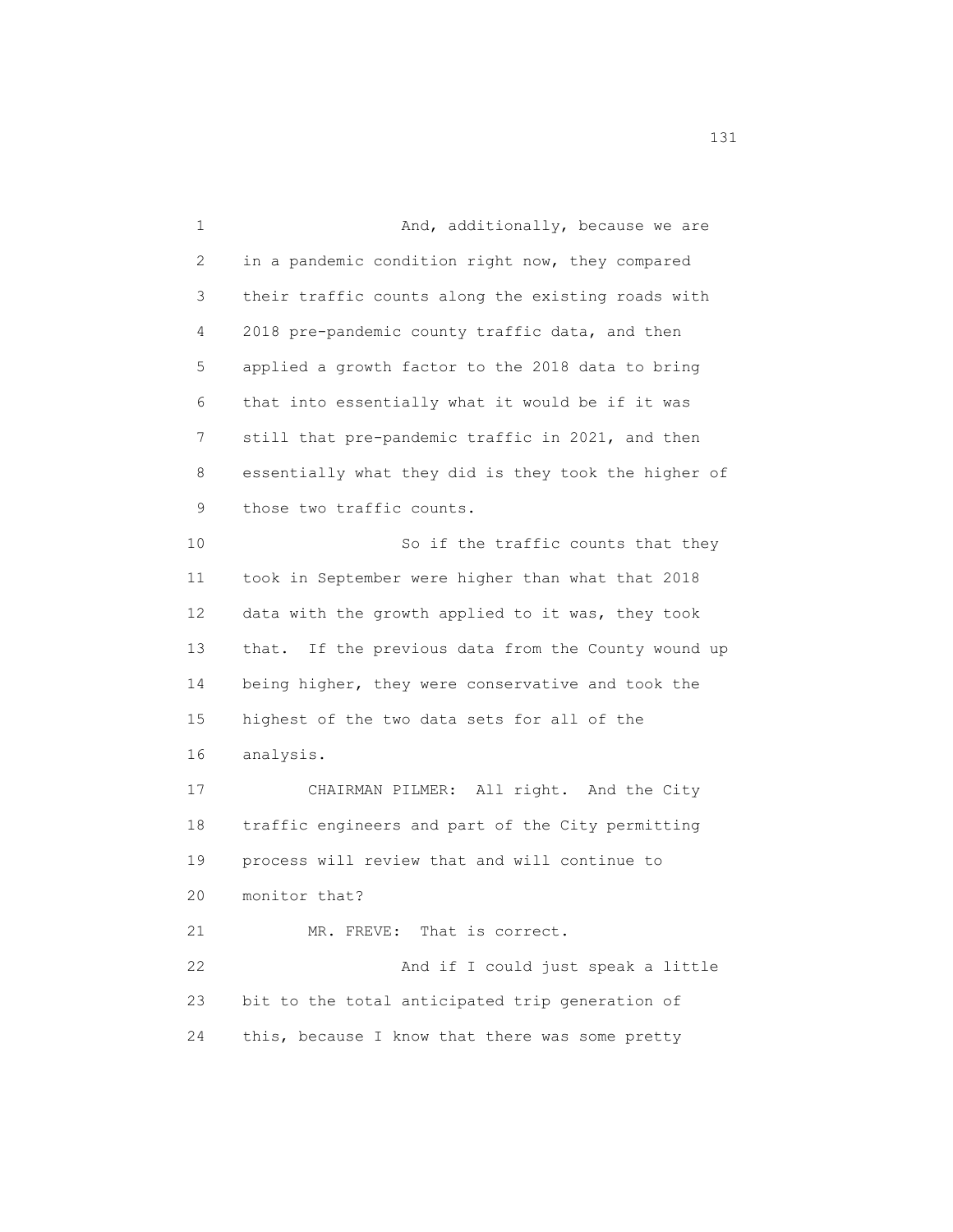1 large numbers thrown out as to the number of 2 vehicles that might be generated. 3 What the traffic analysis does is 4 because this is a speculative warehouse development, 5 so they refer to the ITE Traffic Manual. That's the 6 Institute of Transportation Engineer Traffic Manual,

 7 and this manual has several use codes. Ours happens 8 to be ITE Code 150 which is a warehouse development, 9 and the ITE manual has trip generation rates that 10 are based on aggregate data from hundreds of 11 projects across the country that says, okay, this 12 type of use, this rough size of warehouse, this type 13 of light industrial use on average across the 14 country generates this much traffic. 15 And then we use that for 16 assumptions for what the trip generation for this 17 site will be, again, given that there's not a 18 specific tenant that we can identify traffic 19 operations for.

 20 So in total, what the ITE trip 21 generation gives you for this is we would assume a 22 daily traffic count of roughly 240 vehicles into the 23 site every day and 248 vehicles out.

24 So that's a total of -- actually,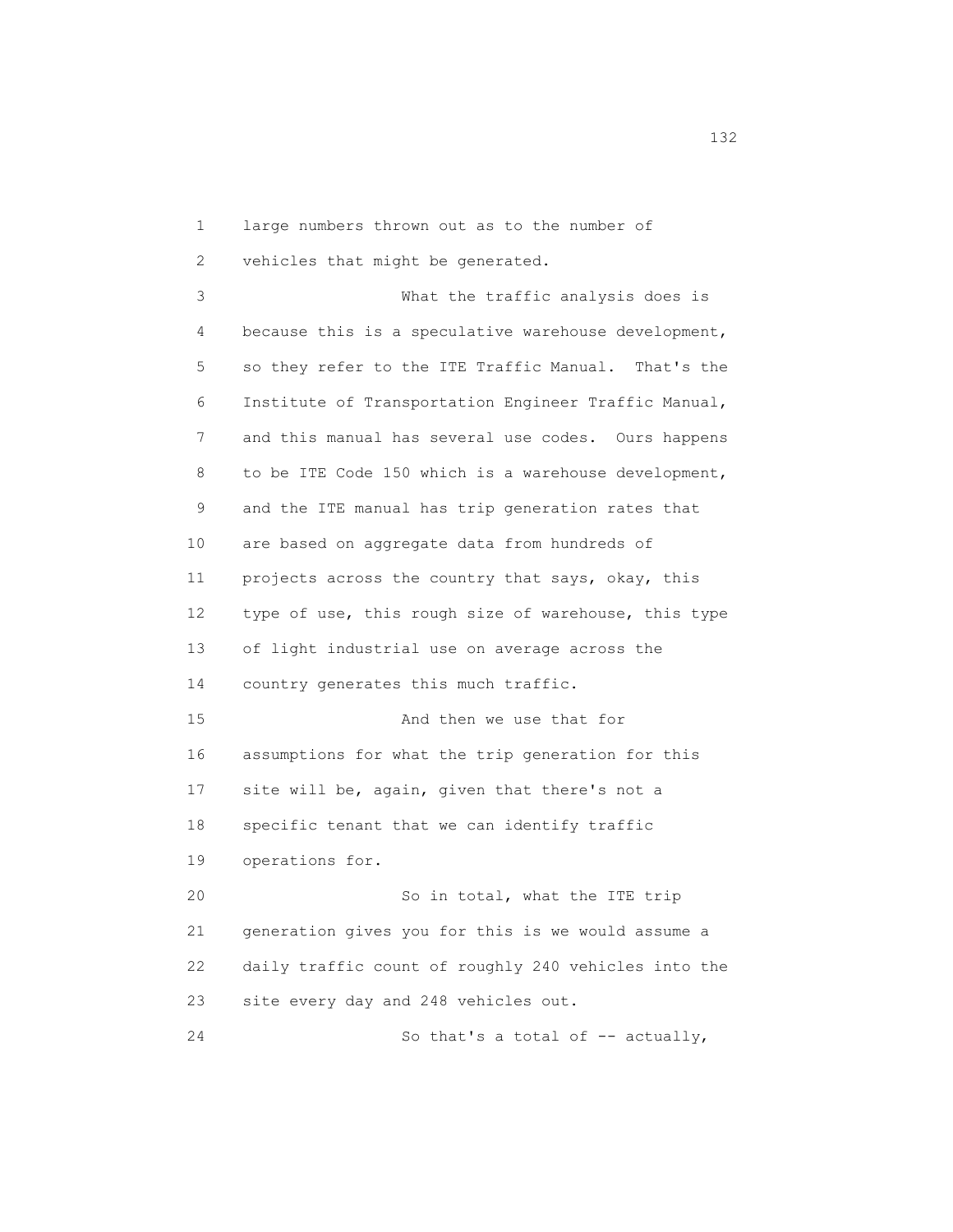1 it's like 237 in and 237 out. So the total average 2 daily traffic would be 474 vehicles. Trucks going 3 in and out would be roughly 35 percent of that 4 volume. So we're looking at roughly 82 trucks in 5 and 82 trucks out per day, not several hundred as 6 had been assumed previously. 7 As was discussed, all truck traffic 8 is going to be limited to Frieder Lane. I know one 9 of the things that we had discussed with Mr. Setork 10 previously is that we would have no objection if the 11 City wanted to place another emergency access gate 12 east of our driveway on Sunrise just to ensure that 13 all truck traffic would go west. 14 That's something we would certainly 15 not object to and something we would be willing to 16 do, but obviously that's a city road so we would 17 need to get engineering's concurrence to put a gate 18 across a public road like that. 19 The final thing that I would say 20 about traffic is, yes, there is a driveway that we 21 have on the south side of Meridian. We feel that 22 that is important for this development because it is 23 being designed as a multi-tenant facility. 24 So we do want to be able to have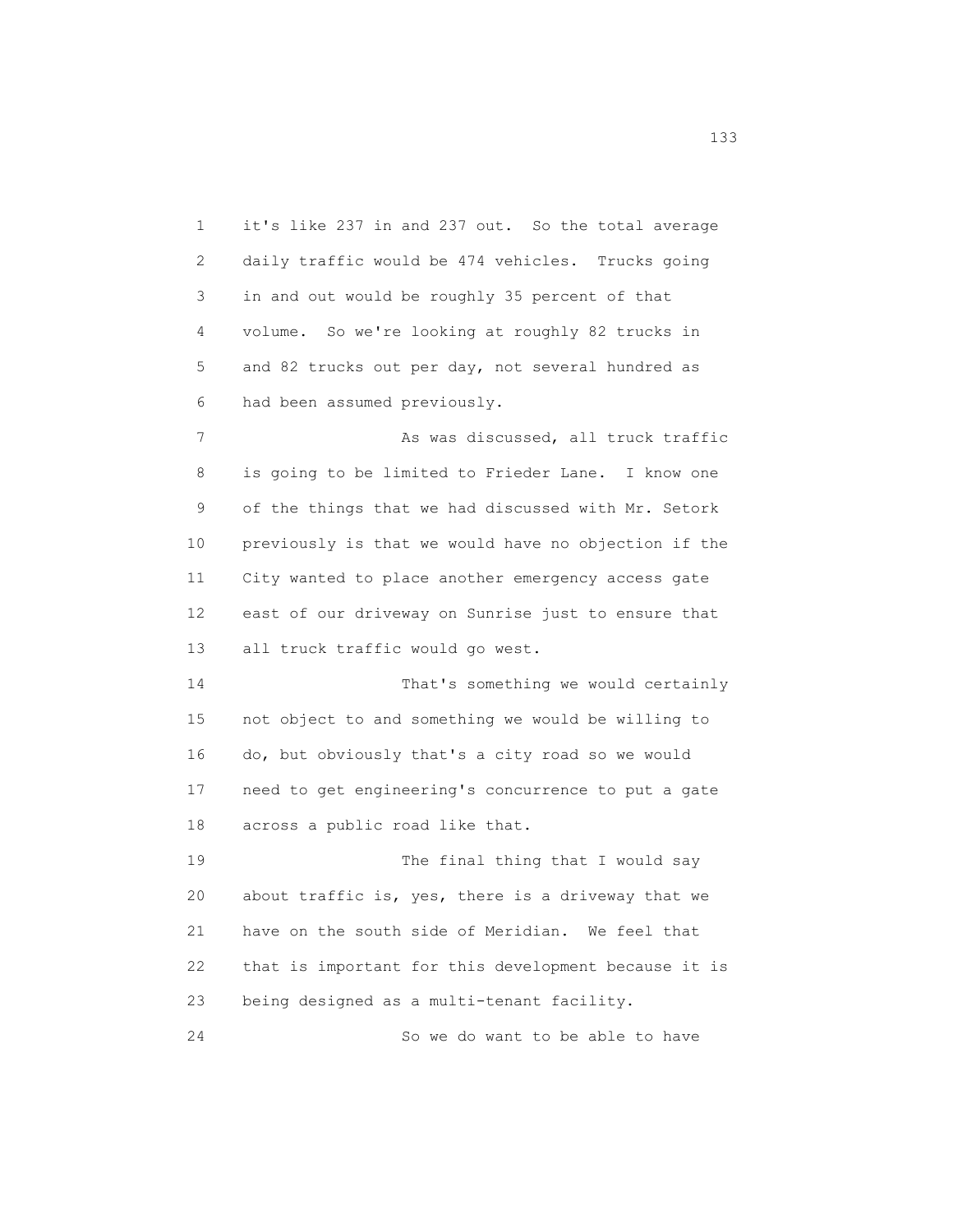1 access for a tenant to that south side; however, 2 what we would be willing to do -- I mean, we do 3 thing operationally it is not practical for cars to 4 drive through the residential neighborhood and go 5 over to the -- take Sunrise further east to the 6 other street. 7 We would certainly be willing to 8 make that driveway a right in, left out only so that 9 any cars coming out of that site would be forced to 10 turn left and go north up Meridian and not be able 11 to drive further east into that residential 12 neighborhood. 13 And we certainly hope that that 14 would be sufficient mitigation for concerns, either 15 that gate or the left out only from that 16 subdivision, to prevent both cars and trucks from 17 going through that neighborhood. 18 CHAIRMAN PILMER: All right. Do you want to 19 have somebody cover noise pollution, air pollution, 20 lighting pollution, and trash? 21 MR. FREVE: Forgive me if I may ask you to 22 repeat that question. 23 CHAIRMAN PILMER: So, really, we've heard a 24 lot of testimony regarding concerns over lighting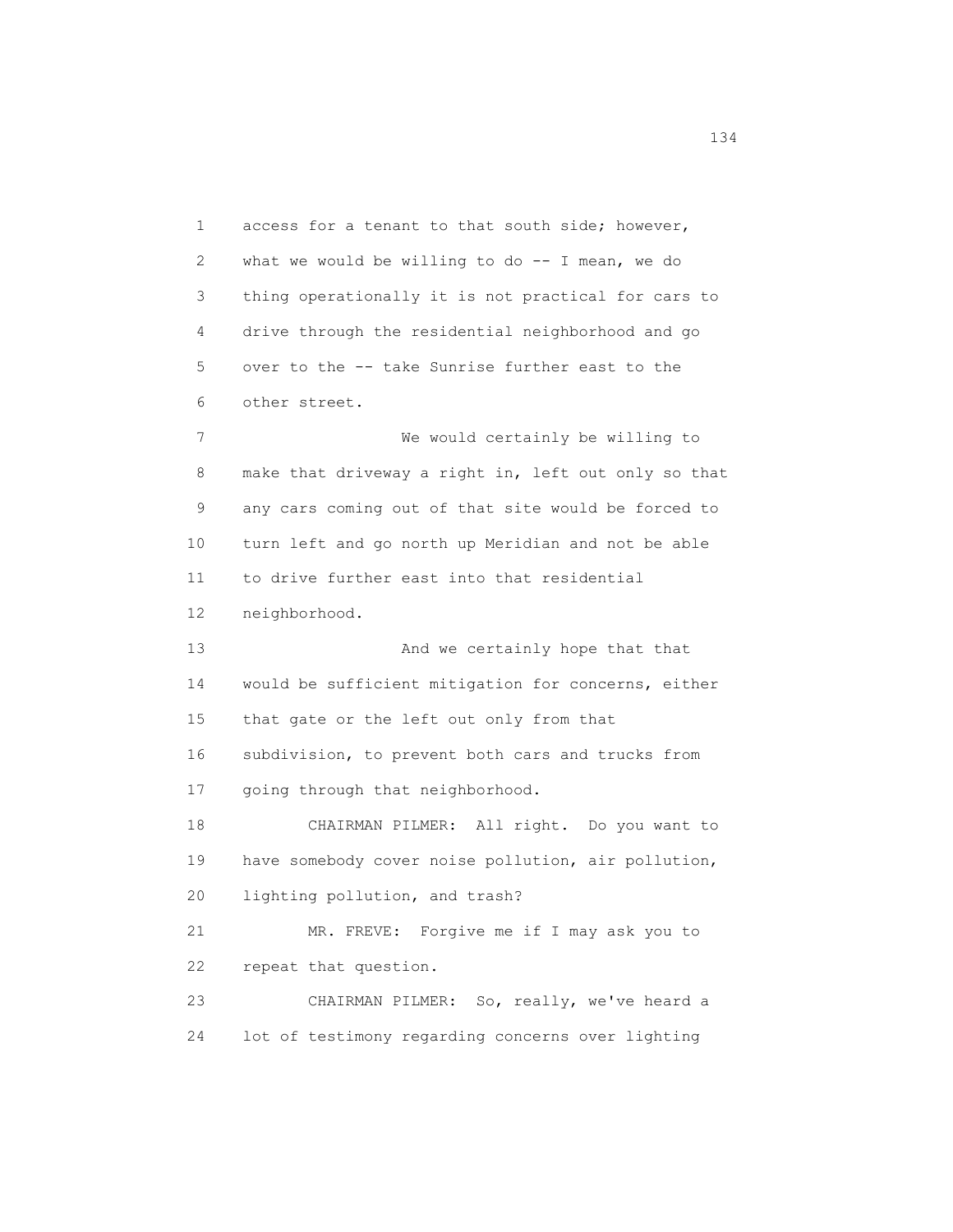1 spillover, excess lighting, and then maybe follow 2 with noise pollution, air pollution, and excess 3 trash. 4 MR. FREVE: Okay. With regard to lighting 5 pollution, there is a photometric plan that is 6 included as one of the exhibits that we're 7 requesting approval for in our PDD that has been 8 prepared in accordance with all Aurora requirements 9 in terms of cutoff levels at the property lines, 10 et cetera. 11 Ed, I'm not sure if you have that 12 available for the plan review, the photometric plan. 13 I think it was attached to the final plan. 14 MR. SIEBEN: Yes. 15 MR. FREVE: So typically what we're doing, 16 particularly on the south and east sides, is instead 17 of having pole lights on the outside of the parking 18 lot, which is pretty common, we're having 19 everything -- all lighting done with wall packs that 20 are actually attached to the wall so they are as far 21 away as possible as what they can be from that 22 property. 23 UNKNOWN PARTICIPANT: What about the property 24 across the street?

n 135 and 135 and 135 and 135 and 135 and 135 and 135 and 135 and 135 and 135 and 135 and 135 and 135 and 136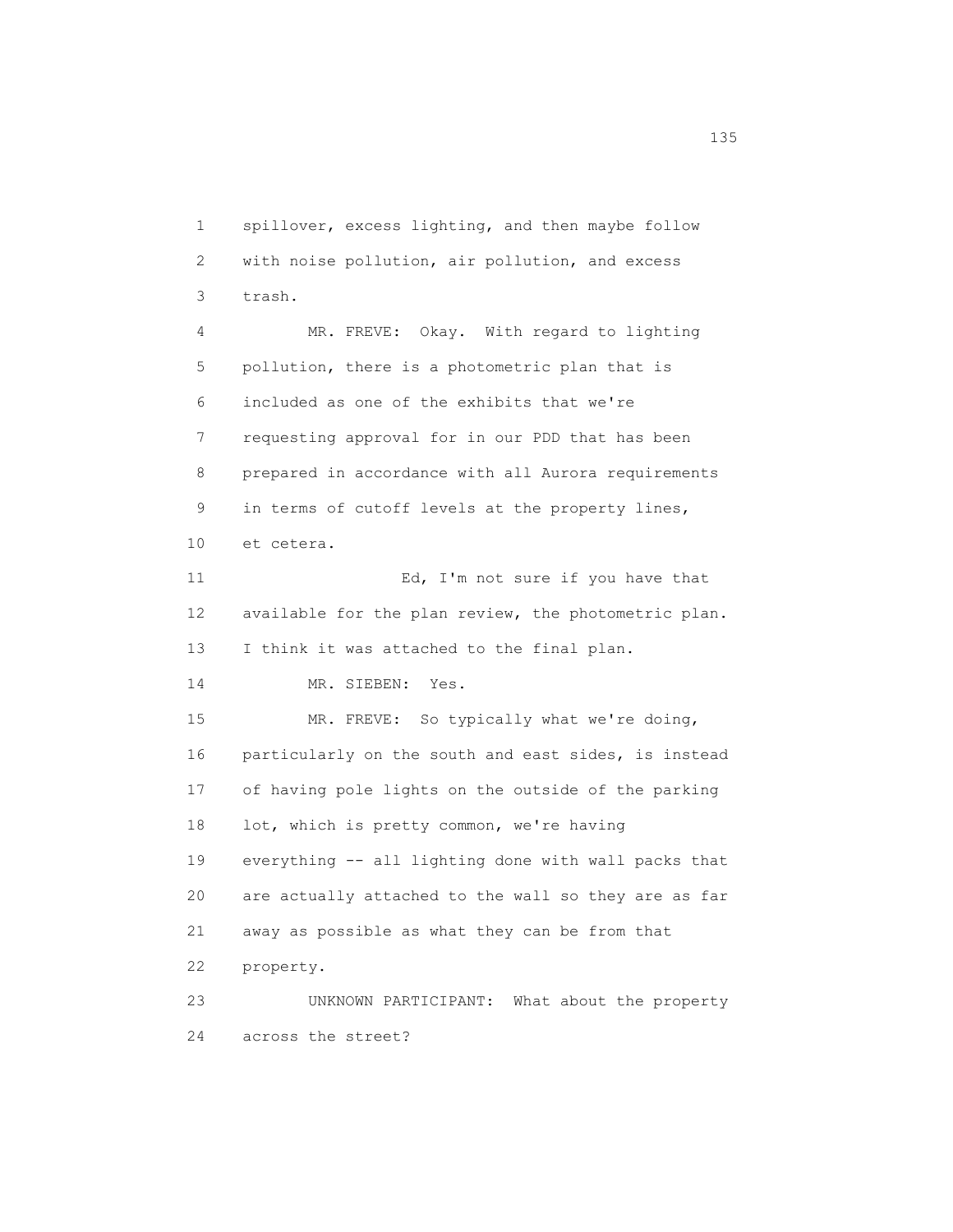1 MR. SIEBEN: So that -- so that does meet -- 2 yeah, that's a little hard to see. It's very 3 numbers, but it's a detailed photometric, and the 4 City ordinance requires less than one foot-candle of 5 spillover at the property line and this is meeting 6 that. 7 UNKNOWN PARTICIPANT: (Indecipherable.) 8 CHAIRMAN PILMER: Sir, sorry, but I have to 9 limit -- we've got the Petitioner here answering 10 questions. 11 So I think the answer was that the 12 photometrics, that the design will meet all of the 13 City requirements which limit the amount of 14 spillover at the property line. 15 MR. SETORK: It has nothing to do with the 16 lights from the trucks -- the headlights of the 17 trucks. It just includes the light from the light 18 fixtures, the light posts. 19 CHAIRMAN PILMER: Okay. I know there's a -- 20 do you want to just explain again the building 21 design where the trucks enter and exit on the west 22 side of the building? 23 MR. FREVE: Certainly. As Ed mentioned in 24 his staff reports, per the City's request we have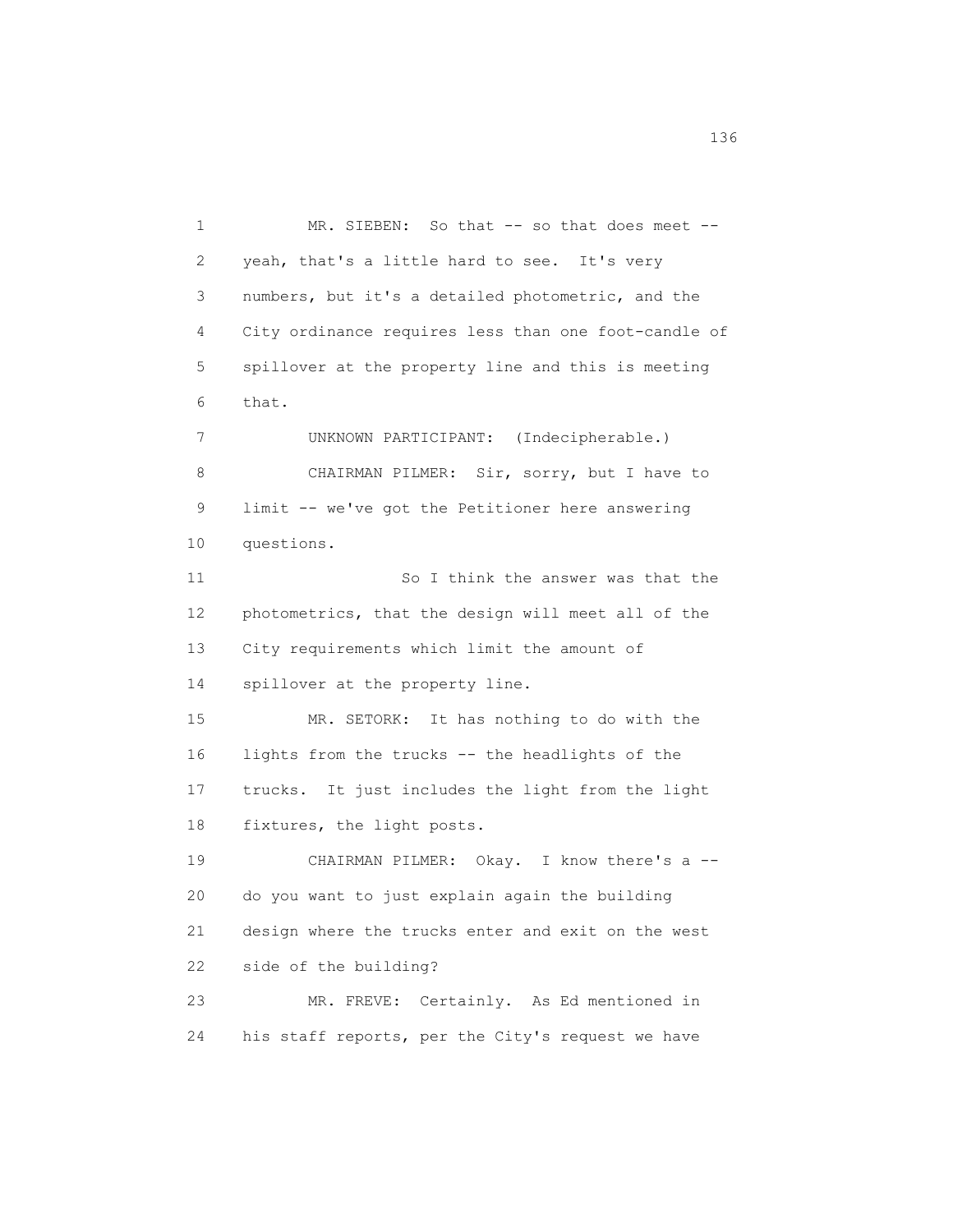1 located all truck docks on the west side, so there 2 are going to be no truck headlights facing the 3 residential district at all. 4 There will be a building, a 5 warehouse, in between where the truck docks are and 6 where the views from any of the residential property 7 would be. 8 With regard to the car parking on 9 the east side, we have fit in, as was mentioned in 10 the staff report, roughly a two- to four-foot 11 undulating berm, averages about three feet, that 12 should do a good job in terms of blocking headlights 13 and mitigating that. 14 In addition, there is a lot of 15 dense shrubbery, evergreen trees, landscaping, stuff 16 like that that will also help to defray any 17 headlights. 18 CHAIRMAN PILMER: Any comments on air 19 pollution? 20 MR. FREVE: So at this point this is a 21 speculative warehouse. Typically any tenants that 22 would have some sort of noxious processes release 23 into the air, first and foremost they would be 24 required to go through the IEPA for an air release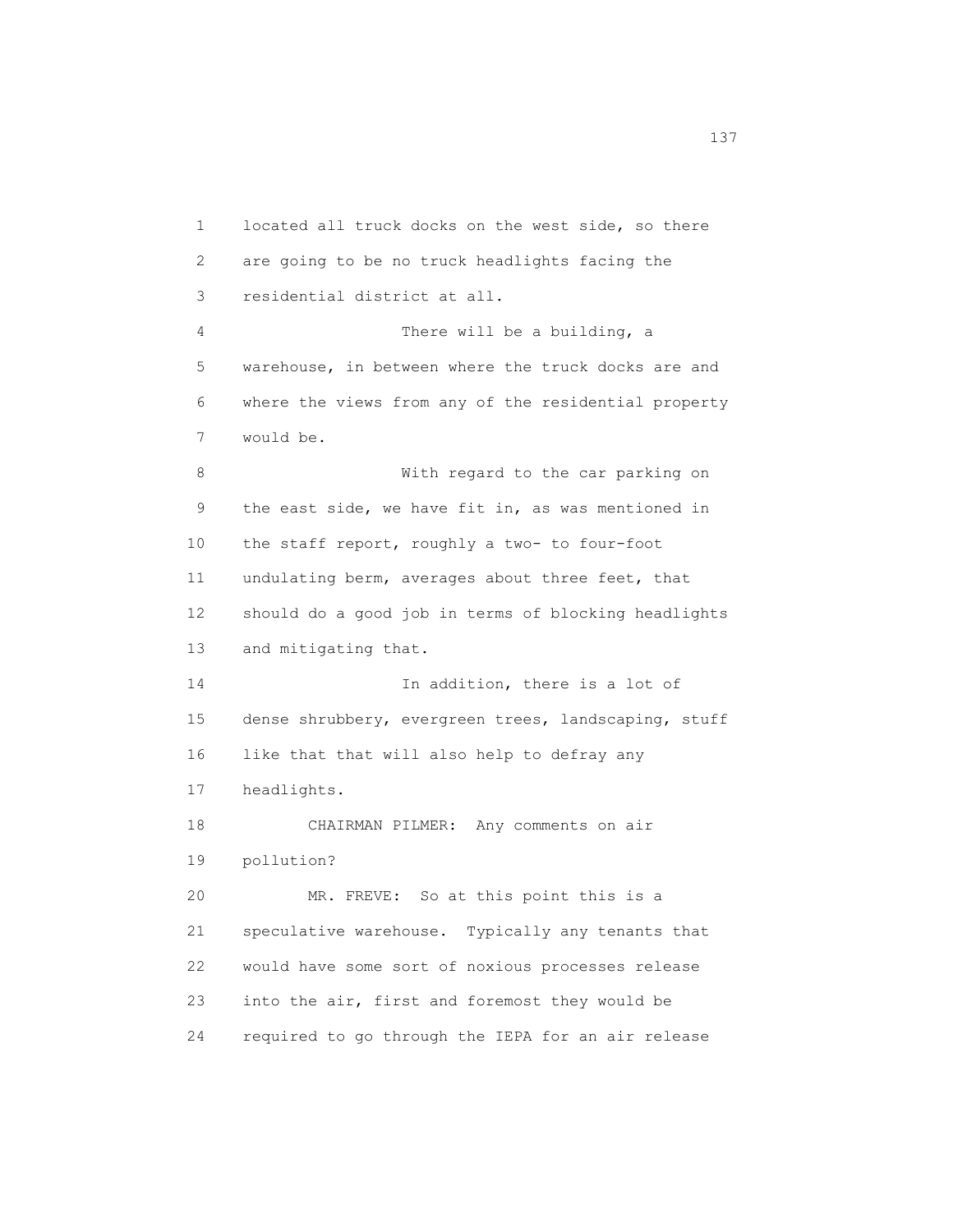1 permit.

 2 Typically this type of use is more 3 of a warehouse storage use. It's typically pretty 4 quiet. We don't often get things like paint booths 5 or chemical processes or stuff like that that again 6 would necessitate an IEPA permit and typically like 7 an environmental impact study our stuff like that. 8 Obviously if a tenant came in that 9 wanted to have one of those uses, they would being 10 responsible for going through the requisite 11 permitting with the IEPA. 12 CHAIRMAN PILMER: And any noise spillover 13 regarding trucks -- probably primarily trucks, 14 diesel running, backing up? 15 MR. FREVE: Yeah, I mean, the best thing I 16 could say in terms of noise attenuation is there's 17 going to be roughly a 300-foot deep warehouse 18 in-between where the trucks are maneuvering and 19 where the eastern residential neighborhood is. 20 You know, and for context, 21 Mr. Setork's house is actually roughly 400 feet 22 closer to the existing 551,000-square-foot warehouse 23 on the north side of Ferry Road and has actually a 24 clear view into those truck docks.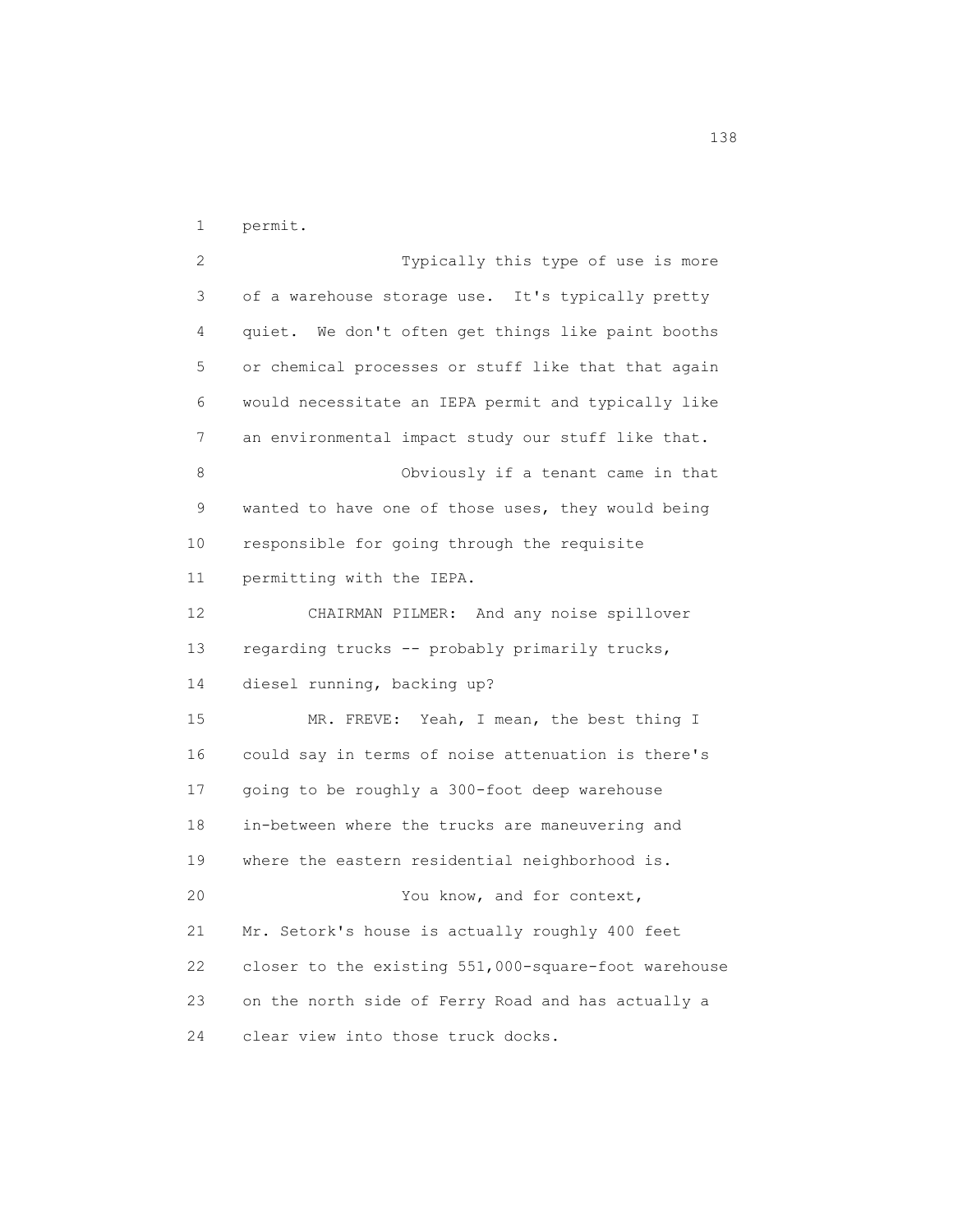1 If you go from his property to the 2 corner of our building it's roughly 400 feet further 3 away, it's a smaller facility, and all the docks are 4 on the opposite side. 5 So my assumption would be is if 6 there's currently not problems with the existing 7 551,000-square-foot warehouse on the north side of 8 Ferry in terms of noise pollution and stuff like 9 that, then the noise from this site should be 10 inconsequential. 11 UNKNOWN PARTICIPANT: Oh, come on. 12 CHAIRMAN PILMER: Excuse me, please. 13 And then just maybe -- I know you 14 just touched on it, but can we reiterate one more 15 time traffic flow. 16 Truck traffic is not allowed on 17 Meridian; it will all flow to Frieder? 18 MR. FREVE: That is correct. Per staff 19 conditions we are instructed to have signage 20 preventing left turns from trucks there. 21 Also, as previously indicated, it's 22 understood that signage doesn't physically block 23 them. If the City was amenable to putting in an 24 emergency access gate east of our Sunrise driveway,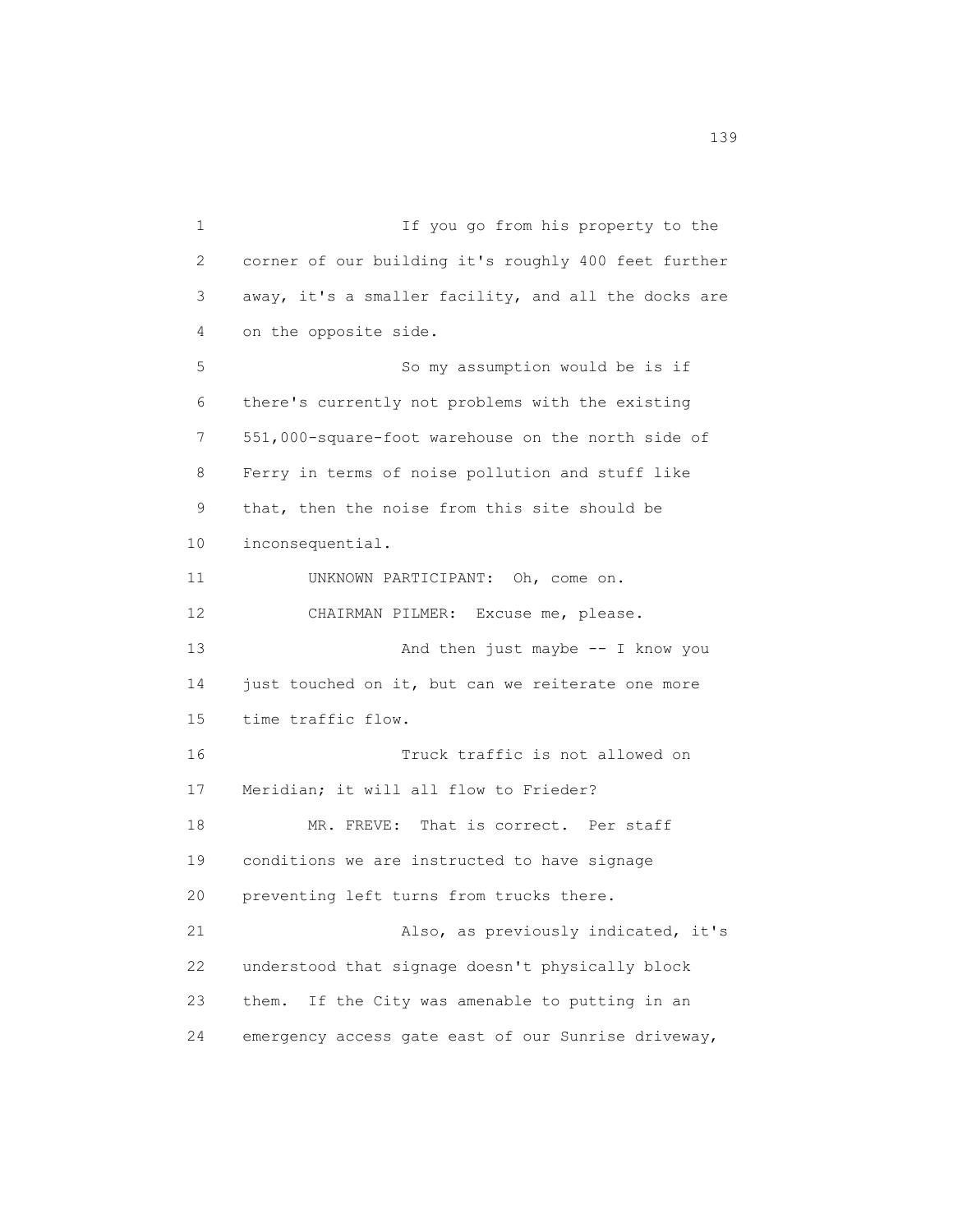1 we would certainly have no objection to that. 2 CHAIRMAN PILMER: All right. I might have 3 Mr. Philipchuck just explain the requirements for 4 notification of the public hearing, and the timing 5 of that, and how that was sent out. 6 MR. PHILIPCHUCK: Yes, thank you. 7 By the way, you did a lot of good 8 research and made very good presentations. 9 Unfortunately, this is too late in the game, really, 10 as you say, because both the City of Naperville and 11 the City of Aurora previously had discussions like 12 this and developed comprehensive plans that show 13 this area to be ORI and industrial use. That's what 14 you gotta understand. And that PDD, three quarters 15 of this property could have been built yesterday or 16 two days ago or 10 years ago because it's been 17 annexed and zoned in the City of Aurora for this use 18 since 1976. 19 So if you haven't done the proper 20 research, you can't just go out and pull stuff out 21 of thin air and say, well, you're not following your

 23 Notices that were sent were done 24 within the -- not more than 30 days nor less than 15

22 rules. You're violating your rules.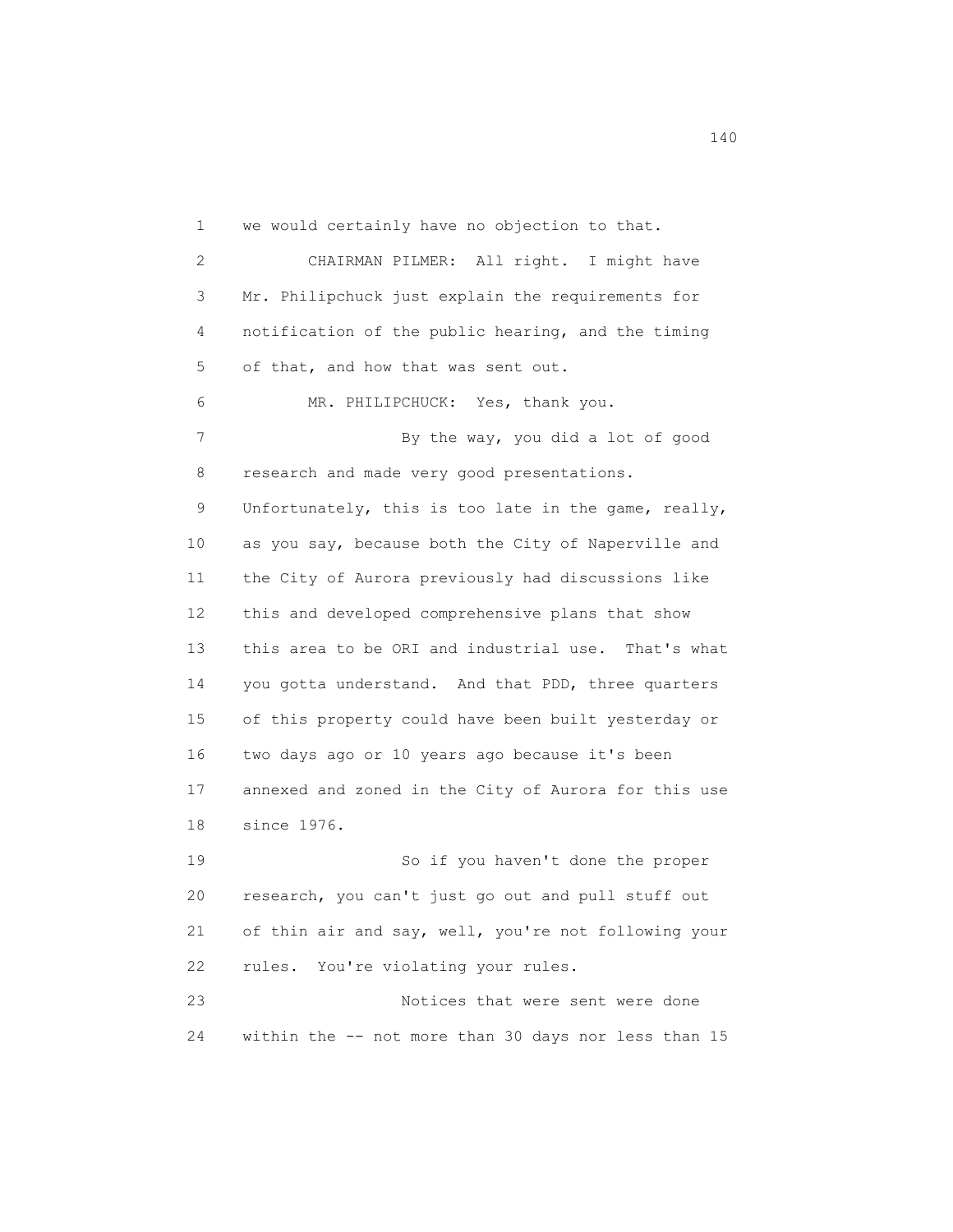1 days. Those notices were properly sent. 2 There were signs posted on the 3 property, one on Meridian and one on Sunrise, again, 4 per City ordinance, 15 or 30 days. They were posted 5 on December 23rd, and newspaper publications are 6 done by the City of Aurora staff, and, again, not 7 more than 30, not less than 15 days prior. 8 So all of the proper notifications 9 of this activity on this 4.8-acre parcel were done 10 and were properly done. 11 And as far as the -- looking at the 12 ordinances, again, some people quoted miscellaneous 13 things from the Aurora Zoning Ordinance, but what 14 they don't understand is that the Butterfield 15 Planned Development District has its own set of 16 rules, just like Fox Valley had its own set of 17 rules. 18 And so you don't look to the 19 typical zoning ordinance; you look to the rules that 20 were set forth when those districts were developed 21 and annexed into Aurora and the plan descriptions 22 were established. 23 And so that's all been out there, 24 and if I were, you know, looking to buy a home or a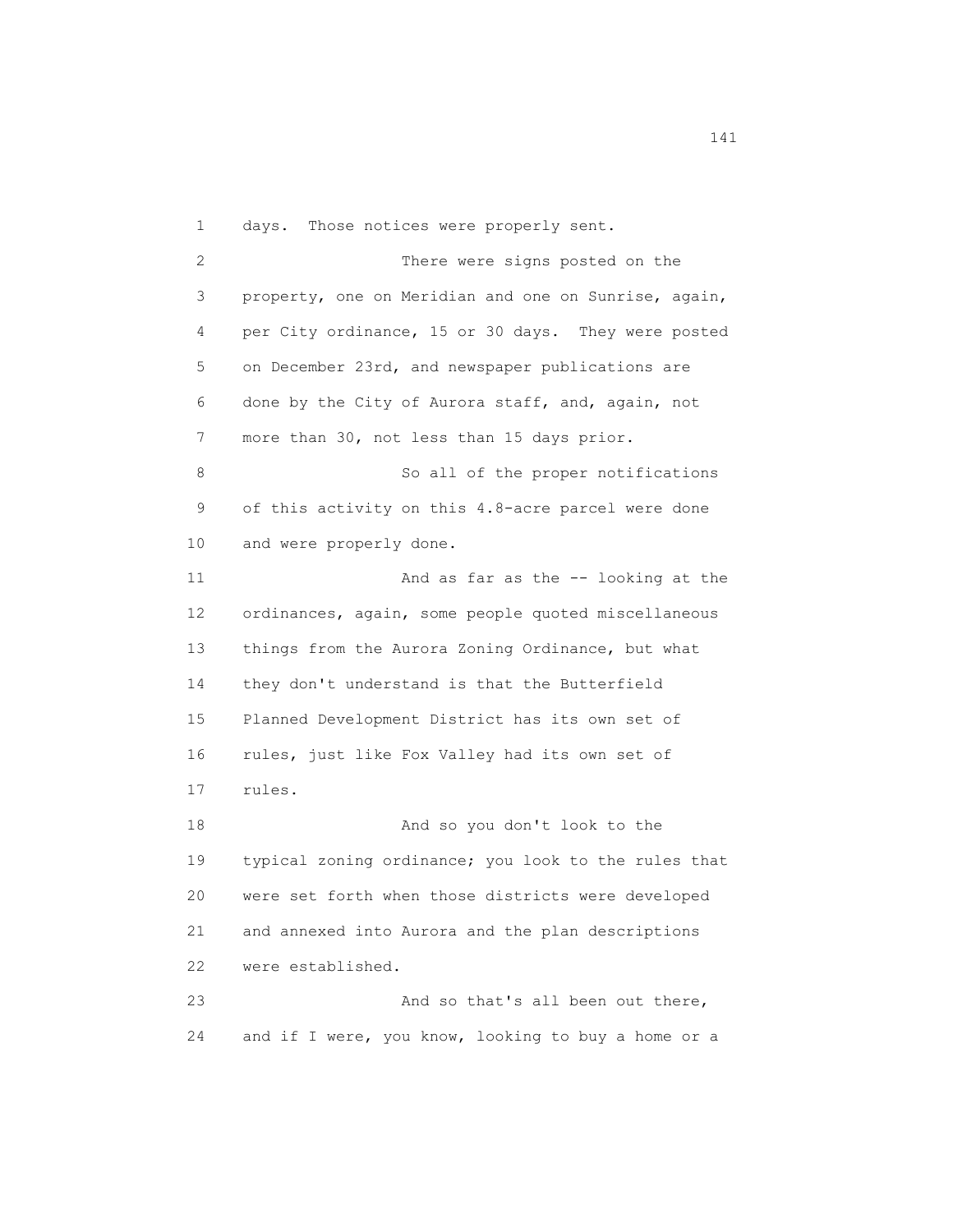1 lot or develop in a neighborhood, I'm not just going 2 to go to the county. I'm going to go to the 3 surrounding municipalities and see what their plans 4 call for, what are they intending to do? That's 5 what's important, and in this case it's been out 6 there since the mid 1970s. So there are ways to 7 find out that information and if you go about it in 8 the proper manner, you'll find those things out. 9 You know, pulling things out of 10 state statute and saying, well, you can't annex this 11 because it's farmland, I'm sorry, ma'am, but you're 12 a school teacher -- I honor that profession -- but 13 as a lawyer I'll tell you that the section you 14 quoted from was for land that is less than 60 acres 15 and surrounded. That's where those rules came into 16 play. So it has absolutely nothing whatsoever to do 17 with what we're discussing here tonight, nothing. 18 I'm sorry, but it has nothing to do with that. 19 As far as any other particular 20 issues, Mr. Chairman, we touched on the lighting. 21 We touched on -- the interim use, the farming, I 22 mean, that's typical. Land is farmed until it's 23 developed, and, yes, if it is properly farmed they 24 do get farm assessments and it's less than an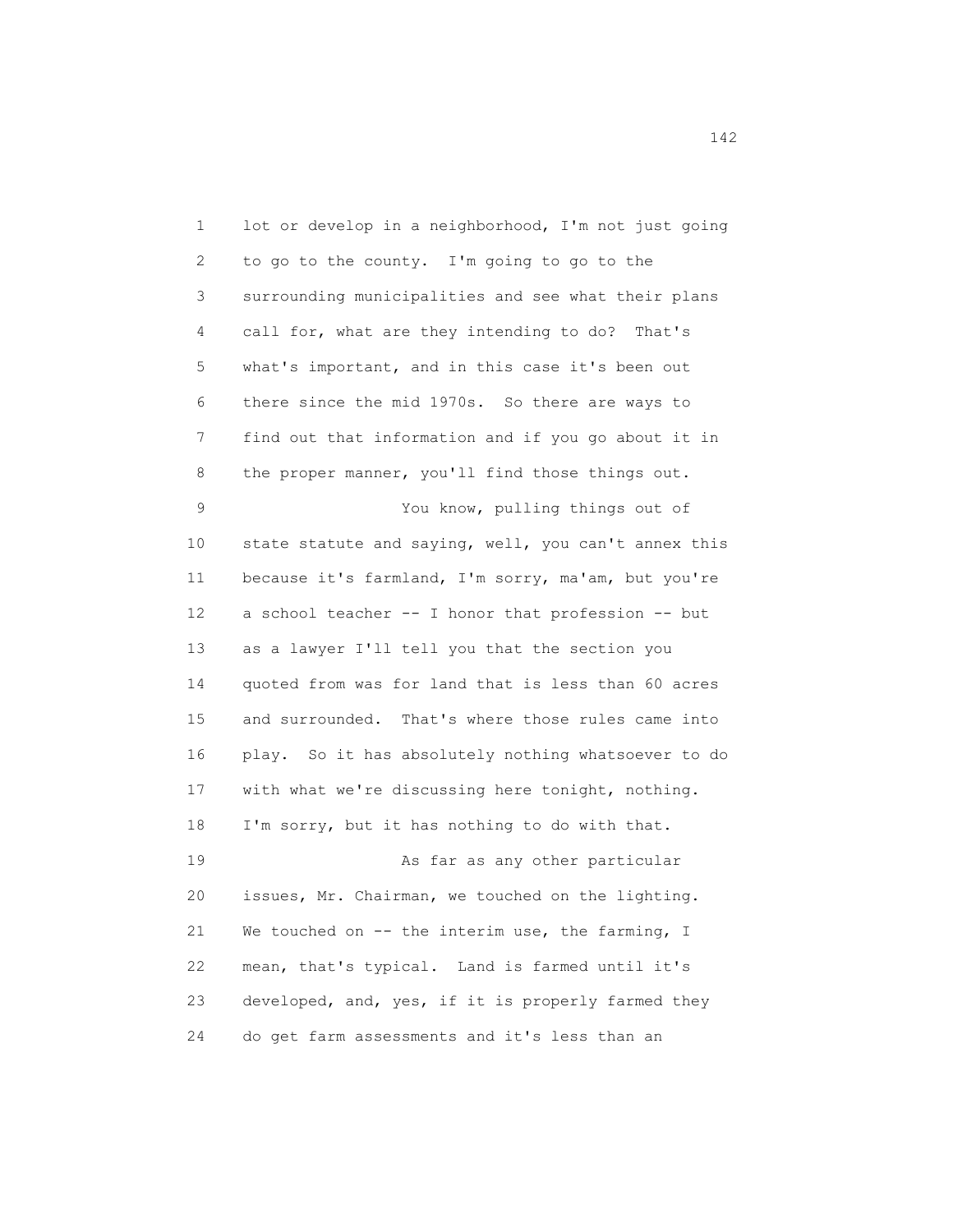1 unimproved lot. So, yeah, your taxes are going to 2 be different, absolutely, no question about it. 3 CHAIRMAN PILMER: Can you just touch base on 4 setbacks, zoning requirements, everything listed 5 meets City standards. 6 MR. PHILIPCHUCK: I mean, I could say it, but 7 Ed certainly can talk to it because he's --8 MR. SIEBEN: Mr. Chairman, this does meet the 9 requirements of the Butterfield PDD as far as all 10 the setbacks go. Some of these are a little bit 11 less restrictive than the typical zoning 12 requirements; some of them are more restrictive. So 13 this does follow that. 14 CHAIRMAN PILMER: And maybe just a 15 clarification, for what it's worth, that I think 16 we've heard a comment about residential lots that 17 would be in the City of Aurora and potential -- 18 potential well and septic. 19 And, Ed, do you want to just 20 clarify that's not allowed? 21 MR. SIEBEN: Yeah, that's not allowed, and 22 the county health department will not allow that if 23 there is municipal water line available. They don't 24 allow new wells if the water line is adjacent.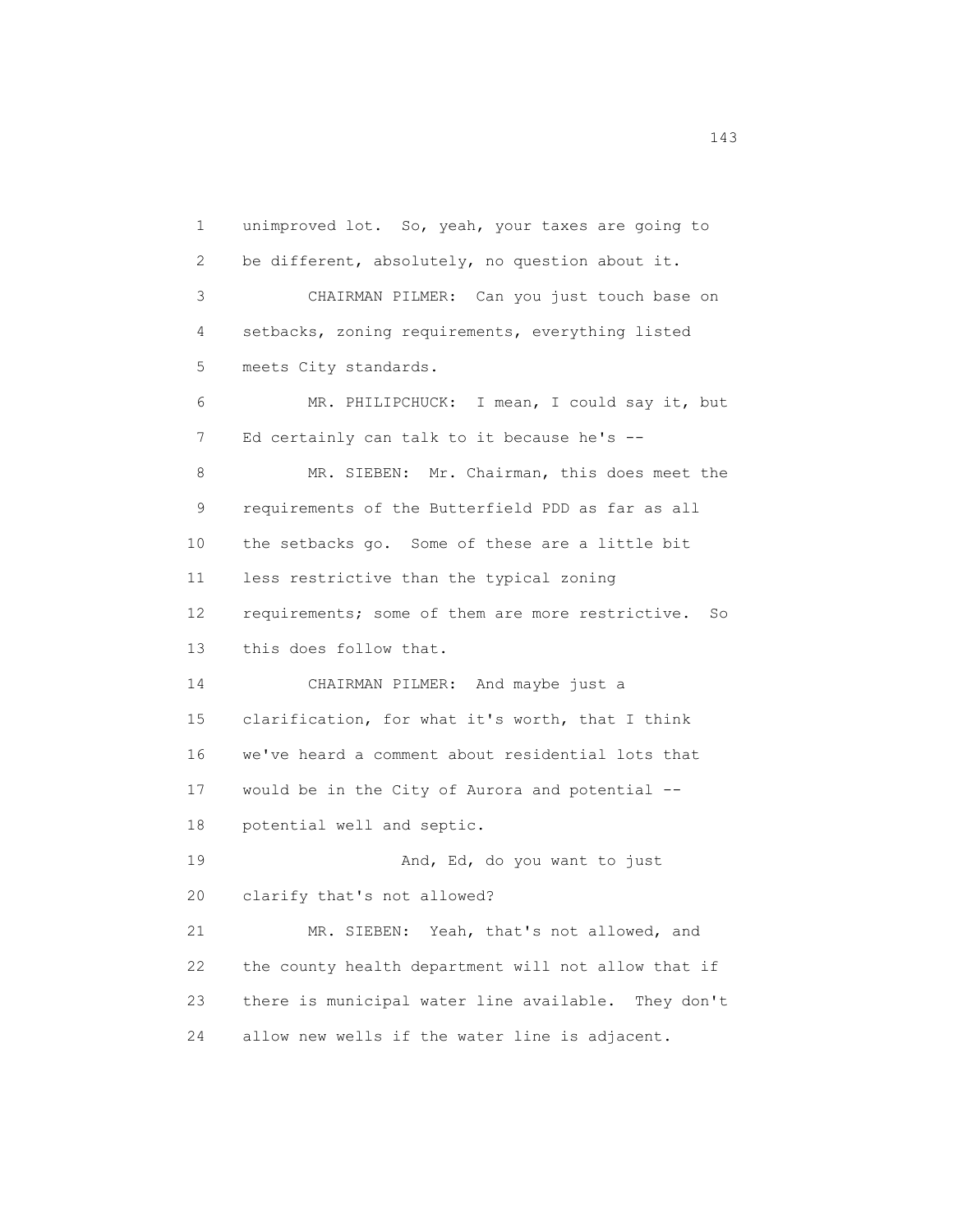1 CHAIRMAN PILMER: And as far as the 2 permitting process and what's proposed here, all 3 guidelines will have to meet city standards at the 4 time of -- at the time of permitting? 5 MR. SIEBEN: Right. And I just want to 6 stress, too, there were comments made that they may 7 not build what they are showing. 8 This is final plan and plat. That 9 final plan, everything you see submitted, which 10 includes the elevations, the landscaping, the 11 parking, the parking layout, everything is what they 12 need to build. If they're not building that or 13 something drastically changes, they have to come 14 back through the process. 15 MR. PHILIPCHUCK: And there were some 16 concerns expressed about, well, gee, you know, what 17 could go on, and they could do things in here that 18 would be hazardous to the neighborhood, but as John 19 knows, obviously going through the building review 20 process and working with the fire marshal's office, 21 all that is looked at, all the fire protections are 22 looked at, and they do annual inspections, I 23 believe, in these buildings and so if someone is 24 utilizing it in an improper way they have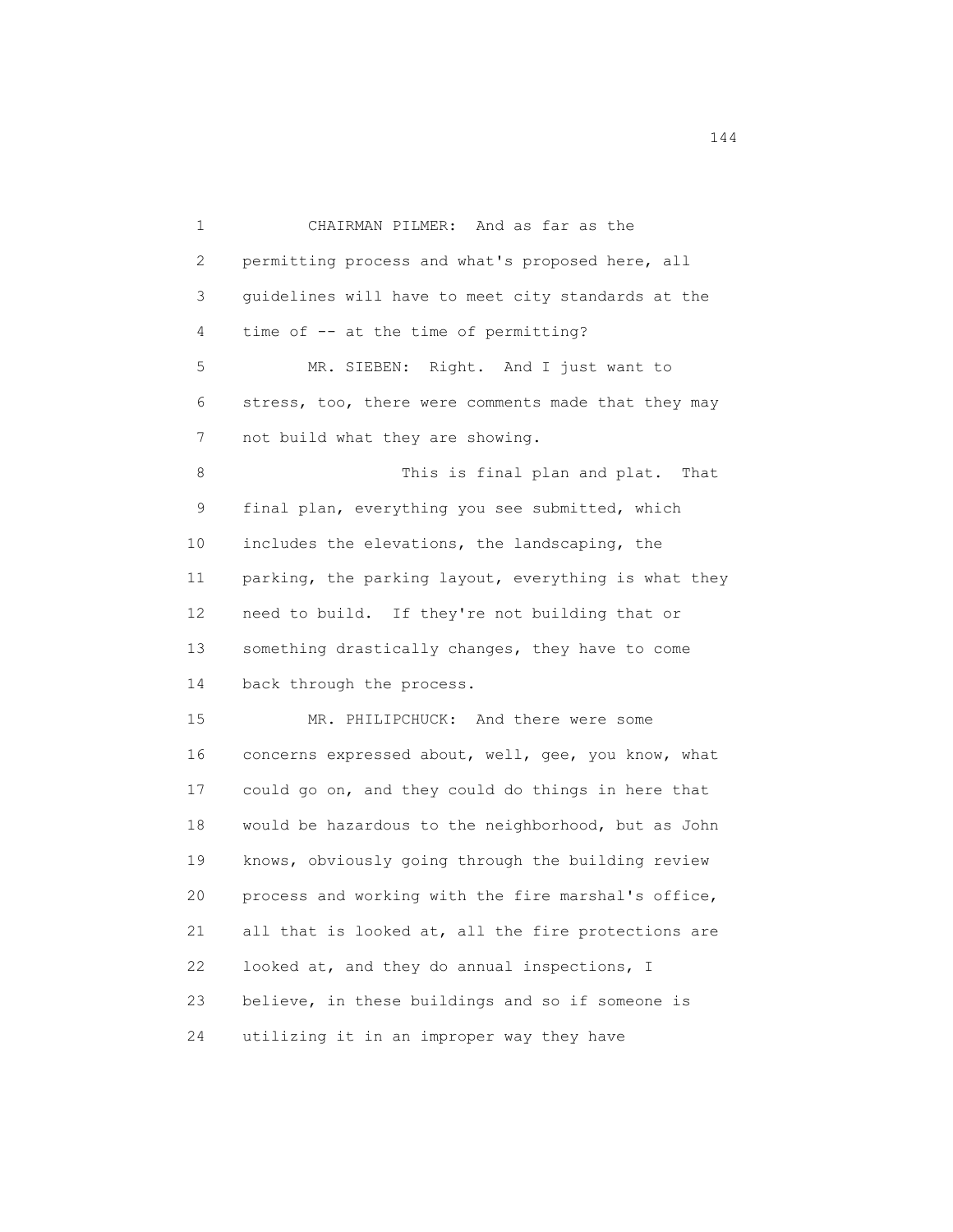1 inspections that they perform, and they certainly 2 can react to anything that they see that would be in 3 violation of any of the city or state codes. 4 So I just wanted to clarify that. 5 MR. SIEBEN: As well as any contents that are 6 in there that has to meet by the fire -- regular 7 fire inspections, et cetera. If there's hazardous 8 substance at any time, that all has to meet fire 9 codes. 10 MR. CURLEY: That's correct, it's permitted, 11 reviewed as hazardous materials, and as John 12 Philipchuck mentioned, our annual fire inspection 13 program is expected to catch any violations of that. 14 That's why we get in the building annually, to see 15 if there are any kind of hazards, including storage 16 violations or hazardous material violations. 17 CHAIRMAN PILMER: Do you want to state your 18 name? 19 MR. CURLEY: Sorry about that. John Curley. 20 I'm Chief Development Services for the City of 21 Aurora. 22 I was asked about our annual 23 inspection program from fire as well as our 24 permitting processes. Our annual inspection program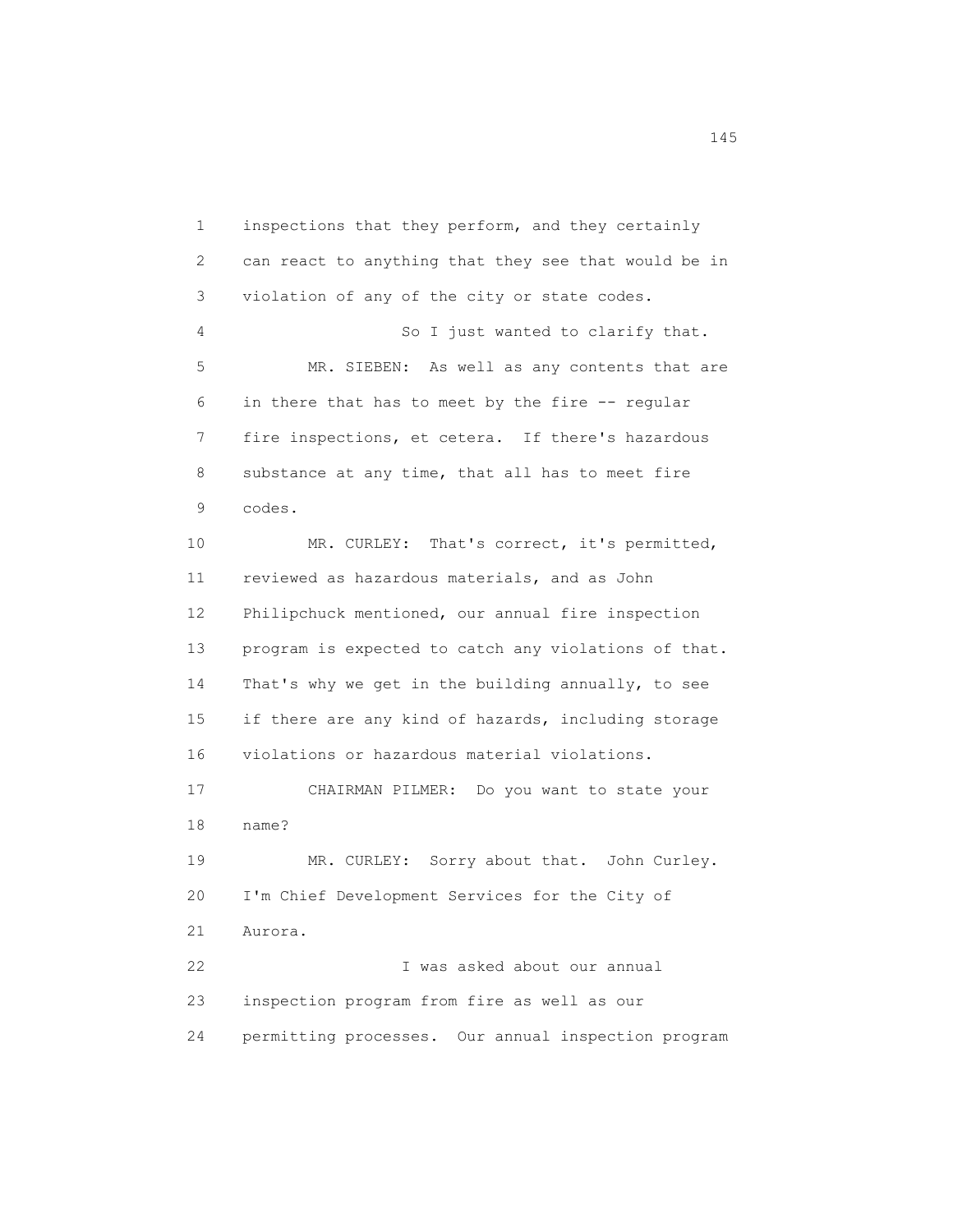1 for the fire department exists to catch unsafe 2 conditions, including hazardous material storage in 3 buildings. We actually do get into the buildings, 4 do the inspections, and then follow up with 5 violations should they be found. 6 In addition to that, any storage 7 from a future tenant build-out, which would be 8 required here next when an occupant is determined, 9 that build-out would be permitted and we would make 10 sure that all of the fire codes and building codes 11 would be met during that process, as well. 12 CHAIRMAN PILMER: And then the Petitioner had

 13 something in their qualifying statement, but would 14 you be able to -- or feel comfortable commenting on 15 property values in the area or as far as an impact 16 on property values?

 17 MR. PHILIPCHUCK: Obviously they look at the 18 highest and best use of the land. Again, I know 19 that the residents don't like to hear it, but the 20 fact is is that Aurora has designated this area west 21 with of the boundary line, which is the center line 22 of Meridian, for ORI type uses.

 23 Naperville has also identified the 24 area on their side of the boundary agreement for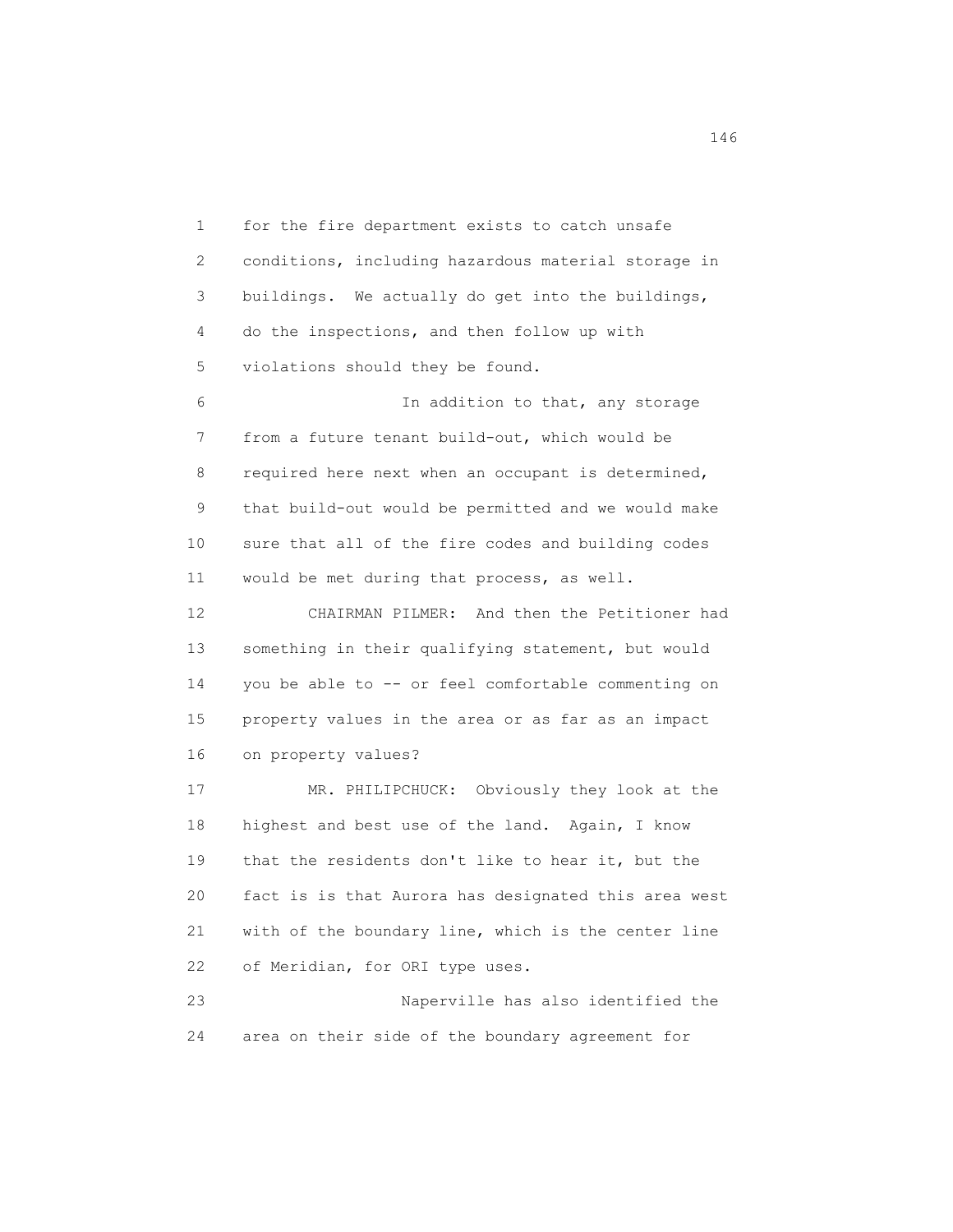1 industrial.

 2 MR. SETORK: (Indecipherable.) 3 MR. PHILIPCHUCK: Excuse me, sir, but the 4 municipalities have a right to do plans, 5 comprehensive plans, for areas beyond the boundaries 6 of the current municipal limits, and do you want to 7 comment on that? 8 I mean, they do the comprehensive 9 plans. That's just part of it. They go out and 10 look at these areas and they go beyond what they've 11 annexed. 12 **In this case Aurora and Naperville** 13 agreed on a boundary line, okay. They have a 14 boundary line. Naperville has decided what the 15 future land usage should be on this side of the line 16 and Aurora has decided what they should be on this 17 side. 18 We're trying to take a four-acre 19 parcel that is part of an 18-acre parcel and bring 20 it up to zoning speed with the balance of the 21 property. That's what we're really here for 22 tonight, is so to square it off, and then look to a 23 subdivision of the entire parcel one lot and then 24 put this proposed building on it.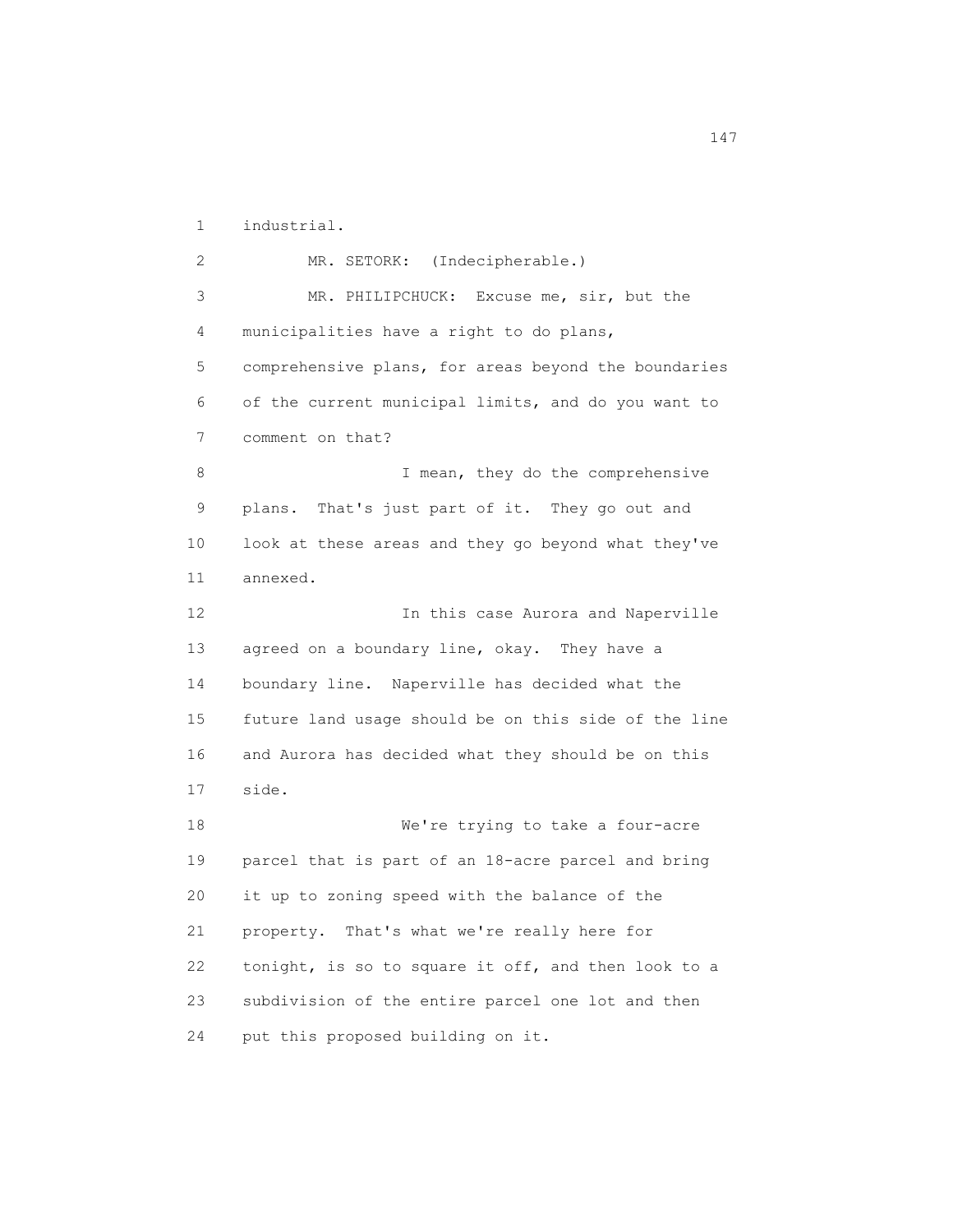1 And you see the site plan, and the 2 landscape plan, and all the those other things that 3 have bone into working with City staff to create a 4 plan that the staff is supportive of. 5 And we have made a lot of changes 6 as a result. There is a tremendous amount of 7 landscaping on this development, and as a result, I 8 think that as the area matures, it will be a very 9 nice site. 10 UNKNOWN PARTICIPANT: For who? 11 CHAIRMAN PILMER: So, Ed, do you want to just 12 comment a little bit on -- I know before we get to 13 the staff's recommendation, but as far as -- I think 14 we heard the Petitioner say they are willing -- of 15 the gate on Sunrise, which would be a city street, a 16 through street, and I don't know whether the City 17 would agree to that or the right in, left out only 18 from -- 19 MR. SIEBEN: So -- so the developer is 20 willing to put a fire gate on Sunrise just the east 21 of the -- that southwest entrance. 22 I don't know that staff would have 23 a problem with it. I think we would have to run it 24 by the fire marshal and engineering to see if that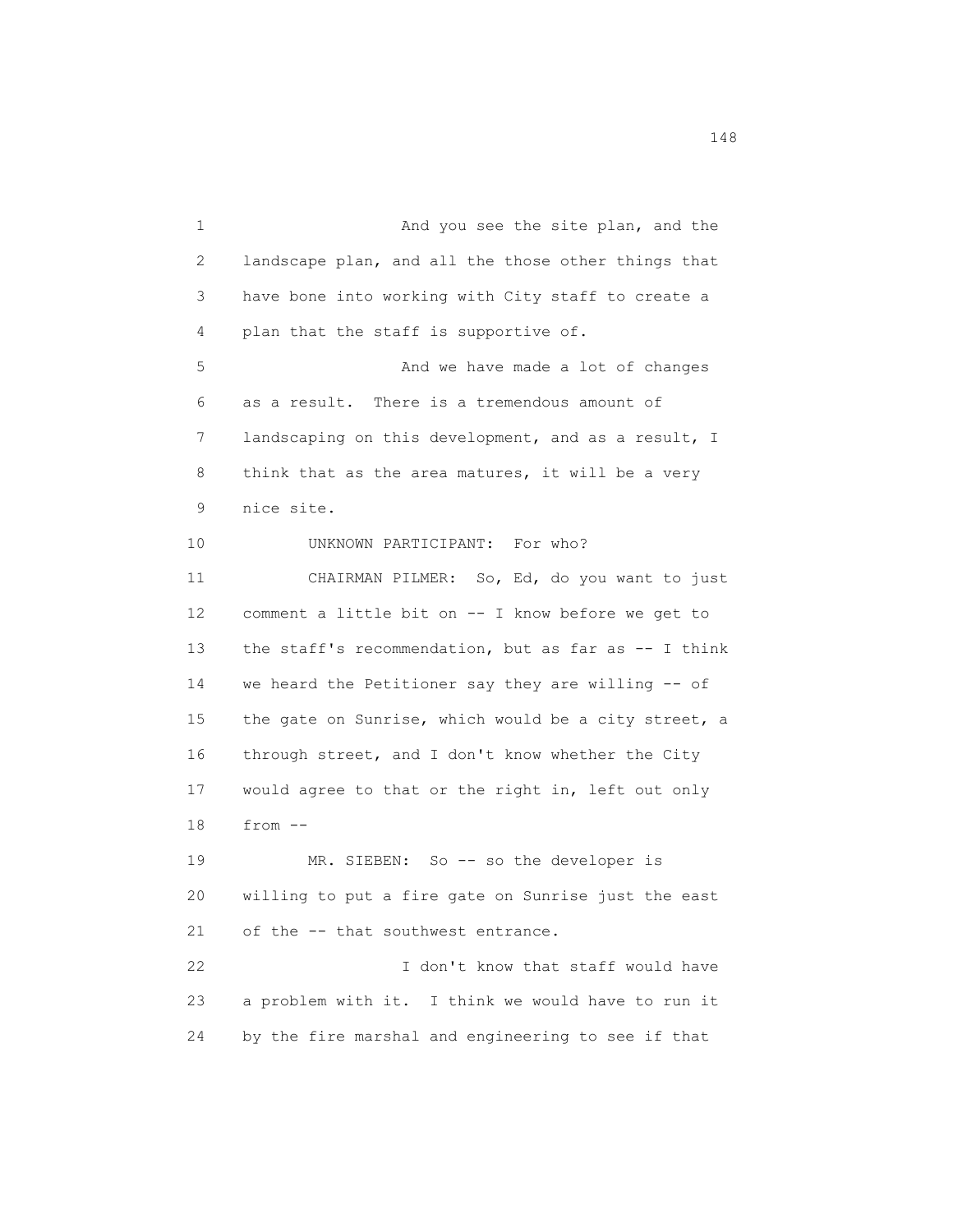1 would be okay, but I don't think planning staff 2 would have an objection to that. 3 CHAIRMAN PILMER: I wonder if it would impact 4 any of the neighbors on the south of Sunrise. 5 MR. SIEBEN: I believe it would be to the 6 west of the last house there. 7 CHAIRMAN PILMER: Okay. 8 MR. SIEBEN: So I think it would be okay. 9 So if you want to suggest that with 10 further review by engineering and the fire marshal, 11 we'd be -- we'd be fine with that. 12 CHAIRMAN PILMER: And the same with the right 13 in, left out, which -- 14 MR. SIEBEN: On the southern access on 15 Meridian, staff would be okay with that, that they 16 direct the traffic that way. 17 CHAIRMAN PILMER: Which would impact the 18 residence to the south? 19 MR. SIEBEN: Right. We'd be okay. 20 CHAIRMAN PILMER: All right. At this time 21 I'm going to close the public hearing. Any 22 questions of staff? 23 (No response.) 24 CHAIRMAN PILMER: If not, if staff would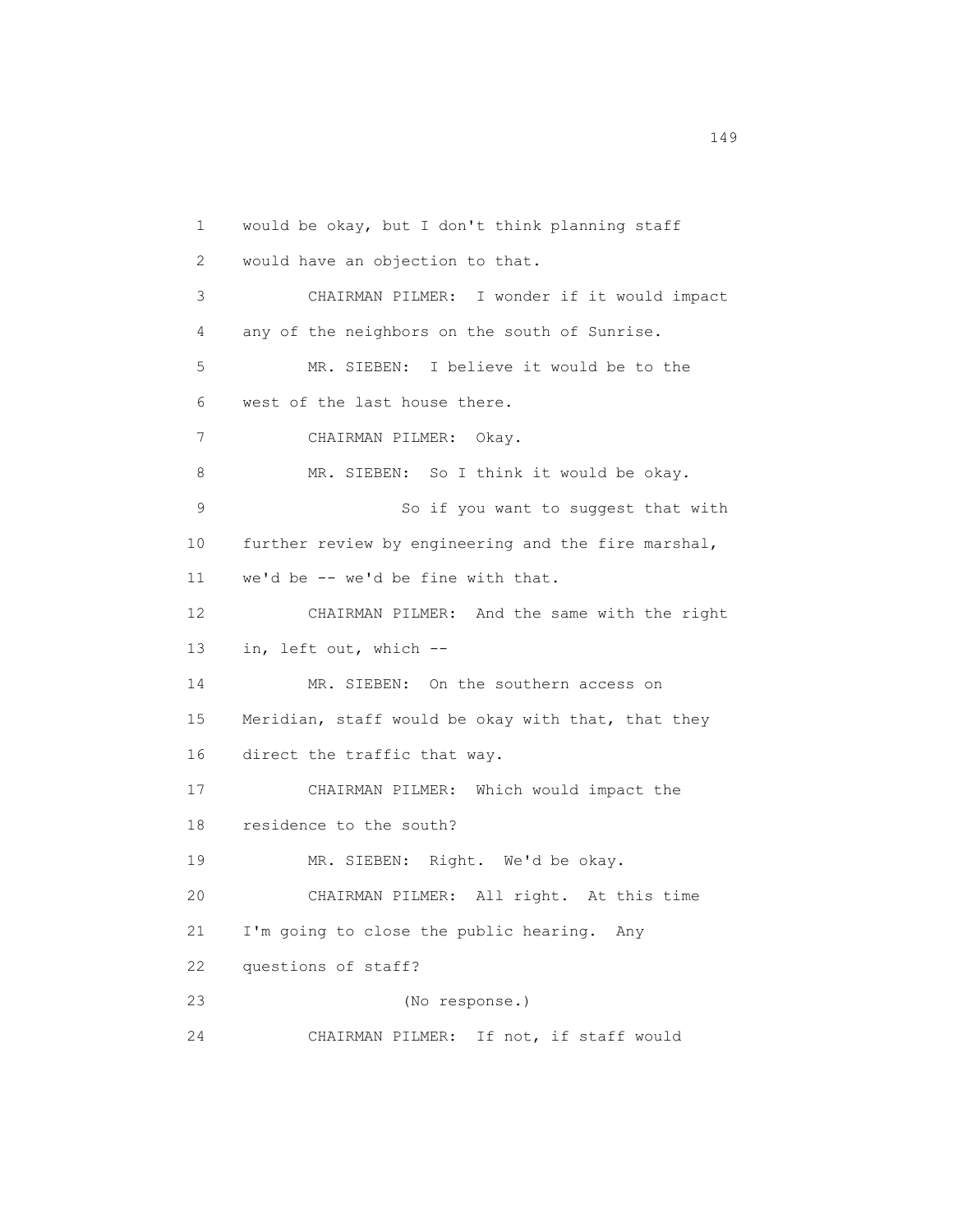1 cover their findings of fact.

 2 MR. SIEBEN: Sure. So there are -- there are 3 four petitions. In order of on the agenda O23 is 4 for the annexation agreement. 02 -- I'm sorry, 0923 5 is the annexation agreement. 0925 is the rezoning. 6 0926 is the final plat. 0927 is the final plan. 7 Staff would recommend approval of those. 8 We would be okay with the two 9 conditions that we've just stated being added to the 10 final plan. I believe it would be -- that's the 11 site plan. 12 I do want to read in -- this would 13 be for 0925, the rezoning, there is findings of 14 fact, and staff has stated those in the staff 15 report, and let me read them. 16 No. 1 is staff has noted below the 17 physical development policies that the proposal 18 meets, that includes 40.1-1, to attract and 19 encourage industrial office and office research 20 development to planned sites where requisite public 21 facilities are either present or proposed. 22 40.1-5, to plan and promote the 23 extension of the office and office research quarter 24 along the tollway in the City of Aurora.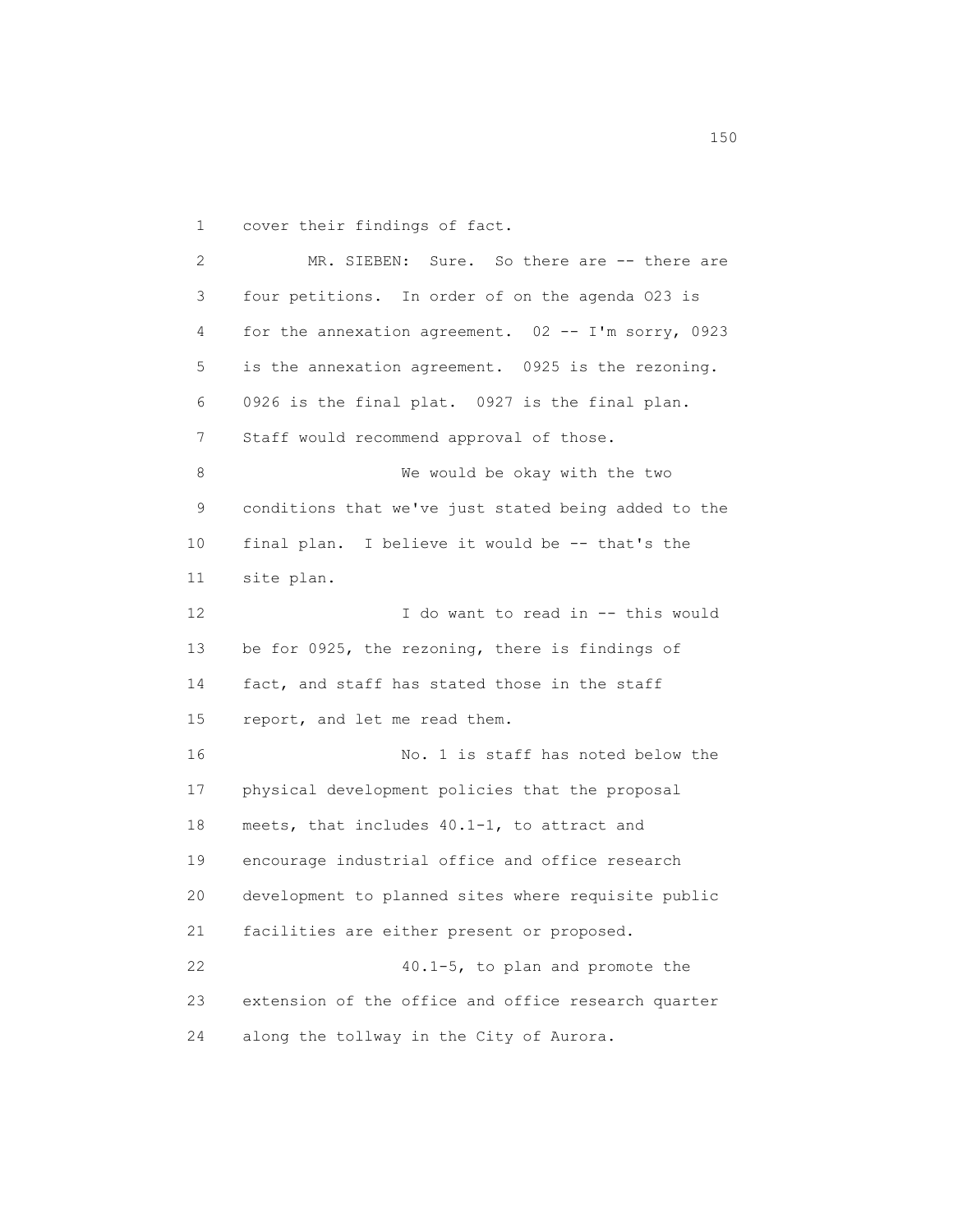1 40.1-6, to promote attractive, 2 well-maintained industrial and office research areas 3 through landscaping and site design. So that's 4 No. 1. 5 No. 2, staff feels the proposal 6 does represent the logical establishment of the 7 requested classification in considering the existing 8 area as the abutting parcels to the west and to the 9 north are zoned for ORI uses within the Butterfield 10 PDD, and the areas further west are developed also 11 as light industrial adjacent. 12 3, the proposal is consistent with 13 the desirable trend of development in the area, as 14 the area has been planned for light industrial uses 15 since the 1970s, as testified. The future plans for 16 the current residential to the south would be to 17 annex into Aurora if those parcels were to be sold 18 for, again, for ORI type uses, as I explained 19 earlier, where the boundary agreement would be would 20 Naperville. 21 Also, Naperville shows this area, 22 if the properties were to be sold and developed in 23 Naperville, as a business park which includes some 24 of the area -- or all the area to the east.

151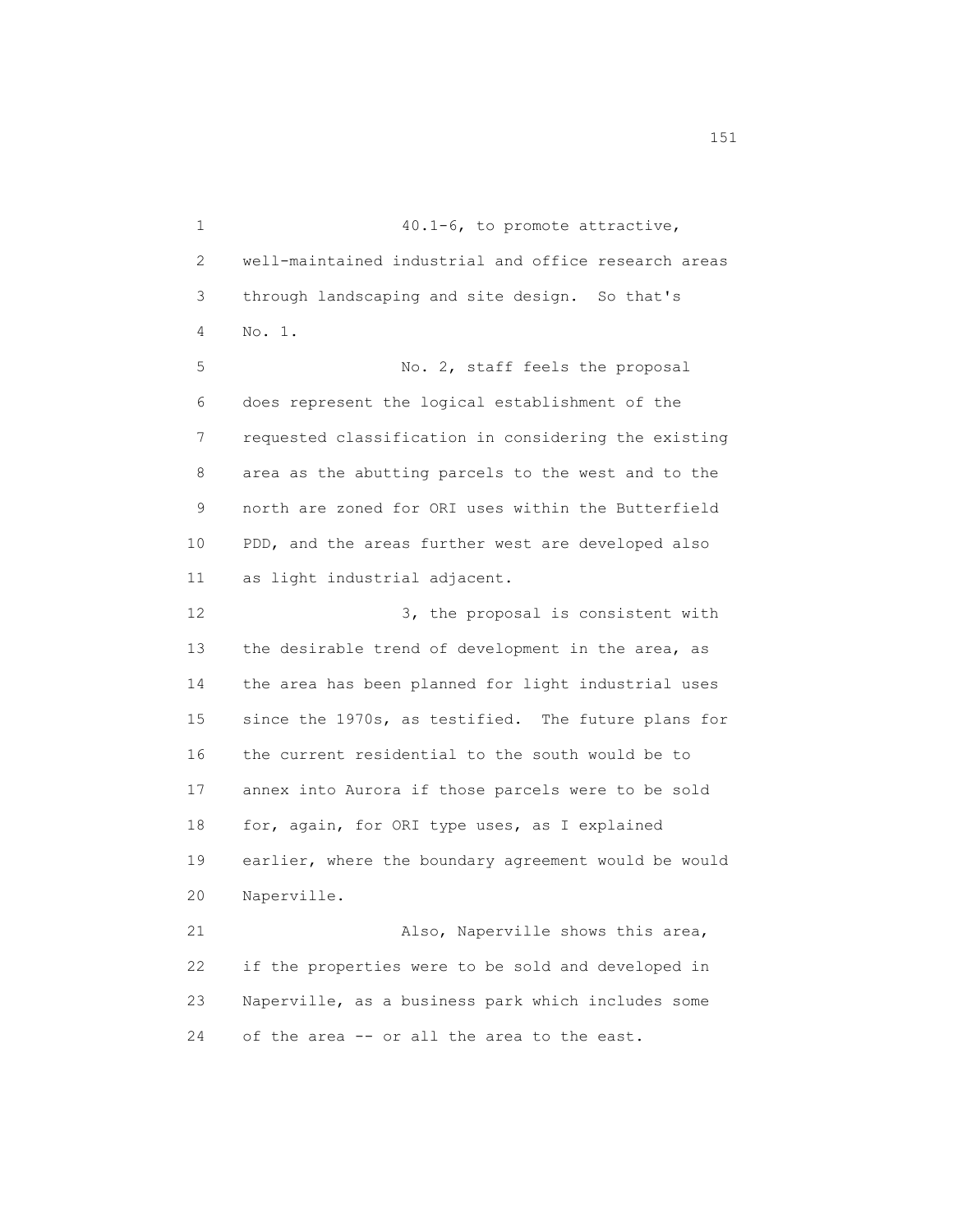1 No. 4, the rezoning will allow uses 2 that are more suitable to the existing abutting 3 development that is zoned manufacturing within the 4 Butterfield PDD. This is a logical extension of 5 that. In fact, 75 percent of the property to be 6 developed is already annexed and zoned. 7 And 5, the rezoning is consistent 8 with the existing areas. It conforms to the 9 abutting properties, and the plan provides setbacks 10 to the east and south, along with landscape 11 buffering, and tries to address truck traffic 12 concerns through the placement of docks to the west 13 side of the property, and directing truck traffic to 14 the west, and then we are adding an additional 15 condition with the gate on Sunrise. 16 So that is staff's recommendation. 17 CHAIRMAN PILMER: Thanks. And we're going to 18 do these -- we'll do these one at a time. The first 19 is item No. 21-0923. 20 Is there a motion? 21 COMMISSIONER ELSBREE: Motion to approve. 22 CHAIRMAN PILMER: We have a motion for 23 approval by Mr. Elsbree. 24 I'll second the motion.

152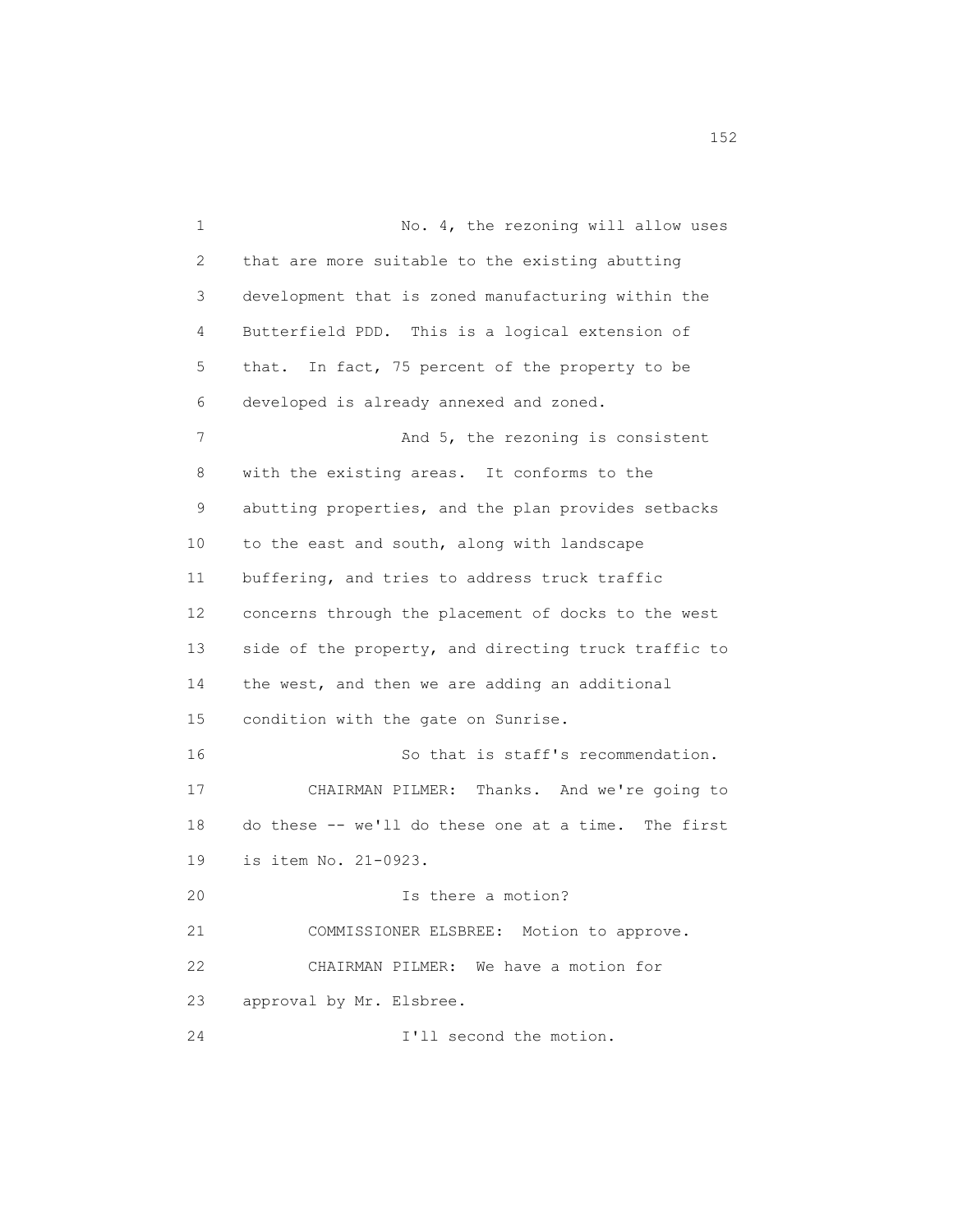1 Please call the roll. 2 MS. JACKSON: Chairman Pilmer? 3 CHAIRMAN PILMER: Yes. 4 MS. JACKSON: Mrs. Anderson? 5 COMMISSIONER ANDERSON: Yes. 6 MS. JACKSON: Mr. Choudhury? 7 COMMISSIONER CHOUDHURY: Yes. 8 MS. JACKSON: Mr. Elsbree? 9 COMMISSIONER ELSBREE: Yes. 10 MS. JACKSON: Mr. Gonzales? 11 COMMISSIONER GONZALES: No. 12 CHAIRMAN PILMER: The motion carries 4 to 1. 13 Ed, we'll do findings of fact on 14 the next one; is that correct? 15 MR. SIEBEN: Correct. 16 CHAIRMAN PILMER: So we'll vote now on 17 21-0925. You heard staff's recommendation. Is 18 there a motion? 19 COMMISSIONER CHOUDHURY: Moved. 20 CHAIRMAN PILMER: Motion has been made. Is 21 there a second? 22 COMMISSIONER ANDERSON: Second. 23 CHAIRMAN PILMER: Motioned and second. 24 Please call the roll.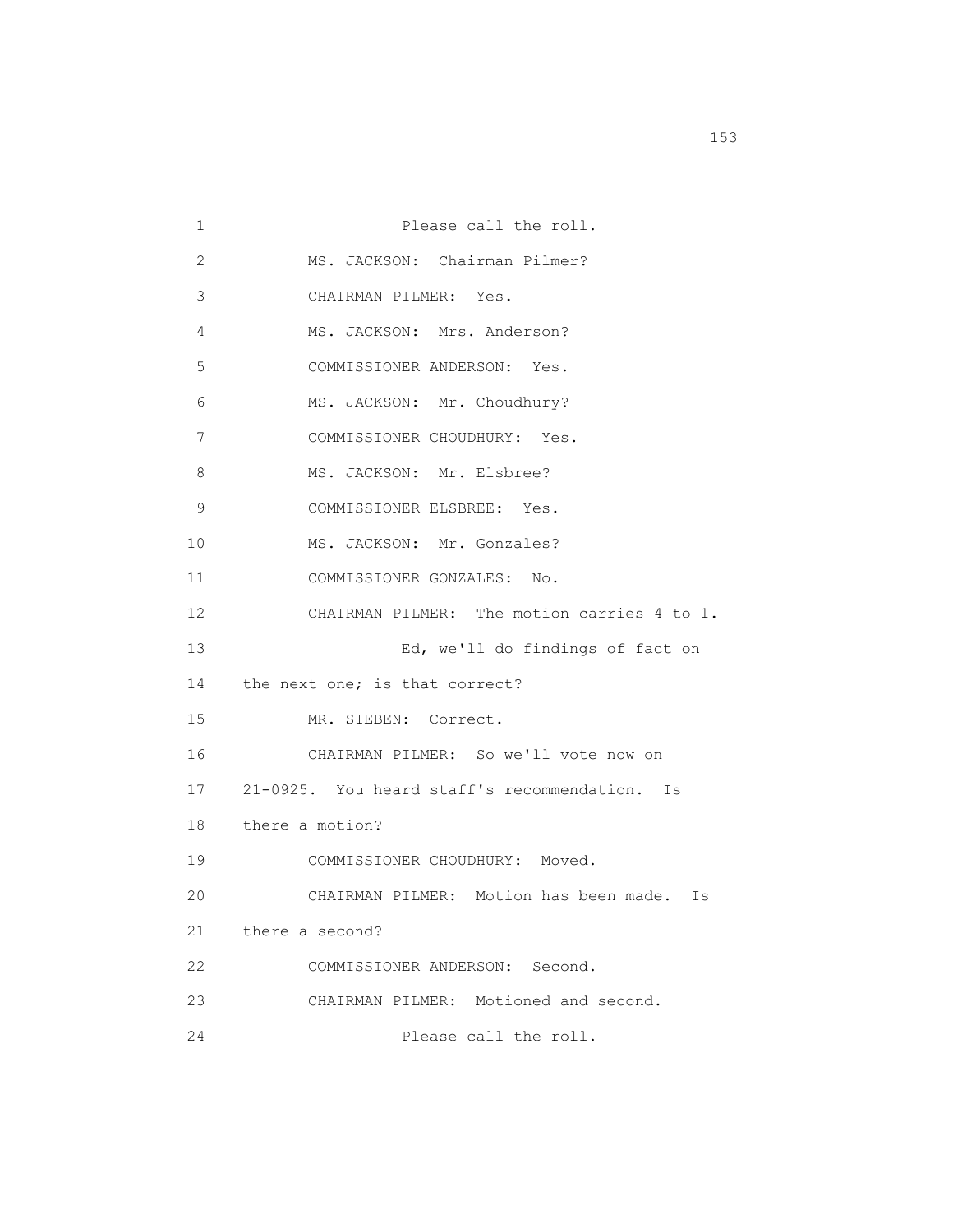1 MS. JACKSON: Chairman Pilmer? 2 CHAIRMAN PILMER: Yes. 3 MS. JACKSON: Mrs. Anderson? 4 COMMISSIONER ANDERSON: Yes. 5 MS. JACKSON: Mr. Choudhury? 6 COMMISSIONER CHOUDHURY: Yes. 7 MS. JACKSON: Mr. Elsbree? 8 COMMISSIONER ELSBREE: Yes. 9 MS. JACKSON: Mr. Gonzales? 10 COMMISSIONER GONZALES: No. 11 CHAIRMAN PILMER: The motion is approved. 12 With this approval we do have 13 findings of fact and we are to evaluate the proposal 14 with respect to the property in question as 15 following: 1 is the proposal in accordance with all 16 applicable official physical development policies 17 and other related official plans and policies of the 18 City of Aurora. 19 MS. ANDERSON: These are listed in the staff 20 report. 21 CHAIRMAN PILMER: 2, does the proposal 22 represent the logical establishment and/or 23 consistent extension of the requested classification 24 and consideration of the existing land uses,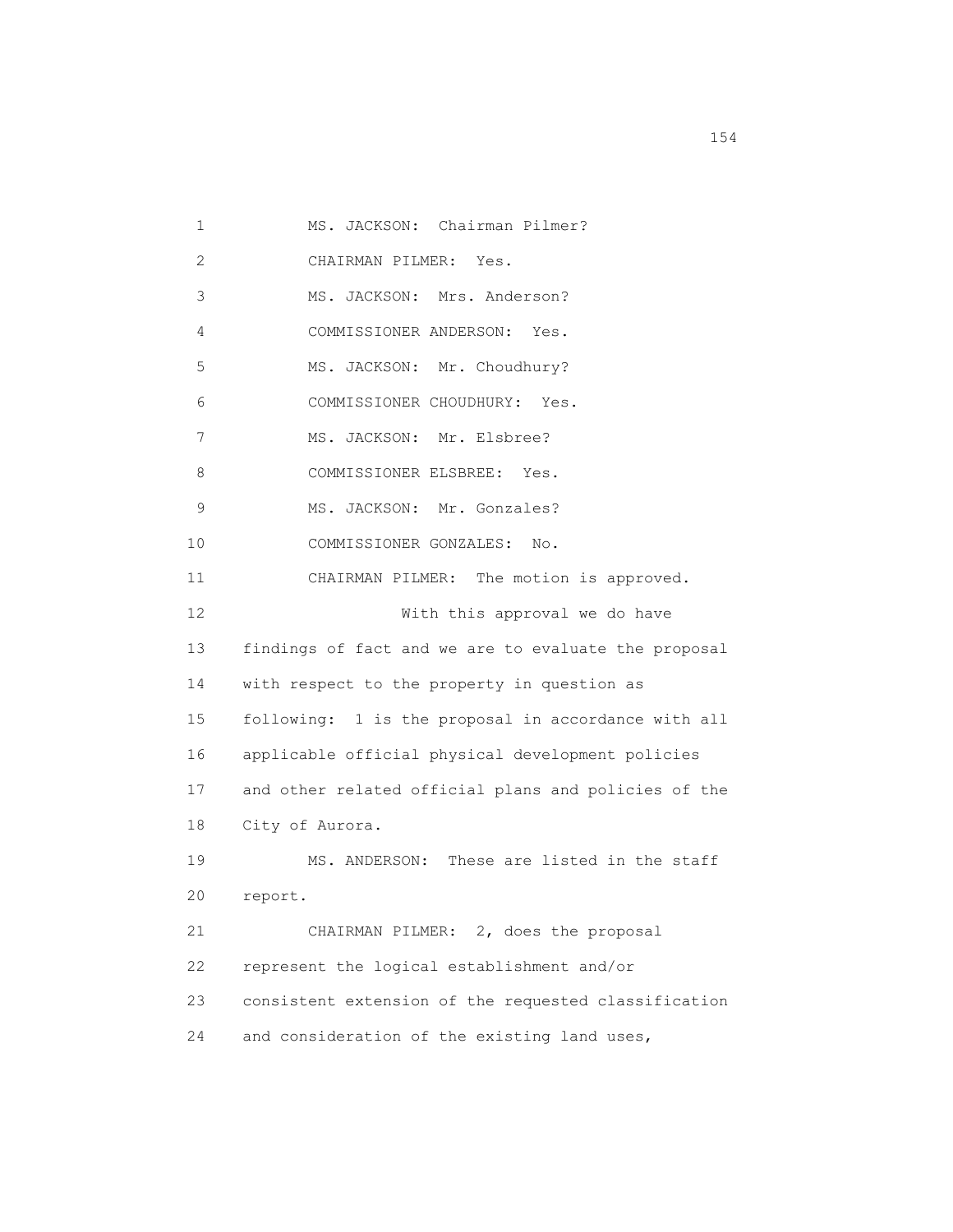1 existing zoning classifications, and essential 2 character of the general area of the property in 3 question? 4 Again, these are listed in the 5 staff's report and were read into tonight's 6 testimony by staff. 7 No. 3, is the proposal consistent 8 with the desirable trend of development in the 9 general area of the property in question occurring 10 since the property in question was placed in its 11 present zoning classification; desirability being 12 defined as the trends consistency with applicable 13 official physical development policies and other 14 related official plans and policies of the City of 15 Aurora. 16 And it is consistent with the 17 desirable trend of development as stated by the 18 staff and as listed in the staff's report. 19 No. 4, will the rezoning allow uses 20 which are more suitable than uses permitted under 21 the existing zoning classification? 22 Again, these are listed in the 23 staff's report, and the staff testified that -- or 24 presented to us that over 75 percent of this

n 155 and 155 and 155 and 155 and 155 and 155 and 155 and 155 and 155 and 155 and 155 and 155 and 155 and 155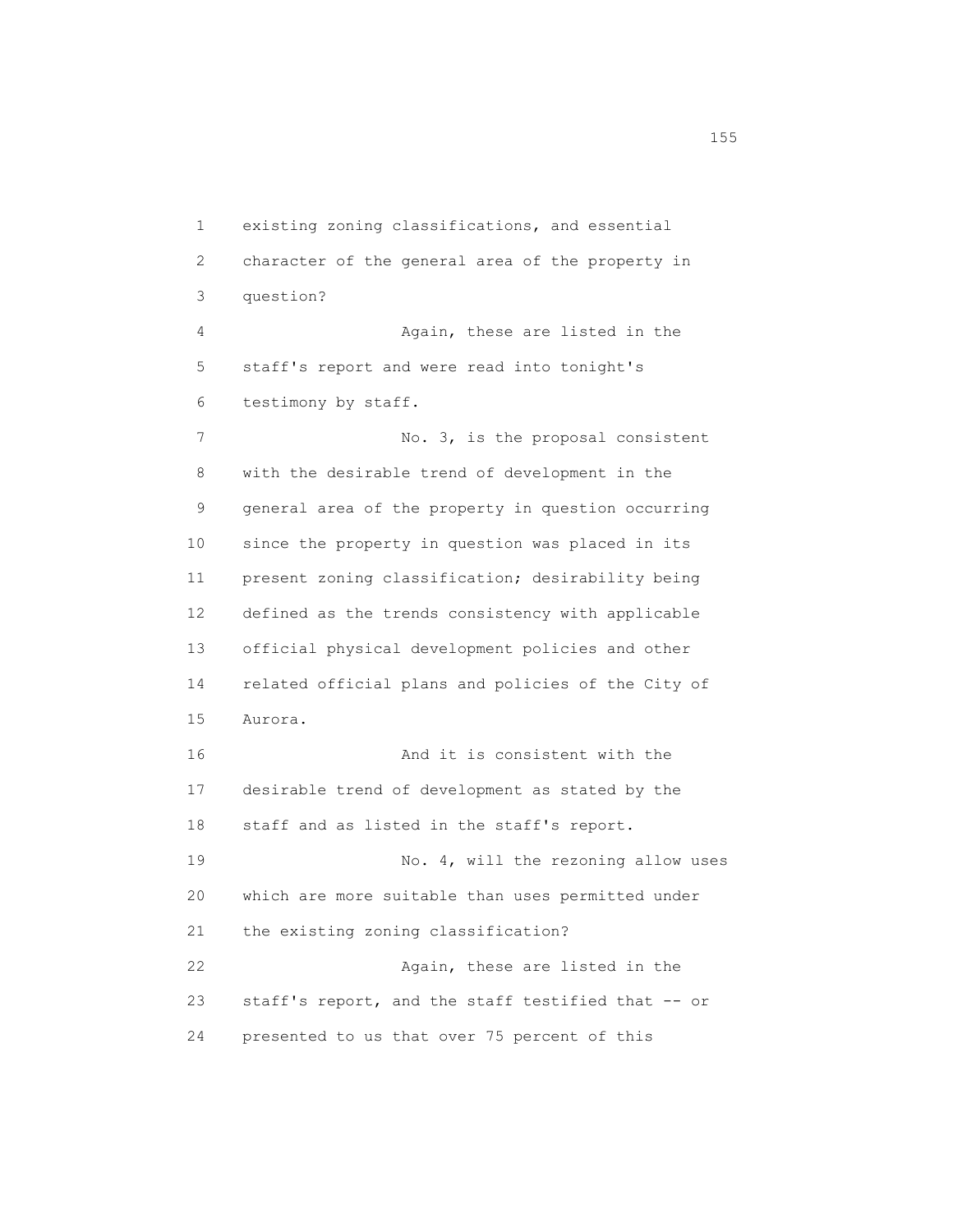1 property is already in the existing zoning class and 2 this is a natural extension of that development. 3 5, is the rezoning a consistent 4 extension of the existing land uses, existing zoning 5 classifications, and essential character of the 6 general area? 7 And, again, as stated by staff and 8 listed in the staff report, this is a consistent 9 extension of the existing land use and existing 10 zoning classification. 11 That is our findings of fact. We 12 will now -- we heard staff's recommendation. We 13 will vote on Item 21-0926 which is the resolution 14 approving the final plat. 15 Is there a motion? 16 COMMISSIONER ANDERSON: Move for approval. 17 CHAIRMAN PILMER: And a second? 18 COMMISSIONER CHOUDHURY: Second. 19 CHAIRMAN PILMER: Motion has been made and 20 seconded. 21 Please call the roll. 22 MS. JACKSON: Chairman Pilmer? 23 CHAIRMAN PILMER: Yes. 24 MS. JACKSON: Mrs. Anderson?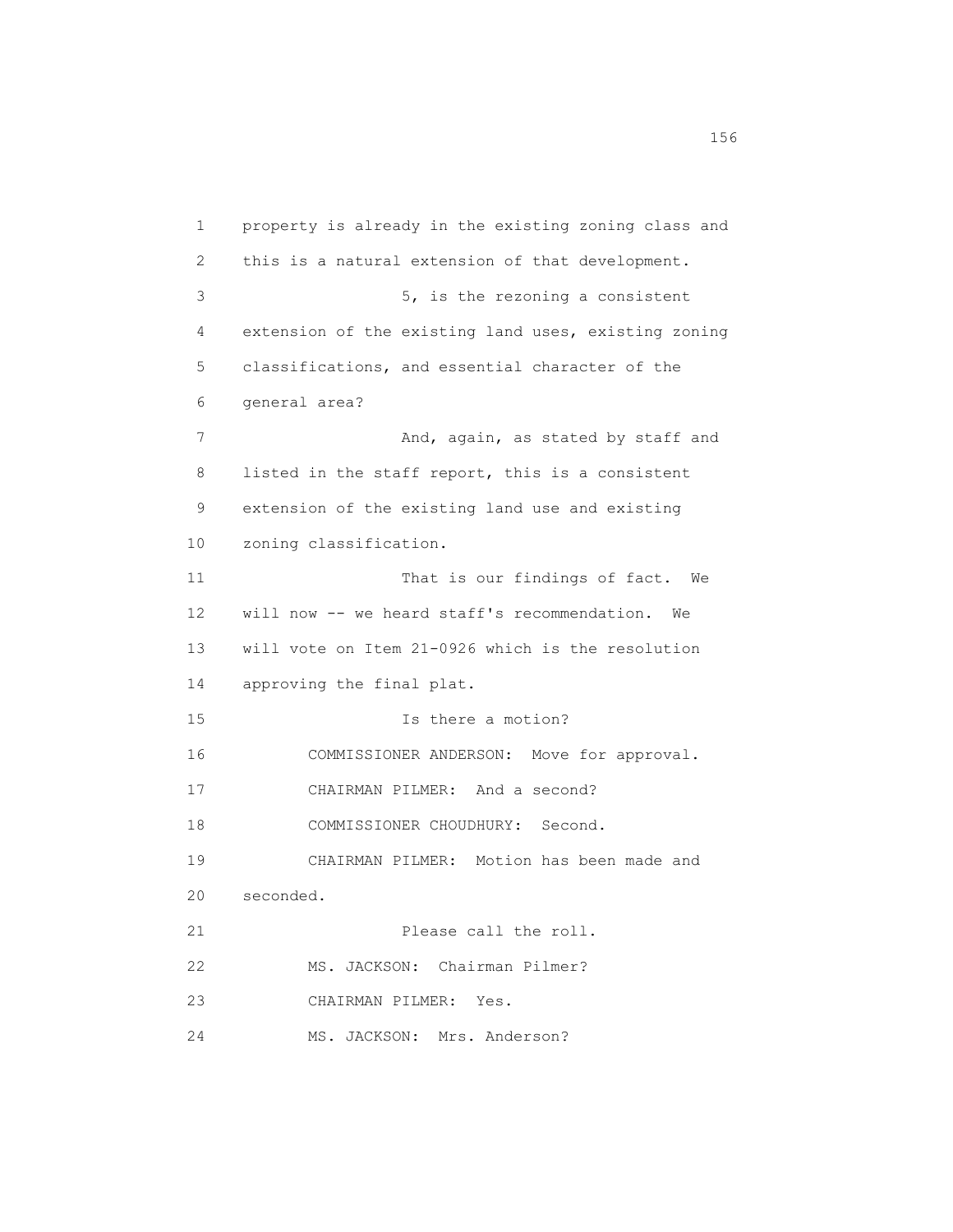1 COMMISSIONER ANDERSON: Yes. 2 MS. JACKSON: Mr. Choudhury? 3 COMMISSIONER CHOUDHURY: Yes. 4 MS. JACKSON: Mr. Elsbree? 5 COMMISSIONER ELSBREE: Yes. 6 MS. JACKSON: Mr. Gonzales? 7 MR. GONZALES: No. 8 CHAIRMAN PILMER: Motion is approved 4 to 1. 9 And, finally, our last item is item 10 No. 21-0927 which is a resolution approving a final 11 plan on Lot 402 of Butterfield Phase II Unit 4C 12 Subdivision. 13 Is there a motion? 14 COMMISSIONER CHOUDHURY: Motion to approve. 15 CHAIRMAN PILMER: Second? 16 COMMISSIONER ANDERSON: Second. 17 CHAIRMAN PILMER: Motion has been made and 18 seconded. 19 Please call the roll. 20 MS. JACKSON: Chairman Pilmer? 21 CHAIRMAN PILMER: Yes. 22 MS. JACKSON: Mrs. Anderson? 23 COMMISSIONER ANDERSON: Yes. 24 MS. JACKSON: Mr. Choudhury?